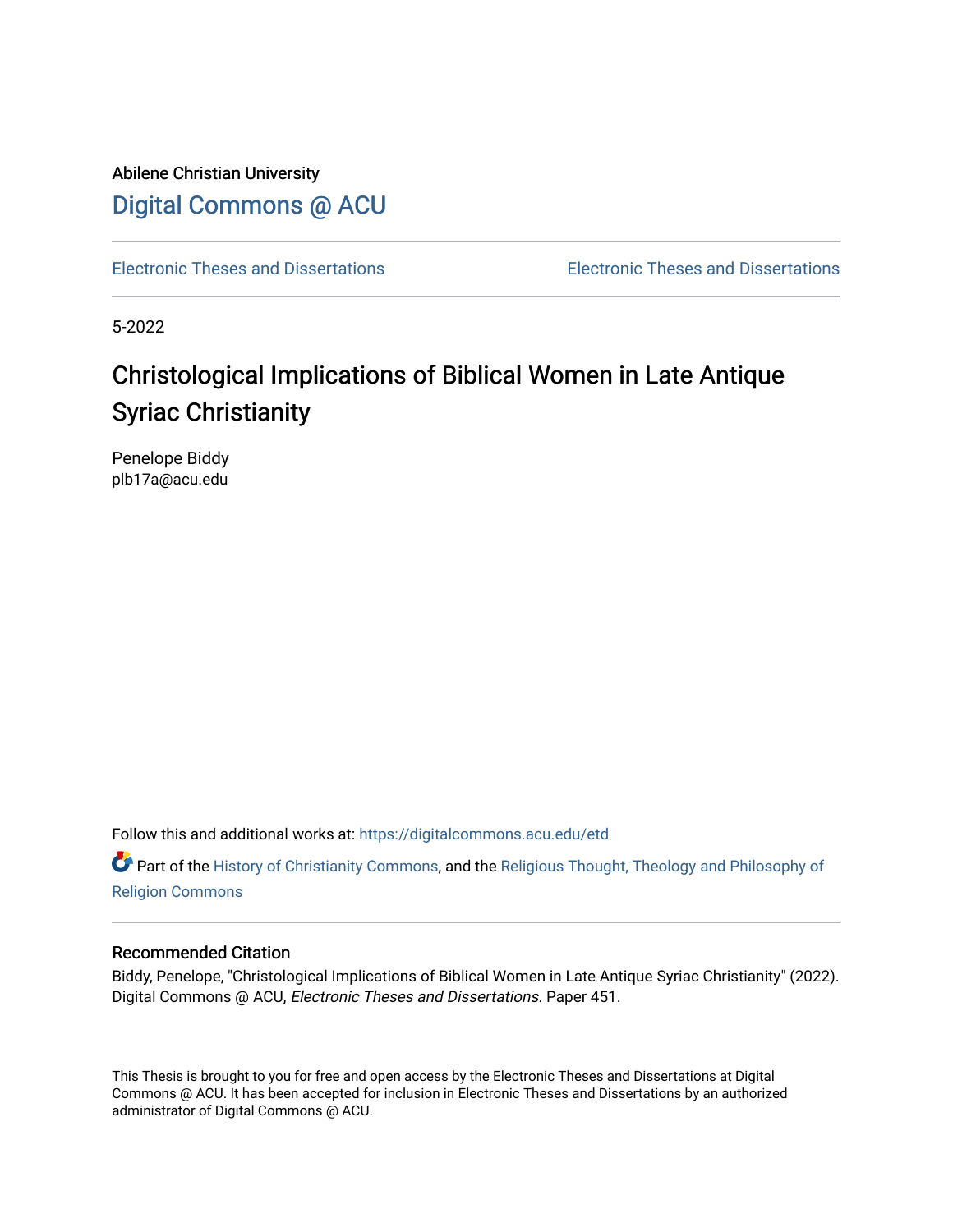#### ABSTRACT

Late antique Syriac Christianity has been noted for the prevalence of nuanced, sympathetic, and overall positive depictions of biblical women, especially in comparison to the depictions in non-Syriac sources. These positive depictions, however, are not written by Syriac authors as ends in and of themselves but because biblical women's stories furnish appropriate vehicles for demonstrating various theological commitments. In this thesis I will argue that biblical women's stories are especially useful to Late Antique Syriac authors as a means to demonstrate one of their foundational christological commitments: the paradoxical coexistence of revelation and hiddenness within the nature of Christ.

To demonstrate the efficacy of narratives of biblical women for illustrating christological commitments, I will analyze the interpretations of three biblical women as they are interpreted by two significant Syriac authors, Ephrem the Syrian and Jacob of Sarug. I will consider Tamar in Gen 38 as interpreted in Jacob of Sarug's homily "On Tamar," the Samaritan woman of John 4 as she appears in Ephrem's "Hymns on Virginity" 22 and 23, and the virgin Mary as presented in Ephrem's "Hymns on the Nativity" and Jacob's collection of homilies *On the Mother of God.* This study will analyze the imagery, language, and strategies used by Syriac authors to connect the polarities and incongruities of these particular women's stories with similar polarities in the character of Christ. It will observe the ways in which those strategies are specifically gendered and what implications they have for twenty-first century understandings of the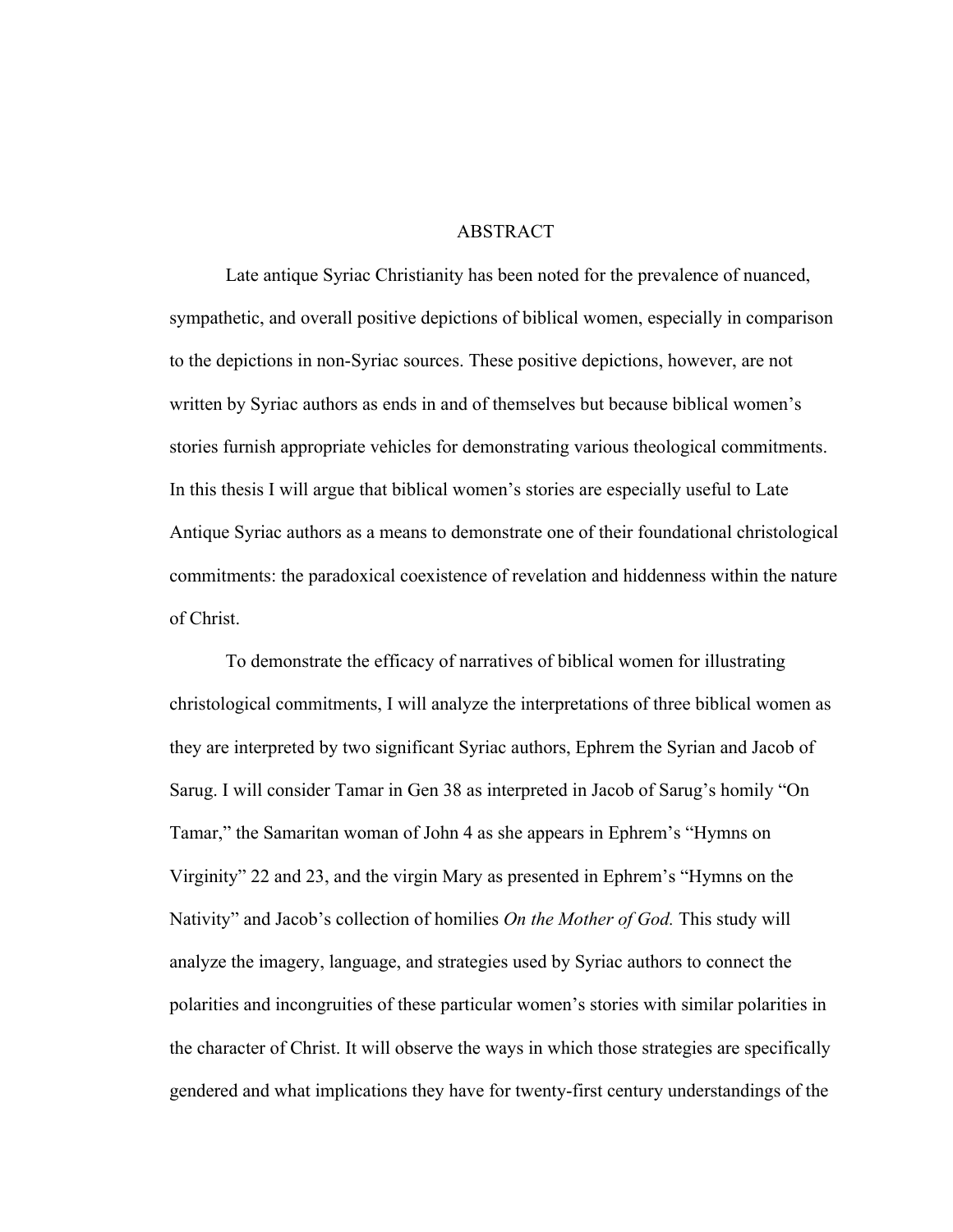place of women in Syriac-speaking Christian society in Late Antiquity. The primary aim of this thesis, however, is to analyze how these presentations of biblical women demonstrate Syriac Christology, especially with regard to Christ's paradoxical hiddenness and revelation.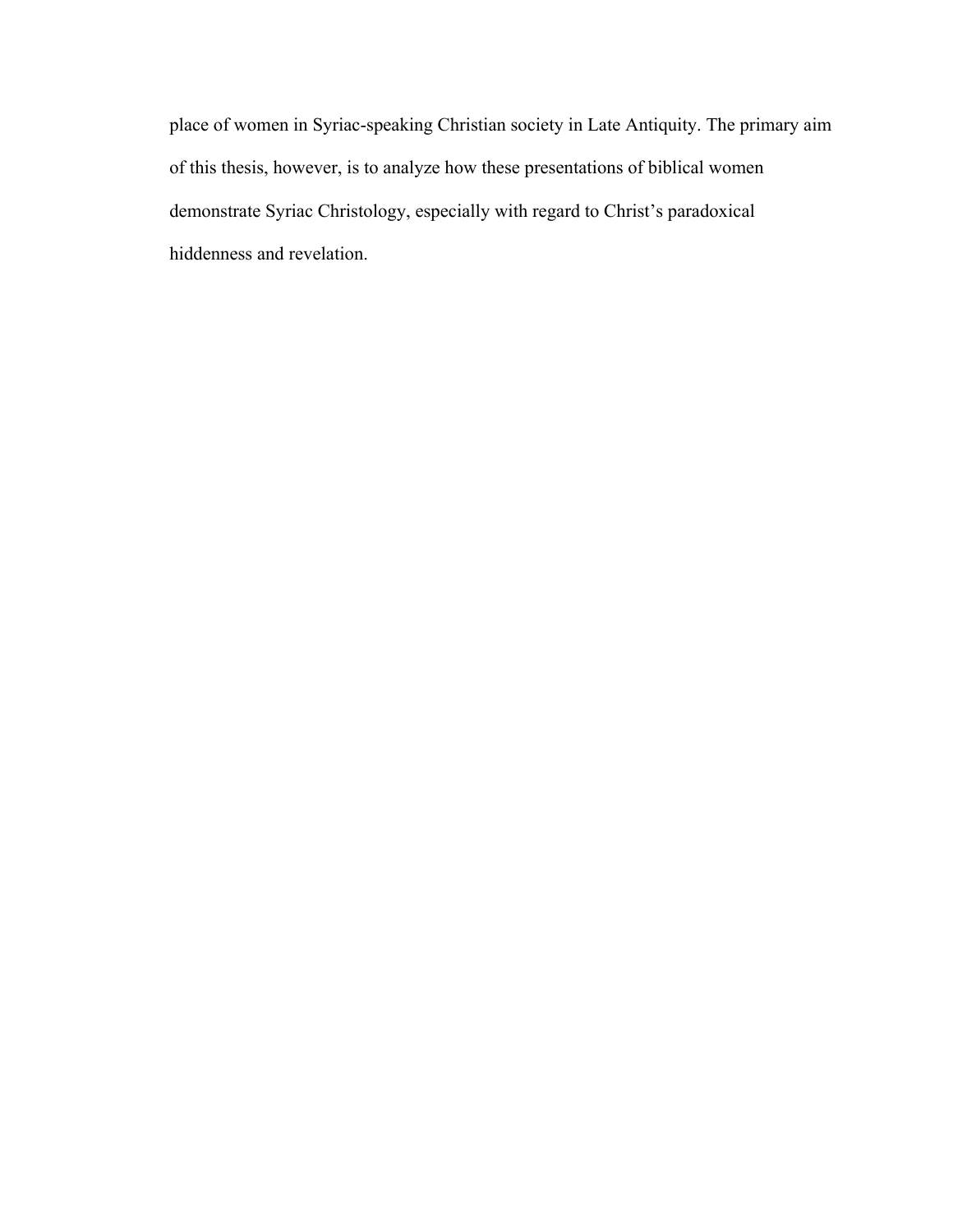# Christological Implications of Biblical Women in Late Antique Syriac Christianity

A Thesis

Presented to

The Faculty of the Graduate School of Theology

Abilene Christian University

In Partial Fulfillment

Of the Requirements for the Degree

Master of Arts in Ancient and Oriental Christianity

By

Penelope Biddy

May 2022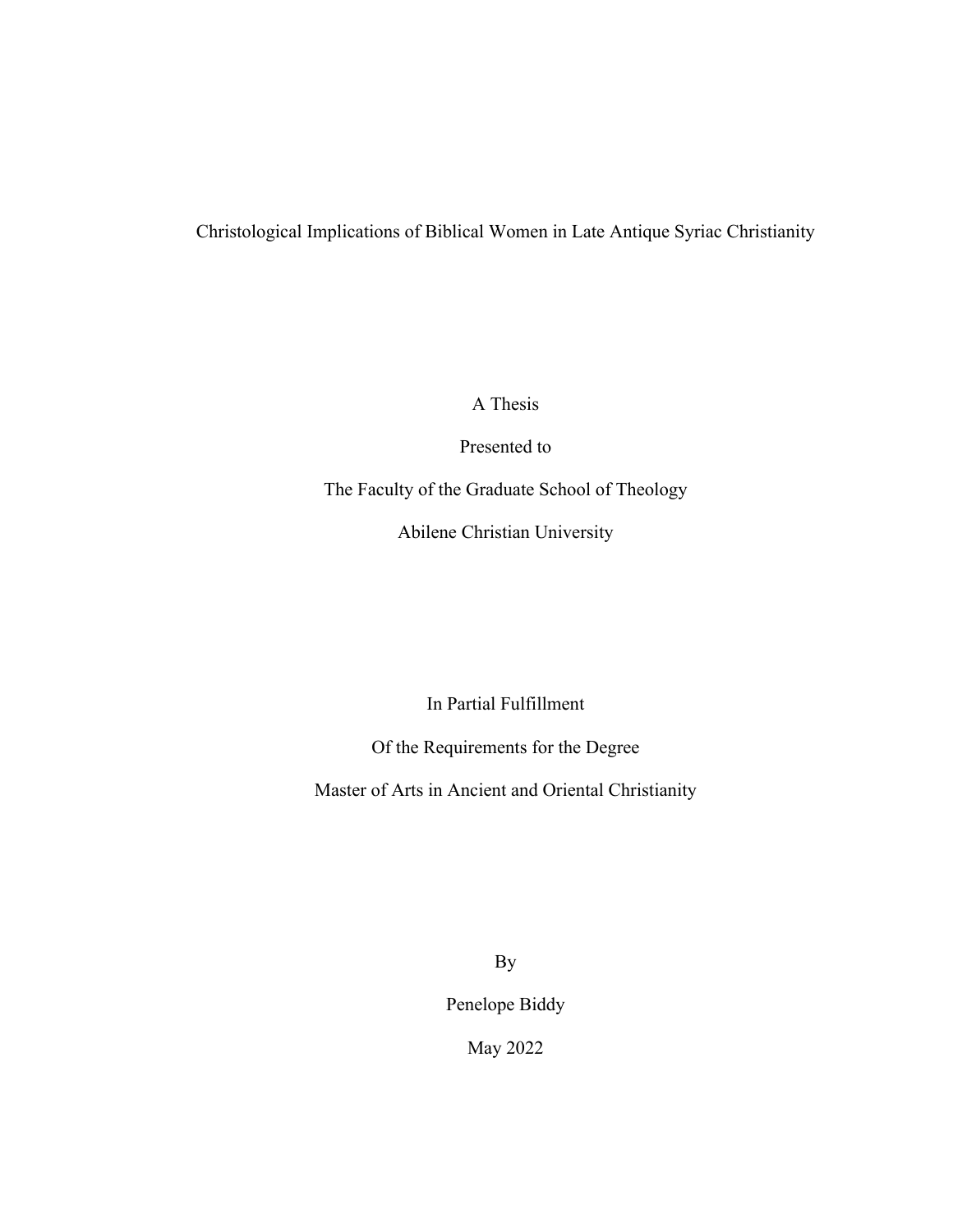This thesis, directed and approved by the committee for the thesis candidate Penelope Biddy, has been accepted by the Office of Graduate Programs of Abilene Christian University in partial fulfillment of the requirements for the degree

Master of Arts in Ancient and Oriental Christianity

**Assistant Provost for Residential Graduate Programs** 

Date

March 11, 2022

Thesis Committee

Dopp W. Criek

Jeff Childers, Chair

Kuli Lib ron

Kelli Gibson

Philip LeMasters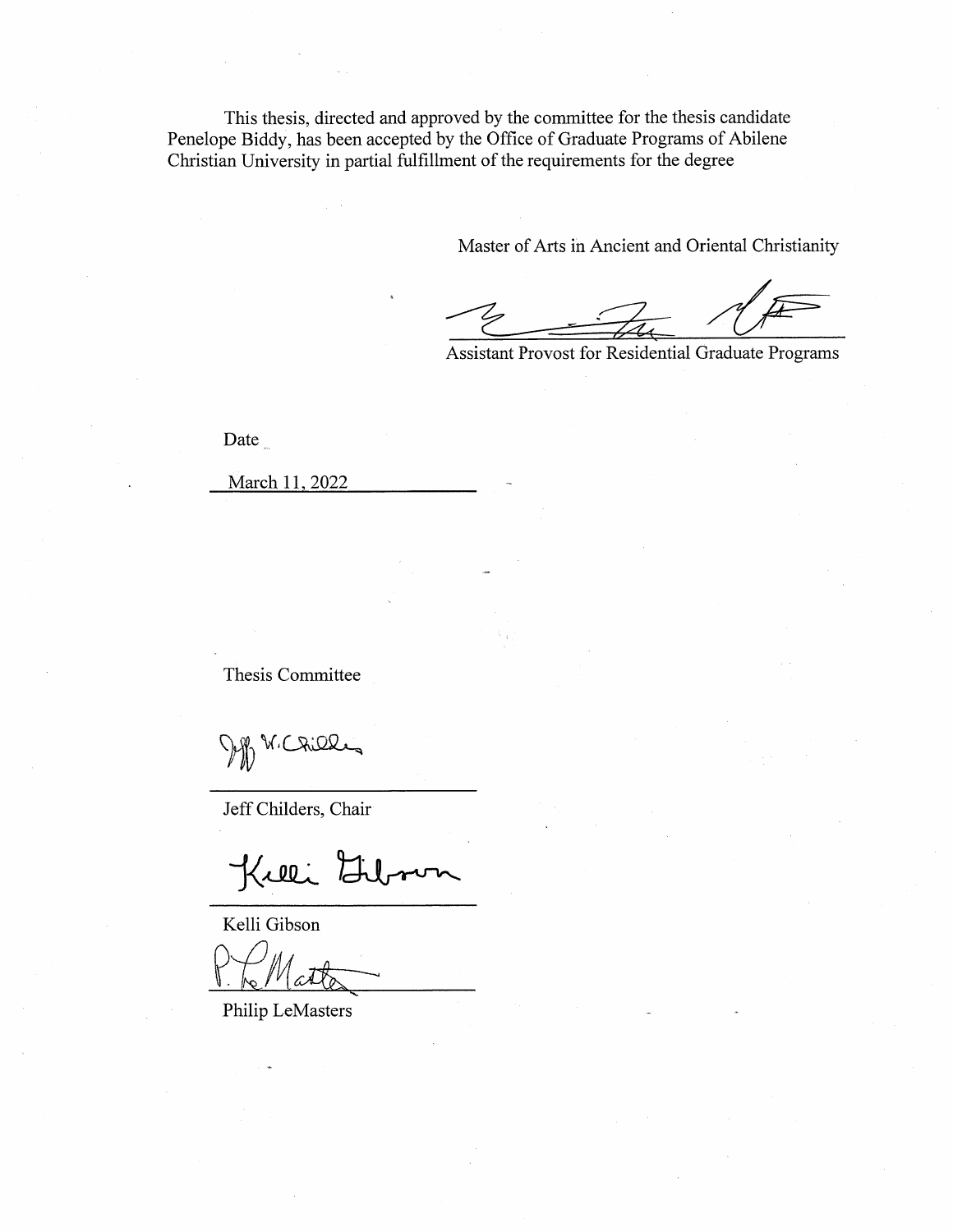© Penelope Biddy (2022)

All Rights Reserved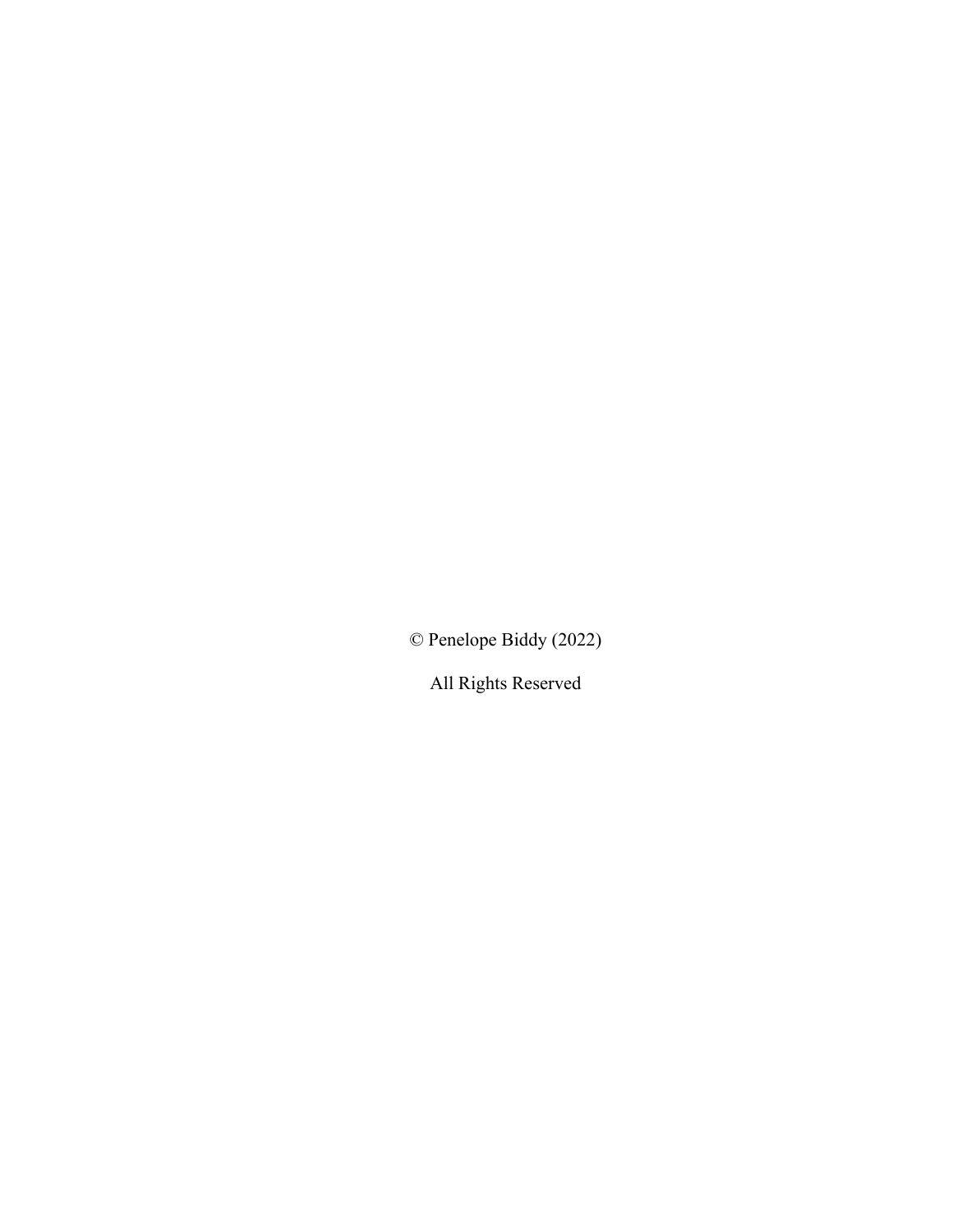# TABLE OF CONTENTS

| I.   | WOMEN AND CHRISTOLOGY IN LATE ANTIQUE SYRIAC                       |     |
|------|--------------------------------------------------------------------|-----|
|      |                                                                    |     |
|      |                                                                    |     |
|      | Theology, Symbol and Scriptural Interpretation in Syriac Thought3  |     |
|      |                                                                    |     |
|      |                                                                    |     |
| II.  |                                                                    |     |
|      |                                                                    |     |
|      |                                                                    |     |
|      |                                                                    |     |
|      |                                                                    |     |
| III. |                                                                    |     |
|      | Hiddenness, Revelation, and Unconventionality in Biblical Women 35 |     |
|      |                                                                    |     |
|      |                                                                    |     |
|      |                                                                    |     |
|      | Introduction                                                       | .45 |
|      |                                                                    |     |
|      |                                                                    |     |
|      |                                                                    |     |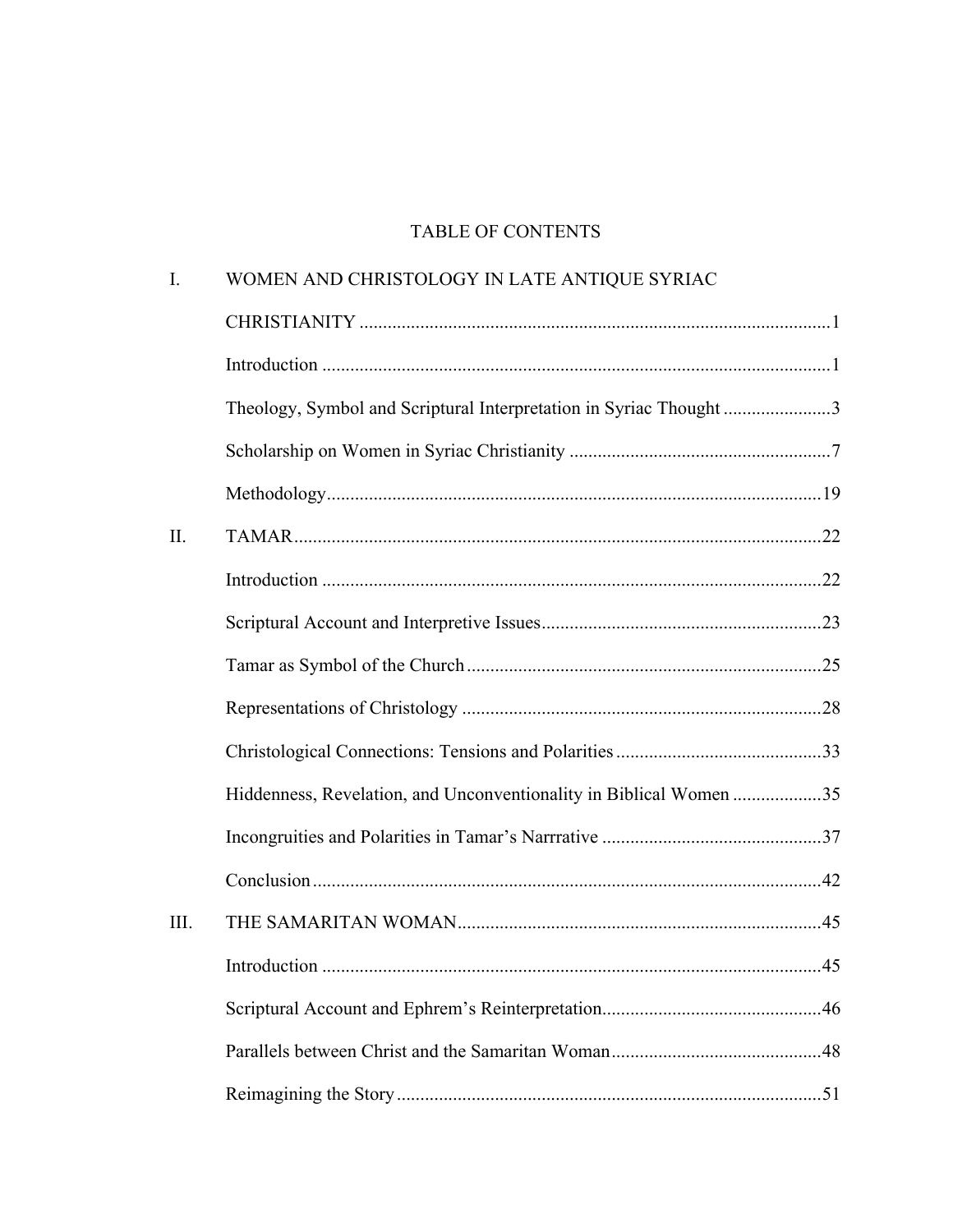| IV. |                                                                        |  |
|-----|------------------------------------------------------------------------|--|
|     |                                                                        |  |
|     |                                                                        |  |
|     |                                                                        |  |
|     |                                                                        |  |
|     |                                                                        |  |
|     |                                                                        |  |
| V.  |                                                                        |  |
|     |                                                                        |  |
|     |                                                                        |  |
|     |                                                                        |  |
|     |                                                                        |  |
|     |                                                                        |  |
|     | Unintended Consequences of Christological Interpretation105            |  |
|     | Christological Significance of Tamar, the Samaritan Woman, and Mary113 |  |
|     |                                                                        |  |
|     |                                                                        |  |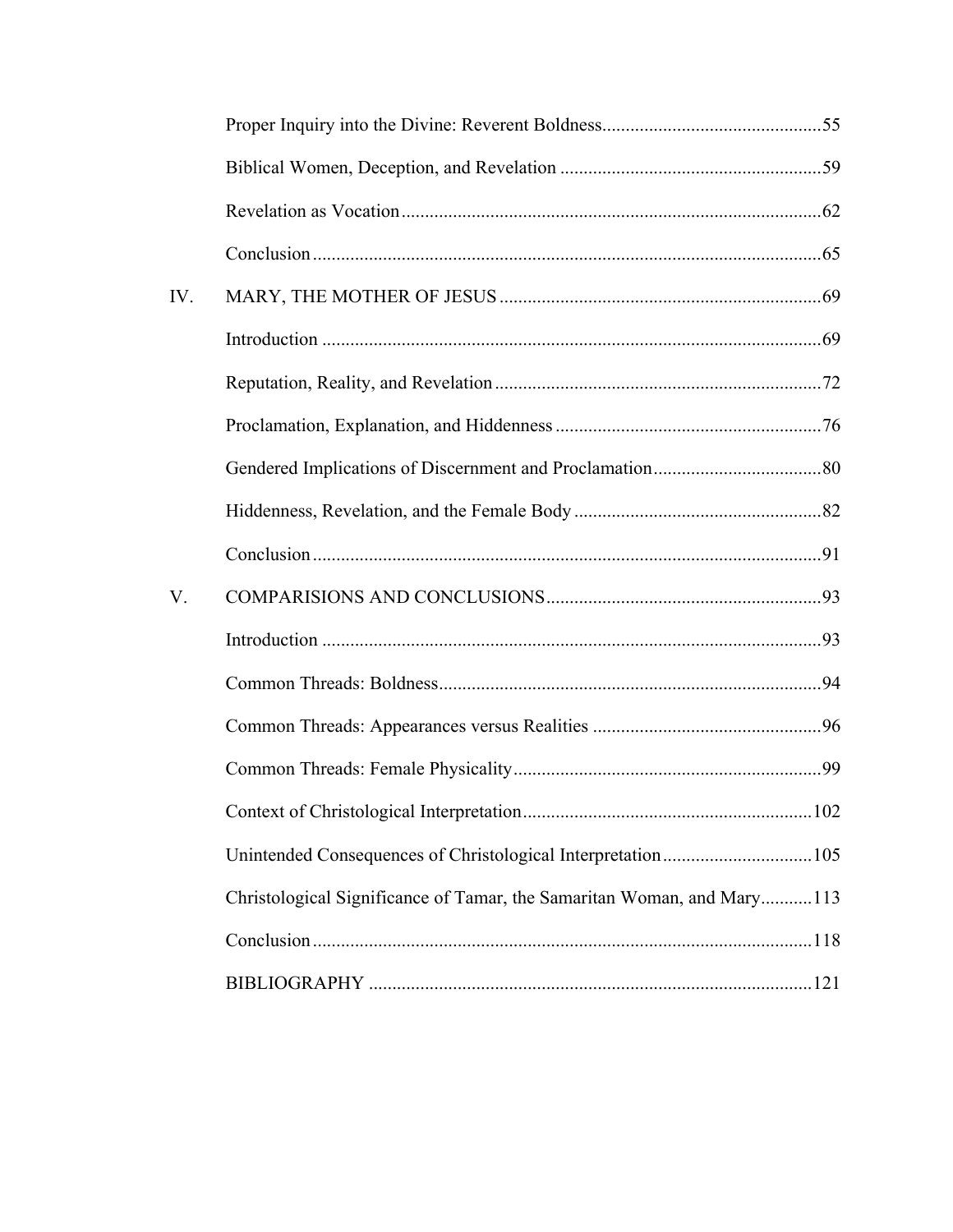## CHAPTER I

#### WOMEN AND CHRISTOLOGY IN SYRIAC CHRISTIANITY

Late Antique Christian attitudes towards women in general, and biblical women in particular, can appear by modern standards as ambiguous at best, and at worst, deeply problematic.<sup>1</sup> It has been noted, however, that female biblical characters were often given more attention, and significantly more positive attention, by Late Antique Syriacspeaking Christians than by other patristic authors. Susan Harvey points out that "biblical women in Syriac homiletic and hymnographic literature . . . were often granted by Syriac writers a prominence distinctly lacking in the biblical narratives from which they came, a prominence not necessarily shared in the related traditions of Greek or Latin writers."2 Kees den Biesen also notes that in terms of religious thought, the patristic era was "dominated by male gender ideology," yet in particular the fourth-century Syriac author Ephrem the Syrian "distinguished himself as an author who paid little heed to traditional preconceptions about gender."3 As Harvey goes on to explain, Syriac Christian portrayals of women are not merely positive. The depictions of female characters are often

<sup>1.</sup> Elizabeth Clark notes that patristic Christian authors are often torn between acknowledging God's creation of women for good purposes, including procreation and companionship, while also warning against women as sources of sexual temptation and distraction for men. Clark traces this tension in patristic thought through multiple ancient authors, including Augustine and John Chrysostom. For further elaboration of the ambiguities of Christian patristic thought regarding women, see Elizabeth Ann Clark. *Women in the Early Church* (Collegeville, MN: Liturgical Press, 2017), eBook Academic Collection.

<sup>2.</sup> Susan Ashbrook Harvey, "Spoken Words, Voiced Silence: Biblical Women in Syriac Tradition," *Journal of Early Christian Studies* 9 (2001): 109.

<sup>3.</sup> Kees den Biesen, *Simple and Bold: Ephrem's Art of Symbolic Thought* (Piscataway, NJ: Gorgias Press, 2006), 59.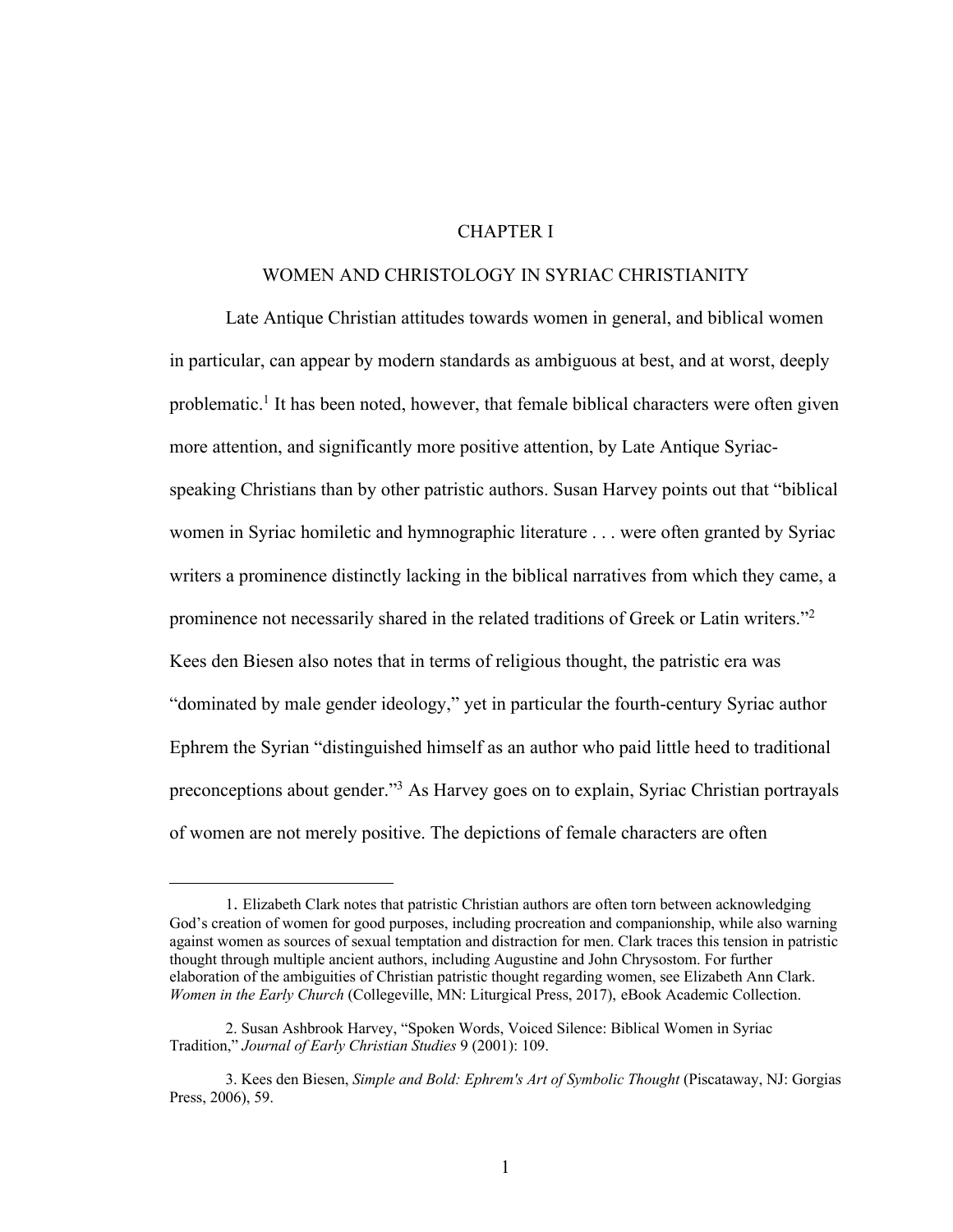unusually well developed, including dialogue, internal thoughts and motivations, and detailed action that frequently far exceeds the details contained in the biblical texts.4

The careful, detailed, positive portrayals of biblical women in Syriac patristic writings, especially as they somewhat contrast with other Late Antique Christian works that may offer less positive depictions, raise the question of why these ancient authors wrote about women as they did. Is it an issue of mere taste and style, or do Syriac authors find specific theological significance in accounts of biblical women that they wish to communicate? In the following pages, I will argue that Late Antique Syriac authors utilize narratives of biblical women because these narratives often contain contrasts, tensions, and polarities that make them ideal illustrations for one of the most significant themes of the Syriac Christian worldview: the paradoxically hidden and revealed nature of Christ.

To understand how the tensions and polarities in biblical women's stories are used to illustrate this view of Christ's nature, I will examine portrayals of three rather complex biblical women by two definitive sources for late antique Syriac thought: Ephrem the Syrian and Jacob of Sarug. I will reflect on the depiction of Tamar in Jacob of Sarug's homily *"*On Tamar" and the portrayal of the Samaritan woman in Ephrem's "Hymns on Virginity." I will also consider reflections on the virgin Mary in Ephrem's "Hymns on the Nativity" and Jacob's collection of homilies *On the Mother of God*. In each of these works, the authors reflect on significant polarities the women embody within their internal characters and the frequent tensions between their actions and their normally expected role in society. I will analyze these reflections to determine how Ephrem and

<sup>4.</sup> Harvey, "Spoken Words, Voiced Silence," 109.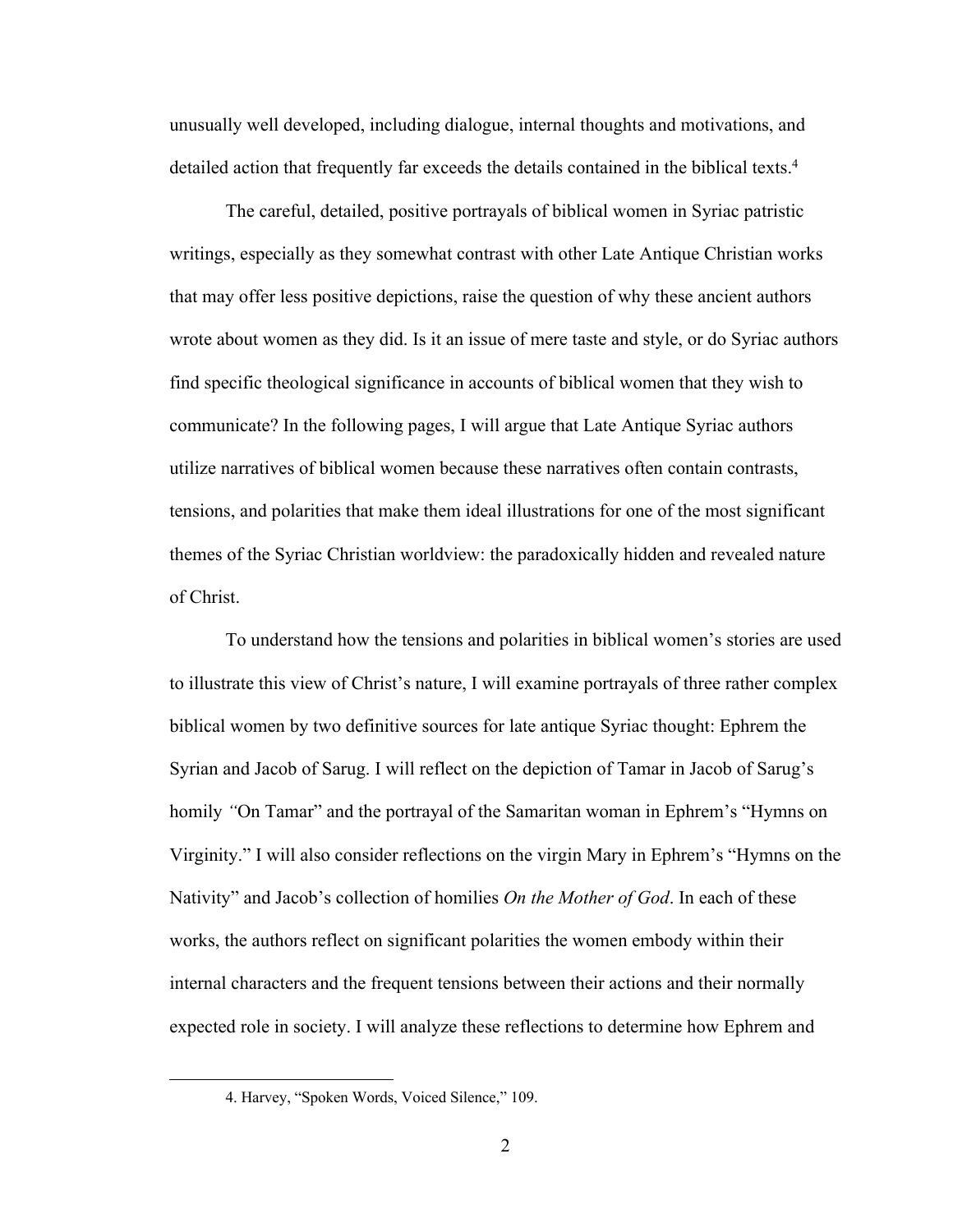Jacob use these characters to demonstrate and support their belief that Christ is simultaneously knowable and beyond human knowledge, hidden and revealed. The significance of this topic to early Syriac Christian thought is reflected in the attention paid to it by these influential authors, and they make use of these particular biblical women's stories to explore and illuminate this theme.

#### **Theology, Symbol, and Scriptural Interpretation in Syriac Thought**

Since the primary sources for this study come from the works of two significant Syriac authors, Ephrem the Syrian and Jacob of Sarug, some attention should be given at the outset to important characteristics of these authors' theology and methods of teaching. Ephrem's theological worldview and methods have been heavily studied, and Jacob, born more than a century after Ephrem, is widely regarded as being heavily influenced by his predecessor, sharing essential points of style and perspective.5

The polarity between the hidden and the revealed nature of God has been identified as a foundational element of theology for St. Ephrem, who maintains constant awareness of both the insurmountable difference between Creator and creation and the potential of all creation to reveal or depict its Creator in various ways. The perfect encapsulation of this polarity is the incarnation of Jesus, who contains the hiddenness of God while simultaneously being revealed in the physical world.<sup>6</sup> Den Biesen demonstrates that, because the hidden and revealed are united in Christ, "faith and its language contain within themselves the same tension between the hidden and revealed."<sup>7</sup>

<sup>5.</sup> Philip Michael Forness, *Preaching Christology in the Roman Near East: A Study of Jacob of Serugh* (Oxford: Oxford University Press 2018), 15.

<sup>6.</sup> Den Biesen, *Simple and Bold*, 22.

<sup>7.</sup> Den Biesen, *Simple and Bold*, 199.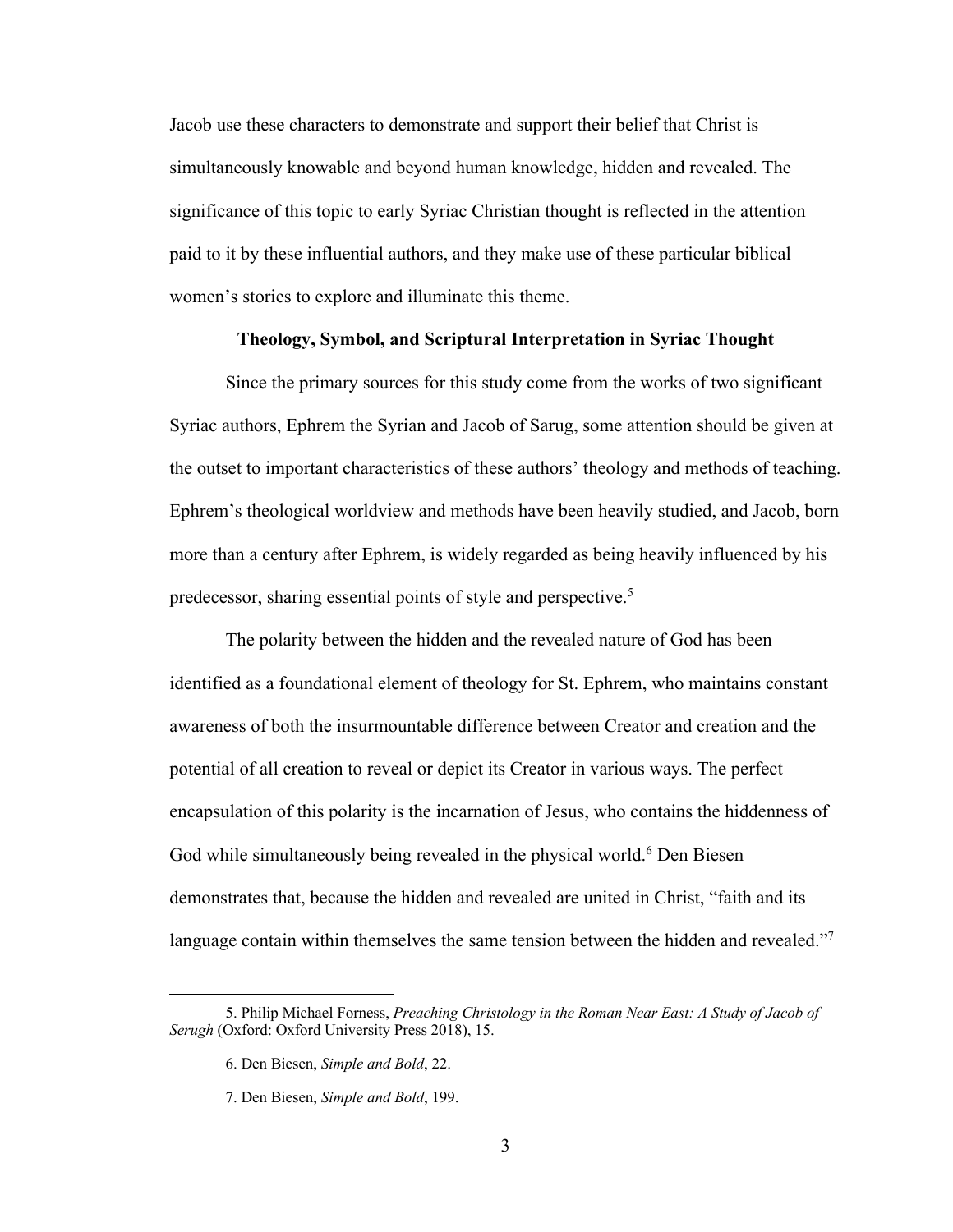Ephrem is continuously seeking the balance between discerning and proclaiming revelations of Christ and respecting the boundaries of what is hidden beyond human understanding. While he considers attempts to explain or categorize the hidden nature of God to be offensive, "respect for God's impenetrable majesty should never lead to the opposite attitude of agnostic silence."8 Ephrem is therefore in the position of wanting to assert specific and concrete truths about Christ without losing sight of Christ's perpetual mystery. As we shall see, biblical women's stories, with their frequent depictions of surprising tensions, polarities, and mystery, can form ideal vehicles for exploring this theme.

Ephrem's body of literature is not merely theology represented in the form of poetry but actively "develops a theological vision of God, humanity, and the world, that can be called 'symbolical' and, even when it is formulated in prose, 'poetical.'"9 In fact, Den Biesen argues that Ephrem treats symbols not as mere vehicles of expression but as metaphysically linked to the spiritual realities they symbolize.10

Multiple scholars have noted that Syriac authors frequently deploy this symbolic and metaphorical interpretive method as a form of apologetics. According to Den Biesen, Ephrem's purpose is often not to formulate new understandings of Christ nor to defeat a theological opponent but to persuade his audience to accept what Ephrem considers to be

<sup>8.</sup> Den Biesen, *Simple and Bold*, 152.

<sup>9.</sup> Den Biesen, *Simple and Bold*, 17.

<sup>10.</sup> Den Biesen, *Simple and Bold*, 37.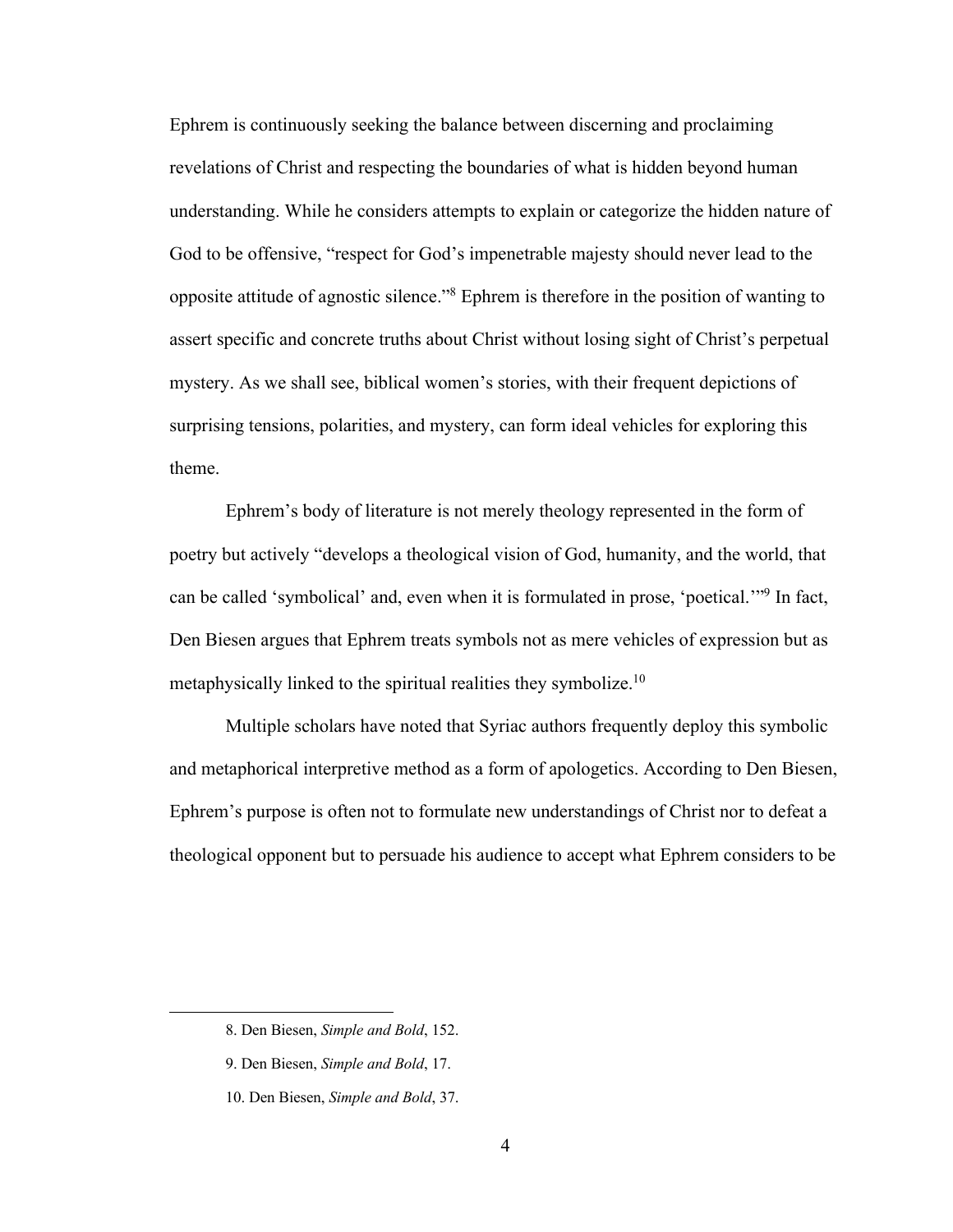orthodox views. Ephrem therefore dedicates great energy to constructing polarities and contrasts in order to highlight the vast difference between orthodoxy and its opposite.<sup>11</sup>

Christine Shepardson also notes Ephrem's use of poetic imagery and symbolism as a type of apologetic teaching tool. She examines this approach in Ephrem's anti-Judaism rhetoric, which she argues serves a specific persuasive function, attempting to strengthen the commitment his audience feels to Nicene Christianity and distance them from all false understandings of the faith, especially Judaism.12 However, as Shepardson points out, Ephrem is deeply offended by all who seek too specific an understanding of the nature of God, and his rhetoric also serves as an indictment of Arianism.

In fact, Ephrem commonly uses metaphor in order to make extended persuasive points about multiple groups in the guise of attacking one group<sup>13</sup> just as he uses symbolic interpretation to harmonize diverse sections of Scripture into a single, coherent narrative, witnessing to Christ throughout.<sup>14</sup> Shepardson further notes that Ephrem deploys vivid poetic imagery to create his unflattering depiction of the Jewish people, using physical metaphors such as blindness and deafness to criticize their level of spiritual awareness.<sup>15</sup> In short, Shepardson demonstrates that Ephrem utilizes symbol, metaphor, and imagery not merely to craft a memorable sermon or to explore the stated subject of a message but to persuade the audience of the truth and coherency of his

<sup>11.</sup> Den Biesen, *Simple and Bold*, 64.

<sup>12.</sup> Christine Shepardson, *Anti-Judaism and Christian Orthodoxy: Ephrem's Hymns in Fourth-Century Syria* (Washington DC: The Catholic University of America Press, 2008), 43.

<sup>13.</sup> Shepardson, *Anti-Judaism and Christian Orthodoxy*, 116.

<sup>14.</sup> Shepardson, *Anti-Judaism and Christian Orthodoxy*, 74.

<sup>15.</sup> Shepardson, *Anti-Judaism and Christian Orthodoxy*, 47*.*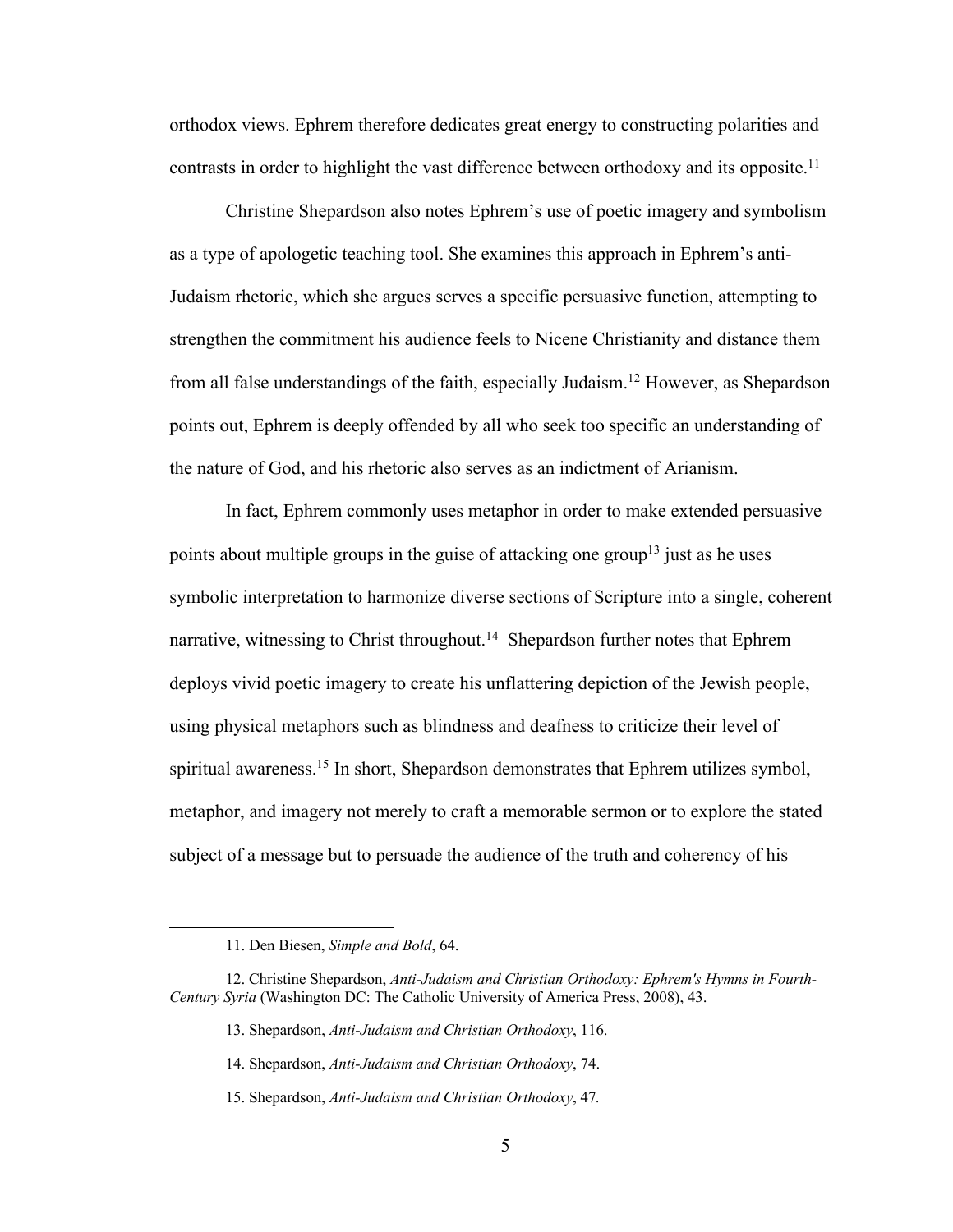overall viewpoints, and often, to remind, point to, or persuade his audience of the validity of some point or content other than that which is overtly under discussion at a given point in his presentation.

For all his attention to cohesive argument, Ephrem's style consistently avoids forcing Christ into strict categories. While many patristic theologians attempt to demonstrate through systematic argument precisely how the seemingly contradictory human/divine nature can exist in one person, Ephrem prefers to emphasize the boundless nature of God and God's ability to transcend human boundaries and definitions.16 Rather than analytically demonstrating the attributes of Christ, Ephrem illustrates those attributes with symbols and imagery. Sebastian Brock describes this method as "joining up the various opposite points, the different paradoxes" to determine "something of the nature and whereabouts" of the center point of the paradox, which is Christ.<sup>17</sup> The aim is not to place Christ's nature and action into a specific category but rather by juxtaposing two contradictory characteristics or actions, to demonstrate the limitlessness of the scope of Christ's being and work.

Philip Michael Forness recognizes that this same style is prevalent in the writings of Jacob of Sarug.18 Forness notes that Jacob's liturgical christological statements, like Ephrem's, serve as apologetics for what Jacob views as correct doctrine in the midst of competing viewpoints.19 Though his opponents are different, his strategies are similar to

<sup>16.</sup> Sebastian Brock, *The Luminous Eye: The Spiritual World Vision of Ephrem the Syrian* (Kalamazoo, MI: Cistercian, 1992), 24.

<sup>17.</sup> Brock, *The Luminous Eye*, 24.

<sup>18.</sup> Forness, *Preaching Christology in the Roman Near East*, 9.

<sup>19.</sup> Forness, *Preaching Christology in the Roman Near East*, 21.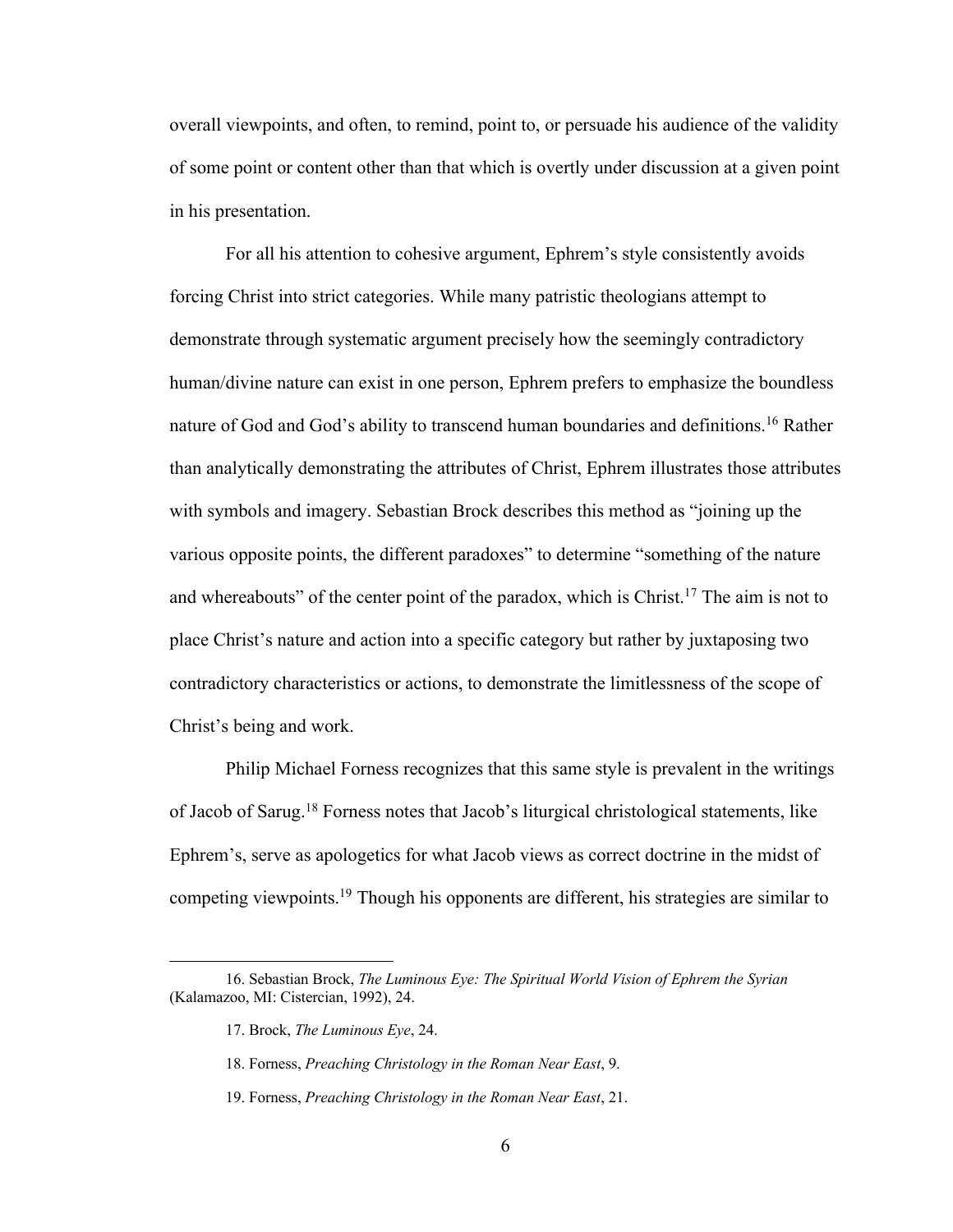Ephrem's. Like his predecessor, Jacob uses typology to demonstrate that his christological views are represented throughout Scripture. <sup>20</sup> Also of particular relevance to this study, Jacob relies on polarities to demonstrate the complexity of Christ against opponents who would oversimplify it.<sup>21</sup> With these similarities in mind, it can be observed that both Jacob and Ephrem devote tremendous energy to persuasively depicting the nature of Christ, using multiple metaphors and images, including other biblical characters, as poetic evidence for their christological priorities.

From this brief overview of Ephrem's and Jacob's christological concerns and teaching styles, we can draw a few conclusions relevant to this study. Rather than attempting to synthesize or smooth out the contradictions between human and divine, powerful and suffering, eternal and temporal, both authors embrace the polarities, asserting Christ as higher than humanity specifically because he holds together tensions that human minds cannot reconcile. They therefore argue the importance of Christ as "both/and" rather than "either/or." With an aim of persuading audiences to embrace an "anded" view of Christ, Ephrem and Jacob repeatedly turn to stories of biblical women to illustrate their arguments.

#### **Scholarship on Women in Syriac Christianity**

As mentioned in the introduction to this chapter, modern scholars have observed that Syriac patristic treatments of biblical women tend to be unusually balanced, nuanced, and detailed compared to their contemporary Greek and Latin patristic sources. Harvey<sup>22</sup>

<sup>20.</sup> Forness, *Preaching Christology in the Roman Near East*, 200.

<sup>21.</sup> Forness, *Preaching Christology in the Roman Near East*, 183.

<sup>22.</sup> Harvey, "Spoken Words, Voiced Silence," 109.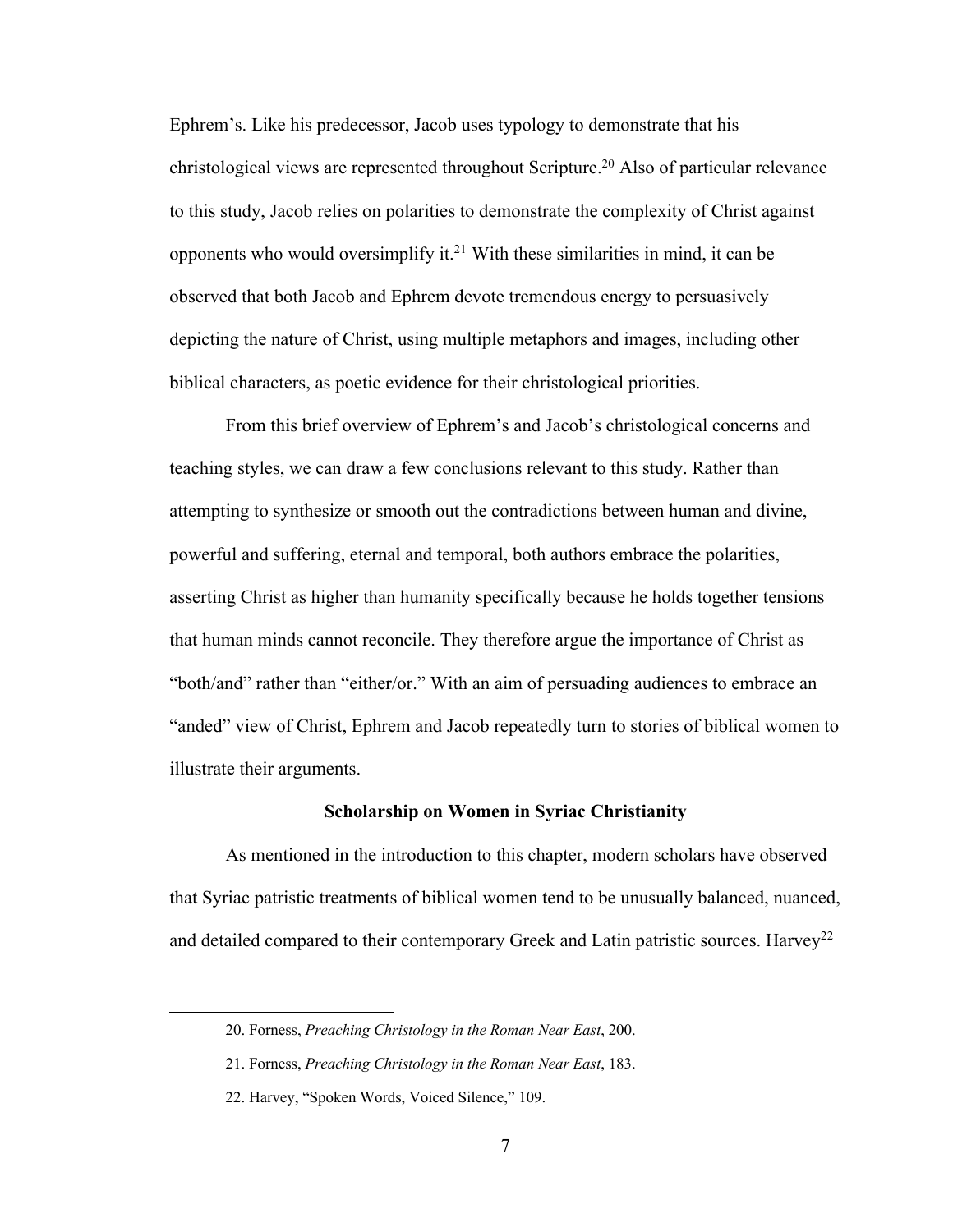and Den Biesen<sup>23</sup> are quoted above to this effect. Similar observations have been made by Sebastian Brock in his analysis of Ephrem's depiction of Sarah in the Abraham story.<sup>24</sup> The less nuanced but somewhat more common ancient approach to women's stories is described by Elizabeth Clark, who explains that the concept of "woman" in patristic writing is frequently built upon "stereotyping, naturalizing, and universalizing" female characters,  $25$  collapsing distinct characters and personalities into a singular construct that is treated as representative of all, or at least most, feminine activity. This tendency to collapse and reduce biblical femininity to a single stereotype coexists in Syriac Christianity alongside more nuanced interpretations. Even when positive commentary exists, misogynistic constructs are frequently the "elephant in the room" in discussing women in religious history; therefore, these treatments of the more broadly misogynistic veins in Syriac thought are a helpful place to begin examining the existing scholarship on biblical women in Late Antique Syriac Christianity.

Adam Lehto acknowledges the profoundly problematic nature of certain passages in Aphrahat, noting that Aphrahat's sixth demonstration contains a "fairly negative assessment of women."26 This might be considered an understatement, given that the demonstration Lehto is investigating unambiguously paints women as tools of Satan used to bring about the downfall of numerous righteous men.<sup>27</sup> Aphrahat's comprehensive list

<sup>23.</sup> Den Biesen, *Simple and Bold*, 59.

<sup>24.</sup> Brock, *The Luminous Eye*, 169.

<sup>25.</sup> Elizabeth Ann Clark, "Ideology, History and the Construction of 'woman' in Late Ancient Christianity," in *A Feminist Companion to Patristic Literature*, ed. Amy-Jill Levine and Maria Mayo Robbins (London: T&T Clark, 2008), 112.

<sup>26.</sup> Adam Lehto, "Women in Aphrahat: Some Observations," *Hugoye* 4 (2001): 190.

<sup>27.</sup> Lehto, "Women in Aphrahat," 193.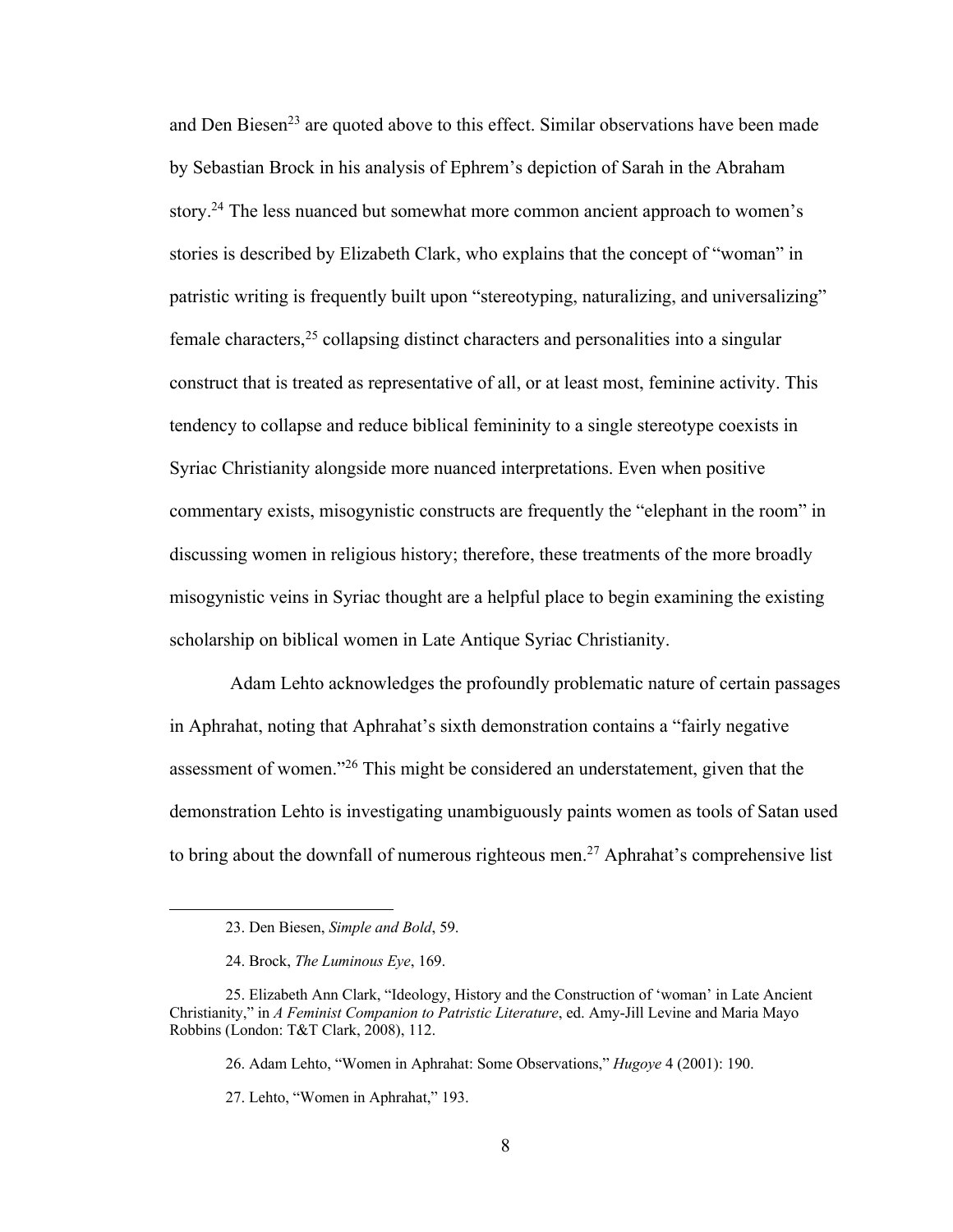includes Adam, Samson, Joseph, Moses, and David and each named biblical male is paired with a description of the difficulties women caused for him.28 Lehto observes that, as stern a tone as Aphrahat takes in this demonstration, he is not decrying women as such but rather warning against the power of sexual temptation and the influence such temptation can give to women over men.<sup>29</sup> As Lehto acknowledges, relegation of women to the role of temptresses is highly problematic even when the target of criticism is really temptation itself, $30$  so he goes on to examine other factors that can give a more nuanced understanding of Aphrahat's perspective on women.

Lehto places this demonstration in the larger Greek and Latin patristic context and finds it relatively restrained in its misogyny, compared to some of Aphrahat's contemporaries, on the grounds that Aphrahat largely limits his comments to materials found in Scripture rather than developing "comprehensive misogynistic rhetoric."31 He goes on to note Aphrahat's various perspectives that present women more positively, grouping these observations into three separate categories. First, Aphrahat's scathing indictment of biblical women functions polemically to make a specific point about the dangers of dedicated ascetics living in close company with the opposite sex.<sup>32</sup> Second, he points out that Aphrahat has some equally critical words to direct at men, particularly men who fail to lead the church properly.<sup>33</sup> And finally, Lehto states that Aphrahat's

- 30. Lehto, "Women in Aphrahat," 192.
- 31. Lehto, "Women in Aphrahat," 196.
- 32. Lehto, "Women in Aphrahat," 202.
- 33 Lehto, "Women in Aphrahat," 203.

<sup>28.</sup> Lehto, "Women in Aphrahat," 190.

<sup>29.</sup> Lehto, "Women in Aphrahat," 192.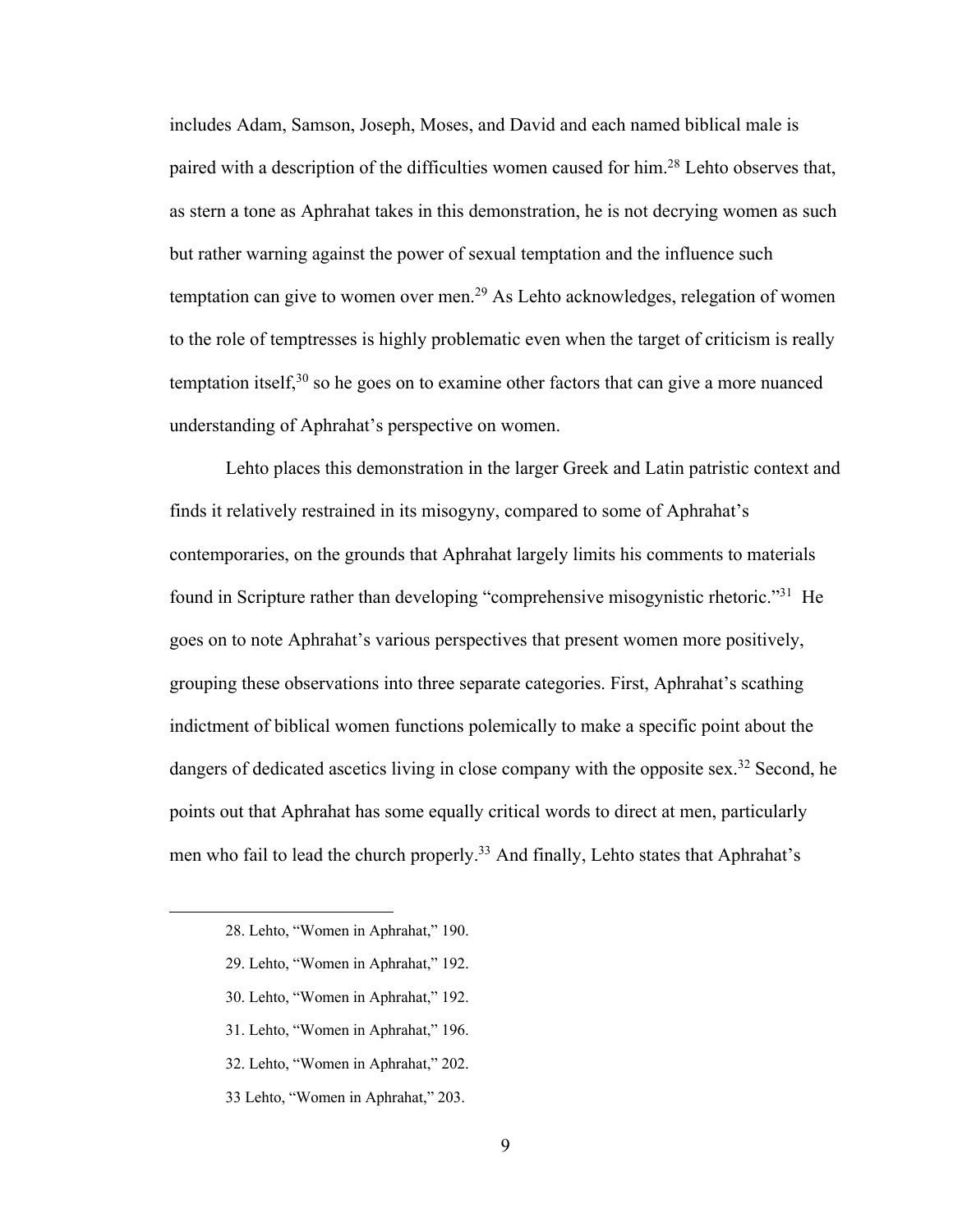demonstrations include strong praise for the actions of many biblical women, linking them directly to Christ-likeness.<sup>34</sup>

Corrie Molenberg makes similar points in evaluating Narsai's infamous "Reproof of Eve and Her Daughters."35 Like Aphrahat, Narsai reduces biblical women to a type, collapsed into a single stereotype—the "Daughters of Eve"—who follow, by nature, in Eve's deceitful and seductive footsteps.<sup>36</sup> Narsai goes even further than Aphrahat in demonizing women, claiming that Satan is informed by Eve on how to overpower humanity, not the other way around!<sup>37</sup> In dealing with this vitriolic text, Molenberg finds similar contextualization to that explored by Lehto, pointing out that much of Narsai's most aggressive demonization is functioning polemically in a particular situation, namely a controversy over asceticism and clergy celibacy. Molenberg indicates that Narsai, like Aphrahat, expends great energy in this condemnation in order to persuade ascetics to avoid the influence of the opposite sex.38

Molenberg also draws attention to the ways in which Narsai departs from the trope of universalizing all women into the stereotype of Eve. Narsai somewhat counteracts the collapsing of all women into one problematic character by adding in a second possible destiny for females: following in the footsteps of the virgin Mary by

<sup>34.</sup> Lehto, "Women in Aphrahat," 204.

<sup>35.</sup> Corrie Molenberg, "Narsai's Memra on the Reproof of Eve's Daughters and the Tricks and Devices They Perform," *Le Muséon: Revue D'etudes Orientales* 106 (1993): 65–87.

<sup>36.</sup> Molenberg, "Reproof of Eve's Daughters," 67.

<sup>37.</sup> Molenberg, "Reproof of Eve's Daughters," 82.

<sup>38.</sup> Molenberg, "Reproof of Eve's Daughters," 73.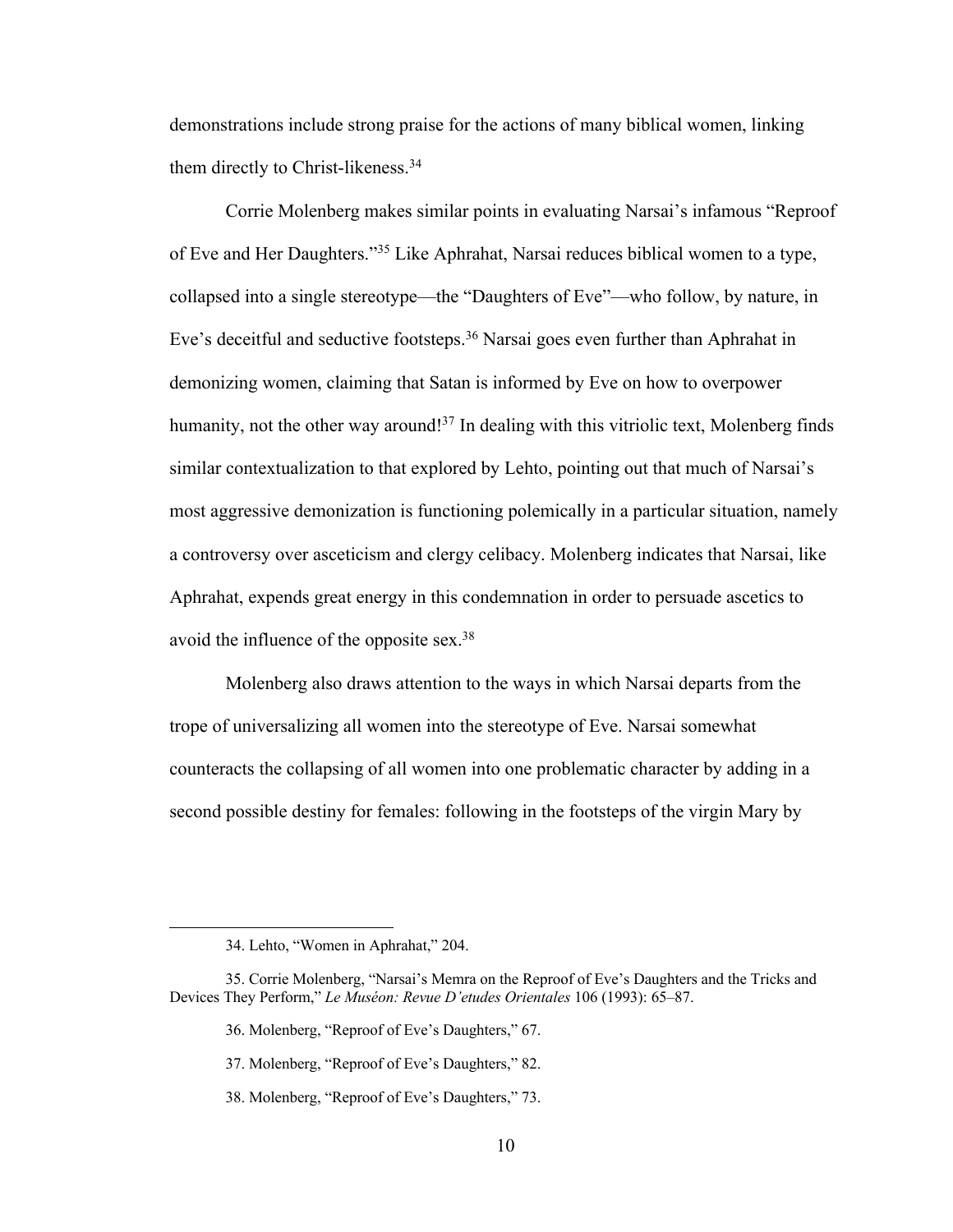eschewing marriage and pursuing a life dedicated to Virginity.39 Molenberg does not attempt to deny the overt and vitriolic stereotyping of women that takes place in Narsai's tirade. She argues, however, that Narsai does not resign all femininity to inescapable participation in Eve's sin. Instead, he uses it to juxtapose the choice all human beings, as agents with free will, must make between unrestrained licentiousness or penitence and chastity; the path of Eve and her evil imitators or the path of Mary and other faithful women of Scripture. 40

Susan Ashbrook Harvey also builds on the idea that misogynistic notes in Syriac Christianity are not a complete picture of its view on women.41 Harvey points out that Syriac portrayals of Eve herself are less one-dimensional than is apparent from texts that seek to universalize her as the representative of all feminine humanity.<sup>42</sup> Furthermore, Harvey develops the idea that, rather than treating all women as stereotypical "daughters of Eve," with deceit and seduction their natural destiny, Syriac authors present femininity as capable of profoundly redemptive acts, exemplified in Mary.43 In fact, she argues that the profound sinfulness of Eve commonly functions not as a representation of universal female sinfulness but as a point of contrast that emphasizes other, holier actions or potential.44 As Harvey phrases it, "thus does every believer stand in Eve's place: guilty of

44. Harvey, "Encountering Eve," 21.

<sup>39.</sup> Molenberg, "Reproof of Eve's Daughters," 72.

<sup>41.</sup> Molenberg, "Reproof of Eve's Daughters," 75.

<sup>41.</sup> Susan Ashbrook Harvey, "Encountering Eve in the Syriac Liturgy," in *Syriac Encounters: Papers from the Sixth North American Syrian Symposium Duke University, 26-29 June 2011* (Leuven: Peeters, 2011), 13.

<sup>42.</sup> Harvey, "Encountering Eve," 15.

<sup>43.</sup> Harvey, "Encountering Eve," 22.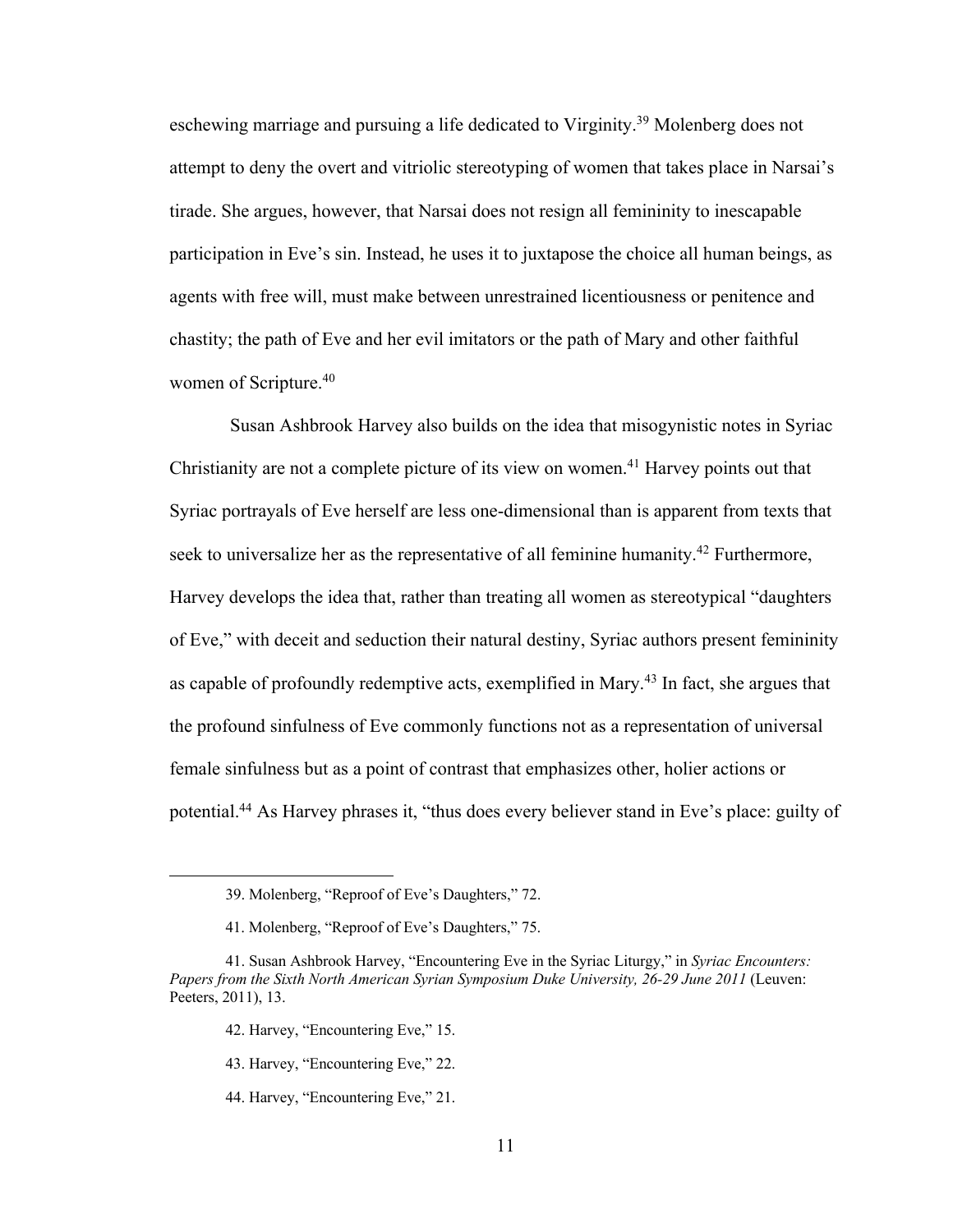having turned away from God, and with penitent heart awaiting the promise of redemption."45

In each of the cases above, modern scholars devote significant energy to demonstrating the possibility of a more positive interpretation for some of the harsher Syriac statements on women. They argue that the patristic authors they examine do not, in fact, construct femininity as a single trope with a uniformly negative role to play in history. While their focus is centered on what patristic authors thought about women, however, Lehto, Molenberg, and Harvey all point out the significant usage of rhetoric about women to make theological points. In these works, the theological functions of biblical women's stories serve as evidence that women frequently occupy widely various, even contradictory roles in Syriac thought. Next, we will consider the commentary available on the significance of some of those roles.

While Harvey, like other scholars, acknowledges that Syriac authors share in the common patristic tendency to stereotype women, she has also written on the unusual range and development given to female biblical characters within their established types and roles.46 According to Harvey, biblical women are often the literary characters that give voice to the suffering, grief, and fears of humanity in songs of lament, most of which are not recorded in biblical text, but allow Syriac authors not only to connect the customs of their own culture, which practiced elaborate lamentations for the dead, but also to

<sup>45.</sup> Harvey, "Encountering Eve," 27.

<sup>46.</sup> Susan Ashbrook Harvey, *Song and Memory: Biblical Women in the Syriac Tradition* (Milwaukee, WI: Marquette University Press, 2010), 44.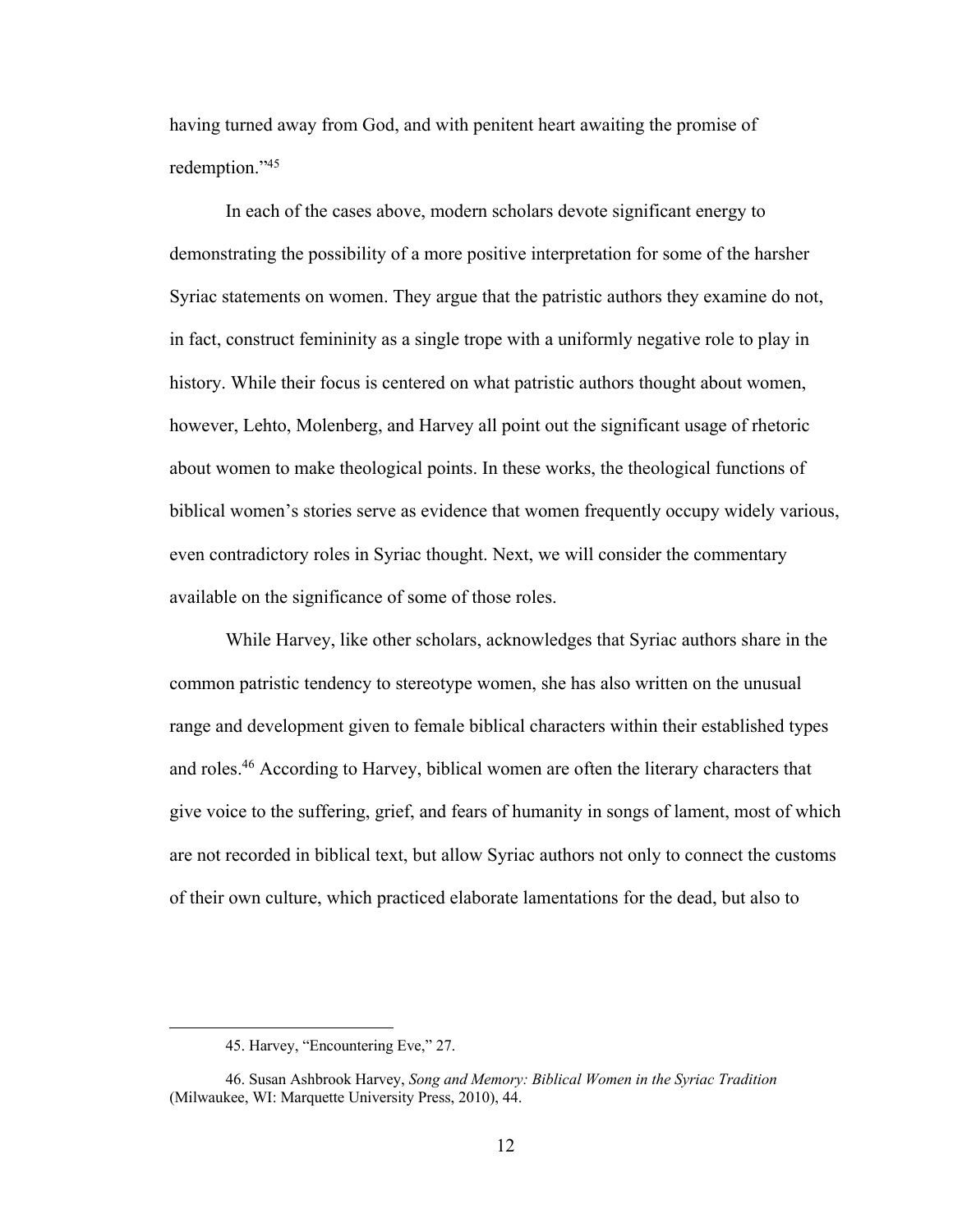imaginatively interject reflections on the human experience, represented in microcosm by individual biblical women into their treatments of biblical texts.<sup>47</sup>

Harvey also points out that female characters not only served as representations of the deep pains and potential joys of human life; they also represented the human side of salvation history, as their laments for the griefs and losses stemming from the sinful choices of humanity could easily turn into penitential laments for sin itself.48 This personification of Christian penitence is seen somewhat in liturgical representations of Eve,<sup>49</sup> but according to Harvey is most consistently and fully developed in depictions of the sinful woman in Luke 7, whose penitent actions were heavily connected to liturgical actions through symbolic interpretations and who thereby became a model for the mindset and behavior proper to the entire church (both men and women) in worship and devotion.<sup>50</sup>

In a similar vein, patristic authors often interpret biblical women and feminine biblical imagery as symbols of proper attitudes and behavior of individual believers and the Church as a whole through the use of bridal imagery. Sebastian Brock writes about the significance of bridal imagery in Ephrem's thought. Brock demonstrates that Ephrem compares "correct" attitudes toward Christ with the conduct of a virtuous bride, emphasizing fidelity and devoted love as necessary attitudes for Christians,  $51$  and inner

- 49. Harvey, *Song and Memory*, 76.
- 50. Harvey, *Song and Memory*, 81.
- 51. Brock, *The Luminous Eye*, 118–20.

<sup>47.</sup> Harvey, *Song and Memory*, 68.

<sup>48.</sup> Harvey, *Song and Memory*, 76.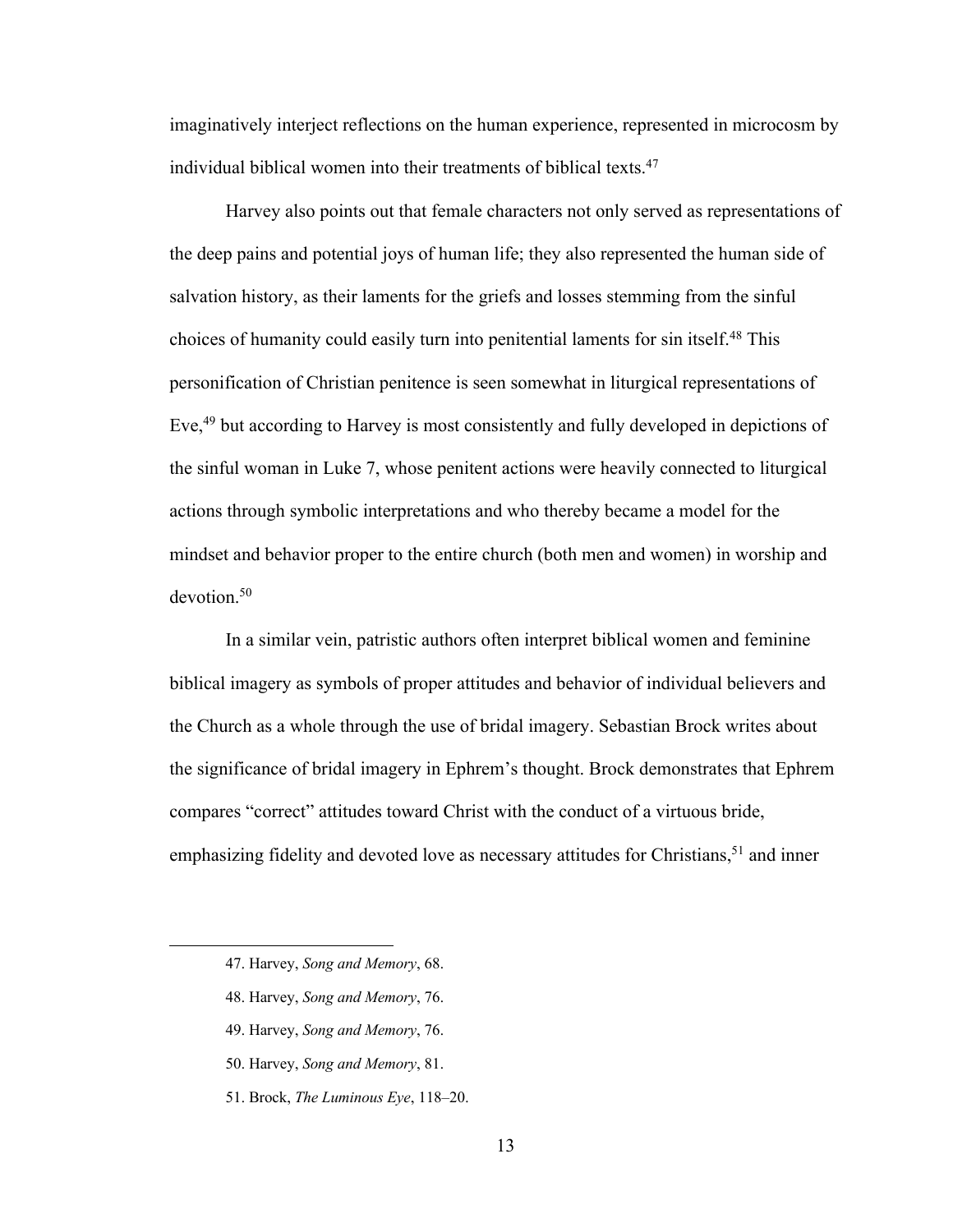connection with Christ as an important goal of the Christian life.<sup>52</sup> Brock further notes the specific use of the virgin Mary as the ideal symbol of Christian relationship with Christ, representing pure devotion and true union with Christ.<sup>53</sup>

Susan Harvey has written on Jacob of Sarug's use of bridal imagery. She particularly notes that Jacob employs bridal imagery to develop implicit connections between different biblical women's stories. <sup>54</sup> Harvey examines the use of bridal imagery in three separate homilies by Jacob on Jephthah's daughter, Tamar, and the sinful woman, arguing that while each woman represents significant theological points within her own story, Jacob uses poetic imagery along with parallel and contrasting phrasing to form connections between the three women. These similarities in poetic imagery connect the stories, not only with each other but also with the larger tradition of interpreting biblical women as symbols of the bride of Christ—the church.<sup>55</sup> Jacob emphasizes in each story the idealization of total devotion and even bodily sacrifice for Christ, pointing to the necessity of unrestrained love and devotion between Christians and their Savior.<sup>56</sup> Ultimately, Harvey asserts that Jacob's approach to bridal imagery in these three homilies constructs the ideal state of the church as "one who stands in perfect witness to her Bridegroom" even through suffering and tragedy.<sup>57</sup>

- 55. Harvey, *Bride of Blood, Bride of Light*, 203.
- 56. Harvey, *Bride of Blood, Bride of Light*, 203.
- 57. Harvey, *Bride of Blood, Bride of Light*, 204.

<sup>52.</sup> Brock, *The Luminous Eye*, 129.

<sup>53.</sup> Brock, *The Luminous Eye*, 127.

<sup>55.</sup> Susan Ashbrook Harvey, *Bride of Blood, Bride of Light: Biblical Women as Images of Church in Jacob of Serug*, vol. #123 of Analecta Gorgiana, (Piscataway, NJ: Gorgias, 2009), 6.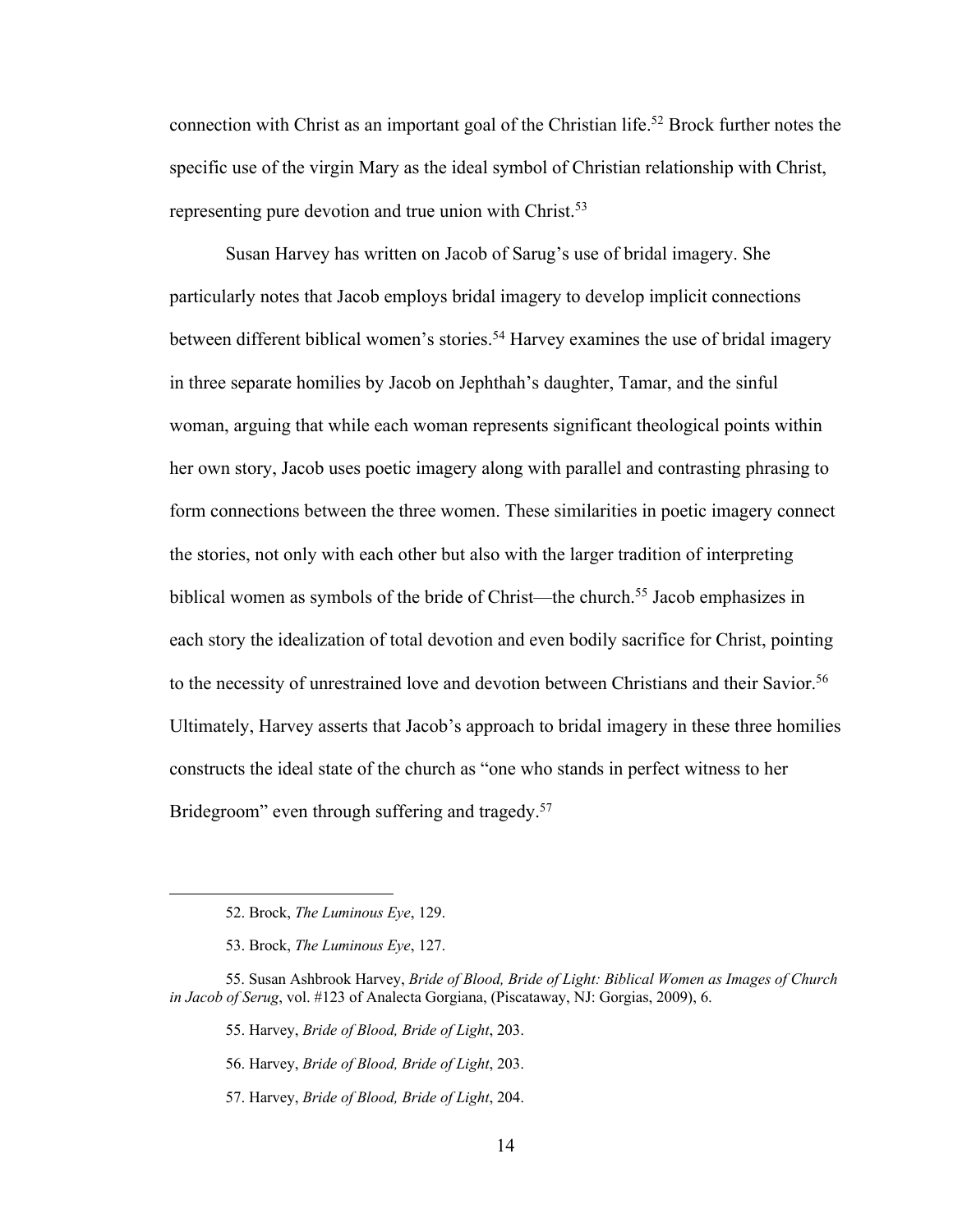The above examples demonstrate Syriac patristic attention to biblical women as types of the ideal Christian life as well as modern scholarship given to this topic. In these examples it appears that patristic authors did not consider biblical women's stories solely as sources for deriving attitudes and expectations of women. Instead, it is evident that women's stories served broader theological purposes, particularly when writers such as Ephrem and Jacob could employ bridal imagery as an interpretive scheme. Despite its specifically feminine language, bridal imagery does not serve to limit the application of a biblical story to a female audience. Instead, such imagery is used in patristic writings as a metaphor for the church as a whole and the salvific relationship between believers (whether male or female) and Christ. The theological reflections on this imagery, however, while not limited to specifically feminine concerns is still largely focused on specifically human concerns. Although the use of biblical women as exemplars of the church is a broader and more nuanced interpretation than, for instance, biblical women as cautionary tales (as in Aphrahat and Narsai), it does not necessarily demonstrate any specific christological positions. One final theme that has received scholarly attention in the past few years moves us somewhat closer to finding biblical women as vehicles for christological understanding: the unusual boldness attributed to prominent female characters.

As Harvey points out, this boldness is represented first of all by the sheer amount of speech allocated to biblical women, noting Sarah, Mary, and the sinful woman as examples of characters granted extensive speech that far exceeds the words recorded in the scriptural text.58 Furthermore, these women display more strength of character,

<sup>58.</sup> Harvey, "Spoken Words, Voiced Silence," 108.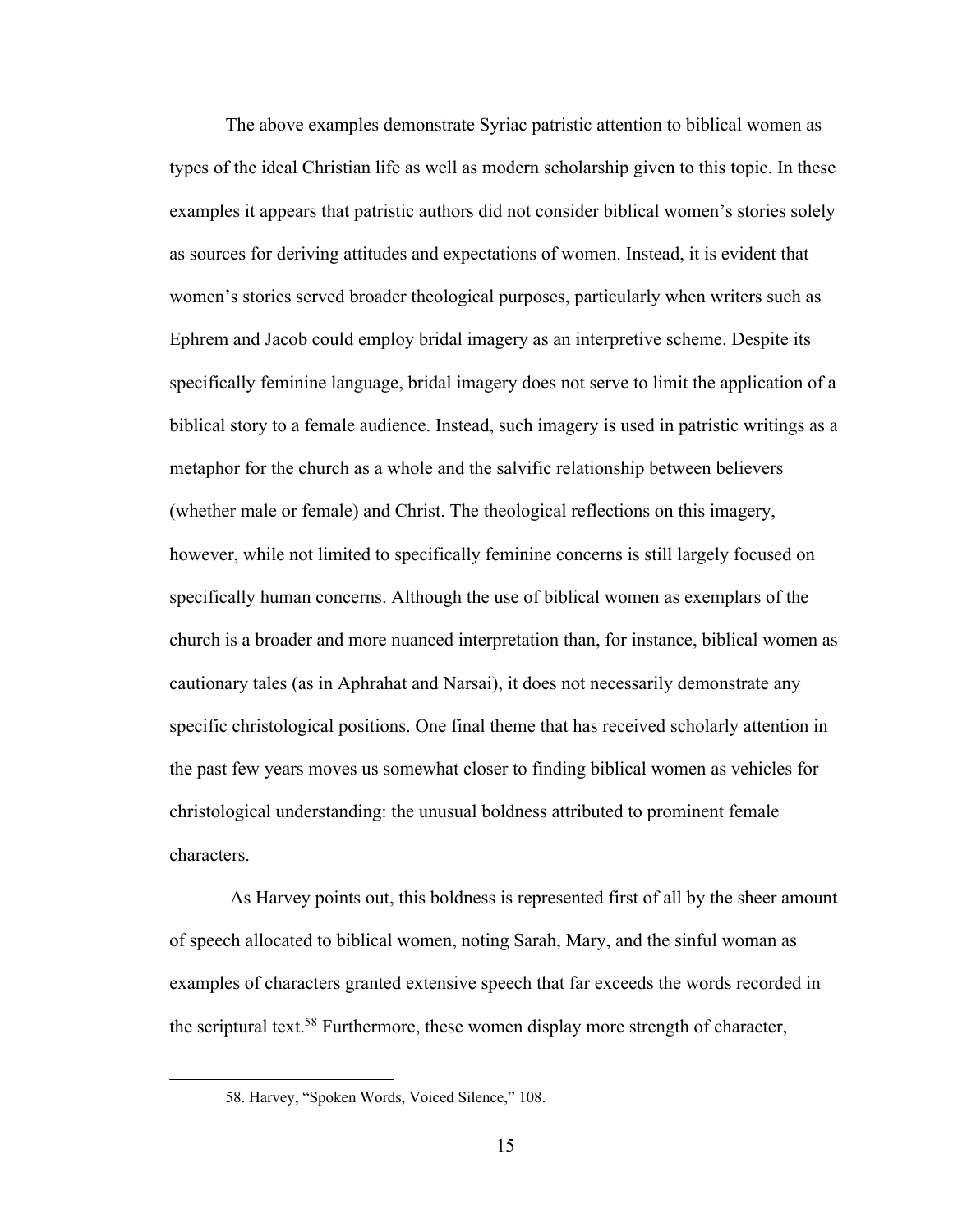intelligence, and perseverance than that which writers in the ancient world were usually comfortable attributing to women.<sup>59</sup> Especially striking is the fact that each of these women, according to Harvey, has been drawn by divine action into a socially incongruent position, and the speeches imagined for them by Syriac authors allow them to work through and resolve their conflicting roles.<sup>60</sup> Significantly, Harvey notes that though these women are depicted as acting somewhat outside the social norms, those portrayals are limited by the locations of their speeches and actions.<sup>61</sup> By speaking when they are expected to remain silent or boldly approaching individuals and situations that ought to overawe them, each of these women encounter or give honor to God in profound ways that could not have happened had they not boldly overstepped their normal boundaries. Harvey's analysis of the different characterizations' abilities to convey theological messages is reinforced by her observation that a number of mediating factors within the texts themselves make it clear they are not intended as challenges to societal expectations of women.62 Given that the primary aim of these texts was not to disrupt the social order but to teach the Christian faith, it is noteworthy the extent to which women embodying contradiction with their words and actions were seen as useful vehicles for teaching theological truths.

Erin Walsh has also developed the theme of boldness in female speech in biblical stories, focusing particularly on the Canaanite woman as depicted by both Narsai and

<sup>59.</sup> Harvey, "Spoken Words, Voiced Silence," 124.

<sup>60.</sup> Harvey, "Spoken Words, Voiced Silence," 111.

<sup>61.</sup> Harvey, "Spoken Words, Voiced Silence," 125.

<sup>62.</sup> Harvey, "Spoken Words, Voiced Silence," 125.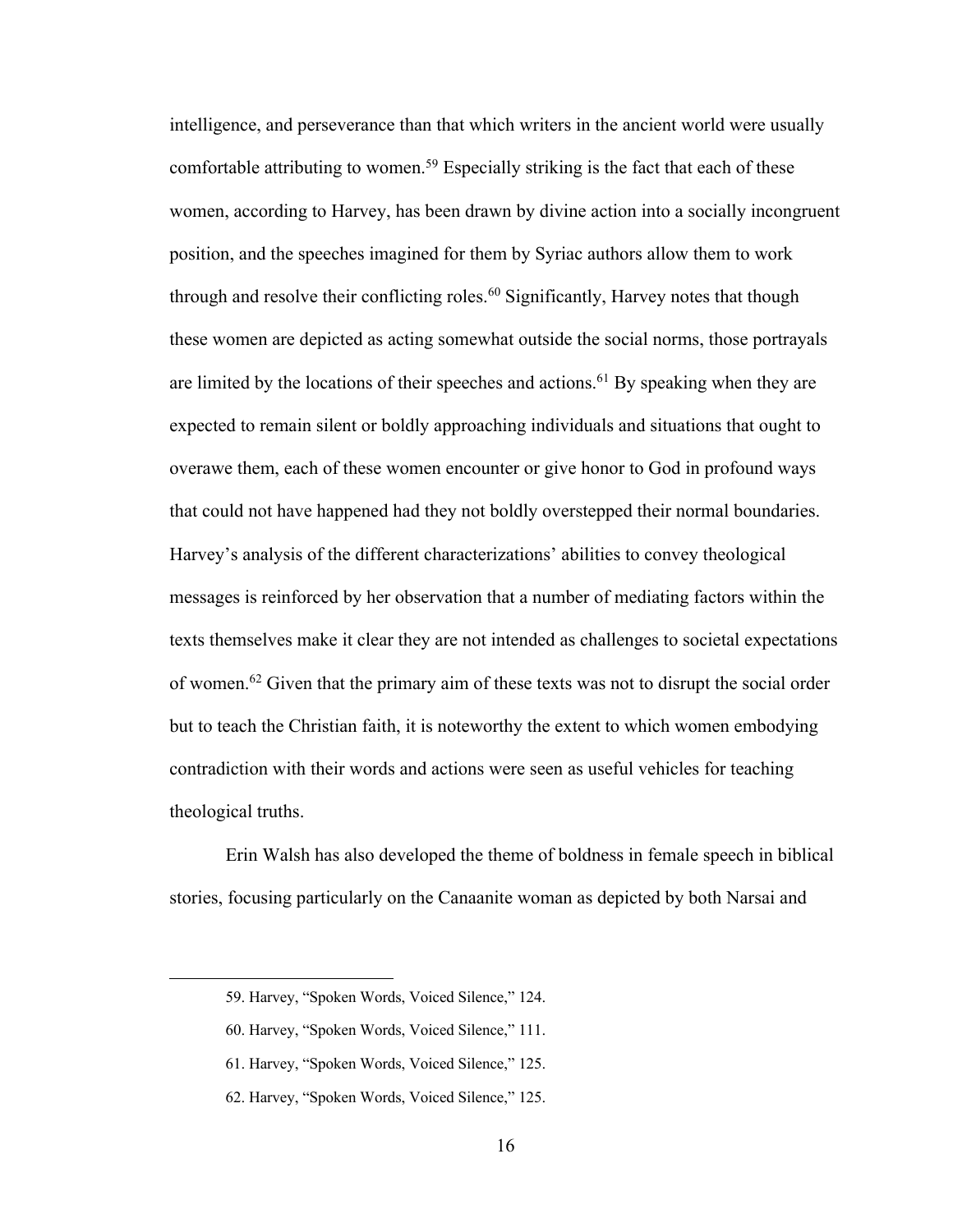Jacob of Sarug. Walsh notes how both authors' portrayals of the Canaanite woman focus on the persistence of her speech. Her frequently uplifted voice represents her intense and at times disruptive pursuit of Christ, showing how boldness and temerity are required characteristics for those who would fully engage themselves in the Christian life.63 Moreover, as Walsh explains, both portrayals of the Canaanite woman use details of her physical state to symbolically represent the state of her soul;<sup>64</sup> thus in describing the loudness of her voice, they illustrate the intensity of her faith, $65$  while her Canaanite heritage, casting her as an inherent idolator, becomes evidence for the role of free will and choice in the Christian journey.<sup>66</sup> The Canaanite woman in both homilies, therefore, embodies multiple polarities, including idolatry/trust in Christ, outsider status/insider faith, and expressed boldness/societally mandated silence. Each of these polarities provides a medium for the homilist to reflect on theological themes.<sup>67</sup>

The boldness of women in Syriac Christianity is not only represented by their speech but by their action as well. Phil Botha examines Ephrem's praise for the boldness of certain problematic women in Jesus's genealogy, dealing with Ephrem's unapologetically positive statements on the behavior of Tamar and Ruth in *Hymns on Nativity* 9. Botha notes that Ephrem seems to attribute the birth of Christ in part to the

- 66. Walsh, "Holy Boldness," 94.
- 67. Walsh, "Holy Boldness," 94.

<sup>63.</sup> Erin Walsh, "Holy Boldness: Narsai and Jacob of Sarug Preaching the Canaanite Woman," in *Papers Presented at the Seventeenth International Conference on Patristic Studies Held at Oxford, 2015* (Leuven: Peeters, 2017), 96.

<sup>64.</sup> Walsh, "Holy Boldness," 86.

<sup>65.</sup> Walsh, "Holy Boldness," 92.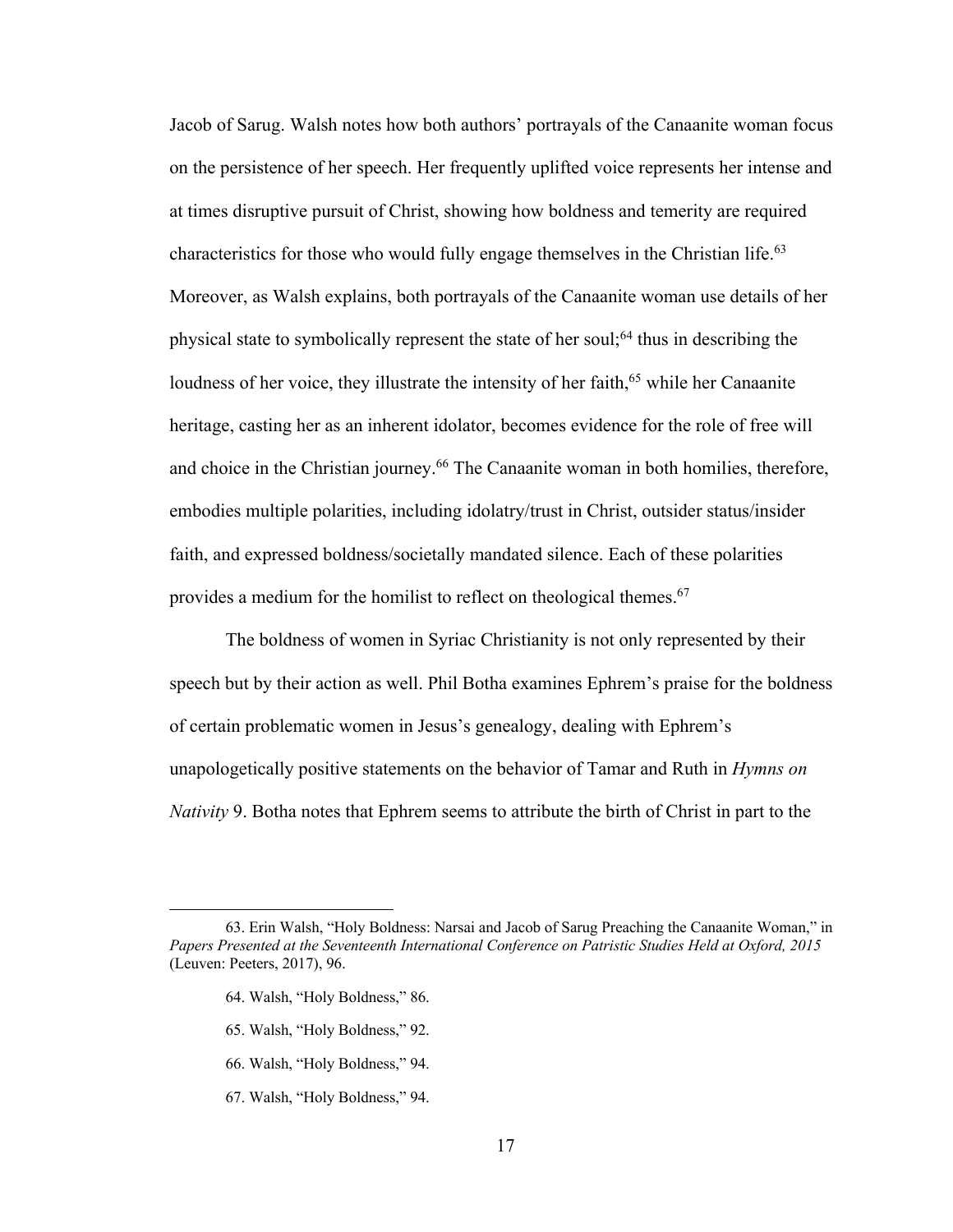bold longing and love felt by these women in history<sup>68</sup> and their willingness to chance ill repute and outcast status and possibly even risk their lives in order to continue the ancestral line of Christ.<sup>69</sup> Botha observes that the women in this hymn generate multiple polarities that Ephrem then uses to further describe and engender praise for God. For example, Botha points to Ephrem's use of the virgin Mary to express simultaneous love for Christ and dread of his majesty and power.<sup>70</sup> Ruth and Tamar, on the other hand, represent the antithetical pairing of impurity and holiness, demonstrating Christ's redemptive power in changing both women from one state to the other.<sup>71</sup> Finally, Botha analyzes the various symbols at play in Ephrem's reflections on the women, identifying them as representatives of a dichotomy between symbol and reality.<sup>72</sup>

In these writings, Botha, Walsh, and Harvey all move beyond analyzing appearances of women strictly to discover Syriac attitudes towards women as such. Not only do these scholars consider the relevance of each depiction of women for portraying wider theological points, but they also specifically note that it is frequently the incongruities and polarities of the characters themselves, caused or enhanced by their unusual boldness, that allow ancient authors to use them as a means of making statements about salvation and Christ. There is more to be said on this topic, however, and especially more could be added to the conversation regarding ways in which the tensions and

- 71. Botha, "Tamar, Rahab, Ruth and Mary," 13.
- 72. Botha, "Tamar, Rahab, Ruth and Mary," 17.

<sup>68.</sup> Phil J. Botha, "Tamar, Rahab, Ruth, and Mary—the Bold Women in Ephrem the Syrian's Hymn De Nativitate 9," *Acta Patristica et Byzantina* 17 (2006): 3.

<sup>69.</sup> Botha, "Tamar, Rahab, Ruth, and Mary," 10.

<sup>70.</sup> Botha, "Tamar, Rahab, Ruth, and Mary," 10.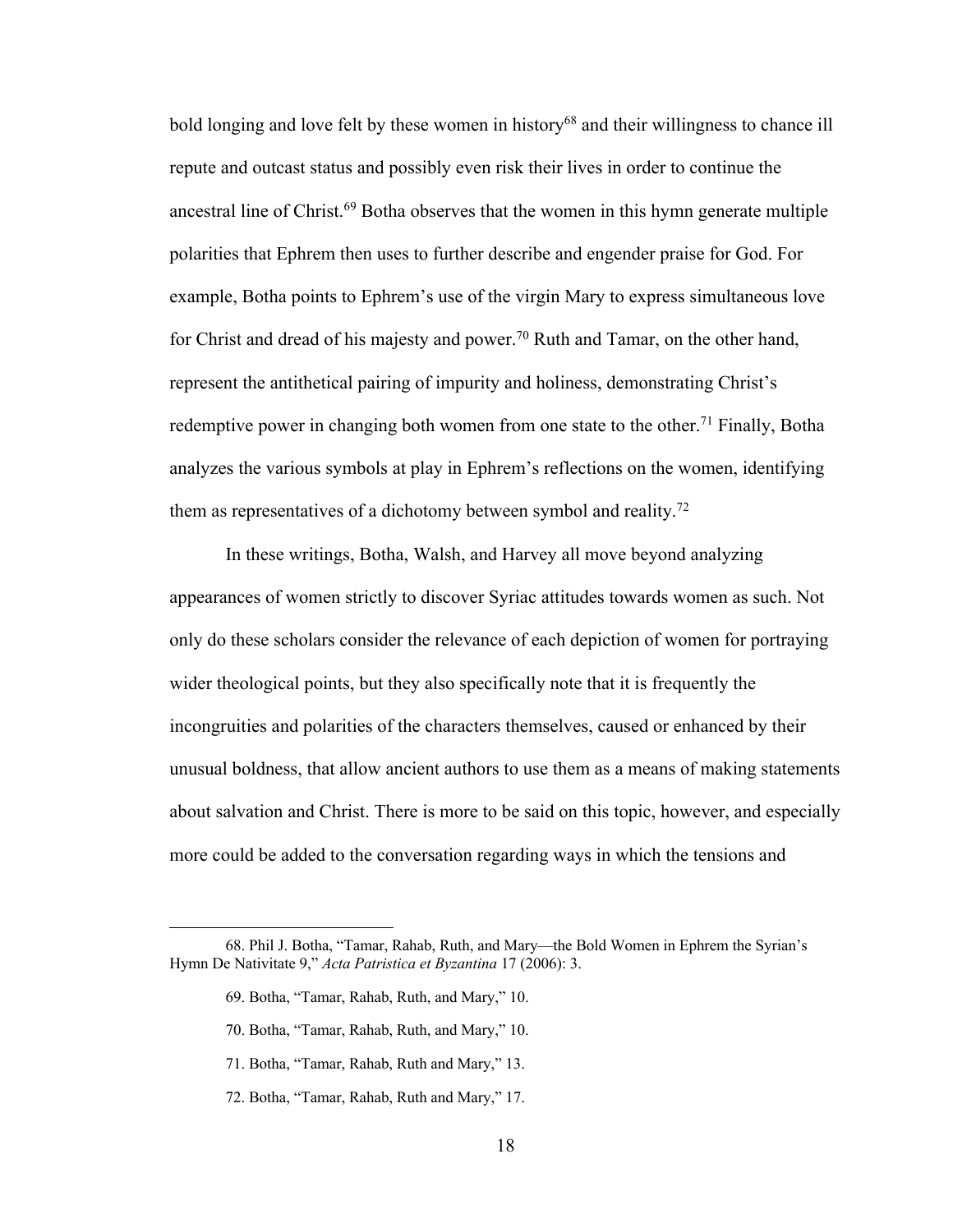contradictions of particular female characters serve as apologetic evidence for the tension between Christ's ultimate mysteriousness and continual revelation. In the following chapters, I will analyze the ways in which Mary, Tamar, and the Samaritan woman, function as representatives of christological polarities in a few selected texts.

#### **Methodology**

In order to consider the potential power of biblical women's stories to illustrate a christological tension between mystery and revelation, I will analyze specific works by both Ephrem and Jacob of Sarug. The second chapter will consider Jacob's homily "On Tamar,"73 which recounts the story of Tamar, Judah's daughter-in-law, in Gen 38. Chapter 3 will analyze Ephrem's 22 and 23 "Hymns on Virginity," edited by Edmund Beck<sup>74</sup> and translated by Kathleen McVey,<sup>75</sup> which reflect on the Samaritan woman at the well in John 4. The fourth chapter will consider portrayals of the virgin Mary by both authors: Ephrem's "Hymns on the Nativity", also edited by Beck76 and translated by McVey,77 as well as three of Jacob's homilies *On the Mother of God*: "Homily on the Blessed Mother of God, Mary"; "Homily Concerning the Annunciation of the Mother of God"; and "Homily Concerning the Holy Mother of God, Mary, when she went to

<sup>73.</sup> Jacob of Sarug, "On Tamar," trans. Sebastian Brock, "Jacob of Serugh's Verse Homily on Tamar (Gen.38)," *Le Muséon*, 115 (2002).

<sup>74.</sup> Edmund Beck, ed., *Des Heiligen Ephraem des Syrers Hymnen de Virginitate [Textus]* vol. 1 of Corpus Scriptorum Christianorum Orientalium 223/SS94 (Louvain: Secretariat du Corpus Scriptorum Christianorum Orientalium, 1962).

<sup>75.</sup> Ephrem, "Hymns on Virginity" trans. Kathleen McVey, *Ephrem the Syrian: Hymns*. Classics of Western Spirituality (Mahwah, N.J.: Paulist Press, 1989).

<sup>76.</sup> Edmund Beck, ed., *Des Heiligen Ephraem des Syrers Hymnen De Nativitate (Epiphania) [Textus]*, vol. 1 of Corpus Scriptorum Christianorum Orientalium 186/SS82 (Louvain: Secretariat du Corpus Scriptorum Christianorum Orientalium, 1959).

<sup>76.</sup> Ephrem, "Hymns on the Nativity" trans. Kathleen McVey, *Ephrem the Syrian: Hymns*. Classics of Western Spirituality (Mahwah, N.J.: Paulist Press, 1989).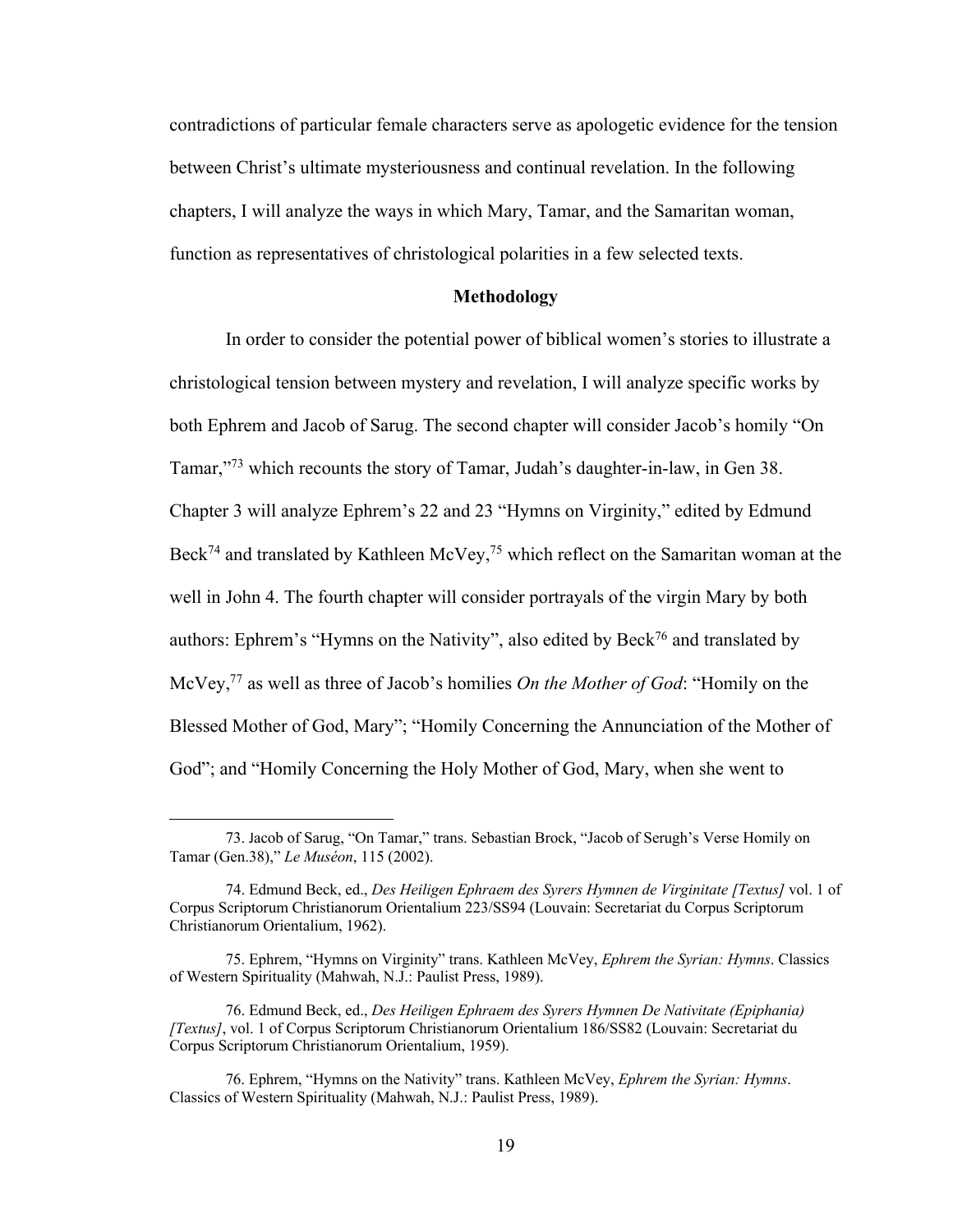Elizabeth to See the Truth Which Was Told to Her by Gabriel." These homilies are edited by Paul Bedjan<sup>78</sup> and translated by Mary Hansbury.<sup>79</sup> These particular works provide examples of interpretations of biblical women from both the Old and New testaments as well as allowing for ample reflection on the virgin Mary, who holds special significance to christological thought. Besides representing a range of biblical stories and situations, each of these works allows for a fruitful analysis of the function of polarity and contradiction because in each example the authors offer interpretations or imaginative details that increase the contradictions beyond what is present in the biblical text. In other words, rather than trying to explain away the conflicted and contradictory nature of each woman's situation, the authors enhance and emphasize the polarities as a method of making theological points.

This study will identify a variety of polarities, complications and contradictions present in each selected work. Chapters 2, 3, and 4 will each focus on one of the three selected biblical women. Each chapter will analyze the portrayal of a specific character, considering multiple ways in which contrasts, tensions, and polarities function in these narratives to parallel and emphasize the authors' view of Christ. These chapters note instances where the authors are responding to material contained in the biblical account as well as original polarities they introduce into their interpretations. They also examine specific assertions that each of the works make about Christ, particularly assertions relating to revelations or the continuing mystery of Christ's nature and analyze direct and

<sup>78.</sup> Paul Bedjan, ed., *S. Martyrii, Qui et Sahdona, Quae Supersunt Omnia* (Paris/Leipzig: Otto Harrassowitz, 1902).

<sup>79.</sup> Jacob of Sarug, *On the Mother of God*. trans. Mary Hansbury (Crestwood, NY: St. Vladimir's Seminary Press, 1998).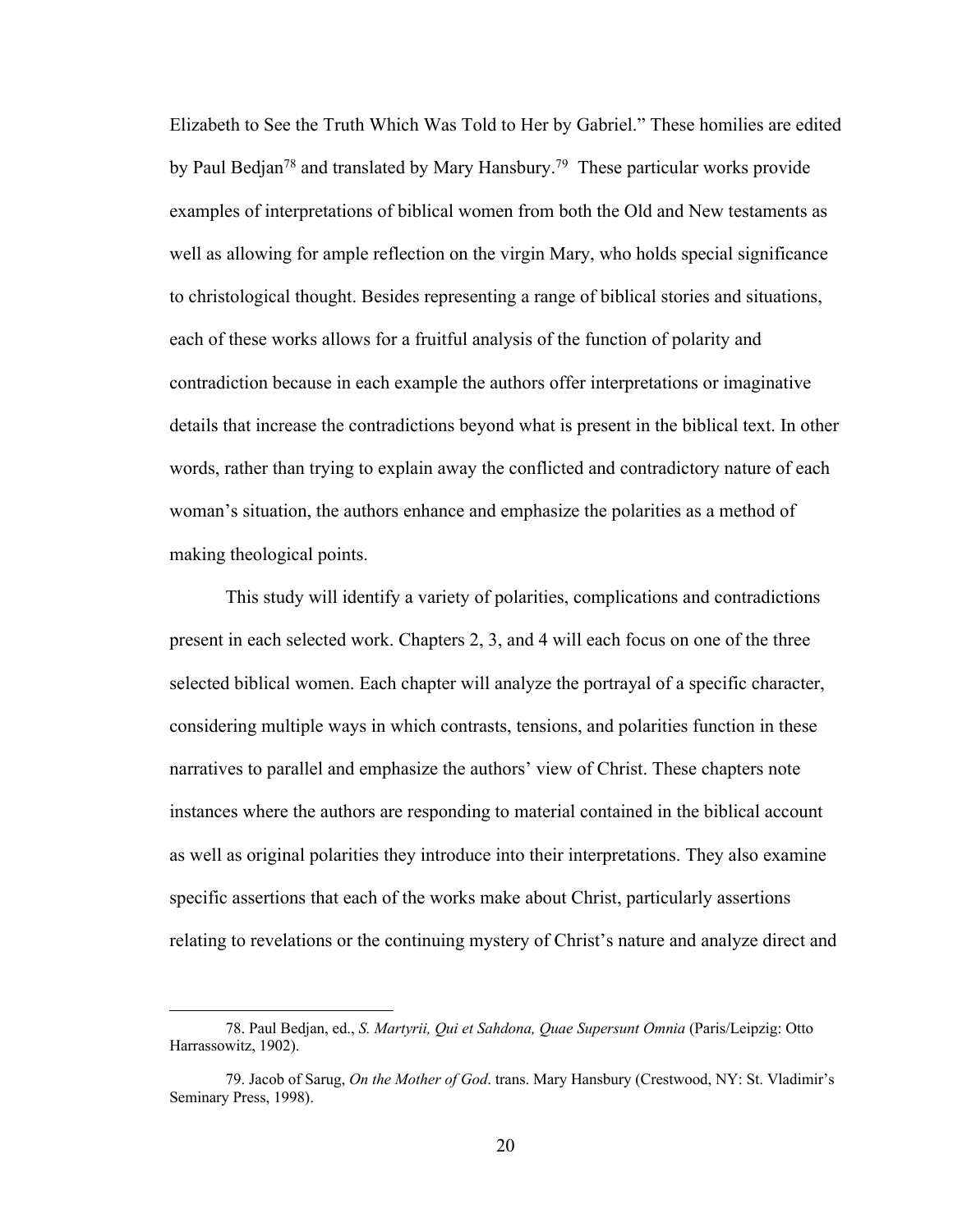implied connections between these assertions and the authors' statements on the biblical women under discussion. The concluding chapter notes tensions and polarities that recur through each work. It also discusses inherent connections between these recurrent themes and the feminine identities of the characters and ways in which those feminine identities are key to developing christological arguments. The final chapter also considers the impact of interpreting biblical women through a christological lens, noting the potentially problematic outcomes of such interpretations as well as their possible value to both patristic and modern audiences.

In each of these sources, Jacob and Ephrem expand on tensions present in the biblical texts. Scripture itself portrays these women as living complicated lives, hinting at contrasts between character and reputation. But in Ephrem and Jacob's reflections, those hints become full-fledged stories where the crux of the drama is located in the characters' abilities to hold together contrasting characteristics, including inner righteousness and outward sinfulness, expected silence and voiced boldness, and apparent lowliness and spiritual significance. The authors then use these polarities to parallel and illustrate similarly contrasting polarities in the nature of Christ, who is just and merciful, mighty but appearing lowly, mortal and divine. Above all, these stories convey the message that even the most unlikely stories are symbols revealing the truth about Christ, and the more they reveal, the more apparent they make it that Christ contains a majesty that no symbol, song, or sermon can ever fully convey.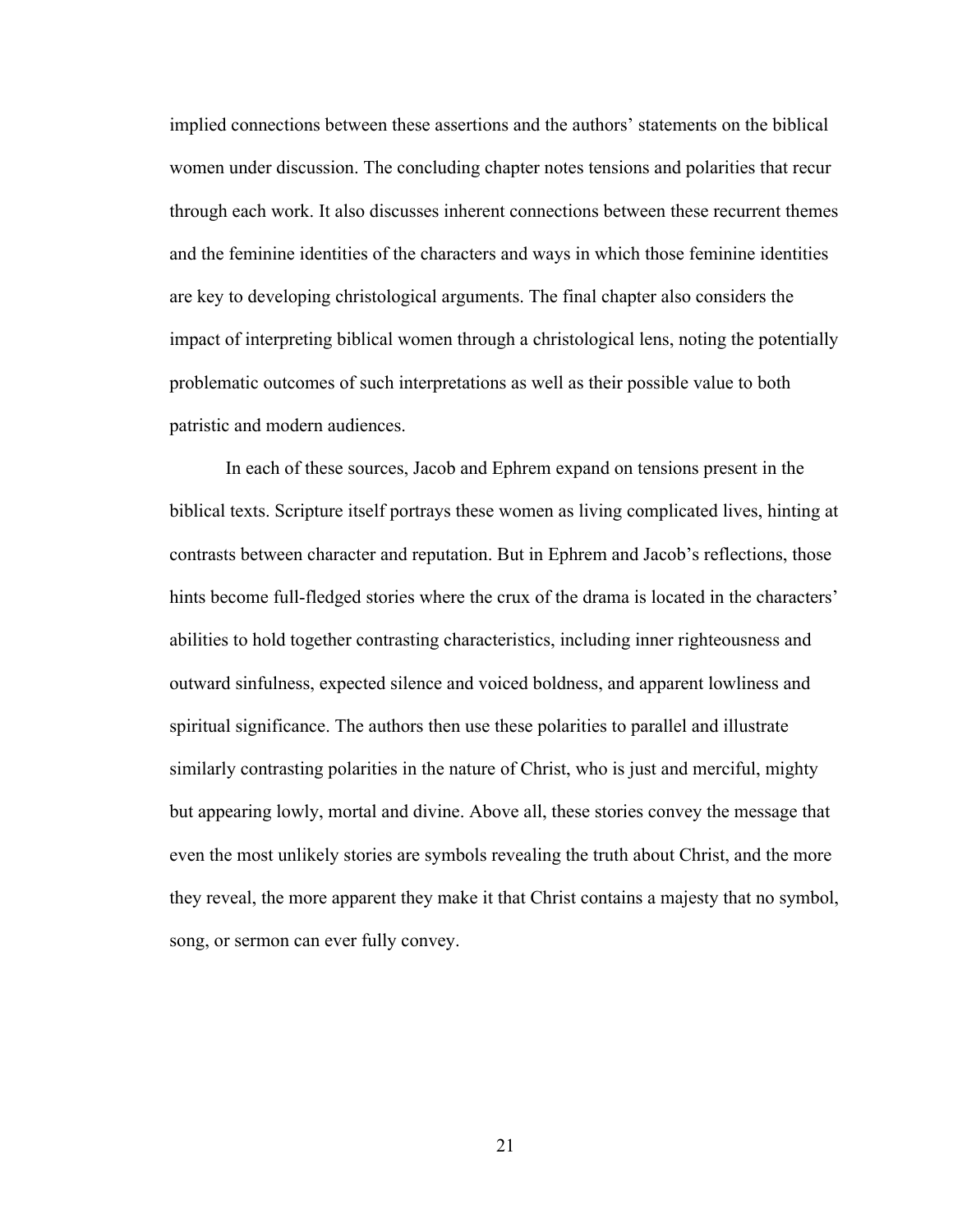### CHAPTER II

# TAMAR

Jacob of Sarug, in his verse homily "On Tamar," seeks to interpret Gen 38 in a way that presents the scandalous actions of Tamar and Judah as morally justifiable and even righteous. Jacob approaches this task in a manner that is both characteristic of his own style and theologically consistent with other interpretations of his day. The end result is a homily that is an excellent example of the sort of detailed, nuanced, and sympathetic presentations of biblical women that tend to appear in Syriac literature.

This chapter will consider the relationship between Jacob's interpretation of Tamar and other prevalent interpretations of his era. It will examine the ways in which Jacob utilizes certain techniques characteristic of his overall writing style to build upon and expand those interpretations of Gen 38. It will also demonstrate that Jacob does not merely use his homily to rehabilitate a problematic biblical character or reflect on God's unfolding providence. Instead, he uses the narrative as a framework for depicting the ongoing tension between hiddenness and revelation in the nature and action of Christ. I will analyze Jacob's use of bridal imagery, repetition of language, and juxtapositions of polarities and incongruities in Tamar's character and explore how they are connected to his assertions about Christ's hidden and revealed nature.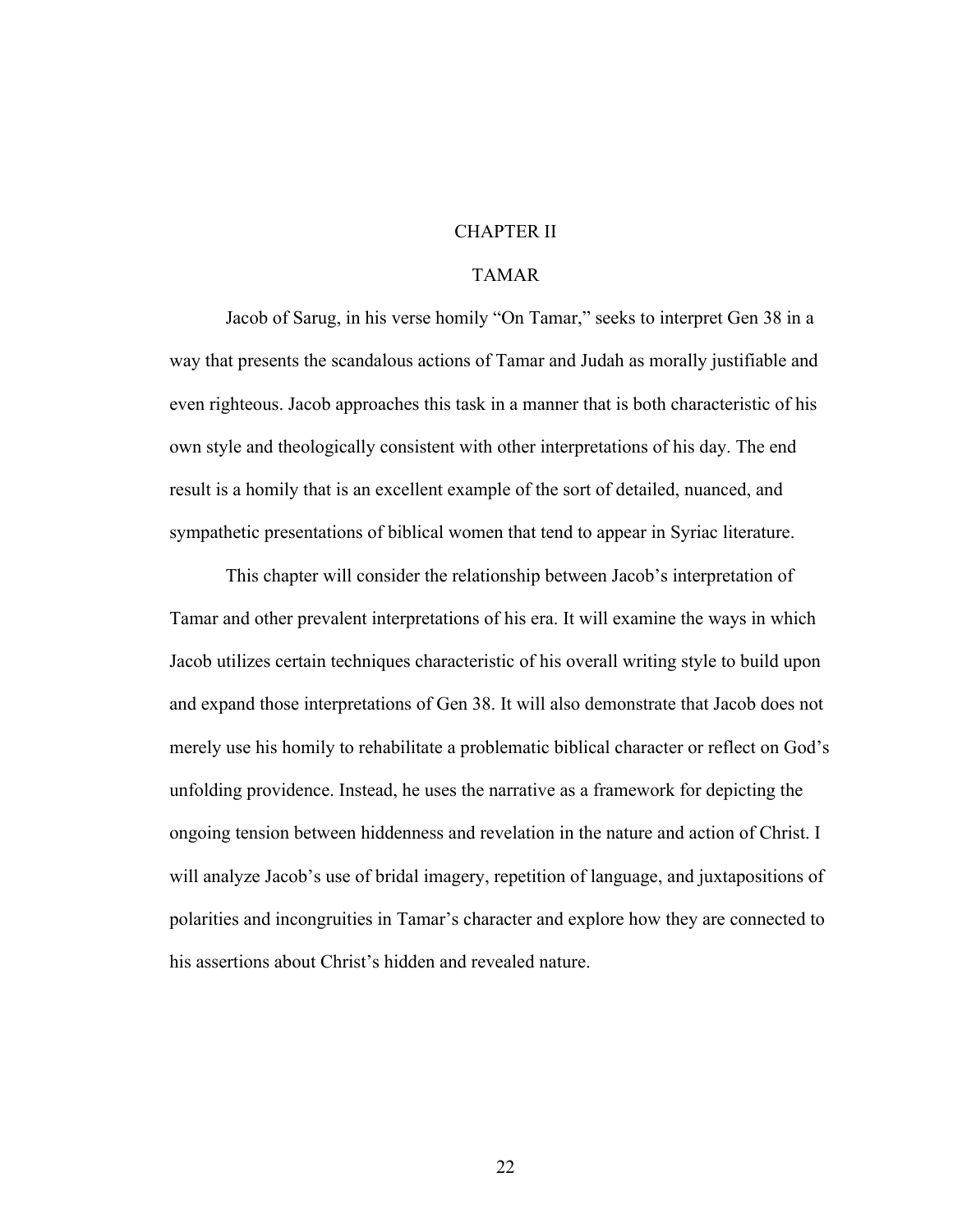As we shall see, Jacob uses multiple compositional techniques to give Tamar a sympathetic interpretation that presents her as a heroine rather than a temptress.<sup>1</sup> To accomplish this, he employs a technique common in his homilies, that of creating detailed dialogue as a means of explaining and reflecting on her motivations.2 In addition to granting unusually well-developed speech to female characters such as Tamar, Jacob also adds his characteristic embellishment and elaboration on the setting and action of the biblical text.<sup>3</sup> This characterization of Tamar allows Jacob to rehabilitate her reputation while also presenting her as a model of the devotion to Christ that the church should practice. Jacob, however, does not merely use these strategies to reflect on Tamar herself. Instead, he uses her story, with its many contrasts, polarities, and surprises, as a vehicle for in-depth reflection on the person of Christ himself. Through the use of repeated words and phrases as well as detailed descriptions of the many tensions and polarities in the narrative, Jacob reinforces connections between Tamar's state of mind and actions and the nature of Christ. Jacob repeatedly demonstrates that Gen 38 is a story about the revelation of hidden things and in so doing also illustrates and prompts reflection on Christ's identity as one who is simultaneously hidden in eternity and revealed in creation.

#### **Scriptural Account and Interpretive Issues**

The perplexing story of Tamar and Judah found in Gen 38 recounts how Tamar is married and then widowed by two of Judah's sons in succession, each time without producing offspring. Following her second husband's death, Tamar is sent to her father's

<sup>1.</sup> Brock, "Verse Homily on Tamar," 315.

<sup>2.</sup> Brock, "Verse Homily on Tamar," 306.

<sup>3.</sup> Harvey, *Bride of Blood, Bride of Light*, 181.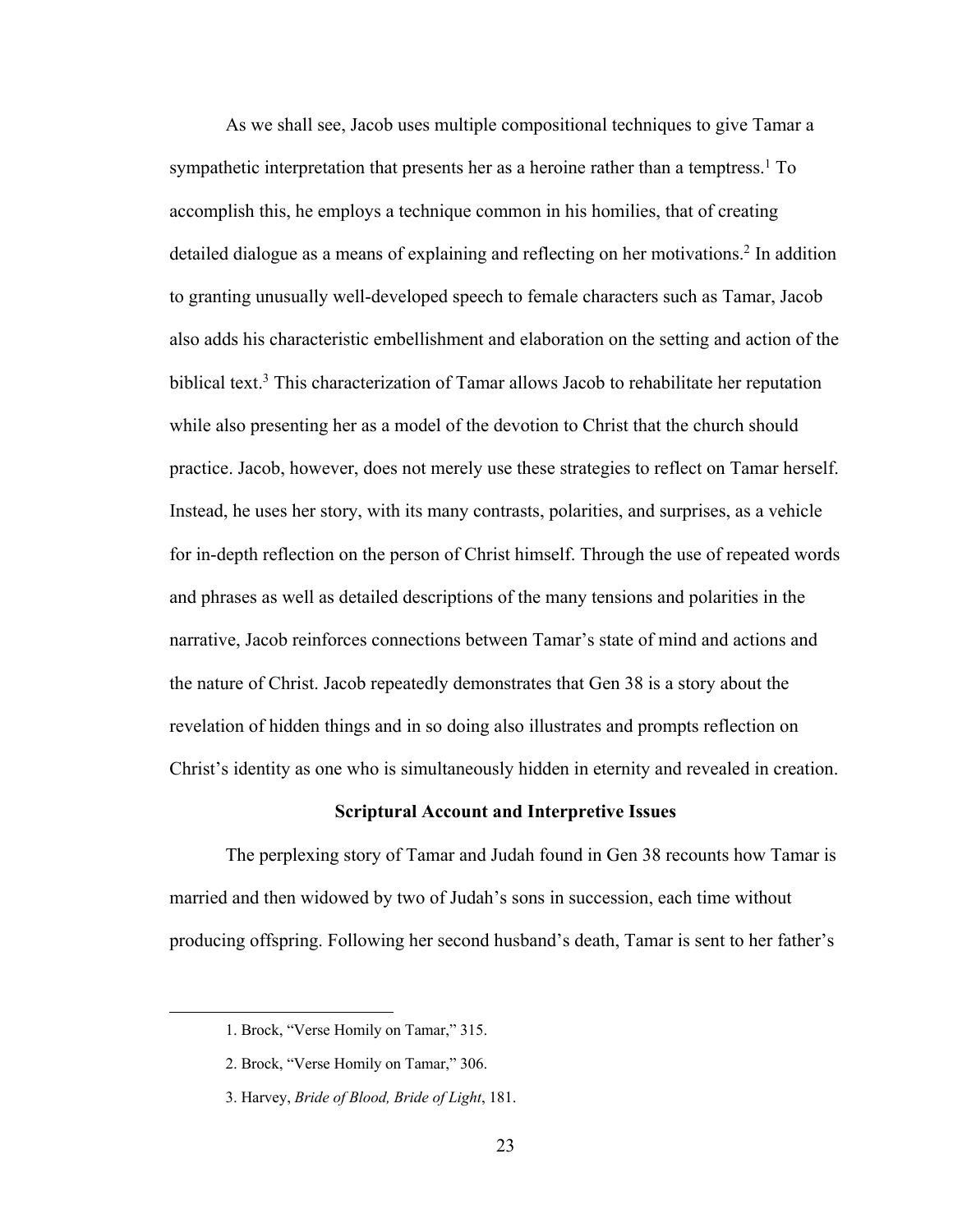house to wait for Judah's third son to reach maturity on the promise that he will marry her as well. When the promised marriage fails to occur, Tamar sets out, disguised as a prostitute, to seduce Judah himself. She succeeds in her aim and secures three pledges, a ring, a staff, and a scarf belonging to Judah as his guarantee of payment. From this encounter, Tamar conceives twins. When her pregnancy becomes apparent, the people are preparing to burn her, when she sends word to Judah, along with the pledges she took from him at the time of their encounter. Realizing that he himself is Tamar's partner in adultery, Judah admits his own guilt and orders Tamar to be set free.

Ancient Christian and Jewish interpreters alike struggled to come to terms with the inclusion of this story in holy Scripture. Many biblical stories narrate the sinful behavior of their characters. In this instance, however, the scriptural text records no censure or condemnation of the event, despite the severity of the transgression. This lack of reproach became a serious topic of concern, and numerous Jewish and Christian commentators on Scripture sought to explain the story.4 Some Jewish interpretations added imaginative details to the account to clarify and resolve the moral ambiguity. For example, Kronholm notes that the pseudepigraphic *Book of Jubilees* contains an elaborate confession by Judah in which he emphasized his repentance of his sin. <sup>5</sup> Kronholm also notes that others, including Philo of Alexandria, give the story an entirely allegorical

<sup>4.</sup> Sebastian Brock, on 304 of his article "Verse Homily on Tamar," notes the efforts of patristic Christian authors, including Ephrem and Severus in addition to Jacob of Sarug, to explain the inclusion of multiple women known to have committed adultery in the genealogy of Christ. Additionally, Tryggve Kronholm gives a thorough account of Jewish traditions surrounding Gen 38, including the writings of Philo, and Pseudo-Philo, as well as pseudo-epigraphic materials. For more on this account, see Tryggve Kronholm, "Holy Adultery: The Interpretation of the Story of Judah and Tamar (Genesis 38) in the Genuine Hymns of Ephraem Syrus (306-373)," *Orientalia Suecana* XL (1991): 141–63.

<sup>5.</sup> Kronholm, "Holy Adultery," 156.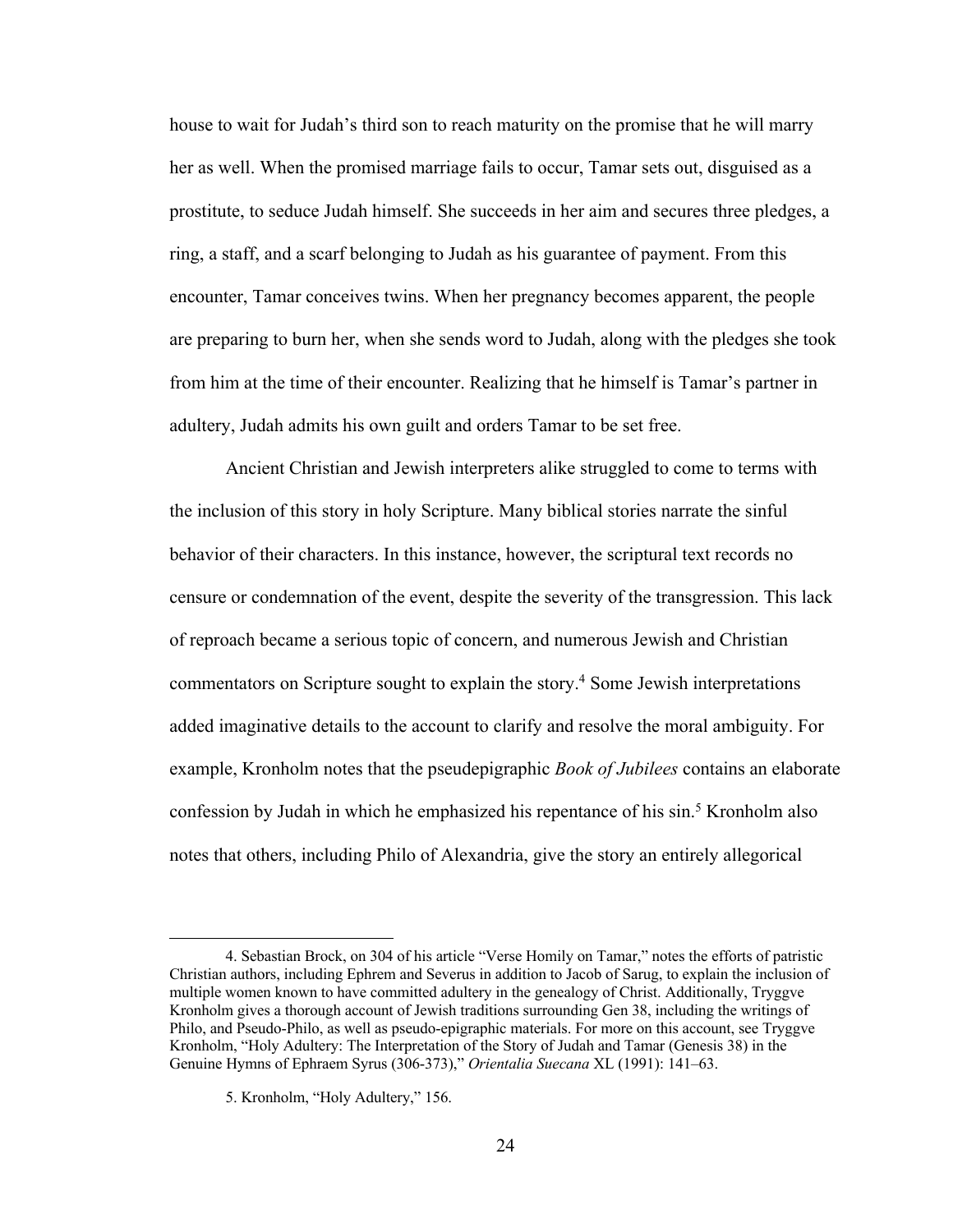reading.<sup>6</sup> Kronholm argues that Christian interpretations that justified Judah's and Tamar's actions as necessary to bring about the birth of Christ were strongly influenced by rabbinical interpretations that attributed those actions to divine intervention, believing that God led both characters to act as they did in order to build up the line of Judah, from whence the house of David would ultimately result.<sup>7</sup>

Ephrem exemplifies the tradition of attributing Judah's and Tamar's actions to the divine plan for bringing about the birth of Christ in "Hymns on the Nativity" 9, where he states: "The adultery of Tamar was chaste, because of you . . . she desired you, pursued you, and became a harlot for your sake."8 Brock notes that Jacob of Sarug joins in with this tradition by taking the lack of scriptural comment on her behavior as an indication that there is a hidden message to uncover.<sup>9</sup> As Jacob phrases it, "why would he (Moses) have written of a woman who sat like a prostitute / by the crossroads had she not been filled with some mystery?"<sup>10</sup>

#### **Tamar as Symbol of the Church**

Jacob follows Ephrem's interpretation in asserting that Tamar acts out of a desire to bring about the birth of Christ. Because she is motivated by deep love of Christ, Jacob develops her story into an extended metaphor in which Tamar becomes a symbol of the church. He plainly states this connection in saying "whom did she (Tamar) resemble as

- 8. Ephrem, "Hymns on the Nativity," 9 (126).
- 9. Brock, "Verse Homily on Tamar," 304.

<sup>6.</sup> Kronholm, "Holy Adultery," 157.

<sup>7.</sup> Kronholm, "Holy Adultery," 159.

<sup>10.</sup> Jacob of Sarug, "On Tamar," ll. 149-50 (296). All English quotations from "On Tamar" follow Sebastian Brock's translation in "Jacob of Serugh's Verse Homily on Tamar (Gen.38)."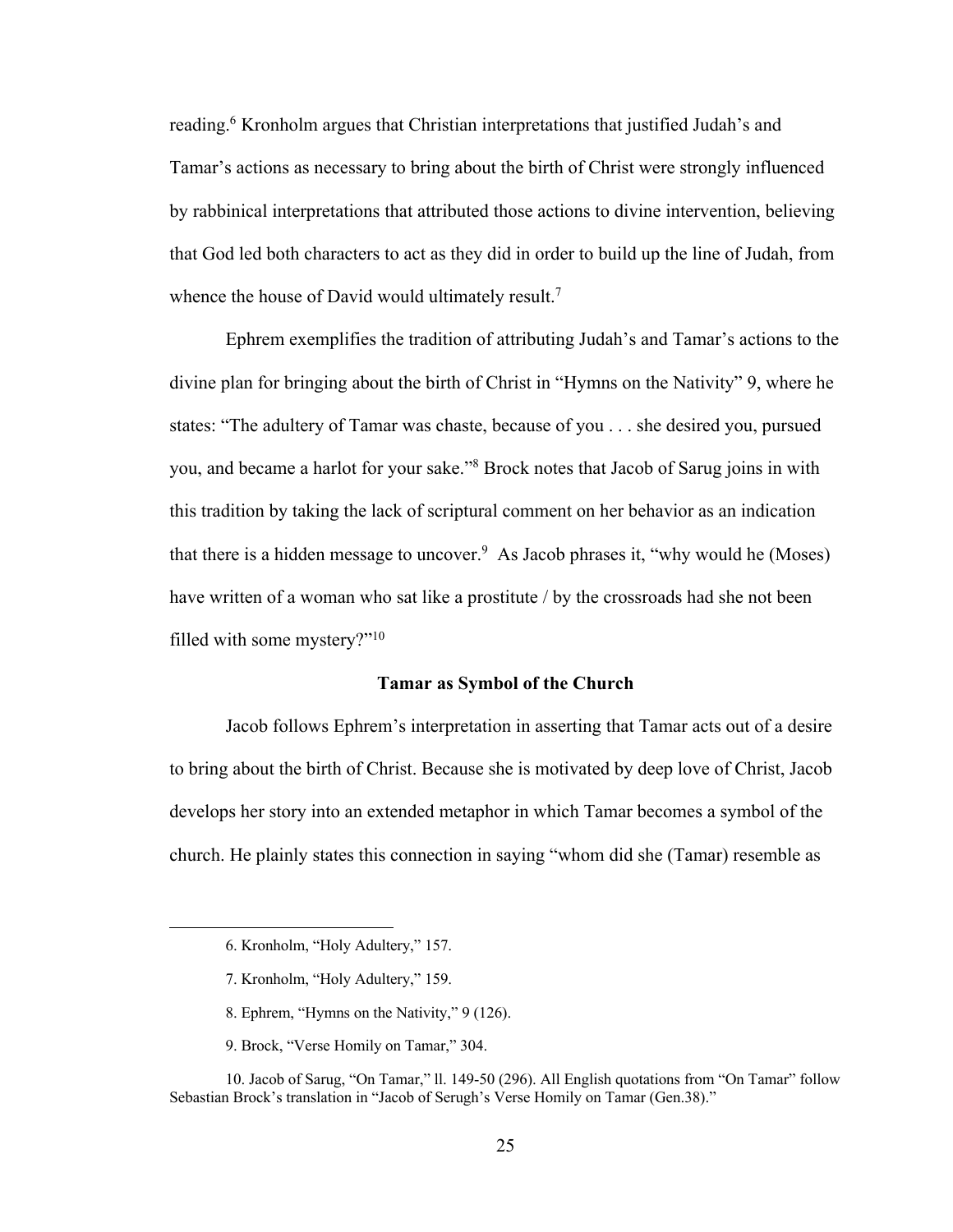she was travelling by the crossroads, / what image did she portray there, sage woman that she was? . . . Tamar trod out the way for the church."11 He expands this association between Tamar and the church by showing that not only was Tamar yearning for the Savior as the church should,<sup>12</sup> but that as Judah was captivated by Tamar while on his way to visit his sheep, so "the Son of God, in order to visit the sheep—humankind— / came down from his home, and the Church fell in love with Him, / wanting to be His."13 He then explains that the three pledges Tamar took from Judah represent the assurances of salvation the church has from Christ. Jacob explains that "She took as pledges from him . . . faith, baptism, and the Cross of light . . . for by them she will overcome the flames of the great judgment."14 Jacob even finds the fire with which Tamar is threatened to symbolize the consequences of rejecting Christ, comparing Tamar's defeat of the fires planned for her to the Christian's eventual defeat of the fires of judgment.<sup>15</sup>

Jacob strengthens this comparison by employing feminine imagery for the church, describing it as "The Daughter of the Peoples"<sup>16</sup> and "the Bride of Light."<sup>17</sup> In using this imagery, Jacob utilizes Tamar's story as an encouragement to the church to be singlemindedly devoted to Christ as a proper bride should be, turning away from other lovers and faithfully cherishing the three pledges given to her by Christ. As Susan Harvey has

- 13. Jacob of Sarug, "On Tamar," ll. 380–85 (301–302).
- 14. Jacob of Sarug, "On Tamar," ll. 385–88 (302).
- 15. Jacob of Sarug, "On Tamar," ll. 416 (302).
- 16. Jacob of Sarug, "On Tamar," ll. 401 (302).
- 17. Jacob of Sarug, "On Tamar," ll. 404 (302).

<sup>11.</sup> Jacob of Sarug, "On Tamar," ll. 371–74 (301).

<sup>12.</sup> Jacob of Sarug, "On Tamar," l. 373 (301).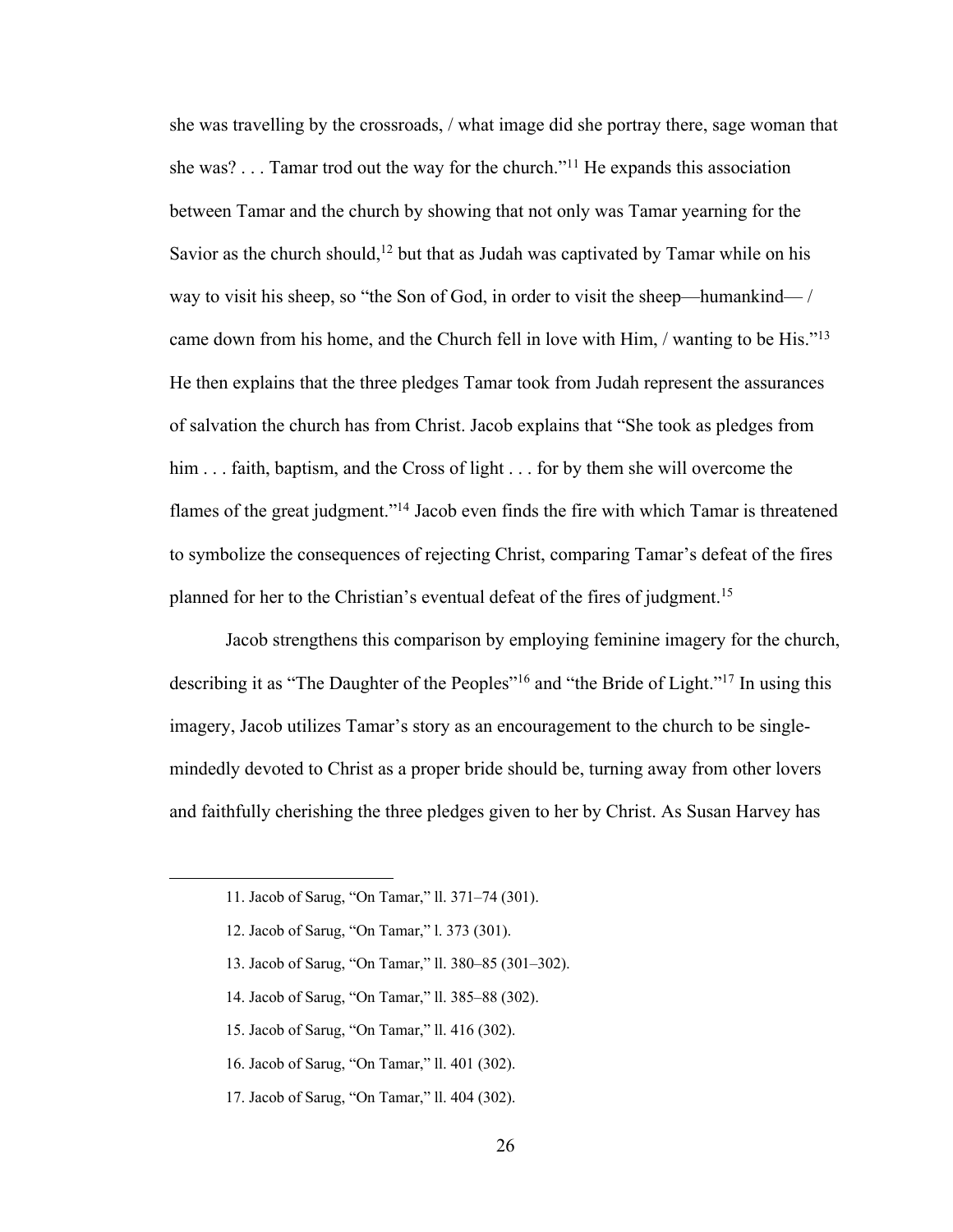noted, this use of bridal imagery evokes the need for the church not only to be focused on Christ with mind and soul but to be prepared to surrender the physical body for such love as well. Harvey points out that the potential physical consequences of following Christ included that "the body might be slain in the martyr's death. It might instead be wholly given to the Heavenly Bridegroom by the consecrated virgin's vow of renunciation . . . the physicality of love for the Bridegroom was demonstrated in the physical transmission of the messianic lineage and the scandal suffered by its women."18 By invoking bridal imagery, Jacob reminds the audience that Christ, who is simultaneously concealed in the spiritual world while revealed in the physical, must be followed in physical, embodied ways as well as loved with the heart. He also applies an expectation that such physical devotion to Christ may lead to physical danger and even scandal, which will be minor in comparison to spiritual danger posed by failing to follow Christ. Furthermore, this connection between Tamar and the bride who gives her body for love of Christ forms a foundation for Jacob's reframing the sensual or carnal elements of Tamar's story into indications not of immorality on Tamar's part but of her surrender to the all-consuming love of Christ which requires total devotion in body as well as soul, a devotion and surrender that he calls the church to emulate.

Jacob depicts Tamar as a representation of the church, but his strategy for doing so rests in his view of Christ. He asserts that she is a model for the church because of her love for Christ and her faith in the eventual coming of Christ, who has not yet been seen in the flesh in her day. The various arguments he employs to support his claims, however, also function as illustrations of the tension between the comprehensible and the

<sup>18.</sup> Harvey, *Bride of Blood, Bride of Light*, 203.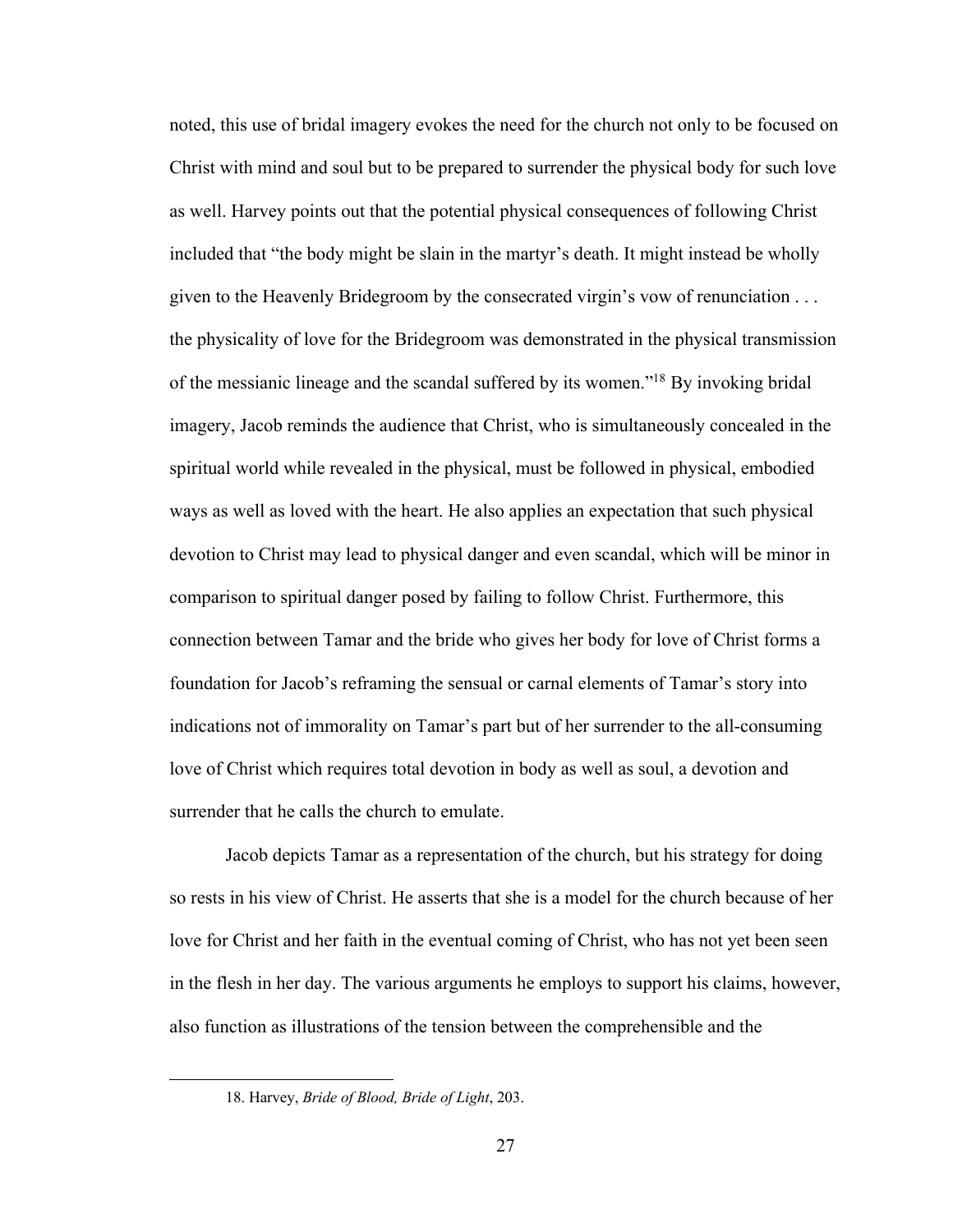incomprehensible, the seen and unseen characteristics of the Messiah. Tamar therefore reveals Christ in both the straightforward and in the surprising aspects of her story. According to Jacob's understanding, people can know and love Christ because he is to an extent revealed and discoverable in the physical world. Because, however, Christ is also in part continually beyond human comprehension, working in mystery and concealment, that love will express itself in unconventional action as humans follow Christ into unknown and unexpected places. Tamar, as an image for the church and as a biblical character, engages with both these aspects of Christ's nature through her desires, choices, and actions.

#### **Representations of Christology**

It is evident that Jacob's positive interpretation of Tamar's story comes to fruition through his reimagining her as a model for the church, devotedly seeking Christ and prudently curating the pledges of her faith. An analysis of this homily, however, shows that Jacob's christological understanding plays a significant role in his strategy for reframing Tamar and her exploits as exemplars of righteous devotion. Throughout his homily, Jacob directly and indirectly grounds his interpretation of Gen 38 in his christological understanding through the choice of language and imagery that create poetic parallels between the Savior and Tamar.

As Harvey suggests, "Jacob utilized certain word units, associations or themes because he wanted his congregation to make connections between particular biblical stories."19 She explains that "the reuse of metrical units or key words allowed Jacob the possibility of nuanced suggestion without reifying the association into a concrete

<sup>19.</sup> Harvey, *Bride of Blood, Bride of Light*, 194.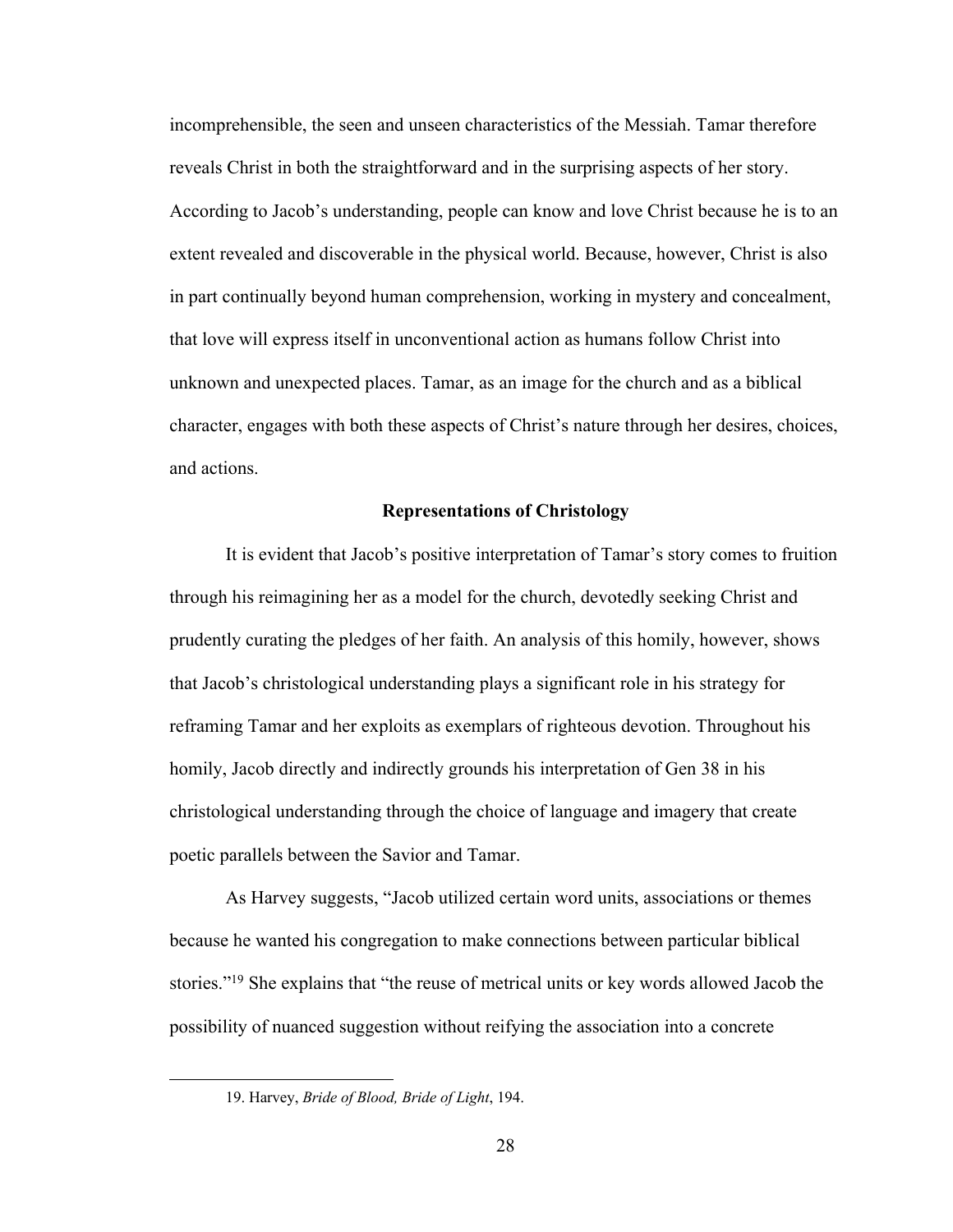identification."20 This strategy can be discerned in "On Tamar," as certain recurring keywords and concepts weave throughout the narrative in reference to both Tamar and Christ. This strategy allows Jacob to connect Tamar to his depiction of Christ even though he sees her primary symbolic role not as an image of Christ but of the church. Through recurring words and phrases, Jacob's telling of Tamar's story becomes a vehicle for him to reflect on the nature of Christ.

A key word choice Jacob uses to build connection between Christ and Tamar is the repetition of the word  $\leq \leq$  "mystery"). The concept of mystery occurs repeatedly throughout the text. Jacob explains that Christ, the  $\sim$  ("the Only Begotten"), though hidden in the Father,<sup>21</sup> has his likeness التحامة المتحدث المحتمد المستمر بن المتحدث بن المجموعة التي تمتز ال mysteriously over the lineages").22 Jacob emphasizes that Christ is represented mysteriously throughout scriptural history. Adam is said to depict the image of Christ  $\leftrightarrow$   $\leftrightarrow$   $\leftrightarrow$   $\leftrightarrow$   $\leftrightarrow$  ("in a great mystery"),<sup>23</sup> and likewise Noah is said to be an image of Christ in the ark which  $\leq \kappa$ וה $\leq \kappa$ ולאו $\leq \kappa$  ("performed mysteries").<sup>24</sup> Tamar, Ruth, Leah, and Rachel are likewise said to be motivated to pursue men by the divine plan, which is the  $\lt \kappa$ ("mistress of mysteries").25

- 21. Jacob of Sarug, "On Tamar," l. 47 (281).
- 22. Jacob of Sarug, "On Tamar," l. 50 (281).
- 23. Jacob of Sarug, "On Tamar," l. 56 (282).
- 24. Jacob of Sarug, "On Tamar," l. 65 (282).
- 25. Jacob of Sarug, "On Tamar," l. 99 (283).

<sup>20.</sup> Harvey, *Bride of Blood, Bride of Light*, 194.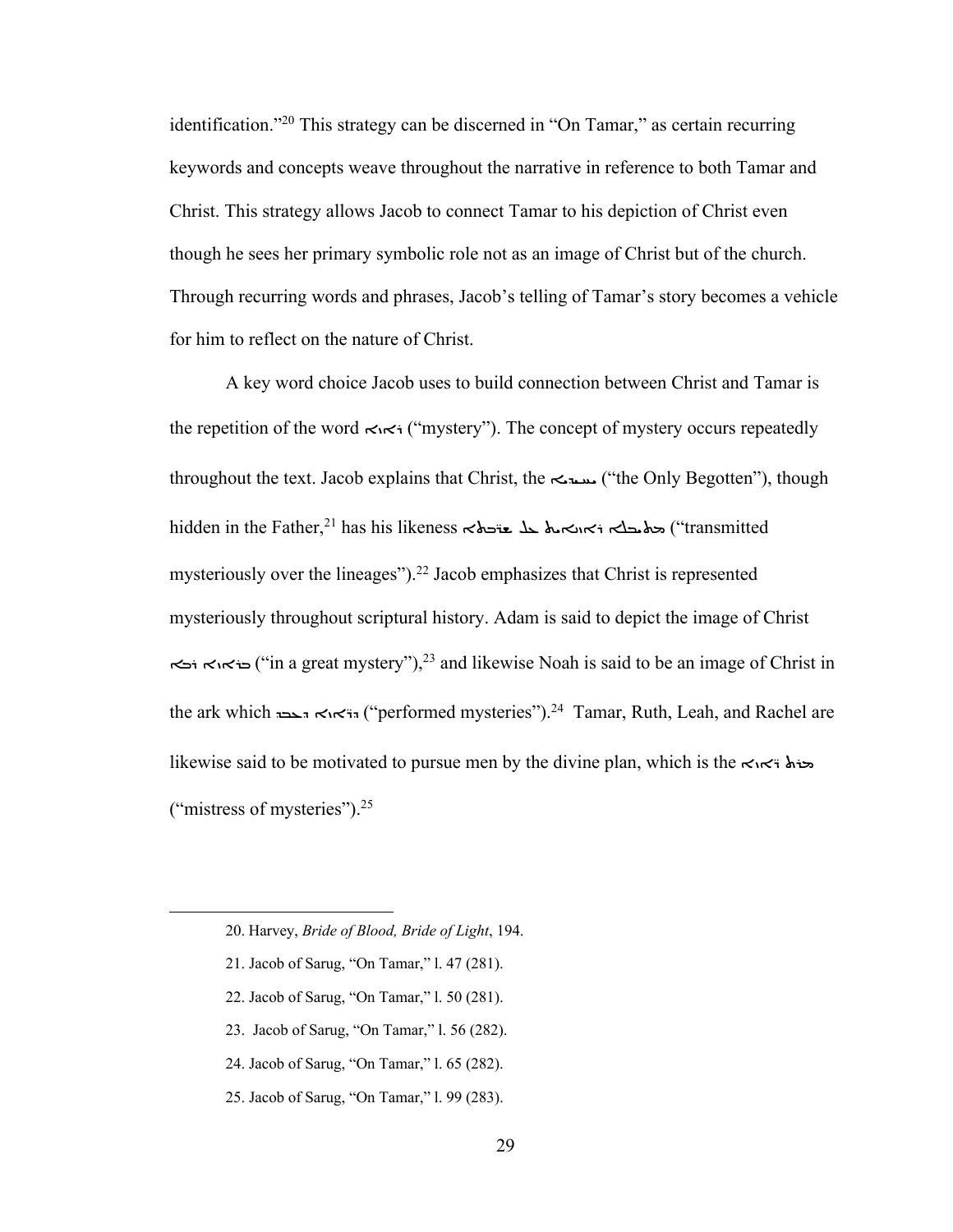The connection between mysterious representation of Christ and Tamar herself is strengthened when Jacob describes scriptural stories relating to Christ as \*\*\*\*\*\* 8ܝܗܘܙܐ ܐܕ%)'&%") (mystery filled narratives of the Only Begotten")26 shortly after declaring that Tamar herself is  $\lt\le$ i $\lt$ i  $\lt$ i $\lt$ filled with mysteries").<sup>27</sup> In fact, mystery itself, as a name for divine will and action, is treated as an actor in Tamar's narrative. Not only does mystery move Tamar, as mentioned above, but she, through her prayers, also moves and motivates the  $\leftrightarrow$ i $\leftrightarrow$ i $\leftrightarrow$  ("exalted mystery") to "bend itself down to great dishonor" in order to act on her behalf.<sup>28</sup> Later,  $\leq \leq$  is once again used to describe divine action, as Jacob states that the Lord causes Tamar's unborn twins to grow ܐܝܐܪܝܝܬ vi٢٠  $\Delta$  محسقة or ("mysteriously and secretly"),<sup>29</sup> thus reminding the audience that the divine mystery that is motivating Tamar is also at work in the success of her cause, represented by the children, ancestors of Christ, whom she now carries hidden in her womb.

Additional images that form connecting threads throughout the homily are the concepts of سنحلال ("wealth or riches") and نفتحكم ("treasure") especially as metaphors for Christ. Christ is identified as حمقته المعتمد المخدم المجمدة ("the great Treasure")  $\Delta$ Store, by whose treasures the poor have become rich")<sup>30</sup> and, in fact, he brings  $\prec$  $\star$  $\sim$ 

- 28. Jacob of Sarug, "On Tamar," l. 178 (285).
- 29. Jacob of Sarug, "On Tamar," l. 285 (288).
- 30. Jacob of Sarug, "On Tamar," l. 40 (281).

<sup>26.</sup> Jacob of Sarug, "On Tamar," l. 137 (284).

<sup>27.</sup> Jacob of Sarug, "On Tamar," l.125 (284).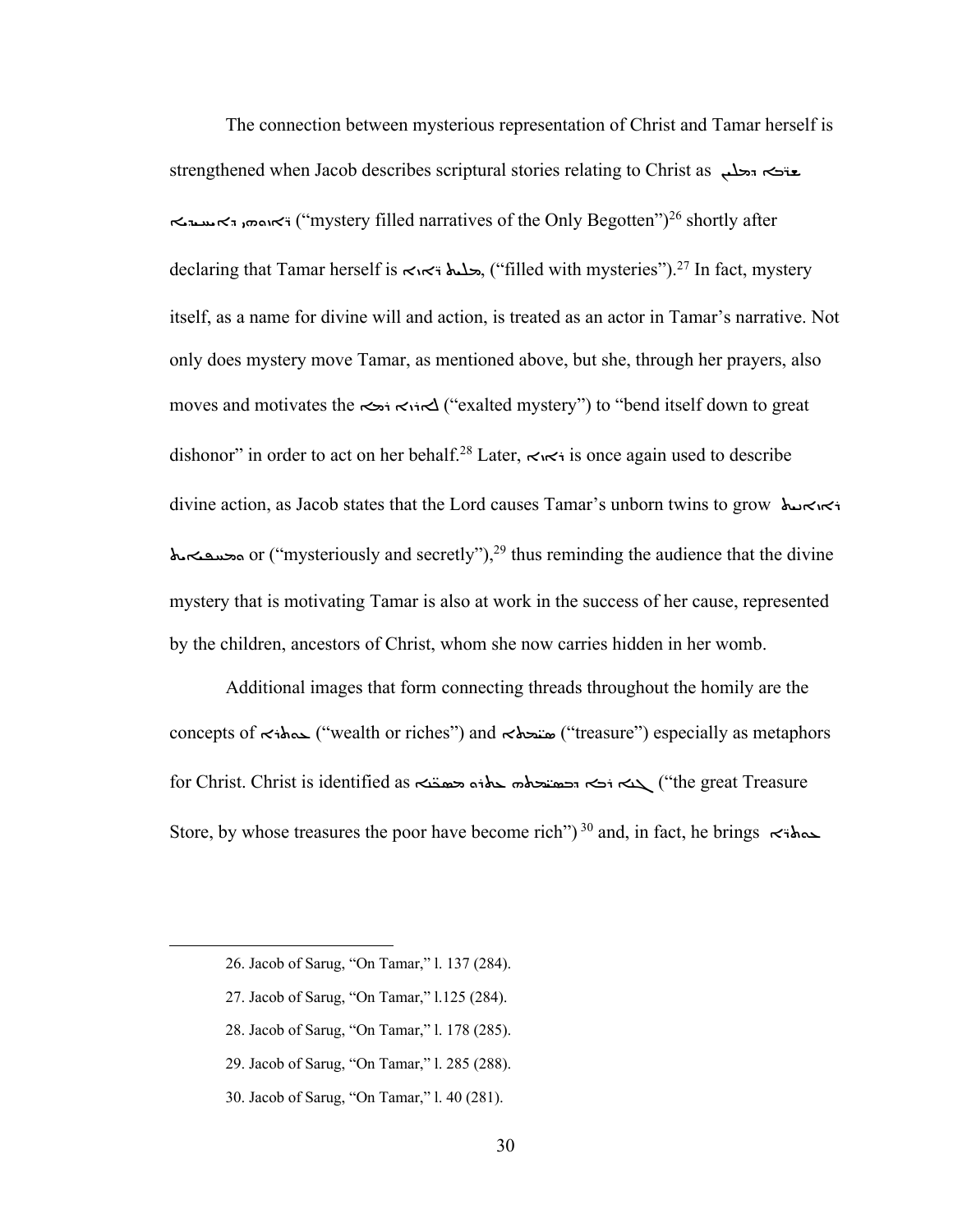JK:E) L:M ("riches for the entire world").31 According to Jacob, it is the promise of those riches (Christ himself) that incites Rachel and Leah to fight over their husband ܐ ܐ C'E+\$ ("as if over some treasure").32 The seed of Christ's lineage is compared to 1AܪܬB ܪ5") (great riches"); <sup>33</sup> and when Leah is found to have conceived a child of this lineage it is said that she has also acquired  $\leq$   $\leq$   $\leq$   $\leq$   $\leq$   $\leq$   $\leq$   $\leq$   $\leq$   $\leq$   $\leq$   $\leq$   $\leq$   $\leq$   $\leq$   $\leq$   $\leq$   $\leq$   $\leq$   $\leq$   $\leq$   $\leq$   $\leq$   $\leq$   $\leq$   $\leq$   $\leq$   $\leq$   $\leq$  Tamar's plan to seduce Judah as a means of bringing about the eventual birth of the Messiah is named as a resolve to bring out with مسحلة جملة messiah is named as a resolve to bring out of riches").35 Through his repeated employment of the imagery of treasure as a metaphor for Christ, Jacob establishes that not only is Christ mysteriously present throughout all of history but that furthering revelation of Christ is, to those who love him, a treasure to be desired greatly. This view about the value of increasing knowledge and revelation of Christ serves Jacob to argue for the reasonableness of extreme behavior on the part of those who, like Tamar, seek to reveal him further.

Jacob's repetition of the words for treasure and riches connect Tamar to his Christology even more directly when he also compares Tamar's story in Scripture to حمقتہ حصقہ ("treasure hidden in the books") $^{36}$  in order that it might  $\epsilon$ ستان ("shine

- 32. Jacob of Sarug, "On Tamar," l. 80 (282).
- 33. Jacob of Sarug, "On Tamar," l.113 (283).
- 34. Jacob of Sarug, "On Tamar," l. 124 (284).
- 35. Jacob of Sarug, "On Tamar," l. 219 (286).
- 36. Jacob of Sarug, "On Tamar," l.146 (285).

<sup>31.</sup> Jacob of Sarug, "On Tamar," l. 12 (280).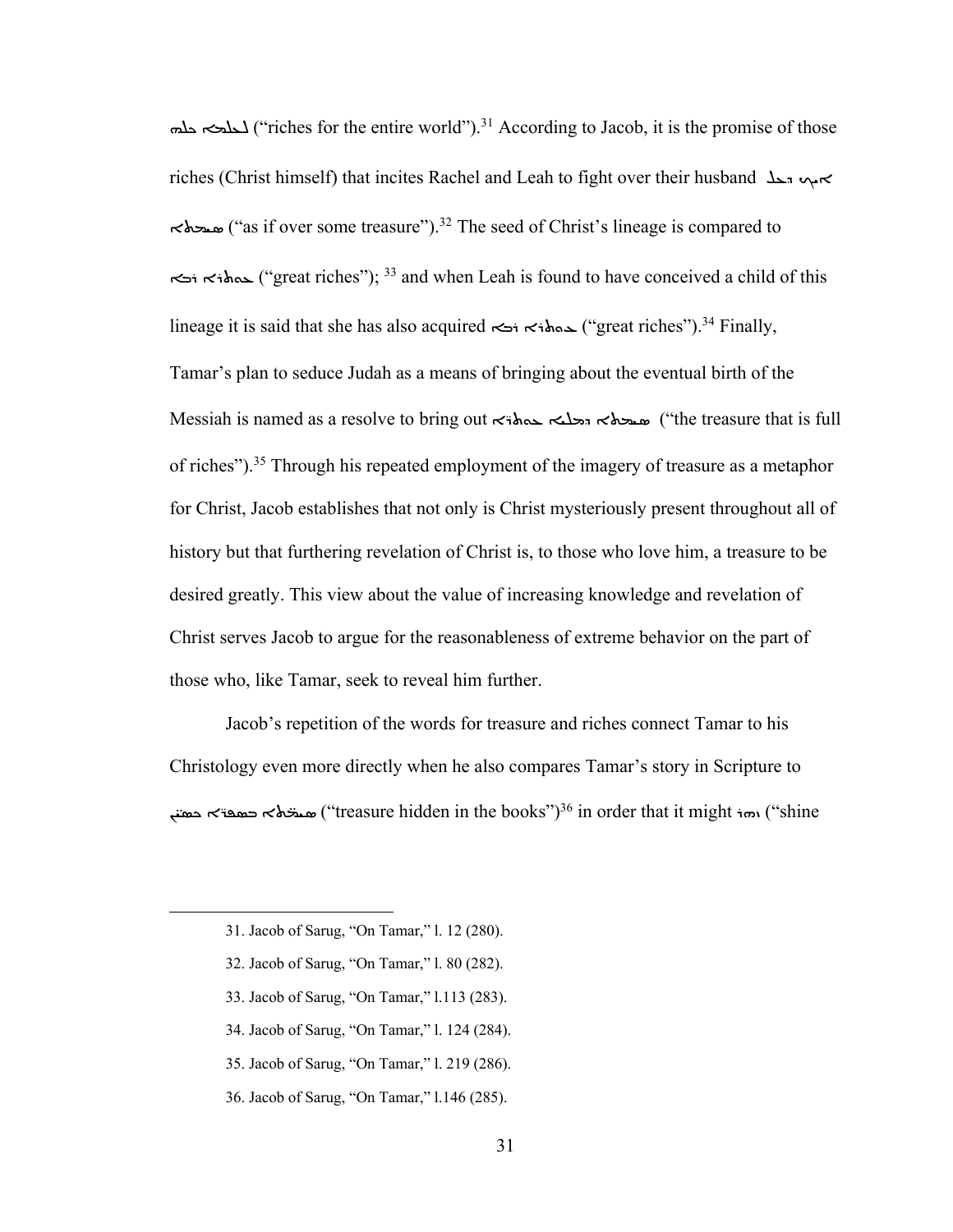out").37 The overt naming of Tamar's story as a hidden treasure in conjunction with the repeated reminders that Christ is himself a hidden treasure not only solidifies the connections between the two subjects of the homily; it also creates a framework for exploring another of Jacob's major themes: revelation, which Jacob represents through repeated imagery related to light and shining out. In addition to in the verb  $\pi$ دسه (mostly rendered by Brock in this translation as "shine out" or "shine forth") is repeated throughout the homily. It is used to describe Christ at his incarnation when he ܐ") (\*shone out from a mother").38 This same word is also used consistently to describe what Tamar hopes for from her introduction in the narrative onward. She is introduced as one who expects that  $\prec$ אלא הבעשה האלא ("the Messiah would shine forth from her when he came").<sup>39</sup> These repetitions of <sub>\*\*</sub> emphasize that Christ's nature is concealed and is in the process of being revealed in part by human agents.

Through repetition of these key phrases, Jacob demonstrates the importance of Christology to understanding Tamar's narrative. Christ is the  $\lt \lt \lt \rtimes$  "mystery") that is hinted at in all scriptural stories, creating a constant subtext of deeper meaning to all action. This subtext is further explained by the metaphors of  $\prec$ ihos ("riches") and C'E+\$ ("treasure") making it clear that various behaviors of biblical characters, particularly those that may seem extreme, are not merely responses to a mystery but to one of incomparable value, one worthy of deeper pursuit at all costs. These ideas along

<sup>37.</sup> Jacob of Sarug, "On Tamar," l.148 (285).

<sup>38.</sup> Jacob of Sarug, "On Tamar," l.21 (281).

<sup>39.</sup> Jacob of Sarug, "On Tamar," l.184 (285).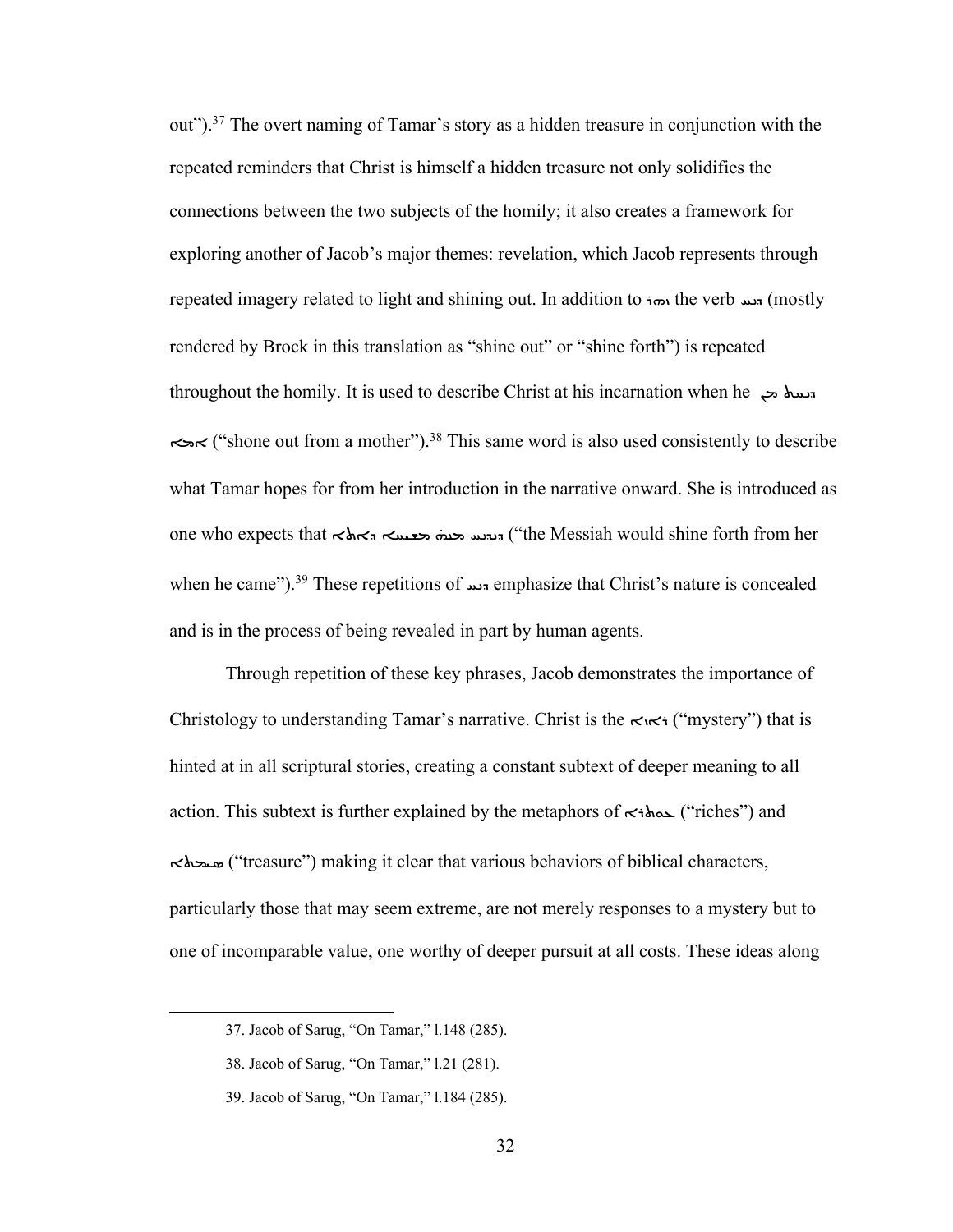with Jacob's emphasis on سند ("shining forth") show that ultimately, Jacob's belief in the tension between Christ's hiddenness and revelation is the key to understanding his interpretation of Tamar.

Tamar's apparently strange actions are necessitated by desire to bring to light the hidden treasure of Christ, a treasure so precious that, in Jacob's view, extremely unconventional behavior is justified, in fact, nearly unavoidable, as part of attempts to bring about its fuller revelation. Her behavior seems strange on the surface because it is motivated by what cannot yet be seen directly: the as-yet unrevealed Only Begotten. Action that would otherwise be deemed unacceptable is therefore seen as reasonable when it is evoked in response to the mysterious power and guidance of Christ. These repeated linguistic parallels allow Jacob to treat Tamar as evidentiary of his belief that the tension between Christ's hiddenness and revelation underlies and motivates all action, especially all mysterious or difficult to understand actions, in Scripture and the world.

#### **Christological Connections: Tensions and Polarities**

Even as repetition of key words and phrases serve to demonstrate Tamar's participation in the revelation of the hidden Christ, tension between appearances and realities in Tamar's story are interpreted by Jacob as evidence of the work of Christ, who is also more than he appears to be. To indicate the presence of this tension, Jacob juxtaposes multiple opposite pairs or polarities in his description of Christ. For example, in describing Christ's advent and action in the world, Jacob introduces several contrasting

33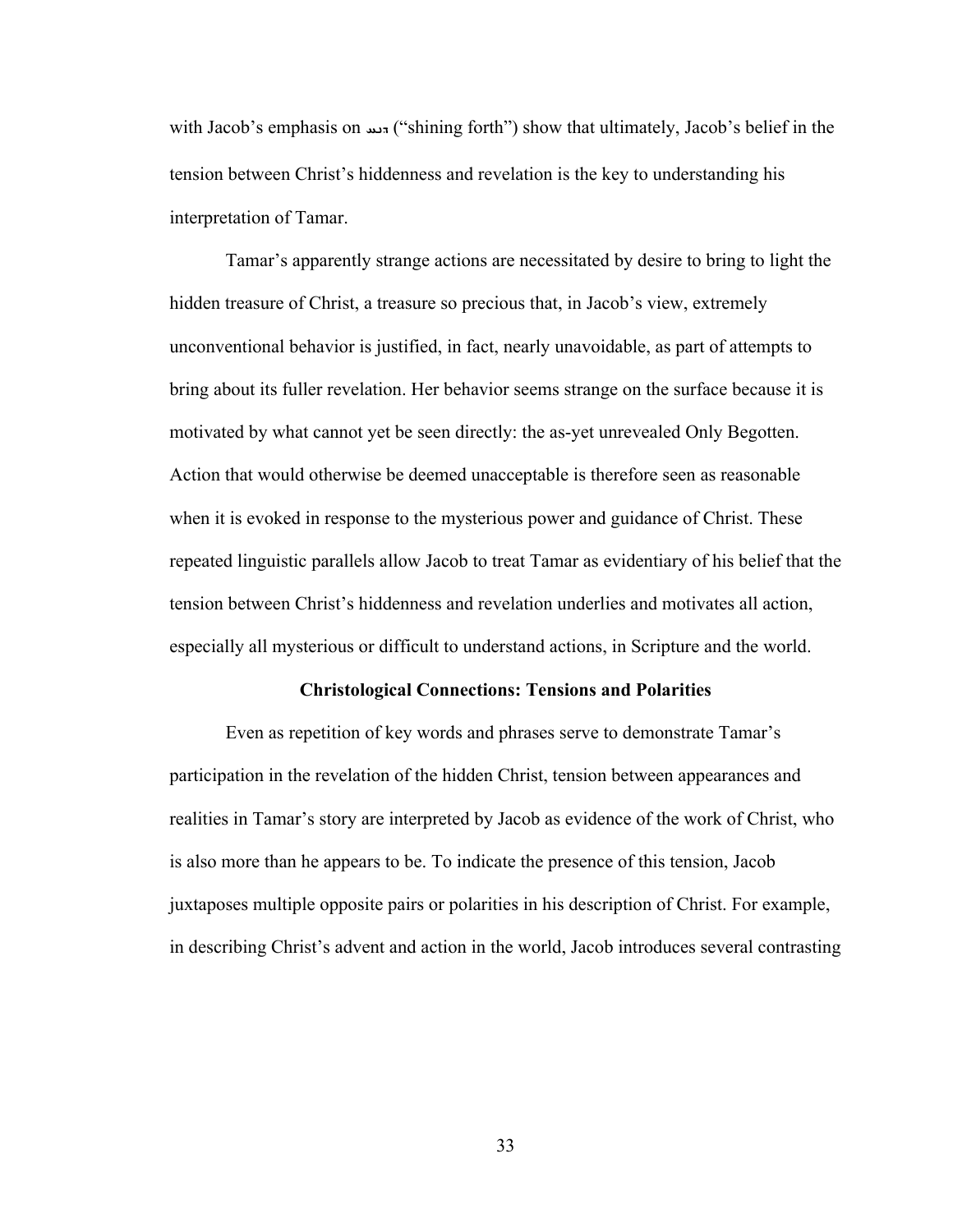images, including day and night,  $40$  riches and poverty,  $41$  woundedness and healing.  $42$  All of these images are connected with the actions of Christ upon creation, as his saving work is compared to replacing darkness with light, healing and cleansing sick souls, and most significantly, replacing death with life.<sup>43</sup> These polarities indicate Jacob's view that Christ's effect upon the world is characterized by the juxtaposition of opposites.

Jacob also emphasizes the polarities within Christ's own nature by saying of Christ "the height sent you, and the depth received you,"44 and "you resided in the virgin, and the heaven (remained) full of your glory."45 Additionally, Jacob reminds his audience that Christ "became an infant"46 shortly before asserting Christ's power and authority over creation by identifying him as the one in whom "the dead came to life" and "the world, that had become corrupted, was set in order."<sup>47</sup> This juxtaposition serves as a reminder that in taking on the visible form of a vulnerable human child, Christ nonetheless retained his invisible, superhuman authority over the world and that in fact his ultimate victory on behalf of the world was not accomplished until Christ entered the paradoxical state of being simultaneously divine and human. This depiction of Christ as the one who exists in a "both/and" state prepares the audience for understanding that the

- 42. Jacob of Sarug, "On Tamar," l. 40 (294).
- 43. Jacob of Sarug, "On Tamar," ll. 25–30 (294).
- 44. Jacob of Sarug, "On Tamar," l. 15 (293).
- 45. Jacob of Sarug, "On Tamar," l. 18 (293).
- 46. Jacob of Sarug, "On Tamar," l. 21 (293).
- 47. Jacob of Sarug, "On Tamar," l. 24 (293).

<sup>40.</sup> Jacob of Sarug, "On Tamar," l. 26 (294).

<sup>41.</sup> Jacob of Sarug, "On Tamar," l. 40 (294).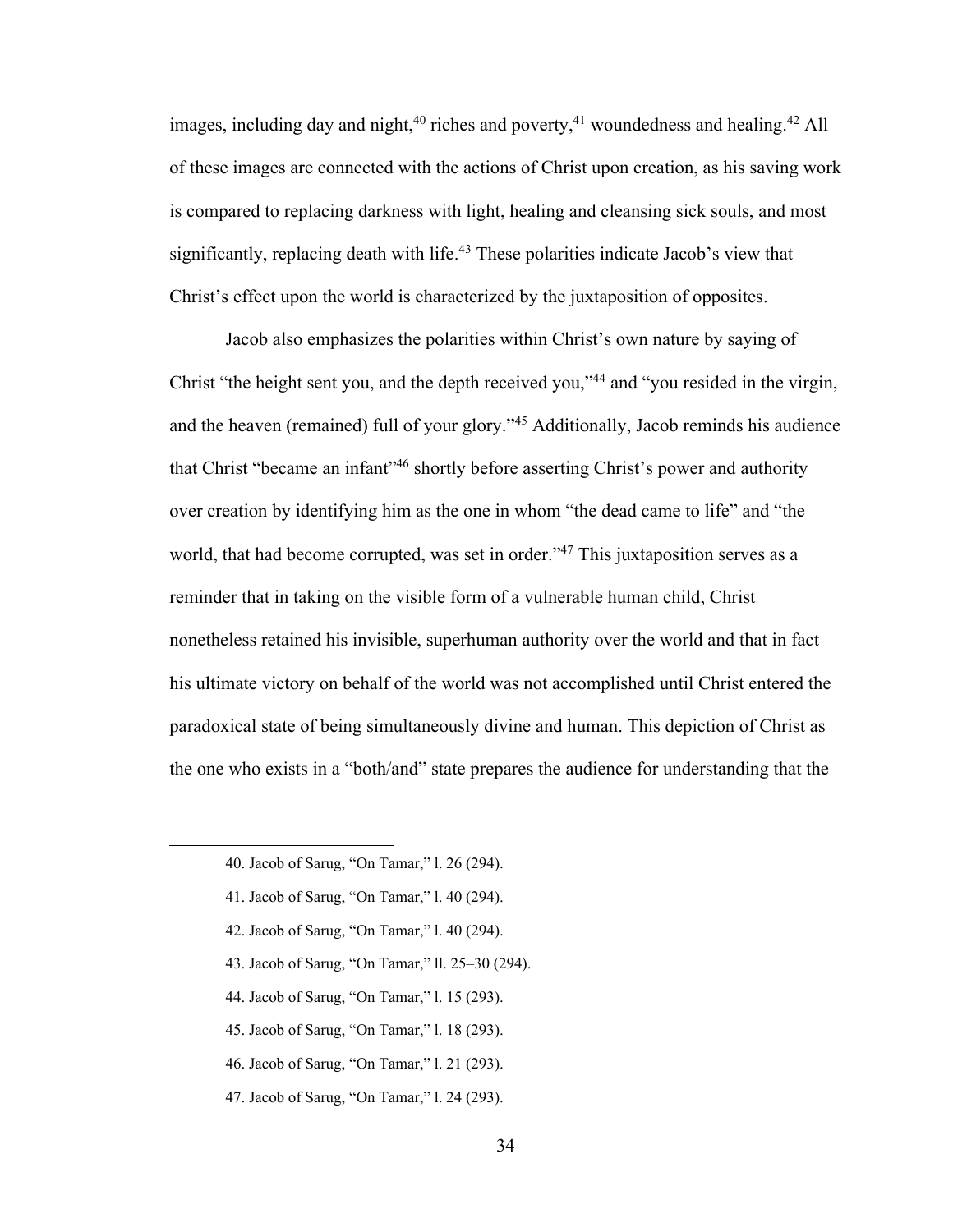lives of those who follow Christ may also be characterized by polarity, contradiction, and departure from conventional forms of behavior.

### **Hiddenness, Revelation, and Unconventionality in Biblical Women**

To provide a background for Tamar's narrative, Jacob reflects on other biblical women's stories, specifically Rachel, Leah, and Ruth. Jacob considers the incongruity between the modesty and restraint expected of righteous women and these three matriarchs' overt pursuit of sexual union with men. Jacob clearly wishes to paint their actions as unseemly, saying that they "acted without restraint, showing no shame"48 and that they "performed an action that was most hateful to chaste women."49 Yet he hastens to add that it is not common lust that has motivated these women but "yearning for the Son of God's great Epiphany, / and they struggled for the seed of the House of Abraham, / since they had learned that in it the peoples of the earth would be blessed."50 He attributes their unbecoming behavior to a desire to participate in the lineage of the Messiah. Even as he ascribes this positive motivation, however, he makes it clear how extreme he perceives the breach in their conduct to be, going so far as to compare it to a different moral affront, saying: "someone who wants to get hold of a treasure, if he could, / would perform murder in order to gain the gold he so desired."51 This somewhat hyperbolic comparison makes it clear that Jacob wishes to place feminine pursuit of sexual relations squarely in the category of serious moral failing. The biblical women

<sup>48.</sup> Jacob of Sarug, "On Tamar," l. 83 (295).

<sup>49.</sup> Jacob of Sarug, "On Tamar," l. 81 (295).

<sup>50.</sup> Jacob of Sarug, "On Tamar," ll. 108–10 (295).

<sup>51.</sup> Jacob of Sarug, *"*On Tamar,*"* ll. 105–6 (295).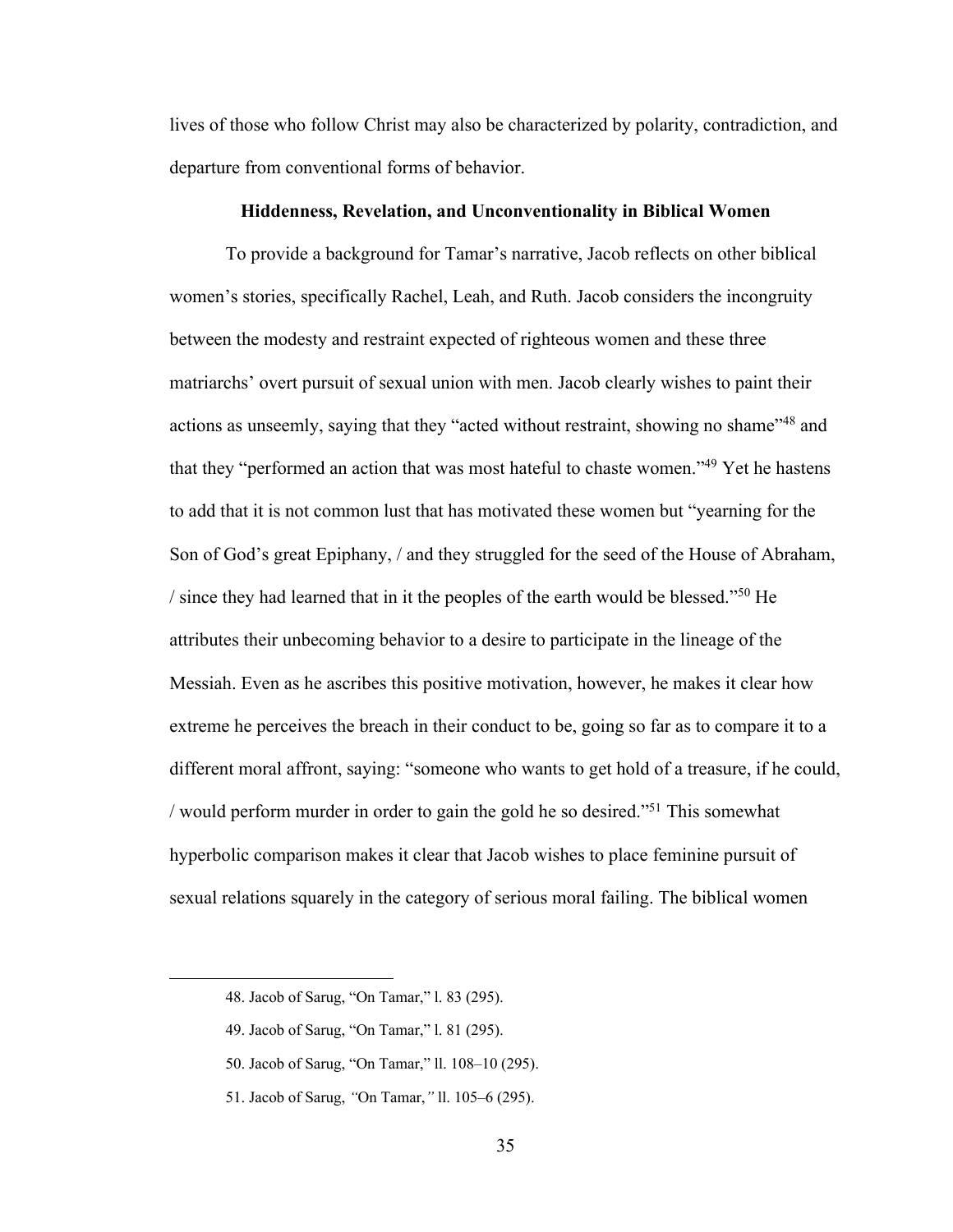who practice it, therefore, are occupying an inherently ambiguous space. As biblical characters and ancestors of Christ, they should be worthy of unqualified admiration, yet as women who chase after men, they are worthy of condemnation. Jacob resolves this tension by identifying such ambiguities and incongruities of character as evidentiary of the action of Christ. Such contradictory and paradoxical actions appear to him as the handiwork of "the divine plan, mistress of mysteries,"<sup>52</sup> because of, not in spite of, the fact that they conflict with normal expectations. With this description, Jacob indicates his view that the presence of the divine at times adds, rather than diminishes, complexity and incongruity to situations, demonstrating both the value and potential cost of seeking to reveal the hidden treasure that is Christ.

Jacob then identifies Tamar as particularly exemplary of this phenomenon, stating "the wonder she is filled with exceeds that of her companions."53 His emphasis on the extremity of mystery in Tamar's case indicates that he wishes to present her as paradigmatic of the sort of conflicted and ambiguous circumstances that indicate the presence of deeper meaning. In fact, he asserts that the true meaning of her narrative is so hidden that it cannot be discerned at all unless the listener attends to it with love<sup>54</sup> and by a "mind that has faith."55 Once again, Jacob ties Tamar's story to that of Christ through emphasis on its complexity and ambiguity, reminding the audience that it is precisely in being filled with mysteries that only love and faith can comprehend that Tamar's story

- 54. Jacob of Sarug, "On Tamar," l. 148 (296).
- 55. Jacob of Sarug, "On Tamar," l. 141 (296).

<sup>52.</sup> Jacob of Sarug, *"*On Tamar," l. 99 (295).

<sup>53.</sup> Jacob of Sarug, "On Tamar," l. 126 (296).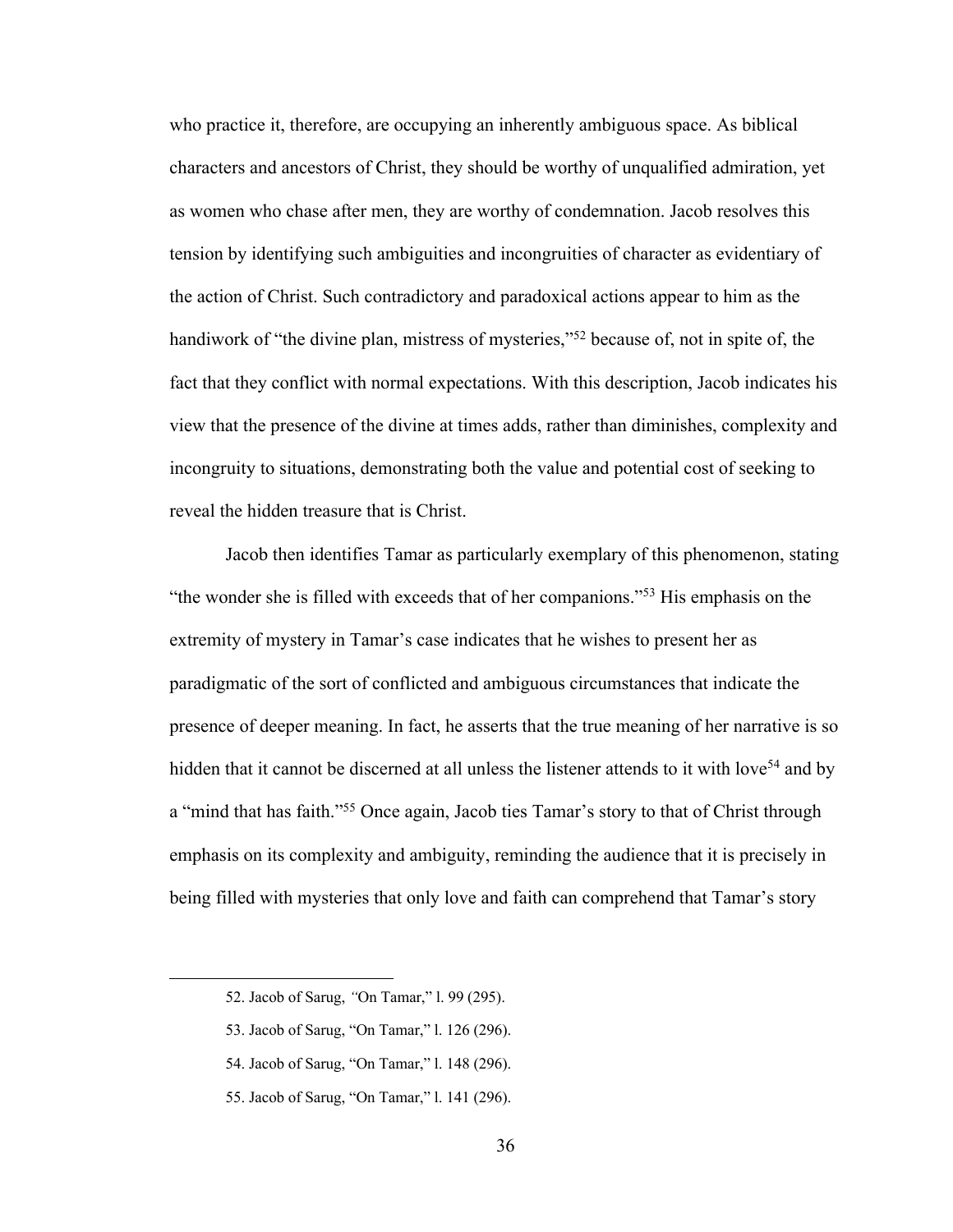and the "mystery filled narratives of the Only-Begotten"56 are alike. With this point, Jacob delves into the details of the biblical account of Tamar having already established that she is a vessel of Christ's hidden mystery and that the mysteries of her story will help reveal Christ.

### **Incongruities and Polarities in Tamar's Narrative**

As Jacob transitions more completely into the telling of Tamar's story, he continues to work with the tension between hiddenness and revelation. According to Jacob, once Tamar realizes that Judah has no intention of providing her with a third husband from among his sons, she faces a dilemma. If she "were to sit down quietly and in modesty stay at home . . . she would be deprived of her hope."57 In other words, by following custom and living the quiet life of a widow in mourning, Tamar will not have a chance to participate in the revelation of the Only Begotten. Her continued concealment could jeopardize the eventual "shining forth" of the savior of the world or at least jeopardize her chance to play a role in it. Tamar's choice to step out of her concealment and enter the wider world is therefore directly connected to Christ's eventual step of selfdisclosure to the world through the incarnation.

In order to support his case that Tamar is acting admirably on faith despite the immorality of her actions, Jacob goes to lengths to depict the disparity between Tamar's outward, visible actions and the hidden state of her heart, that is filled with faith. He does this by leveraging multiple contradictions between her actions and her intentions. Rather than attempting to resolve or explain away contradictory behavior and characteristics,

<sup>56.</sup> Jacob of Sarug, "On Tamar," l. 137 (296).

<sup>57.</sup> Jacob of Sarug, "On Tamar," l. 211 (298).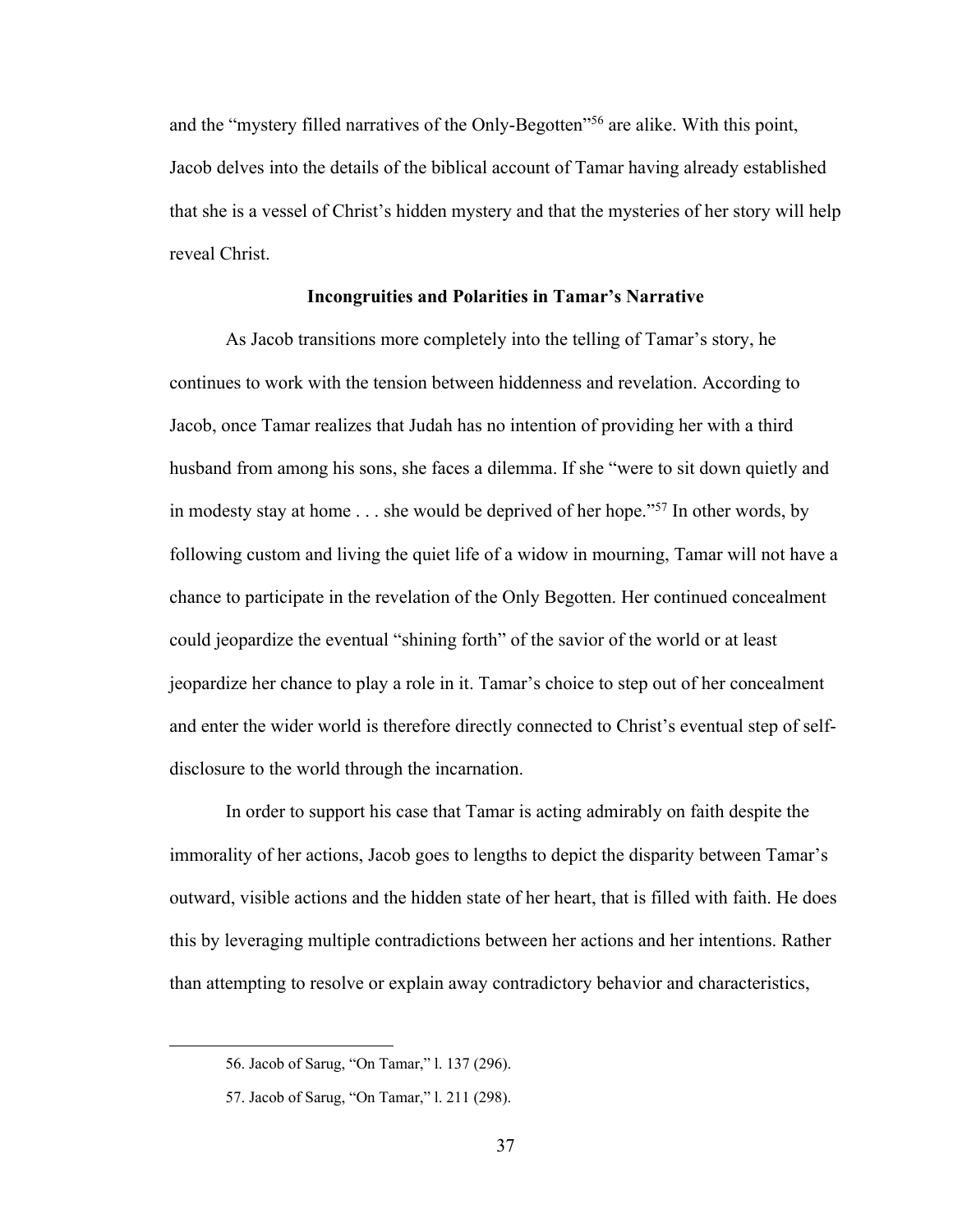Jacob, seeking to redeem Tamar, finds the very existence of such contradictions to be a sure sign that she is acting in accordance with the divine plan.

Jacob pays careful attention to the contrasts and polarities he sees at work in Tamar. The first polarity he develops is that of her chaste heart concealed in the costume of a prostitute. He explains how, in preparation for her plot, she "stripped off chastity and nobility / and took to the road in the garb of loose women,"58 and hastens to emphasize that "while from the outside she was clothed with the garb of loose women, / within, she was filled with the beauty of holy chastity."<sup>59</sup> In fact, according to Jacob, when Tamar encounters Judah, it is this very polarity, how she is "both chaste and loose,"60 that compels Judah to attend to her in the first place.

Jacob's vivid depiction of the disparity between Tamar's appearance and her reality would likely have stirred his audience's interest in the biblical story. Yet there is more to his development of this polarity between chastity and promiscuity than mere interesting storytelling. This contrast emphasizes the significance of the heart, the hidden, inner reality as the location in which God is most likely to be at work. It indicates that wholehearted pursuit of God may lead those who practice it beyond the boundaries of socially, or even morally acceptable conduct. In this version of the story, God does not merely forgive or accept a lawbreaker. Instead, God inspires lawbreaking and makes it succeed because, unlike human observers who see only the physical action of adultery, God perceives the chaste and faith-filled intentions concealed in her heart. In this way,

<sup>58.</sup> Jacob of Sarug, "On Tamar," ll. 227–28 (298).

<sup>59.</sup> Jacob of Sarug, "On Tamar," ll. 235–36 (298).

<sup>60.</sup> Jacob of Sarug, "On Tamar," l. 246 (298).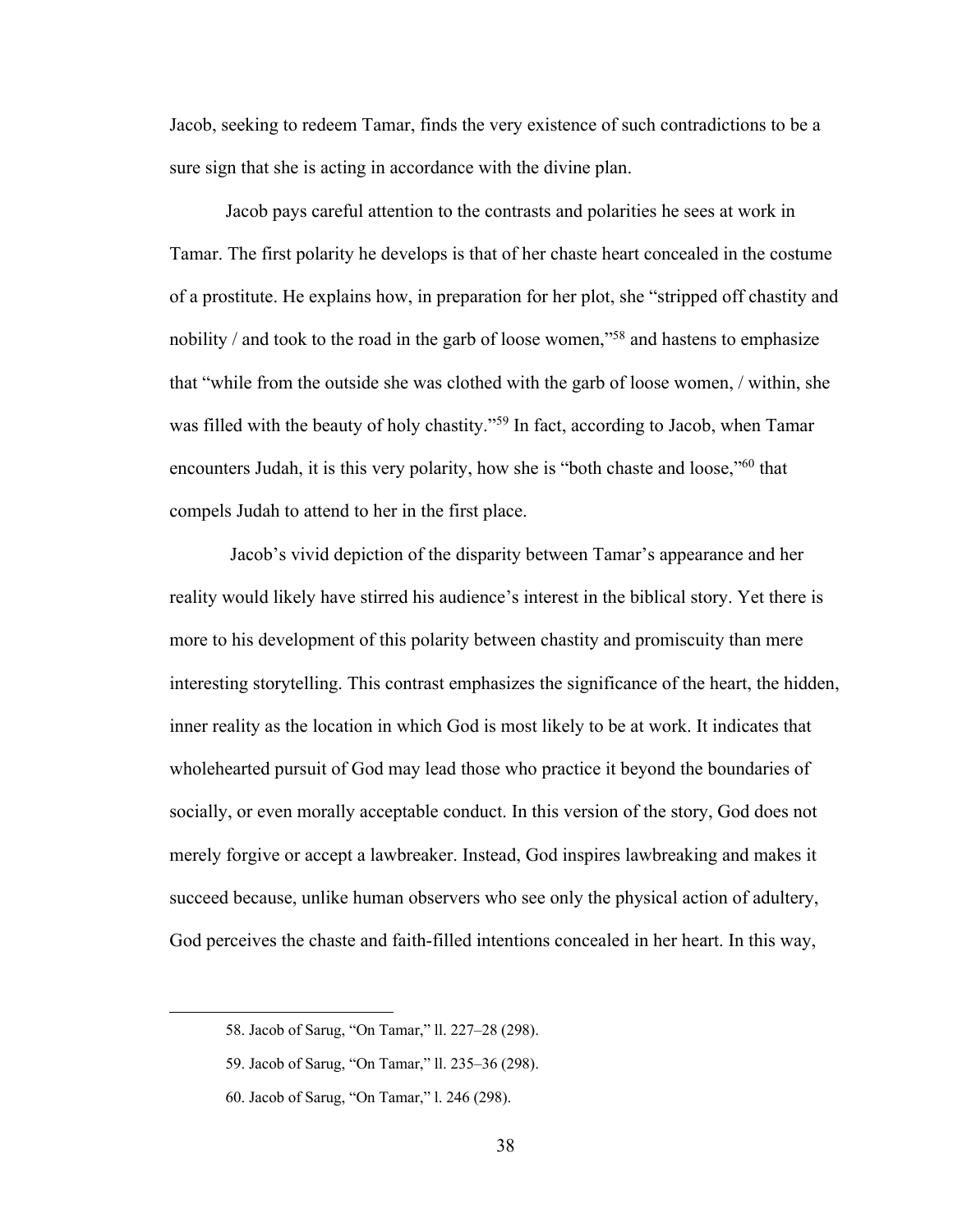the polarity between her appearance and reality parallels the nature of Christ, which also holds contradictory characteristics simultaneously. Where divinity is working, Jacob argues, incompatible characteristics coexist, and whether that juxtaposed contrast is between chastity and harlotry or between omnipotent God and weak human flesh, God's presence creates space in which paradoxes hold together.

The contrasts between Tamar's outward and inner realities continue following her encounter with Judah as she now resumes the clothing and lifestyle appropriate to her widowed state. Clothed thus, her outward appearance is no longer in contrast to her virtuous heart. She once again looks and behaves like a widow in mourning for two deceased husbands should. Yet where before Jacob focused on the contradiction between her outward physicality (both in appearance and action) and her inner spirituality, he now draws attention to the incongruity of her lifestyle as a chaste and modest widow, a lifestyle that matches the state of her heart, with her physicality as an unmarried pregnant woman.

Jacob draws repeated attention to this contrast, stating that "Tamar maintained the mourning for her husbands while she was pregnant."<sup>61</sup> Jacob particularly emphasizes this contrast by repeating the juxtaposed polarity three successive times, asserting that "the woman is modest…in her mourning garb / yet (her) womb is with child,"62 followed by "she sits there in modesty like a widow full of grief, / but the fact is that she is pregnant," and then a third time "the neighbors will testify to her modesty and noble character . . .

<sup>61.</sup> Jacob of Sarug, "On Tamar," l. 286 (299).

<sup>62.</sup> Jacob of Sarug, "On Tamar," ll. 301–2 (299).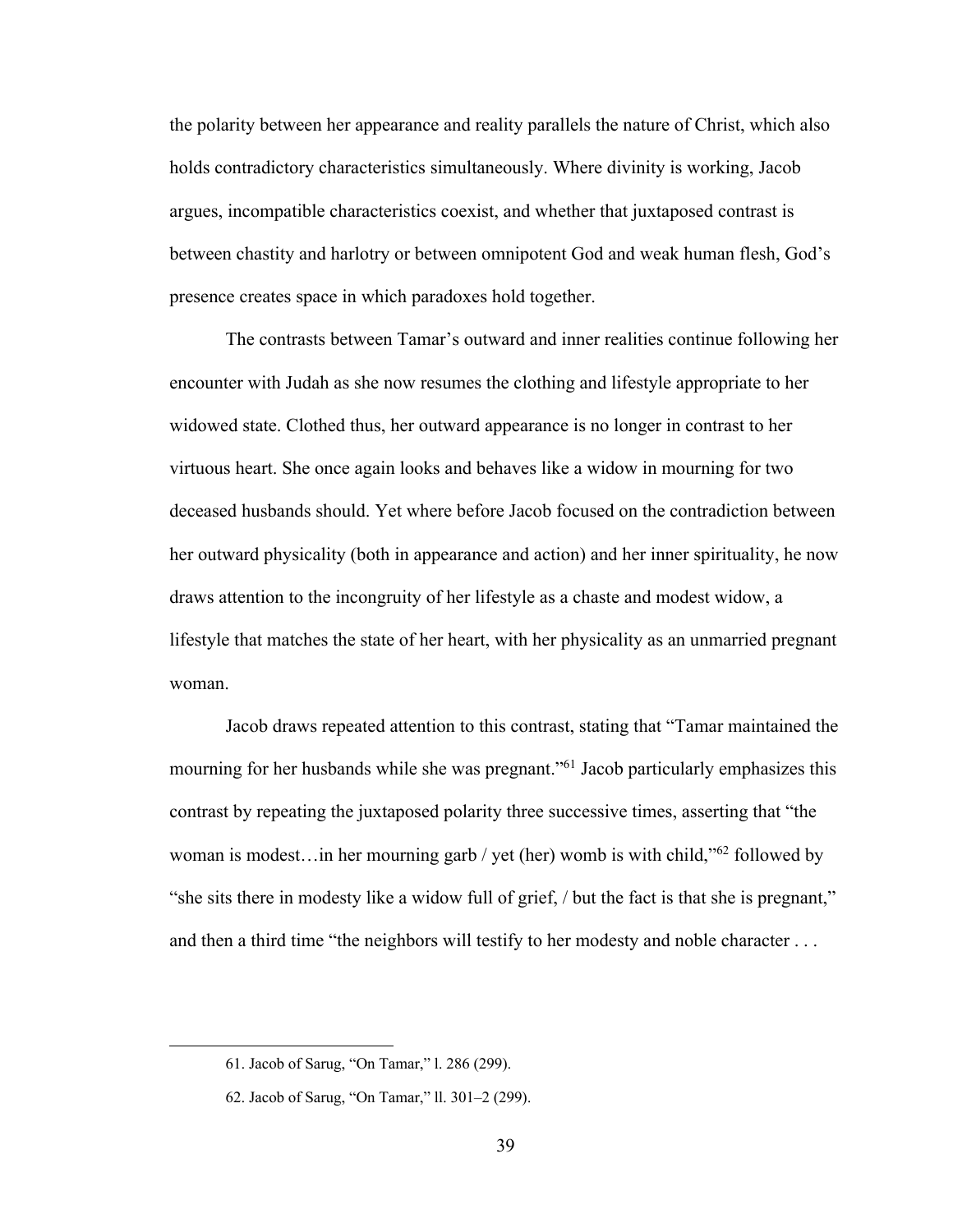but Tamar's belly openly testifies that she has seen some man."63 These statements are separated only by interjections asking what can be said about this strange state of affairs. These repetitions draw attention to a double incongruity between Tamar's reputation and her reality, first, when she is seen as chaste while she is actually pregnant, and second, when she is considered immoral while she is actually, in Jacob's view, fully righteous. The recognition of this dual incongruity serves to emphasize the shocking impact of the biblical narrative. Previously, in repeating his descriptions of Tamar's chaste heart and motives, Jacob seems to soften the scandal by turning attention away from the seemingly immoral act and toward Tamar's faith, which occasions it. Here, for a moment, Jacob returns to the full shocking impact of Tamar's situation, vividly picturing the grief and alarm her pregnancy must cause amongst those who know and respect her.<sup>64</sup>

By giving careful attention to the serious incongruity of an out of wedlock pregnancy in a woman with a strong reputation for modesty, Jacob prevents the tension of the narrative from being too easily smoothed over by his glowing depiction of Tamar's faith. This bringing forward of the shock and scandal attendant on Tamar's story helps ensure that the serious moral breach of adultery is not overlooked in Jacob's effort to rehabilitate Tamar's and Judah's reputations. Furthermore, it indicates that Jacob's strategy for proclaiming Tamar's righteousness is not incumbent on lessening the conflicts or contradictions in her story. Instead, his aim is to identify Christ at work in and through the paradoxes, an aim consistent with Jacob's view that Christ is one whose true nature contains much that is apparently contradictory from a human point of view.

<sup>63.</sup> Jacob of Sarug, "On Tamar," ll. 305–7 (300).

<sup>64.</sup> Jacob of Sarug, "On Tamar," l. 310 (300).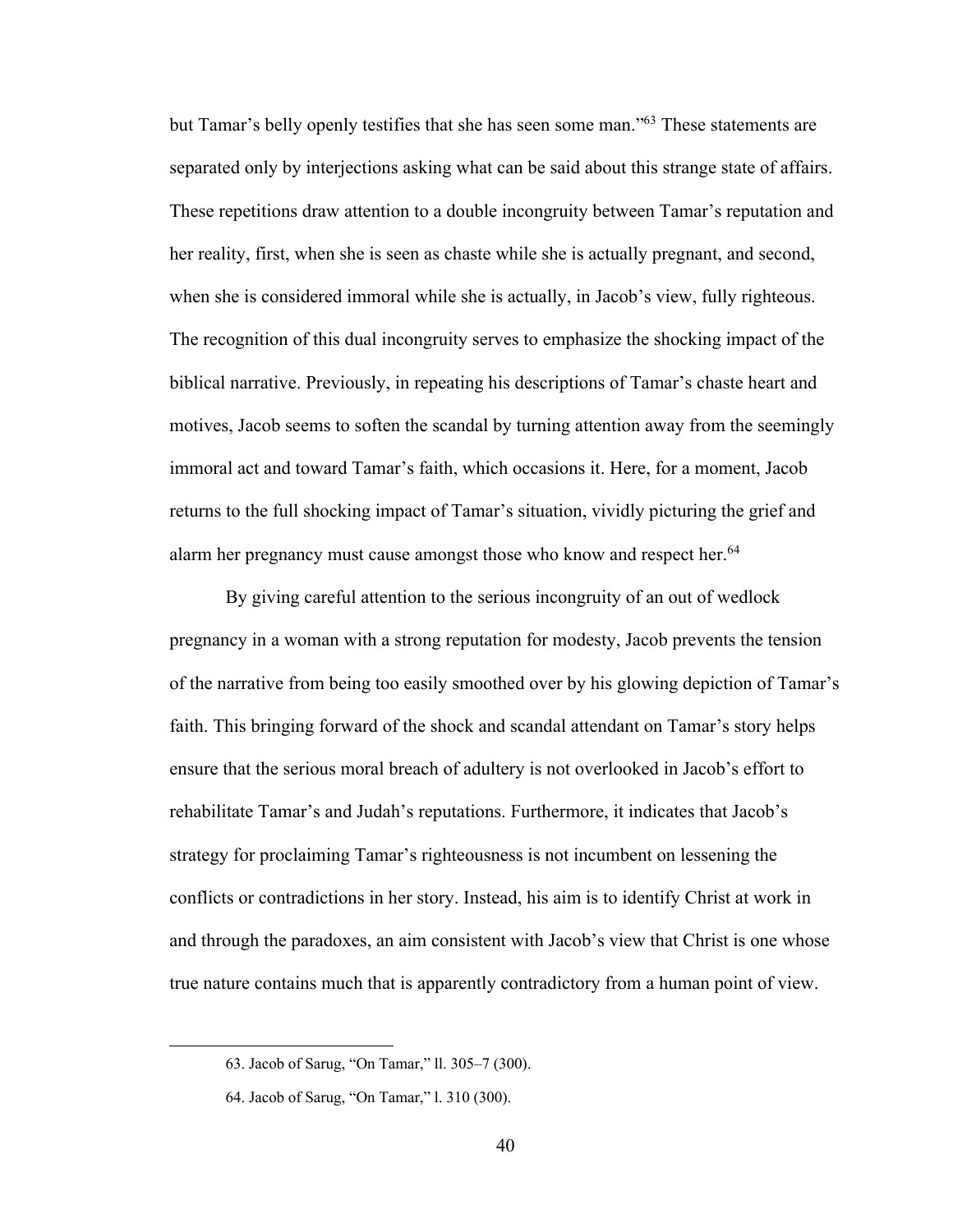Jacob develops another double incongruity in the shifting relationship between Tamar's apparent and true emotional states. While disguised as a prostitute at the crossroads, she is described as "both praying and laughing" because "suffering was in her heart, but with merriment spread over her face."65 By contrast, when Tamar has returned to her widow's life knowing that she is pregnant, "though she was rejoicing she seemed to be mourning" and her "heart was exultant," in direct contrast to her appearing "like a widow, and one who had lost her children."<sup>66</sup> With these contrasts between emotional states, Jacob establishes the duality of Tamar's nature as a constant feature. Rather than moving from disparity back to congruity as the story unfolds, emotionally Tamar shifts from one incongruity to the next. She sets out in turmoil, fearful that she will fail and earnestly, even desperately, seeking God's favor on her endeavor. In order to pass for a prostitute, however, she must conceal all this and emulate a casual happiness. When she returns home having accomplished her aims, rather than settling into a state of inner and outer happiness, she conceals joy over her pregnancy in order to continue passing as a widow.

Once again, Jacob emphasizes these incongruities for more than just good storytelling. Tamar's conflicting emotional state, as much as her outward actions, are treated as indications of her wholehearted focus on Christ. During her charade as a prostitute, Tamar is not merely suffering from anxiety, sorrow, or even distaste for the action she is taking. Instead, her "soul groaned out to God, her eyes' gaze intent, on her

<sup>65.</sup> Jacob of Sarug, "On Tamar," l. 239–40 (298).

<sup>66.</sup> Jacob of Sarug, "On Tamar," ll. 288–90 (299).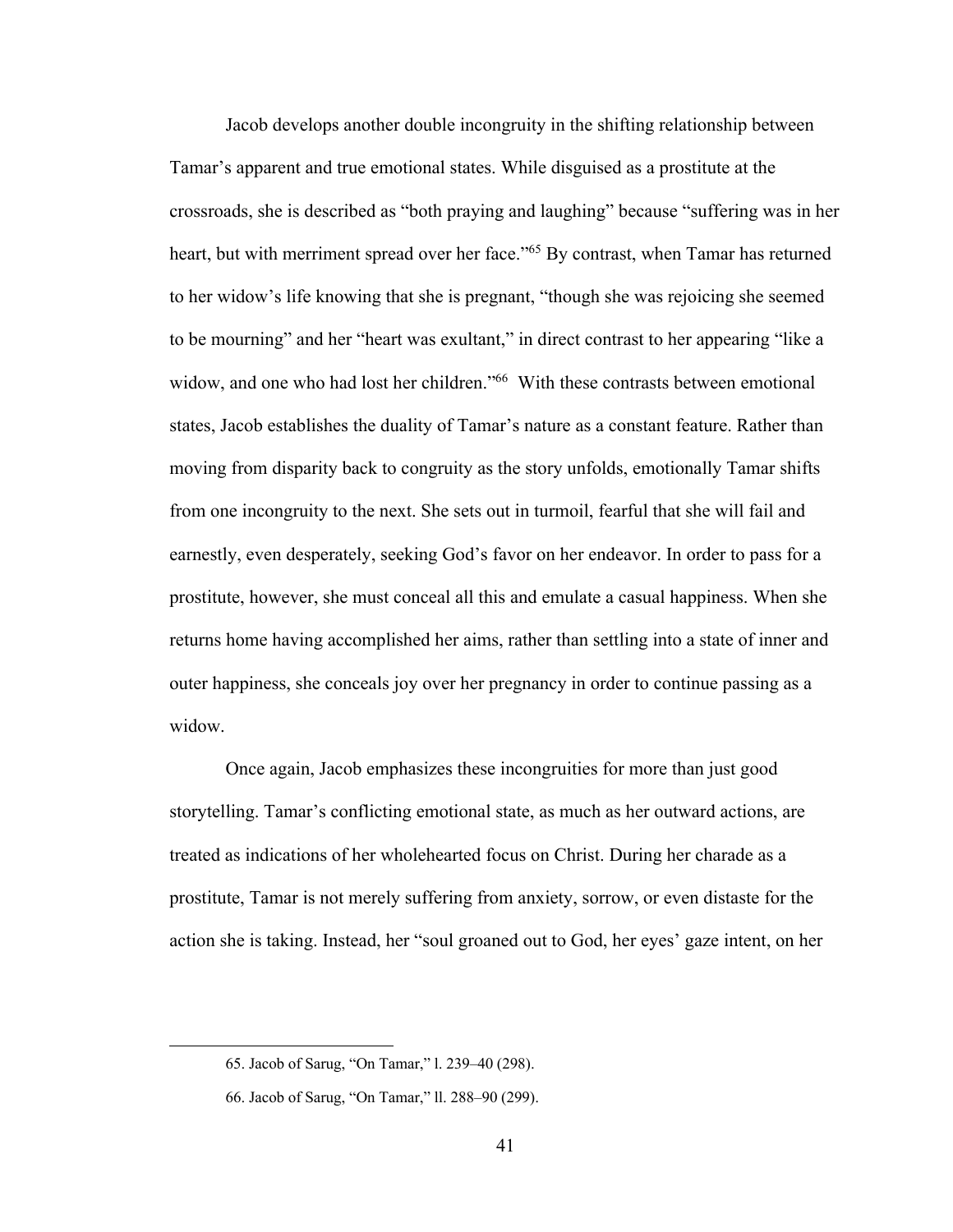tongue every kind of request."<sup>67</sup> Jacob seems to want to contrast Tamar's feigned joyfulness not with the weight of her personal sorrows but with the solemnity of her faith. The continuation of incongruity in the next scene also serves to emphasize Tamar's faith. Jacob uses her widowhood as a foil against which to highlight her joy, and he is clear that her joy stems from her faith in God's hidden action at work in her. Jacob reminds the audience that Tamar's joy is occasioned by divine action by saying that "it was the Lord who kept her secret in that whole affair, ... He fashioned in her / two fair images, causing them to grow in a hidden way."68 Jacob uses the tension between Tamar's apparent emotional state and her true thoughts and feelings to demonstrate that her heart remains steadily focused on Christ throughout her narrative. Her attitude and feelings do not change to match her circumstances. They respond instead to the divine action at work in her inner, hidden reality. This responsiveness to Christ's work in her inner life not only emphasizes Tamar's faith but also functions as a further reminder that the purpose and presence of Christ are frequently seen only in part, as represented by Tamar's outward actions, while the full expression of his being works in hidden spaces.

## **Conclusion**

Jacob's approach to interpreting Gen 38 in homily form is in some ways far from unique. Expansion on the biblical narrative through the addition of dialogue and vivid imagery is in keeping with Jacob's usual compositional style. Additionally, absolving Judah and Tamar of blame for their breach with moral conduct by attributing their behavior to the will of God is, as we have seen, a common strategy in Late Antiquity.

<sup>67.</sup> Jacob of Sarug, "On Tamar," l. 241 (298).

<sup>68.</sup> Jacob of Sarug, "On Tamar," ll. 283–86 (299).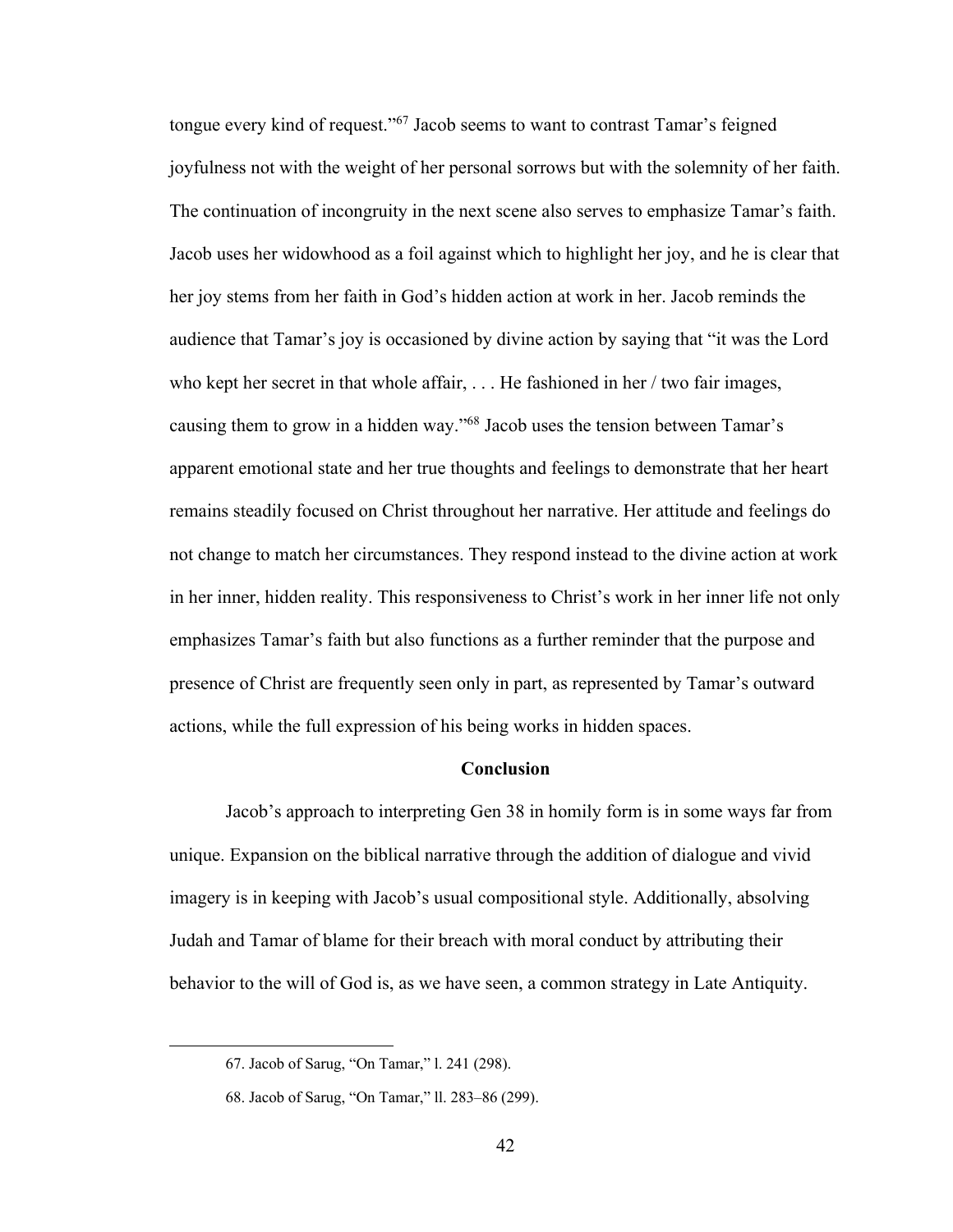What is interesting to note in this homily, however, is the consistency with which each seeming incongruity between Tamar's inner and outer realities, whether present in the biblical text or imagined by Jacob for this homily, is used to draw attention to the presence of Christ. After all, if Jacob's only aim were to rescue the reputation of the ancestors of Christ, the homily might just have easily centered on Judah as the main character! Certainly, Judah is presented, no less than Tamar, as motivated to commit adultery as a response to the will of God. The nearly total focus Jacob places on Tamar, however, highlights her unique suitability as a vehicle for the points Jacob wishes to make in this homily.

Unlike Judah, Tamar's role in the biblical narrative encompasses near-continual contrast and ambiguity. It is Tamar who, in order to fulfill the divine plan, must conceal her true state of both mind and body. Tamar is the character who must step out of the place ordained for her by family and culture to fulfill the place ordained for her by God. It is these ambiguities that Jacob expounds upon to discover meaning in this scriptural passage, and that meaning connects closely with Jacob's Christology.

While Jacob presents Tamar as a symbol of the church, it seems clear that he also aims throughout the homily to teach about Christ. Through the repetition of concepts such as "mystery," "treasure," and "revelation," Jacob encourages his audience that, though Christ acts in the world in ways that may be difficult to comprehend, seeking his presence is nevertheless an undertaking of inestimable value. By emphasizing, rather than smoothing over, the polarities in Tamar's character and actions, he reminds the reader that Christ also holds tensions and apparent contradictions within himself. By emphasizing the importance of Tamar's own inner reality, both in her emotions and in

43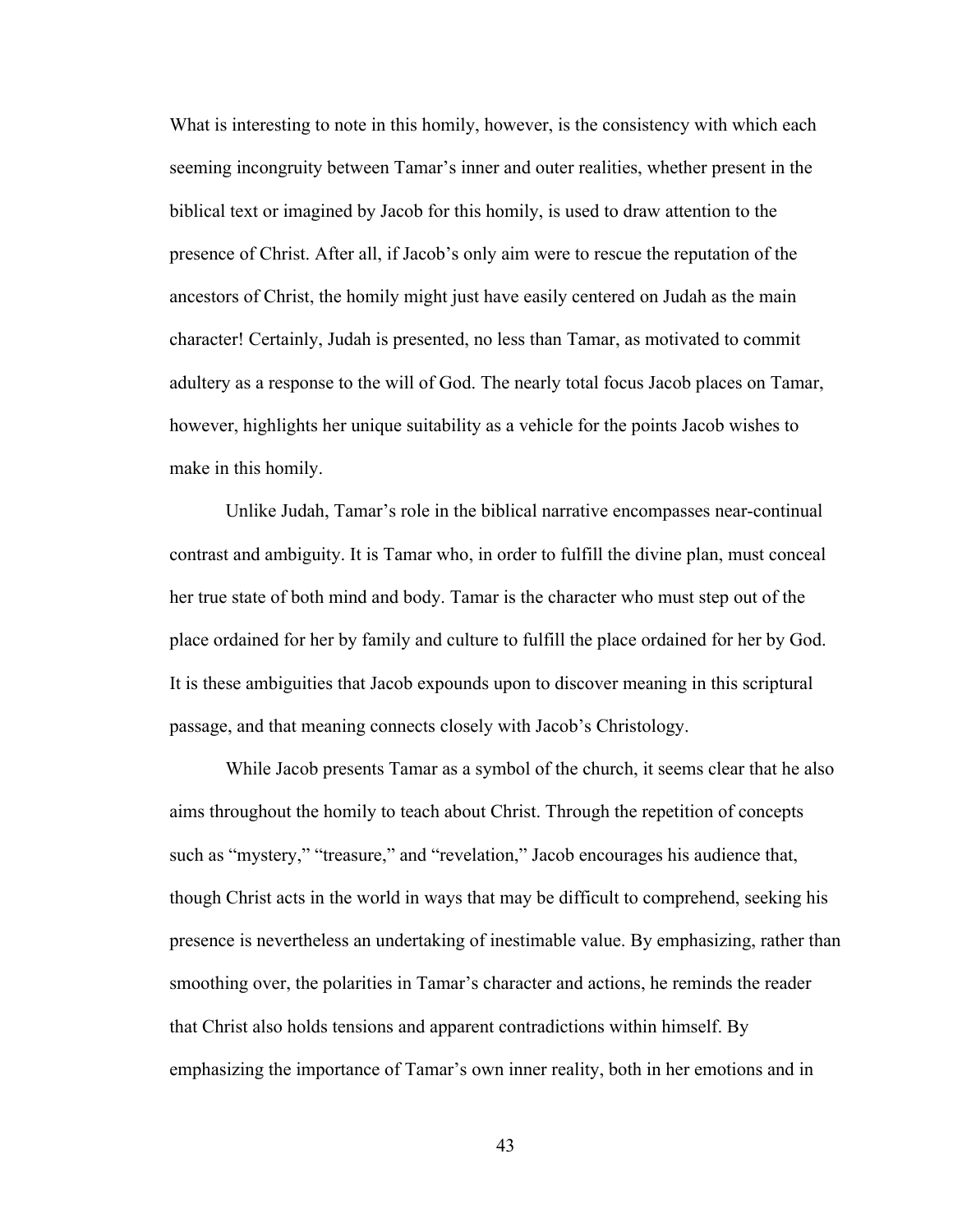her physical body as a pregnant woman, Jacob depicts inner, hidden places as primary spaces for the action of the divine. Jacob's christological conviction that the Savior is one who is hidden even while being revealed in part, accessible although never fully comprehended, and deeply worthy of love and devotion in the midst of these contrasts, is on full display in this homily.

Tamar's suitability as a vehicle for reflecting on the nature of Christ is not unique among biblical women's narratives. The upcoming chapters will examine two other instances in which the incongruities present in the details of a biblical woman's story form fruitful ground for examining the complexities of Christ's presence in the world. Both the Samaritan woman in John 4 and the virgin Mary share some characteristics in common with Tamar. All three characters present tensions between what they are and what they seem to be, and in all three cases, those tensions arise from disruptions in the societally expected patterns of marriage and motherhood. In Tamar's case, the aspects of her story that parallel Christ largely consist of contrasts between her physical appearance and her spiritual reality. These same types of tensions will appear in the following chapters, but additional categories of incongruity and polarity are also highlighted in the narratives those chapters will consider. "On Tamar" provides an opportunity to carefully consider the function of the physical/spiritual polarity, a significant piece of all three characters' narratives, before delving more deeply into the complexities presented in the upcoming chapters.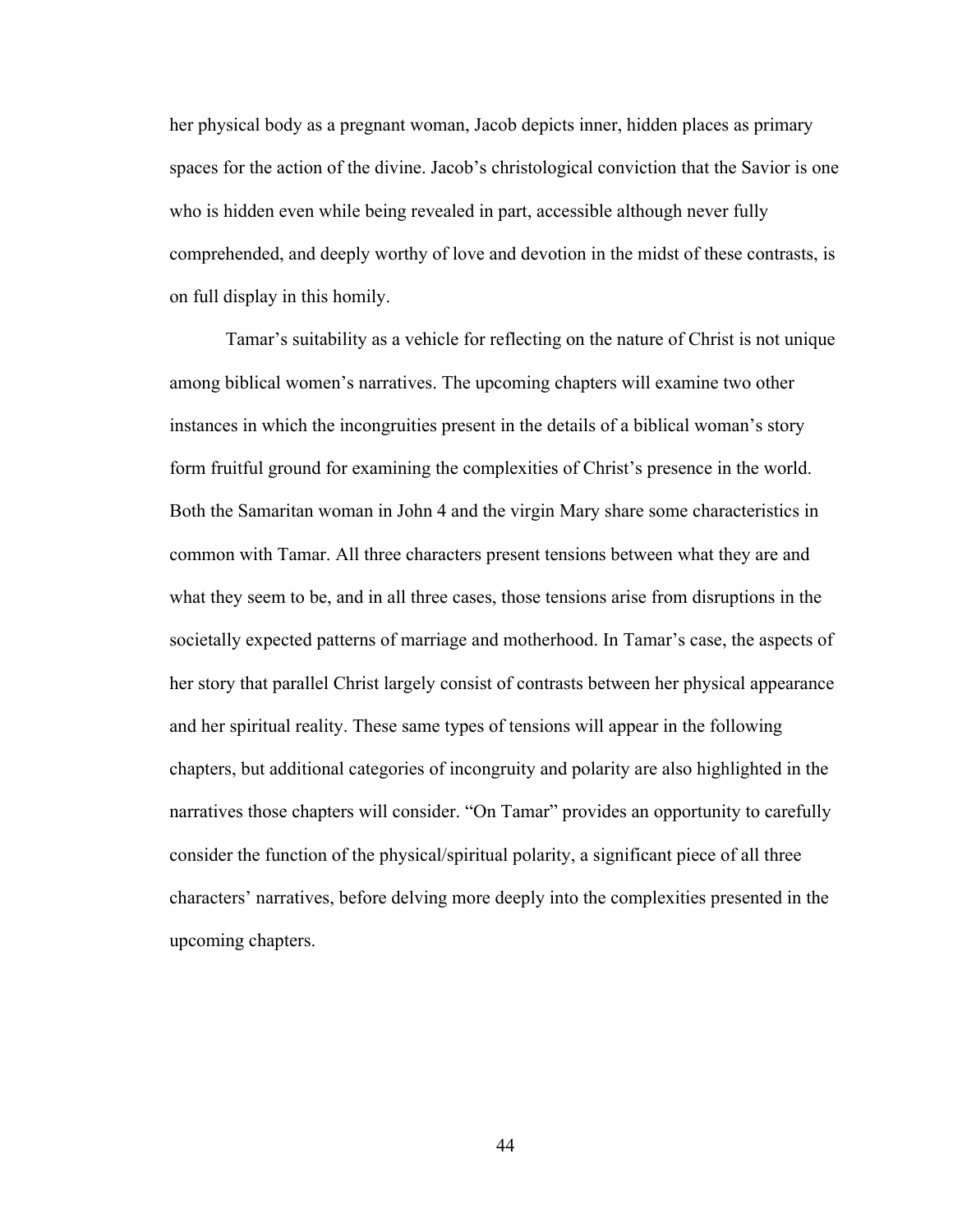# CHAPTER III

## THE SAMARITAN WOMAN

The link between patristic Syriac interpretations of biblical women and christological representation is apparent in St. Ephrem's "Hymns on Virginity" 22 and 23. Just as Jacob of Sarug does with Tamar in his homily*,* Ephrem develops connections between the protagonist of his work (in this case the Samaritan woman at the well) and Christ. Ephrem employs similar strategies to those Jacob employs, including the use of contrasting polarities to describe the woman and a demonstration of her connection to other significant biblical characters. Ephrem, however, also gives the Samaritan woman's story an interpretation that departs from the traditional understanding. In Ephrem's view, she is not a five-times divorced woman who is cohabitating with a man out of wedlock. Instead, Ephrem argues that the woman has actually been widowed five times and has finally arranged a chaste marriage for the sake of social expedience. The unique ways in which this particular interpretation of the story allows Ephrem to reflect on the tension between Christ's hiddenness and revelation will be the primary focus of this chapter.

I will analyze several ways in which Ephrem's interpretation of the woman at the well illustrates specific things about the tension between hiddenness and revelation in the character of Christ. For example, Ephrem's argument for the woman's innocence reveals his own convictions about proper inquiry into Christ's nature. This chapter also explores the ways Ephrem's explanation of the woman's true situation provides space for reflection on the power of ambiguity in biblical women's lives to serve as vessels for the

45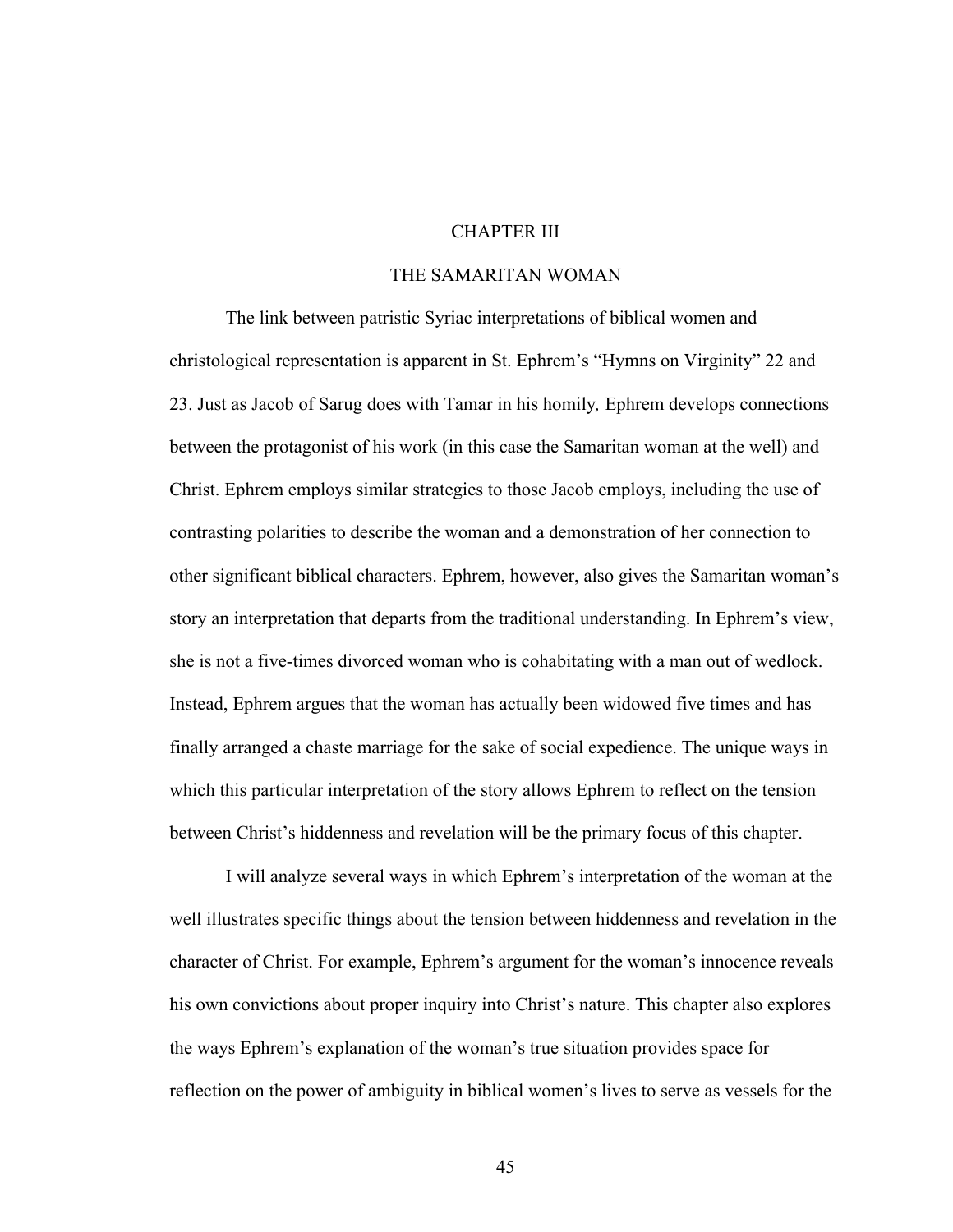revelation of Christ. Additionally, this chapter considers the ways in which Ephrem's presentation of the woman's call to become, through proclamation of the gospel, a revealer of Christ in her own right, emphasizes his perspective that participating in the revelation of Christ is the ultimate purpose of all creation. In addition to analyzing these arguments, this chapter will also pay attention to Ephrem's compositional style as its own form of supporting argument in which repeated linguistic parallels between the Samaritan woman and Christ reinforce the overt details of the story as a method of communicating Christ's nature.

### **Scriptural Account and Ephrem's Reinterpretation**

The fourth chapter of John's Gospel recounts Jesus's encounter with an unnamed woman at Jacob's well in a Samaritan village. When the woman approaches the well to draw water, Jesus asks her for a drink, initiating a conversation during which Jesus reveals his supernatural insight into the woman's personal life and ultimately convinces her that he is the Messiah. In the course of their interview, Jesus's words and behavior catch the woman by surprise in multiple instances. She is caught off guard by his speaking to her in the first place, as she recognizes him as a Jew, who would not normally associate with a Samaritan, a surprise echoed in the thoughts of his disciples when they arrive at the well and find him speaking with the woman. She is further confounded when Jesus offers her "living water," promising that all who drink it will never thirst again. She inquires further about this water, and Jesus makes the dramatic turn of the narrative. When he tells her to go call her husband, she demurs, saying she "has no husband." Jesus then reveals that he is already aware of her situation, perhaps more so than she would have wished. He tells her, "The fact is you have had five

46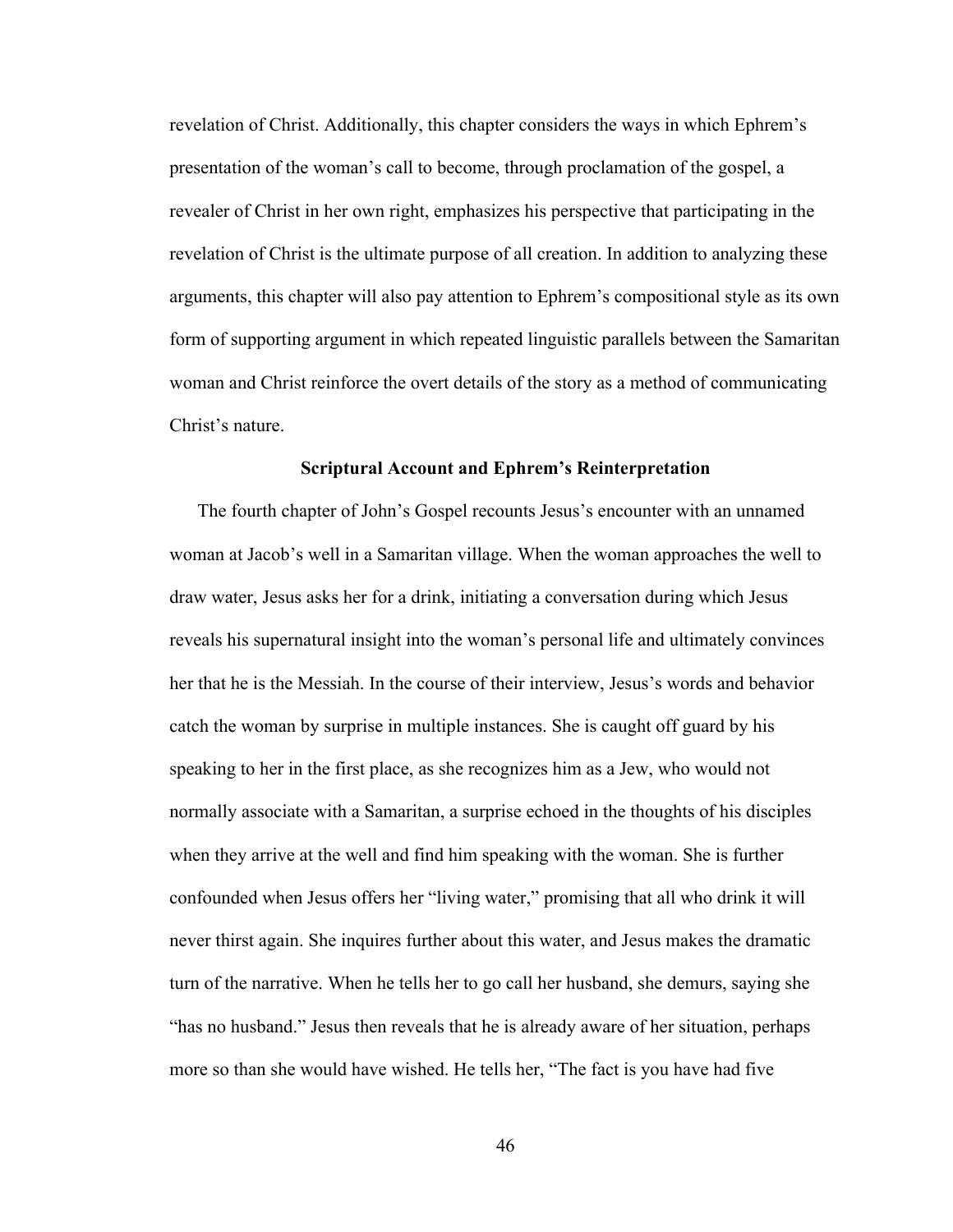husbands, and the man you have now is not your husband."<sup>1</sup> This revelation of Jesus's insight into her personal secrets leads the woman to approach Jesus as a prophet, questioning him closely about proper modes of worship, and ultimately to wonder if he is the Messiah, calling the rest of the village to come and see.

Ephrem chooses to dispute common interpretations of John 4 that assume the woman's multiple marriages reflect low moral character and that she is living with a man out of wedlock.<sup>2</sup> Kathleen McVey states that "far from being a virtual harlot, as others assume, Ephrem argues that her secret revealed by Jesus is that she is living chastely in her marriage."3 Ephrem asserts that the woman has lost five husbands to widowhood, not through divorce, saying of her "you saw that your husbands were dead, and your reproaches were many."4 Ephrem further explains that, because of her situation, "other men were afraid to take you [in marriage]."5 Whether Ephrem has any specific historical precedent in mind for the idea that men fear to marry a woman who has been widowed many times is unclear. It is likely, however, that he has in mind literary precedents,

<sup>1.</sup> John 4:18.

<sup>2.</sup> McVey discusses Ephrem's interpretation of the Samaritan woman in *Ephrem the Syrian: Hymns*, 354. She describes Ephrem's views on the woman as "surprising" and notes that "others assume" the woman is a practitioner of sexual immorality. For an example of the somewhat more common patristic view of the Samaritan woman, see John Chrysostom's commentary on John 4, translated by Sister Thomas Aquinas Goggin, *Commentary on Saint John the Apostle and Evangelist, Homilies 1-47*, vol. 33 of The Fathers of the Church: A New Translation (Catholic University of America Press, Washington DC, 2000), 317. Perhaps Ephrem himself gives the best evidence for the unusualness of his claims regarding the woman's virtue by framing his interpretation of her story as a refutation of slander against her.

<sup>3.</sup> McVey, *Hymns*, 354.

<sup>4.</sup> Ephrem, "Hymns on Virginity," 22.4 (356) All English quotations from Ephrem's hymns follow the translation by Kathleen McVey in *Ephrem the Syrian: Hymns*.

<sup>5.</sup> Ephrem, "Hymns on Virginity," 22*.*4 (356).

<sup>6.</sup> McVey, *Hymns*, 354.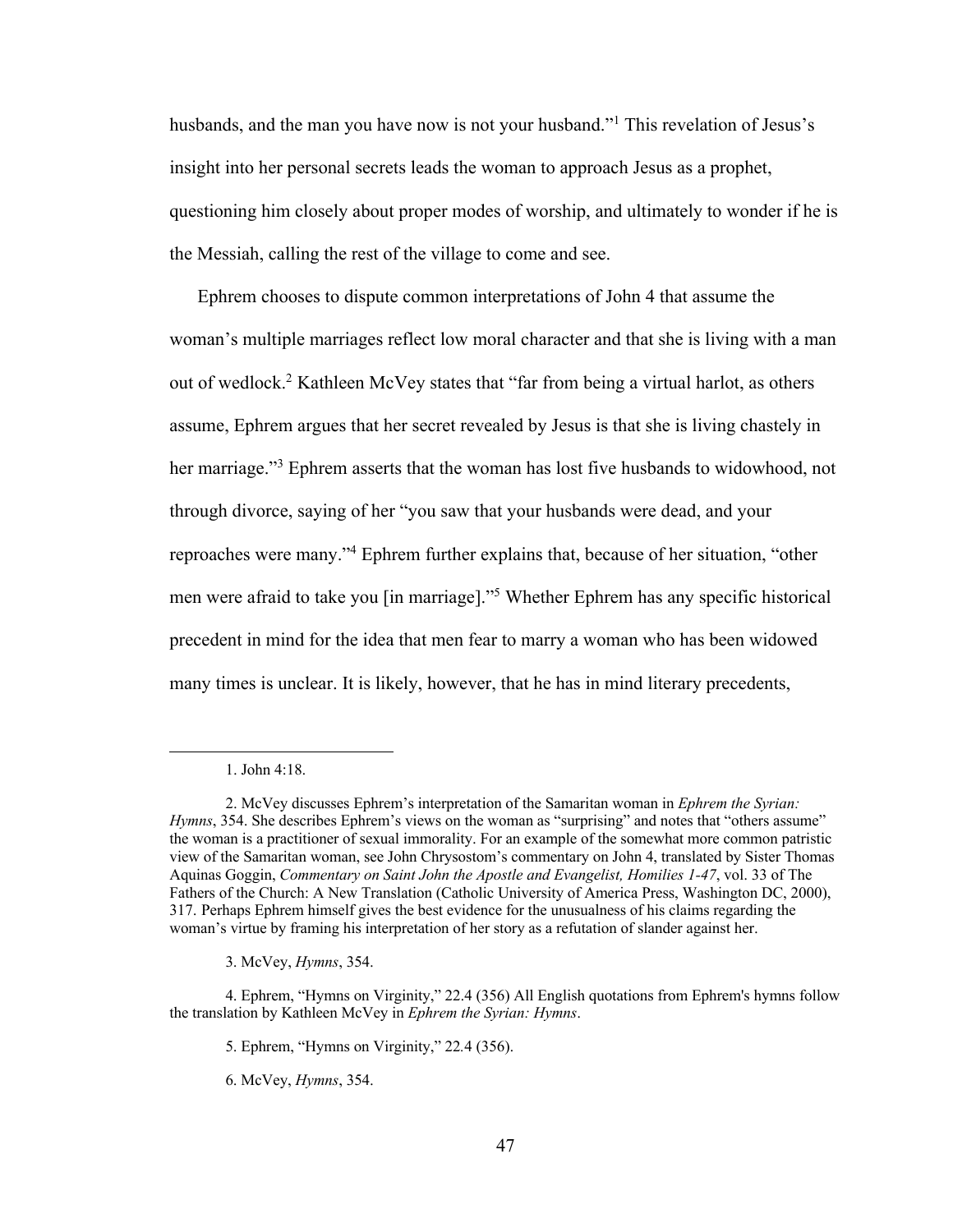including the story of Sarah and  $Tobias<sup>6</sup>$  as well as Judah's fear of giving Tamar in marriage to his third son. With this idea in mind, Ephrem asserts that, rather than live under the shame of being without a husband, the woman "took a pretended and bribed husband / to set aside your reproach but not to approach your body."7

Ephrem makes it clear that he is aware of the contrast between his interpretation and other common views of the story. He says to the woman "blessed are you who are slandered by our people" and "we have called you a harlot."8 In fact, Ephrem builds a lengthy argument for the woman's innocence, finally telling himself to rest from her defense, saying, "Who indeed calls you to become without pay / the advocate of words for the reviled woman?"9 Ephrem's conscious and emphatic departure from accepted views of the Samaritan woman suggests that his interpretation serves a purpose. This chapter argues that by casting the woman as the possessor of a chaste secret rather than as a public sinner, Ephrem builds a parallel between her and Christ, whose own true identity is concealed at the beginning of their encounter. This parallel is expounded and illustrated throughout "Hymns on Virginity" 22 and 23 in a variety of ways.

## **Parallels between Christ and the Samaritan Woman**

Ephrem develops a parallel between the identities of the woman and of Christ at the outset of the 22 "Hymn on Virginity," using a series of contrasts between the physical realities of the woman's life and the spiritual elements of her encounter with Christ. These contrasts are representative of Ephrem's usual compositional style. Den Biesen

<sup>7.</sup> Ephrem, "Hymns on Virginity," 22.4 (356).

<sup>8.</sup> Ephrem, "Hymns on Virginity," 22.5 (356).

<sup>9.</sup> Ephrem, "Hymns on Virginity," 22.9 (357).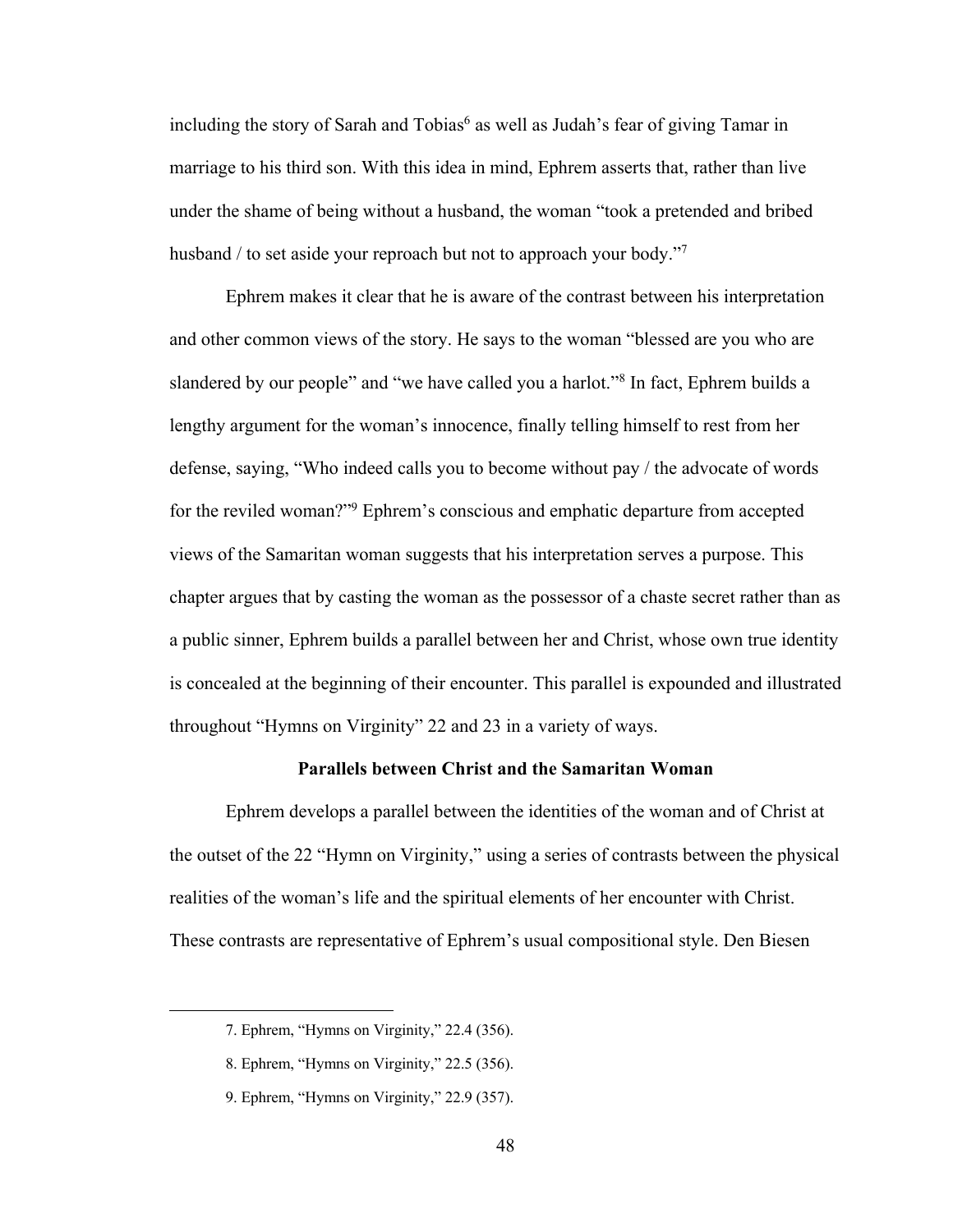observes, "Like biblical poetry, Ephrem's poetry is characterized by parallelism, that is, by the rhythmic repetition of words or notions that are similar or opposite in their meaning."10 Den Biesen further notes that Ephrem "often makes use of polarities that express a logical kind of opposition, that is, a paradox or apparent contradiction" to express his view of the divine as "simultaneously transcendent and immanent."11 The 22 "Hymn on Virginity" sets out several such polar parallels in its opening stanzas. These contrasts prepare the audience for the parallels he will ultimately draw with the tensions between appearance and reality in the woman's life and similar tensions in Christ's nature.

When the woman is first introduced, Ephrem calls her a سلمان  $\bullet$  who turns out to be a سلم تنبه ("drawer of ordinary water / drawer of living water").<sup>12</sup> He also states that حنظم محلمه محلمه المحر حليها و also states that حنفيها و also states that filled understanding").<sup>13</sup> Finally and most directly, Ephrem comments كدة مصر به حمد العالم Cw 'R\*̈ A'WC ? VG'& ("your husbands are many. Your Messiahs are not many").14 These contrasting pairs—the empty pitcher with the full understanding, the many husbands with

<sup>10.</sup> Den Biesen, *Simple and Bold*, 54.

<sup>11.</sup> Den Biesen, *Simple and Bold*, 54.

<sup>12.</sup> Ephrem, "Hymns on Virginity," 22.2 (ed. Beck, *Hymnen de Virginitate*, 75; trans. McVey, *Hymns*, 355). Several of the quotations in this section refer to both the Syriac text, drawn from Edmund Beck's work, and English translations by Kathleen McVey. Because the Syriac text and the translations are found in different publications, citation information for both works will appear in the corresponding footnotes.

<sup>13.</sup> Ephrem, "Hymns on Virginity" 22.2 (ed. Beck, *Hymnen de Virginitate*, 75; trans. McVey, *Hymns*, 355).

<sup>14.</sup> Ephrem, "Hymns on Virginity" 22.3 (ed. Beck, *Hymnen de Virginitate*, 75; trans. McVey, *Hymns*, 356).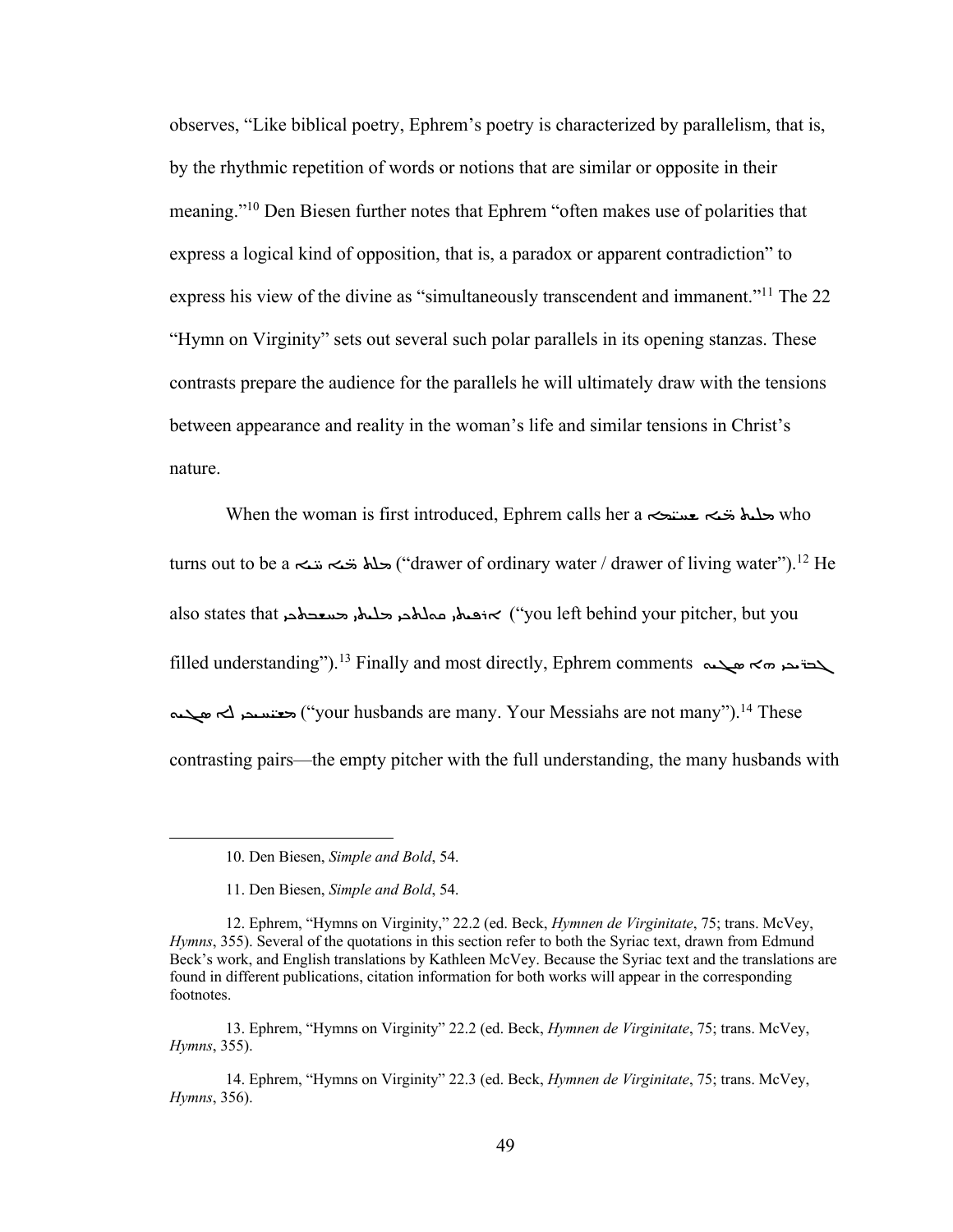the one Messiah, the ordinary, temporal water with the living, eternal water—each pertain to Ephrem's view that the physical realities contain signs of spiritual truths.

The 23 "Hymn on Virginity" continues in this characteristic vein with more parallel polarities. Ephrem describes the woman's  $\lt\$ wery") of Jesus's true nature as  $\lt$ حعدسه ("Discoverer of the lost"),<sup>15</sup> and later says, "blessed are you Shechem, into which the hungry entered / to buy bread for the Sustainer of all."<sup>16</sup> These contrasting and complementary pairs once again contrast the temporal and physical realities of the story with the higher, spiritual truths they parallel. These phrases highlight the hidden divine identity and mission of Christ by succinctly contrasting it with the more mundane realities of his human nature. Jesus is at work "discovering the lost" by allowing himself to be discovered by the woman at the well, even as his role as sustainer of all creation is revealed while his disciples have gone to buy him some bread to eat.

Each of the contrasting pairs discussed above indicates a tangible, physical reality that points directly to a spiritual reality. In each case, the physical reality is surpassed by, rather than contradicted by, the spiritual reality to which it points. This is illustrative of Ephrem's understanding of the manner in which Christ's hiddenness and revelation interrelate. They demonstrate that revelation of the divine nature in Christ's incarnation is limited, partial, but not inaccurate. The hidden nature surpasses the revelation with its majesty17 but does not contradict what has been revealed. These symbols in which the

<sup>15.</sup> Ephrem, "Hymns on Virginity," 23.1 (ed. Beck, *Hymnen de Virginitate*, 81; trans. McVey, *Hymns*, 361).

<sup>16.</sup> Ephrem, "Hymns on Virginity," 23.10 (363).

<sup>17.</sup> Den Biesen, *Simple and Bold*, 199.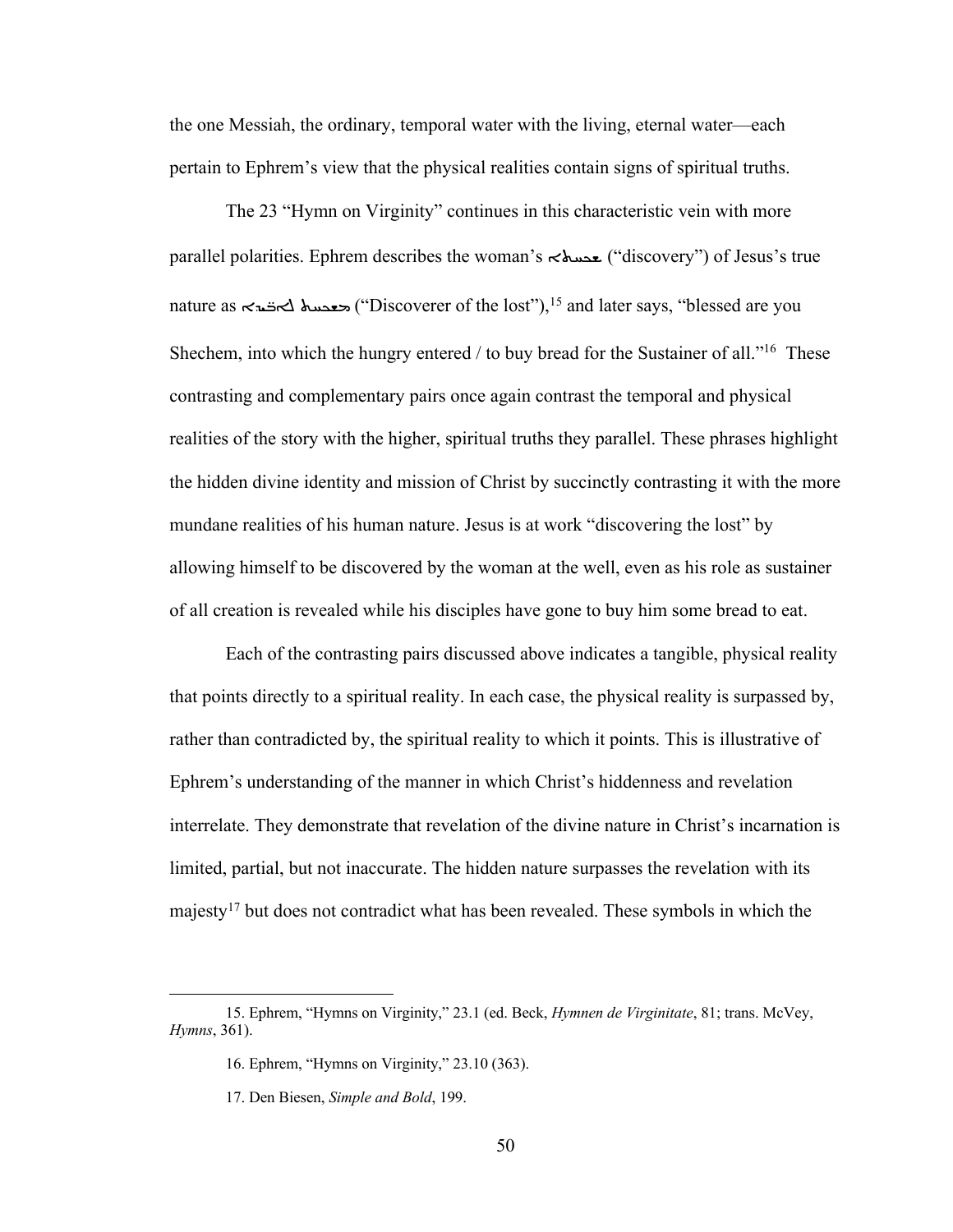physical realities imperfectly represent the spiritual ones without contradicting or opposing them therefore stand in parallel to the revelation of the hidden divine nature in Christ.

These descriptive polarities are similar to the strategy favored by Jacob of Sarug to illustrate christological commitments in his reflections on Tamar. As we saw in the previous chapter, Jacob explores contrasts between Tamar's physical appearance and the spiritual realities with which she is concerned. In this strategy, Jacob appears to be following the style used by Ephrem a century earlier. Whereas in "On Tamar" Jacob makes frequent use of polar contrasts as a means of connecting Tamar's story to Christ, Ephrem's hymns include these polarities as significant elements of their strategy for illustrating ideas of Christ but also make significant use of other strategies, including connection with other biblical characters, social critique, and a creative reinterpretation of the biblical narrative. Each of these strategies serve not only to reflect on the Samaritan woman but also as frameworks for displaying connections between her story and the nature of Christ.

## **Reimagining the Story**

Ephrem's departure from the traditional interpretation of the woman's story is one of the more significant frameworks he uses to reflect on themes of secrecy and revelation, adding an additional layer of mystery to the woman's identity. Ephrem emphatically builds the case for the woman's innocence. He says of her, "blessed are you, who were slandered by our people," and insists that the woman could not have been living an immoral life because, if she were, her "bad reputation would have wafted to him."18 He

<sup>18.</sup> Ephrem, "Hymns on Virginity," 22.5 (357).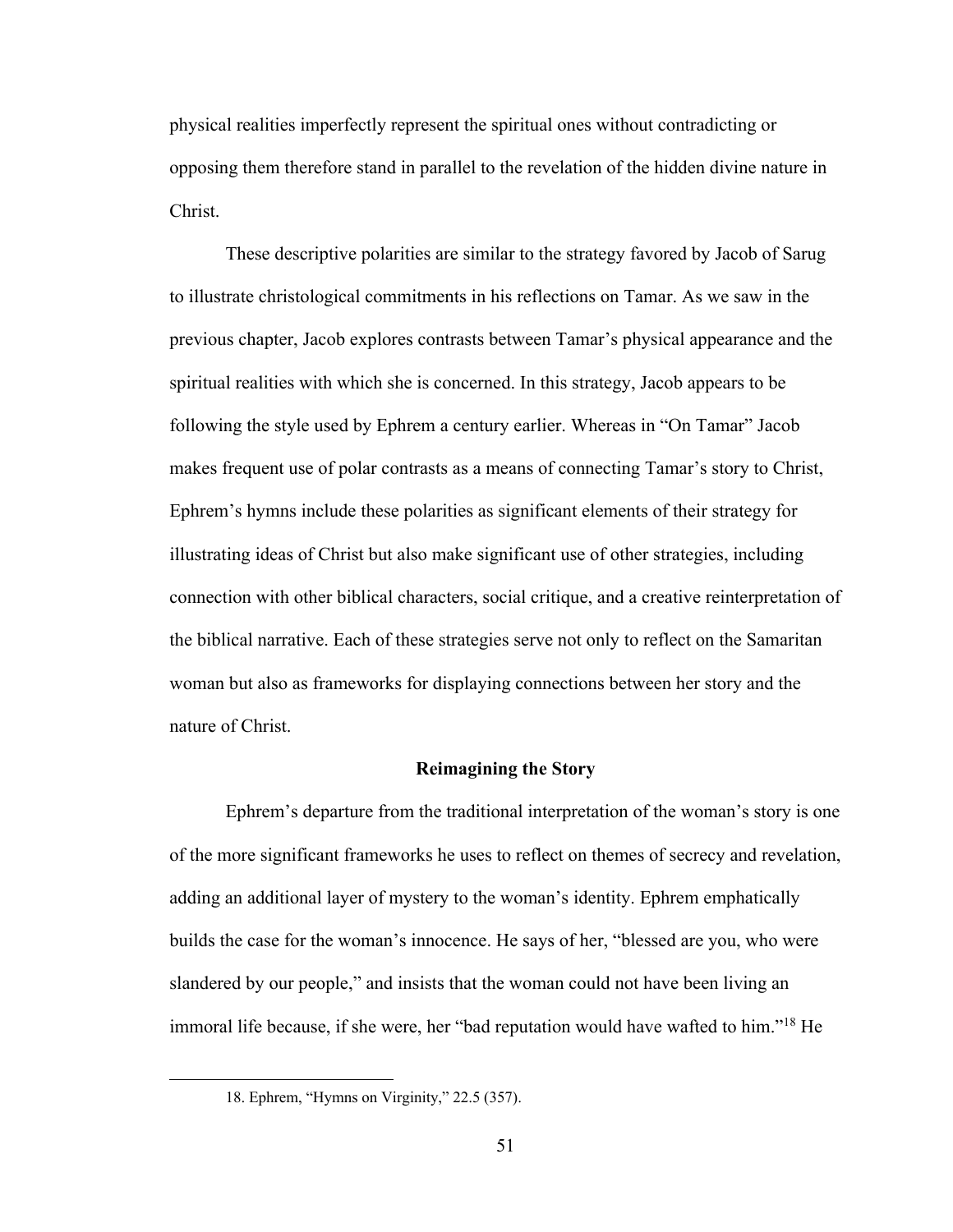further points out that, had the Lord known her for an immoral woman, he would surely not have met her alone, yet he "did not allow at all / even one of his disciples to remain with him."<sup>19</sup> Ephrem views Jesus's willingness to engage in a one-on-one conversation with the woman as evidence that she is not a sinner.

He also examines the woman's behavior to discern that she has a clear conscience, saying, "If you had been a harlot, your silence would have offered tears to the one who gives life to all,"20 and "If indeed our Lord had revealed her shame to her, / compassion in judgment would be righteous for her / as for the sinful woman who sought forgiveness with her head bowed and her mouth closed."21 Ephrem here evokes by way of contrast the sinful woman of Luke 7, a favorite symbol of repentance in Syriac Christianity.22 The sinful woman's silent, tearful behavior is contrasted with the Samaritan woman, who speaks boldly to Christ while "her head was high / and her voice was authoritative."<sup>23</sup>

Ephrem contrasts Christ's encounters with these two different biblical characters in order to demonstrate that the behavior of the woman at the well does not align with the behavior Ephrem expects to see from a penitent sinner in the presence of her savior. Ephrem appears to regard the tears and silence of the sinful woman as normative penitent behavior. He therefore interprets the Samaritan woman's emotional composure and candid speech as indicative of a clear conscience. Ephrem therefore views the woman as

<sup>19.</sup> Ephrem, "Hymns on Virginity," 22*.*10 (357).

<sup>20.</sup> Ephrem, "Hymns on Virginity," 22.5 (356).

<sup>21.</sup> Ephrem, "Hymns on Virginity," 22.7 (357).

<sup>22.</sup> Harvey, *Song and Memory*, 81.

<sup>23.</sup> Ephrem, "Hymns on Virginity," 22.7 (357).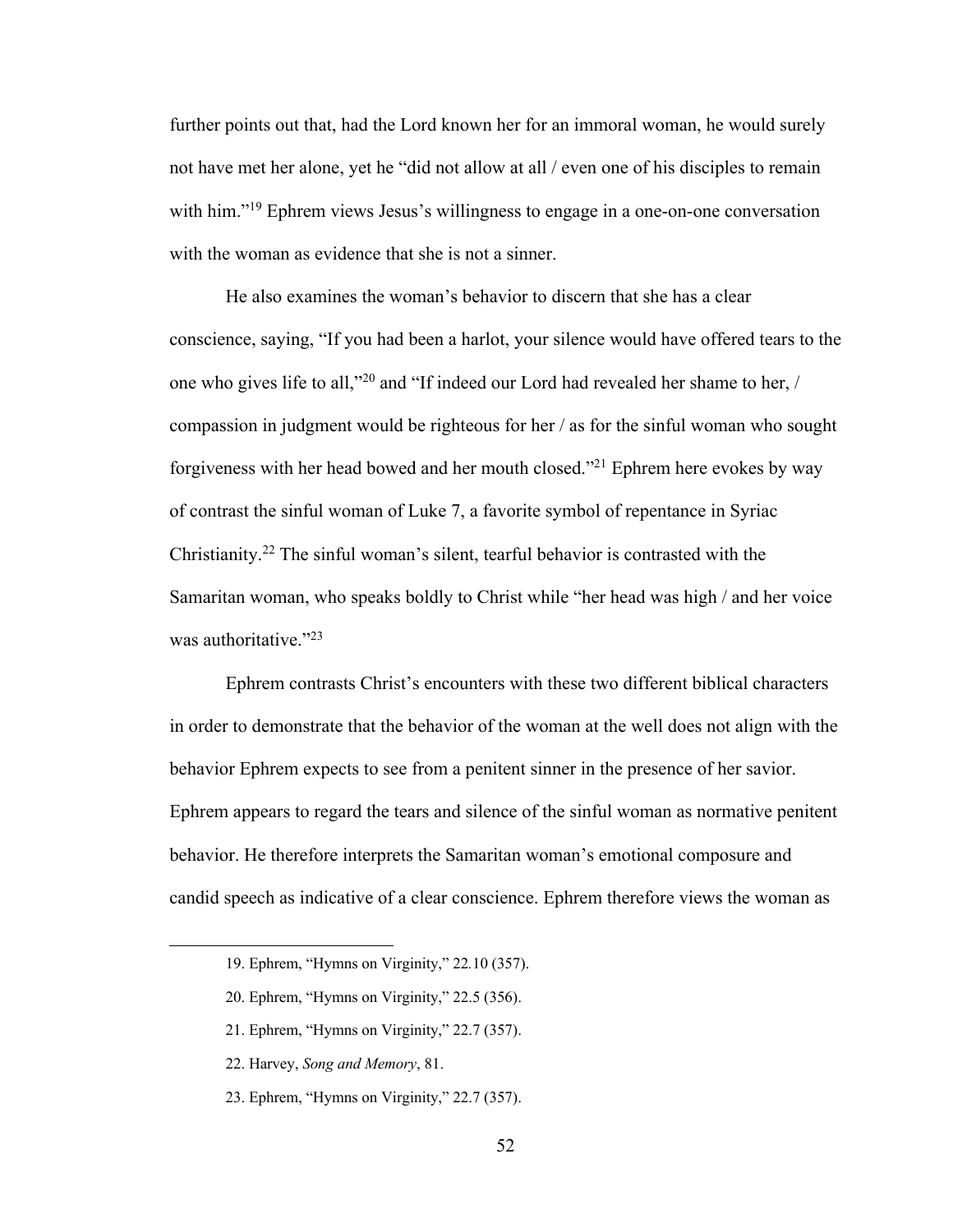a maligned innocent, one who is not sinning but only perceived to be. With this switch, Ephrem shifts the christological message of the story. The more widespread interpretation, by focusing on the sinfulness of the woman, emphasizes Christ's identity as merciful savior and the human need to repent and receive forgiveness. Ephrem's interpretation, however, changes the christological emphasis from Christ's mercy to his insight into and connection with hiddenness.

In the biblical narrative, it appears that the woman prefers not to disclose her marital status to Jesus, hence her deflective, albeit accurate, declaration that she "has no husband." There is no indication though that her situation is unknown among her neighbors or that she is pretending to be other than what she is. Yet in Ephrem's version of the story, her marital status is a secret, and her true state of chastity is unknown to others. This secrecy gives rise to multiple distinct incongruities between what she appears to be and what she actually is. Ephrem uses this heightened sense of secrecy to emphasize that this is a story about the revelation of hidden things.

The first incongruity occurs within the story as Ephrem sees it. He characterizes her as the one who "both had and did not have a husband."<sup>24</sup> She is married in the eyes of the world, but her husband is "pretended and bribed."25 She is seen by her neighbors as married yet is secretly living chastely. Meanwhile, a second incongruity arises between Ephrem's beliefs about her moral character and the reputation she has acquired among

<sup>24.</sup> Ephrem, "Hymns on Virginity," 22.8 (357).

<sup>25.</sup> Ephrem, "Hymns on Virginity," 22.4 (356).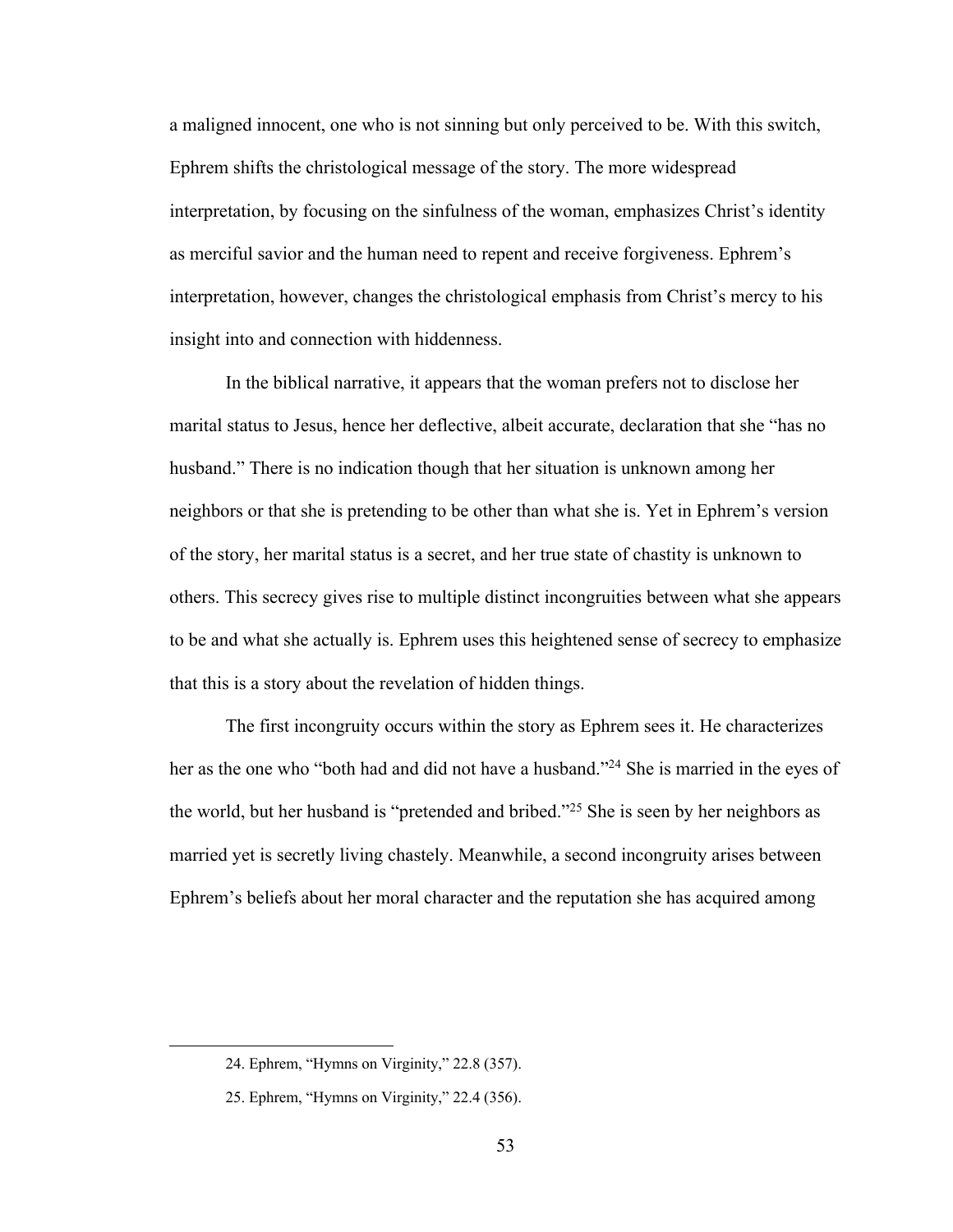readers of Scripture. She is viewed by posterity as a virtual harlot, yet in Ephrem's view, she is sufficiently righteous that "it was not necessary for her to petition about her sins."<sup>26</sup>

Although Ephrem seems intent on demonstrating the righteousness of the woman's character, his focus on her secret and its revelation does not serve solely to rehabilitate her reputation. Instead, he focuses on the manner in which Jesus's revelation of her secret reveals his own true identity as the Christ. When Christ reveals his knowledge of her unique marital situation to her, the woman is "astonished and convinced. She was amazed and believed."27 Christ's revelation of this secret is a prominent theme in the 22 "Hymn on Virginity." Ephrem says, "He revealed to you, and you believed in Him,"28 and "The Lord revealed the two of them [her secrets] and amazed her,"29 and yet again "Our Lord revealed this secret to her."30 When she perceives Christ's knowledge of her own hidden identity, she—and through her, the rest of her village—becomes aware that Jesus is also more than what he appears to be. From the viewpoint of the characters within the story, the revelation of the woman's secret indicates Christ's true nature simply by virtue of the fact that it is a miracle stemming from supernatural knowledge. From Ephrem's viewpoint, however, the revelation of the secret marriage emphasizes Christ's true nature by creating a parallel between the woman and Christ.

- 29. Ephrem, "Hymns on Virginity," 22.8 (357).
- 30. Ephrem, "Hymns on Virginity," 22.12 (358).

<sup>26.</sup> Ephrem, "Hymns on Virginity," 22*.*6 (356).

<sup>27.</sup> Ephrem, "Hymns on Virginity," 22.8 (357).

<sup>28.</sup> Ephrem, "Hymns on Virginity," 22.4 (356).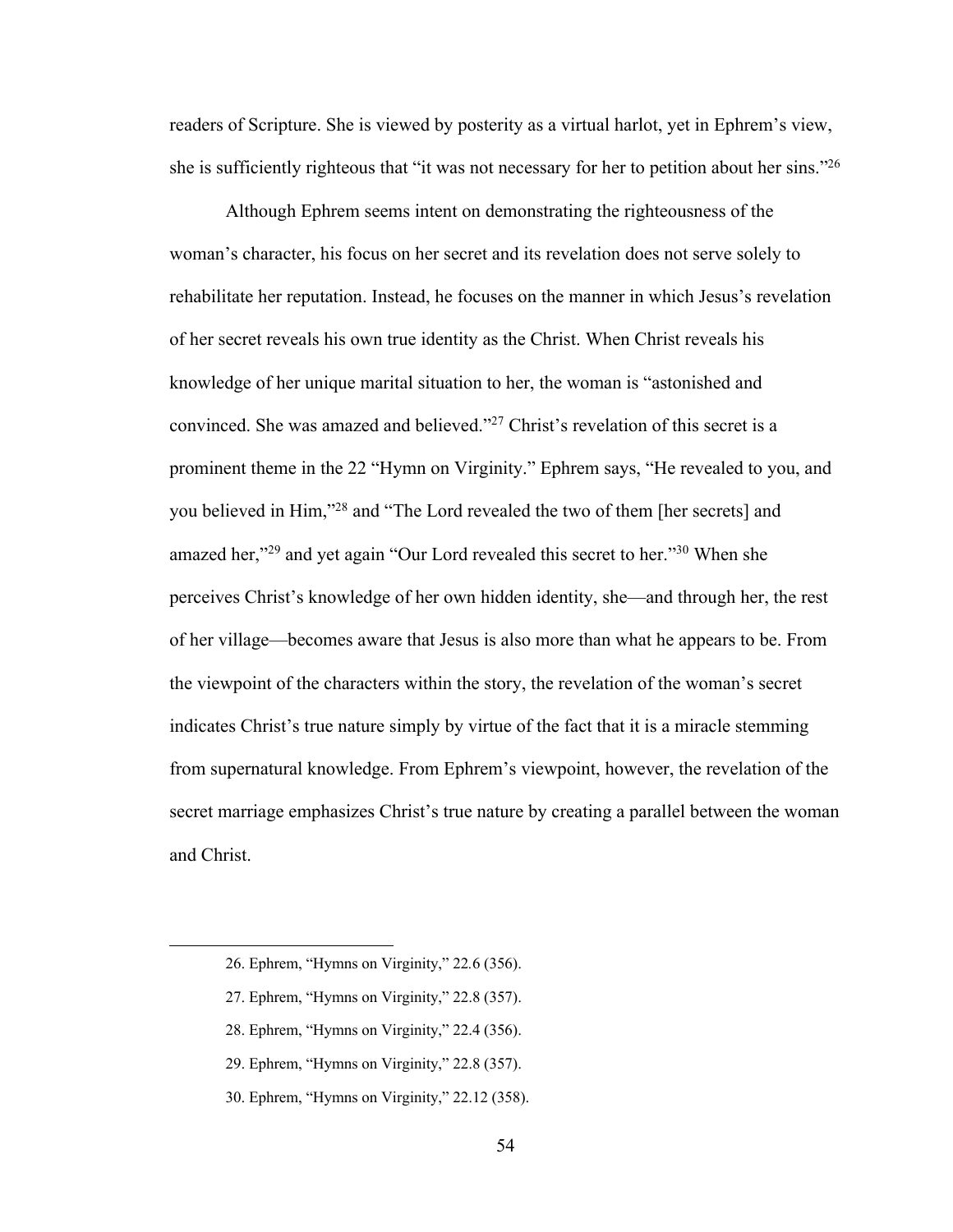The two interlocutors each reveal only a part of their full identities. The focus of the hymn is on the hidden aspects of the woman's life. As has been seen above, however, this hymn makes frequent use of symbolic polarities to tie temporal, physical situations to eternal and spiritual realities. Situated in that context, the characterizations presented in the hymn are easily interpreted as representations of higher truth, and the hiddenness of the woman's life evokes the hidden spiritual nature of Christ. His insight into and revelation of the hidden truth about her life function as reminders that Christ is present in unseen things. When he makes her secret known, it is a powerful reminder that he is conversant with things that are unknown to mortals.

## **Proper Inquiry into the Divine: Reverent Boldness**

Ephrem's interpretation of the story does not just emphasize the fact of Christ's dual nature. It also demonstrates the type of human action required to serve a God who possesses such a nature, actions characterized by patience, responsiveness, and love. These characteristics are especially relevant to Ephrem's views on the proper approach to Christ's hiddenness and revelation in light of a statement made about Christ himself, as "the Truth who freely disclosed Himself."<sup>31</sup> This is a significant statement because it emphasizes that ultimately it is Christ himself who orchestrates his revelation. Den Biesen has noted that Ephrem believes in two contrasting forms of inquiry into Christ, a positive form characterized by boldness and a negative one characterized by audacity.<sup>32</sup> Boldness seeks to acknowledge and proclaim what Christ has revealed whereas audacity seeks to pry into the hidden divine majesty, a subject unfit for human inquiry. According

<sup>31.</sup> Ephrem, "Hymns on Virginity," 23*.*10 (363).

<sup>32.</sup> Den Biesen, *Simple and Bold*, 123.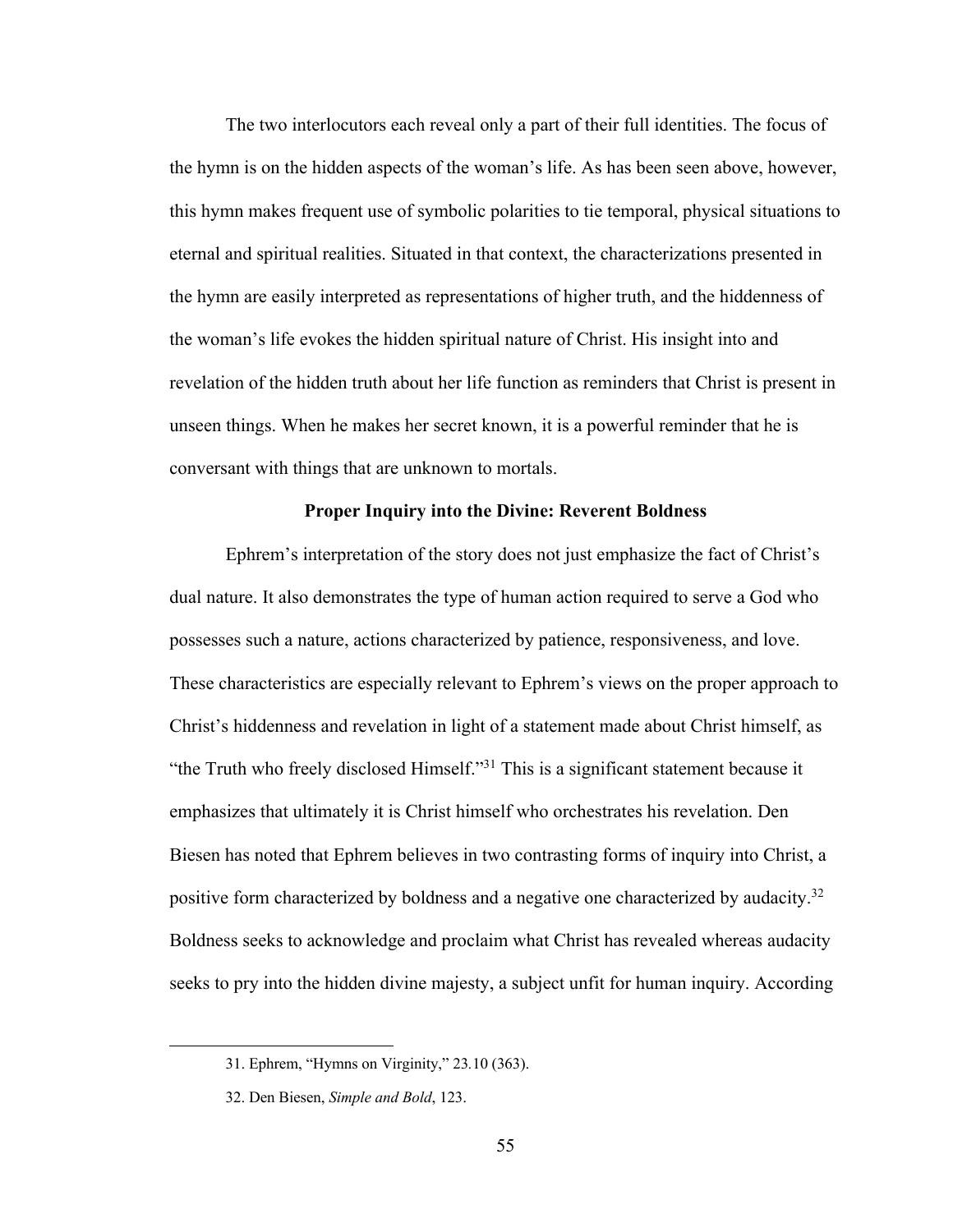to Den Biesen, for Ephrem, it is essential to be silent about the unknown parts of Christ's nature while joyfully proclaiming what Christ has revealed of himself.<sup>33</sup>

Shepardson has also noted Ephrem's disapproval of individuals who pry or "search" too far into matters that God has chosen to leave hidden. She demonstrates that Ephrem believes such "searching" results in heretical theologies, including Arianism, which was a significant competing worldview for the Nicene Christianity of which Ephrem was a fierce proponent.<sup>34</sup> According to Shepardson, not only does Ephrem associate the Arian heresy with impudent searching and disputation, but he also frequently connects Arianism with Judaism, allowing his criticism of the behaviors and attitudes of Jewish people to function as critiques of Arianism.35 Thus when Ephrem praises the Samaritan woman for "not wearying / your Hunter as has the daughter of Sion,"<sup>36</sup> he is demonstrating the superiority of the woman's example on multiple levels. Not only does she surpass the Arians by refraining from prying into Christ's hiddenness; she also surpasses the Jews by acknowledging his revelation.

Ephrem pictures the woman as patiently anticipating the Messiah, whom Ephrem describes as "The Messiah for whom you waited."37 He also praises her quick recognition of Jesus's power after he reveals her secret, saying "with that small sign he taught and caught you."38 He further argues that her questioning of Jesus is itself virtuous, saying,

- 35. Shepardson, *Anti-Judaism and Christian Orthodoxy*, 117.
- 36. Ephrem, "Hymns on Virginity," 23.2 (362).
- 37. Ephrem, "Hymns on Virginity," 23.6 (363).
- 38. Ephrem, "Hymns on Virginity," 23*.*2 (362).

<sup>33.</sup> Den Biesen, *Simple and Bold*, 198.

<sup>34.</sup> Shepardson, *Anti-Judaism and Christian Orthodoxy*, 114.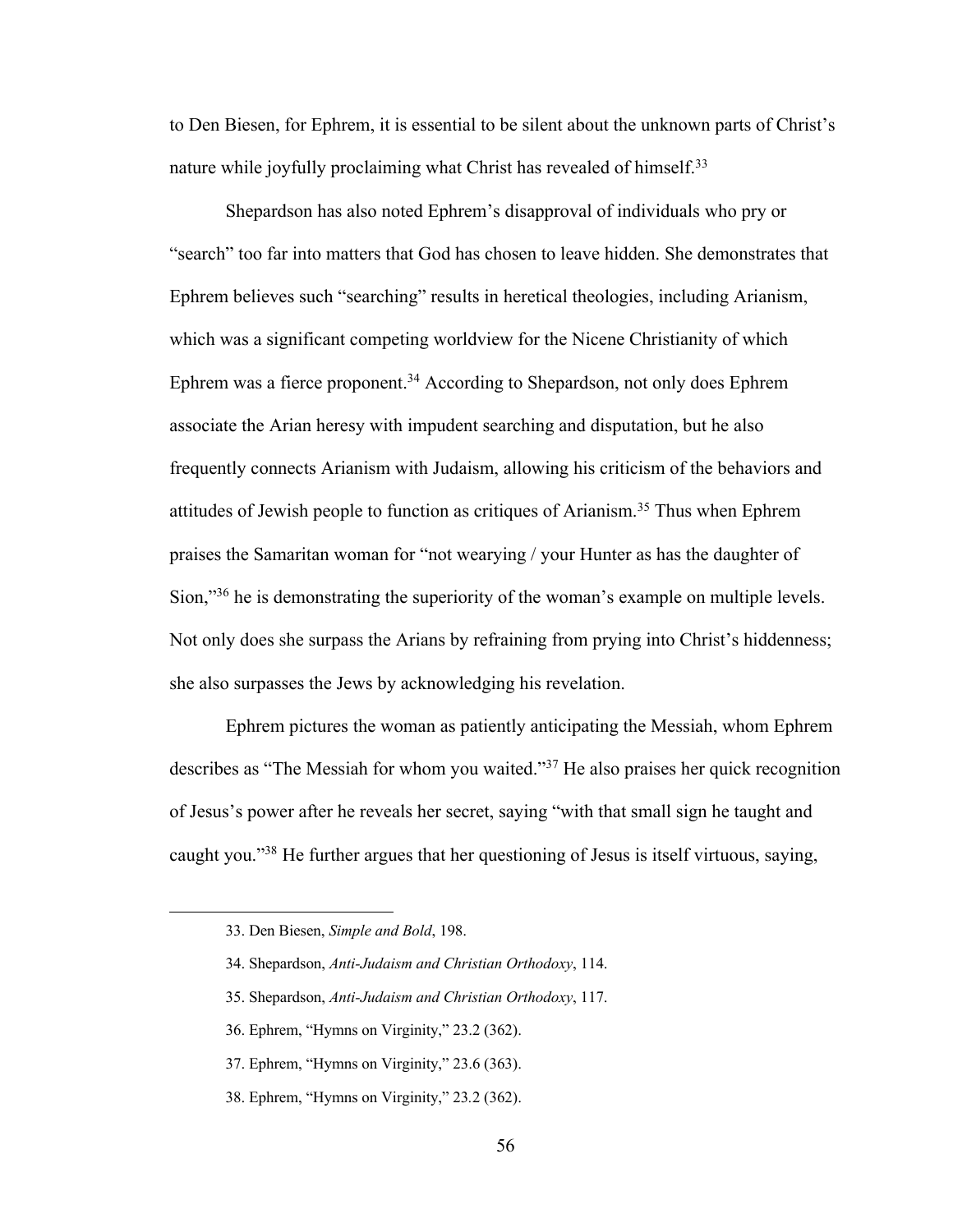"Blessed is your perception, that you disputed with your Lord. Your dispute shows that your heart was not contemptible,"<sup>39</sup> and "she answered and spoke as a learned one."<sup>40</sup> Ephrem does not merely cite her boldness as evidence of innocence but uses it to frame perception and inquisitiveness as her most significant characteristics over and against the traditional interpretation that emphasizes her sinfulness and repentance. By identifying perception and inquiry as significant virtues of the woman's character, Ephrem frames the story as a reflection on the importance of the proper type of inquiry into Christ's nature. In Ephrem's interpretation, the woman diligently seeks knowledge of spiritual matters, but she does not impudently seek knowledge that is not meant for her. Instead, she attentively receives what has been intentionally set before her by Christ himself, carefully negotiating the boundary between responding to revelation and respecting hiddenness.

Furthermore, as Den Biesen has pointed out, Ephrem maintains that pursuit of knowledge of the divine must stem from love.<sup>41</sup> It is this kind of inquiry, motivated by love and seeking to know that which Christ chooses to reveal, which Ephrem attributes to the woman. According to Ephrem, she, like Tamar, hopes to have a role in the revelation of the Messiah.42 She is not seeking to pry into the parts of his nature that are to remain hidden, not trying to explain or categorize the functionality of his mysterious incarnation. Instead, she is hoping to encounter and share the Messiah out of love and humility.

<sup>39.</sup> Ephrem, "Hymns on Virginity," 22.5 (356).

<sup>40.</sup> Ephrem, "Hymns on Virginity," 22.6 (356).

<sup>41.</sup> Den Biesen, *Simple and Bold*, 147.

<sup>42.</sup> Ephrem, "Hymns on Virginity," 23*.*20 (360).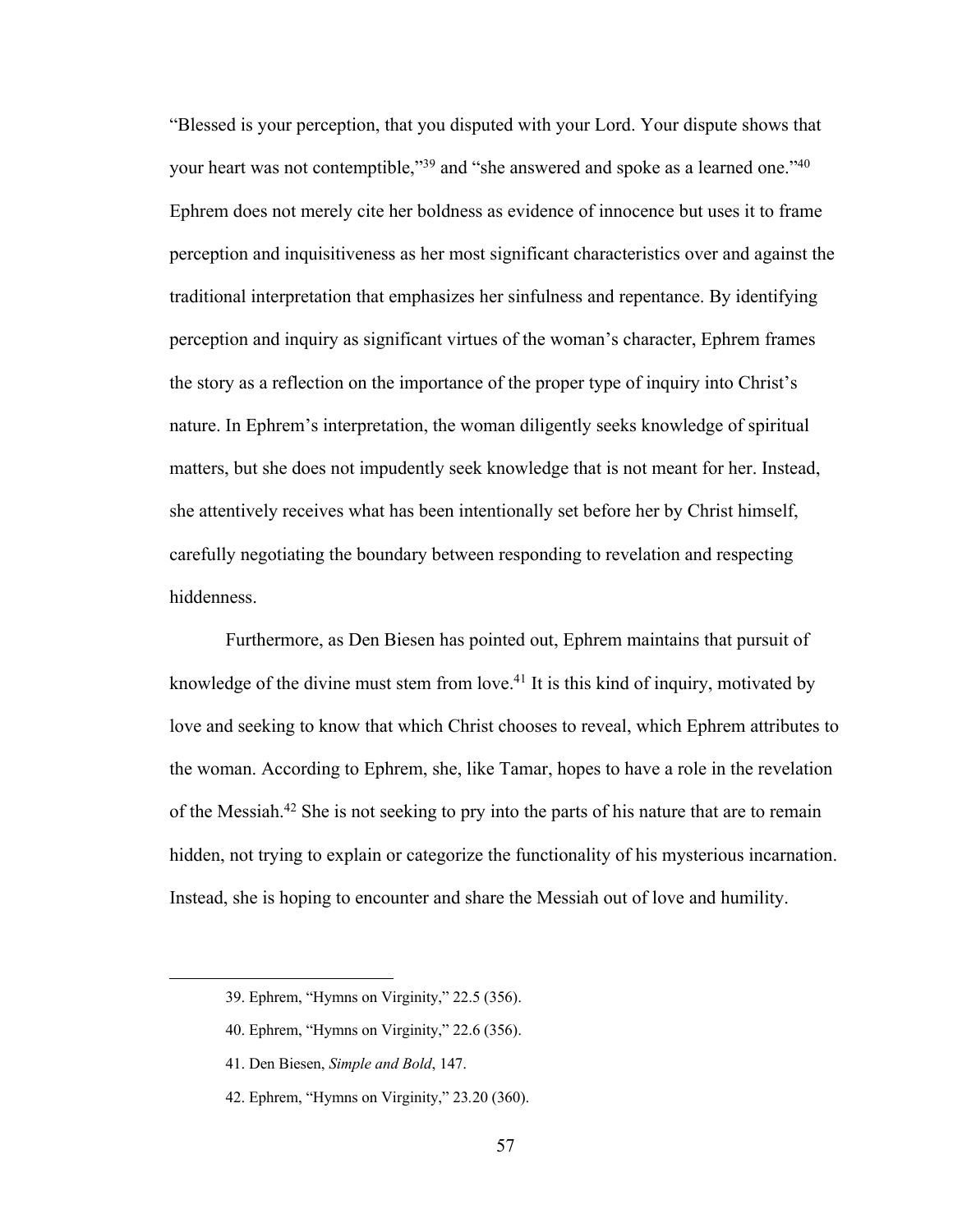Ephrem says that she "answered as a disputant, yet modestly," and that she sought for Christ to "teach her reality without contention."43 Her motivation for her inquiry is that her "love was zealous / to share your treasure with your city."<sup>44</sup> Through these statements, Ephrem shows that she is a model of the proper type of inquisitiveness, seeking to better understand Christ out of love for Christ and love for others. She does not contentiously seek to define and explain aspects of Christ that remain hidden. Instead, her aim is to know and make known what Christ chooses to reveal of himself. She thus becomes a symbol, both by what she does and does not say of Ephrem's assertion that Christ simultaneously reveals what is fit for humans to know while concealing things that are beyond the reach of mortals.

Ephrem's presentation of the Samaritan woman as a model of appropriate engagement with the revelation of Christ is reified in his reframing of her story. It is one of the most significant arguments Ephrem is able to make by characterizing her as an unfairly maligned woman living chastely in a marriage of convenience. He is able to present her as simultaneously a woman whose secret provides an opportunity for Christ to reveal himself and as a person who has been carefully preparing herself to discern that revelation when it comes. Thus Ephrem situates the entire episode as a reflection on Christ's intent to reveal himself and the proper ways for humanity to participate in that revelation.

<sup>43.</sup> Ephrem, "Hymns on Virginity," 22.6 (356).

<sup>44.</sup> Ephrem, "Hymns on Virginity," 23.1 (361).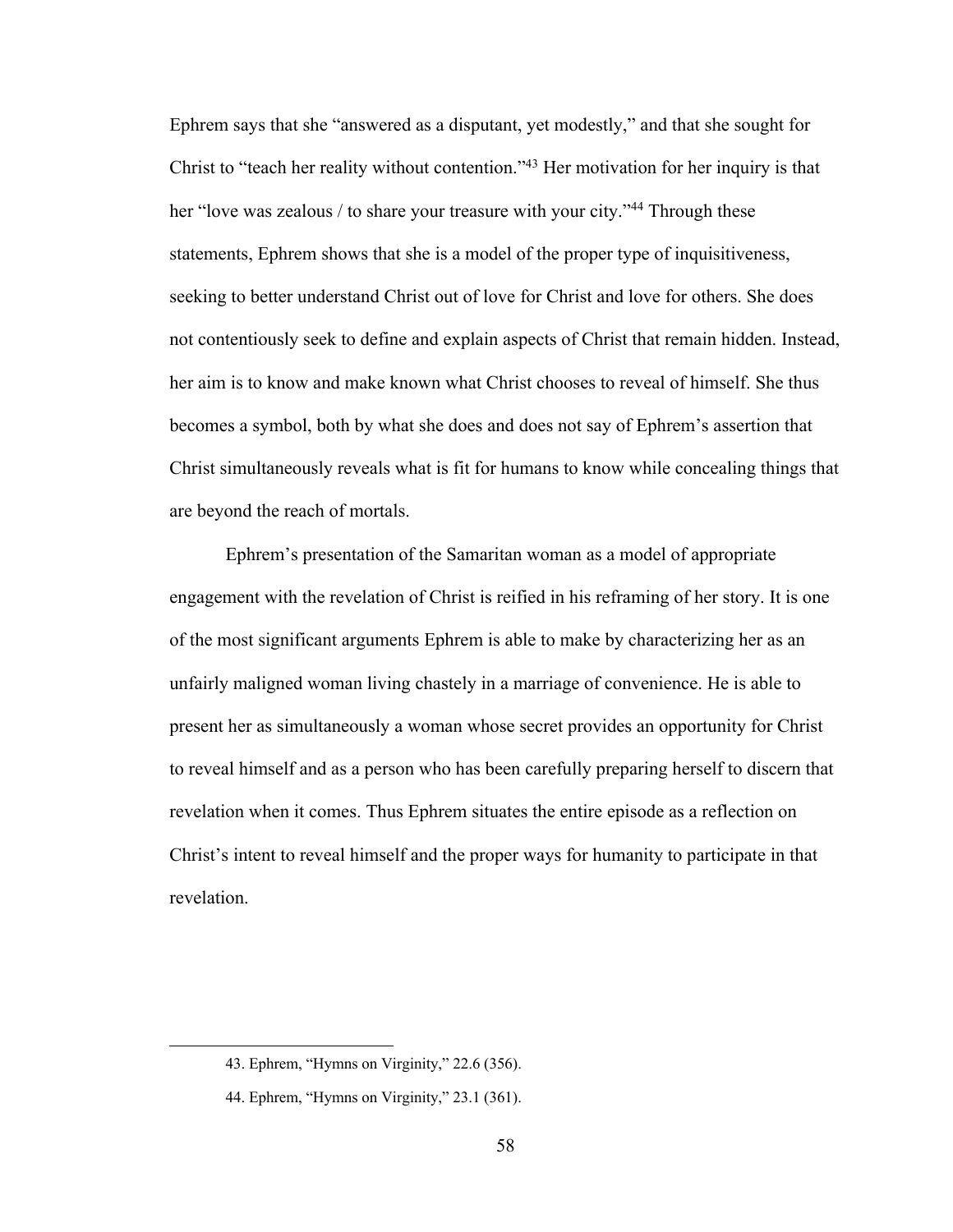#### **Biblical Women, Deception, and Revelation**

In his homily "On Tamar," Jacob of Sarug connects Tamar to various other biblical women who pursued relations with men for the sake of the revelation of the Messiah. Ephrem also connects the Samaritan woman to other significant biblical women, including Tamar, this time to consider the potential power of human deception to serve as a space of divine revelation. Ephrem's characterization of the Samaritan woman as a participant in a sham marriage serves as a point of connection to the marital hardships and deceptions of other biblical women. Ephrem views the various charades undertaken by these women with a high degree of sympathy, perceiving the women as somewhat hemmed in by the restrictions of their society. His interest in them, however, does not end with sympathetic ruminations on the hardships of female life but instead moves on to reflect on the ways in which their deceptions function as vehicles for divine revelation.

Ephrem presents his reasoning for why the Samaritan woman, whom he wishes to hold up as a model of virtue, would have been motivated to enter into a false marriage for the sake of appearances. He does this by dwelling in some detail on the suffering caused by the  $\prec$   $\prec$   $\prec$   $\prec$   $\prec$   $\prec$  ("reproach of barrenness"). He reminds the reader that, "Among the Samaritans and Hebrews, it is a curse / [to be] a widow, or a barren or a divorced woman."<sup>45</sup> He notes that Elizabeth suffers because of the همة به هفته reproach of her

<sup>45.</sup> Ephrem, "Hymns on Virginity," 22.14 (358).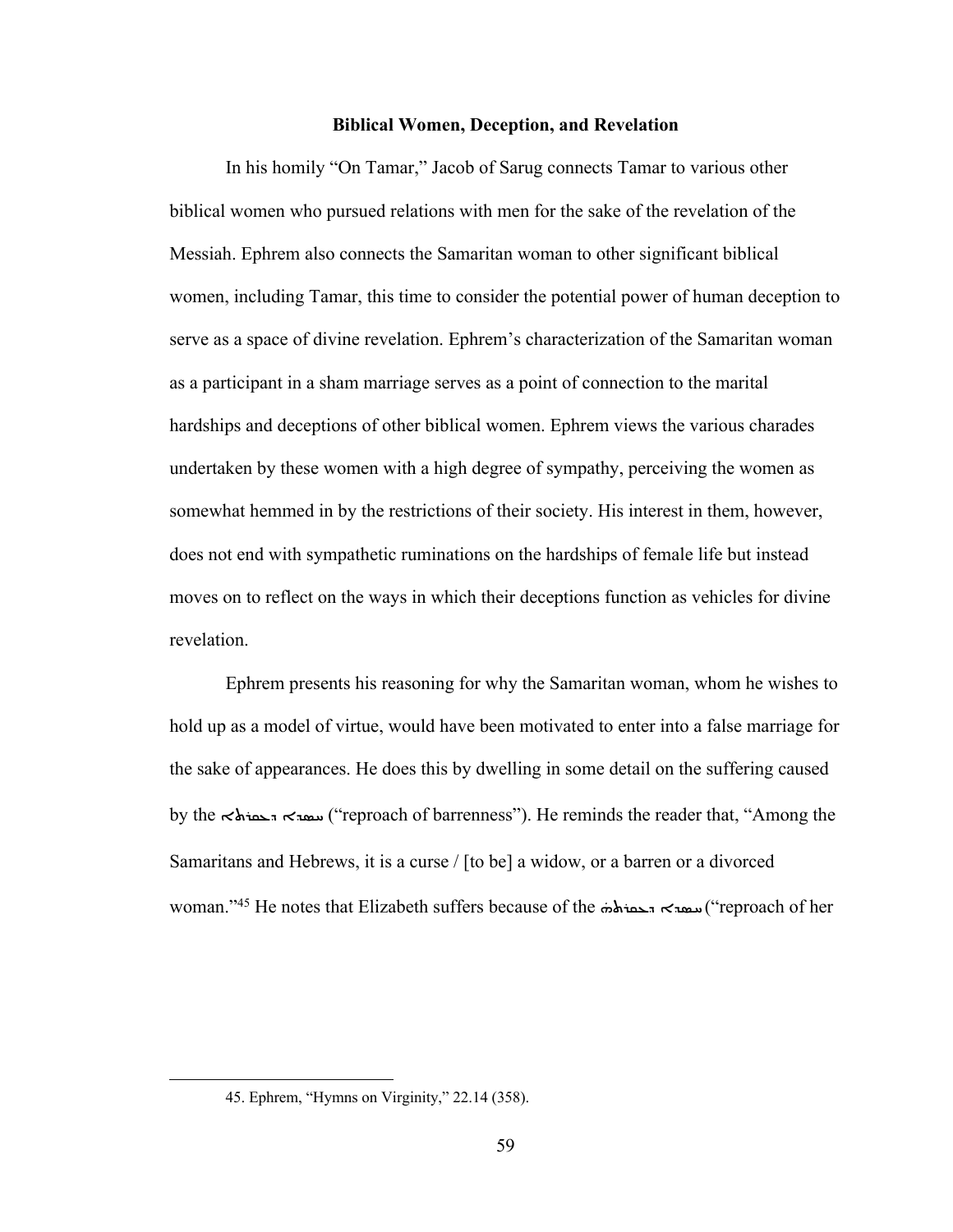barrenness"), $46$  just as Hannah does in the Old Testament. $47$  Ephrem reflects on the  $\text{suffix}$  ("how harsh the reproach") سعده حجم معه ("how harsh the reproach") whatsh the reproach")  $\text{Answer}$ particularly for one who is not only barren but also widowed, and therefore rendered unable to lift the reproach. He describes this harsh reproach further, saying "she was called an accursed vine / consumer of blossoms and destroyer of vinedressers / the earth that destroyed the seeds and the sowers."49 These descriptions echo Ephrem's earlier statement to the Samaritan woman: حمامه تحليم مسجمة تنعيمون ("your husbands were dead, and your reproaches were many").<sup>50</sup>

Ephrem displays awareness of the impossible situation in which such women find themselves, unable to undo their reputation as "cursed" without marriage and unable to find a marriage partner precisely because of that reputation. In his view, therefore, the type of relationship he believes the Samaritan woman is in is a logical solution to a difficult situation.

To further defend the compatibility of deception with high moral character under difficult circumstances, Ephrem links the Samaritan woman to the story of Abraham, Sarah, and Abimelech as well as to the story of Tamar and Judah. The circumstances are different of course, as Sarah is a married woman who pretends to be single in order to

<sup>46.</sup> Ephrem, "Hymns on Virginity," 22.14 (ed. Beck, *Hymnen de Virginitate*, 79; trans. McVey, *Hymns*, 358).

<sup>47.</sup> Ephrem, "Hymns on Virginity," 22.15 (358).

<sup>48.</sup> Ephrem, "Hymns on Virginity," 22.15 (ed. Beck, *Hymnen de Virginitate*, 79; trans. McVey, *Hymns,* 358)

<sup>49.</sup> Ephrem, "Hymns on Virginity," 22.15 (359).

<sup>50.</sup> Ephrem, "Hymns on Virginity," 22.4 (ed. Beck, *Hymnen de Virginitate*, 75; trans. McVey, *Hymns*, 356.)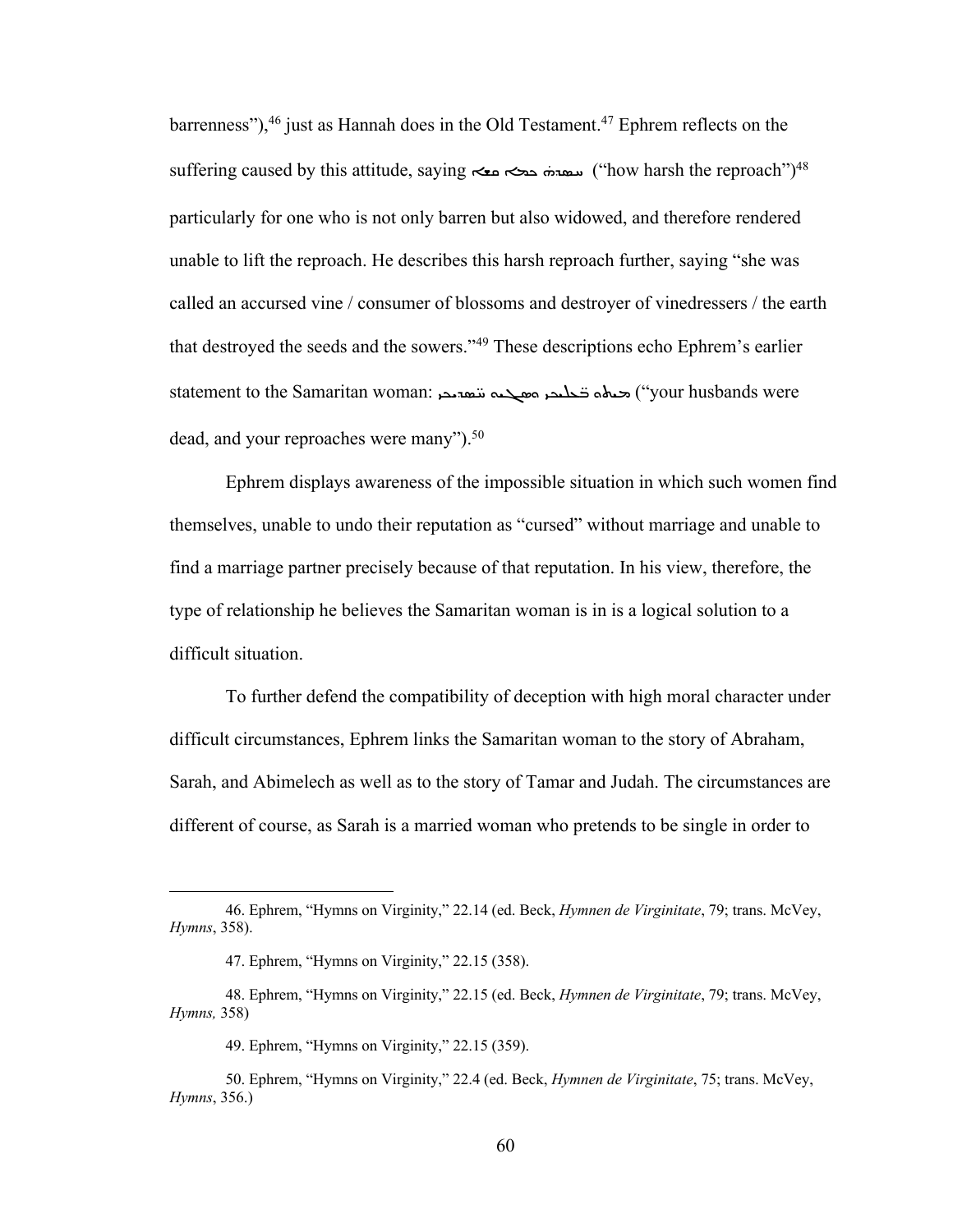protect her husband, and Tamar is a barren widow who masquerades as a prostitute in order to conceive children. For Ephrem, however, the similarity lies in his point that all three women remain righteous while committing deception, or as he phrases it, "Come, let us marvel at the diverse deceits / of respectable women."51 Ephrem develops a connection between the Samaritan woman and Sarah, Tamar, Hannah, and Elizabeth as evidence that the cultural taboos surrounding marriage, widowhood, and barrenness place women in complicated positions, forcing incongruity between who they are and who they appear or pretend to be. While Ephrem acknowledges the hardships created by these incongruities, he also maintains that the gaps between who these righteous women are and who they pretend to be serve as spaces in which divine revelation occurs.

Ephrem develops his argument that the "deceptions of respectable women" ultimately reveal the divine hiddenness by comparing the moments of revelation in each of the Old Testament stories to the Samaritan woman's situation. He states, "just as God / revealed that Sarah was the wife of a husband" so Christ "revealed that this woman was without a husband."<sup>52</sup> The parallel is furthered by the statement that "as by Sarah / the house of Abimelech believed . . . so the Samaritans believed because of her."<sup>53</sup> And later, "Tamar's deceit was revealed for our benefit, / and hers [the Samaritan woman's] for our advantage."54 Just as God's supernatural revelation of Sarah's secret elicits faith from the house of Abimelech and Tamar's deception brings forth the physical lineage of Jesus, so

- 53. Ephrem, "Hymns on Virginity," 22.18 (359).
- 54. Ephrem, "Hymns on Virginity," 22.19 (360).

<sup>51.</sup> Ephrem, "Hymns on Virginity," 22.17 (359).

<sup>52.</sup> Ephrem, "Hymns on Virginity," 22.18 (359).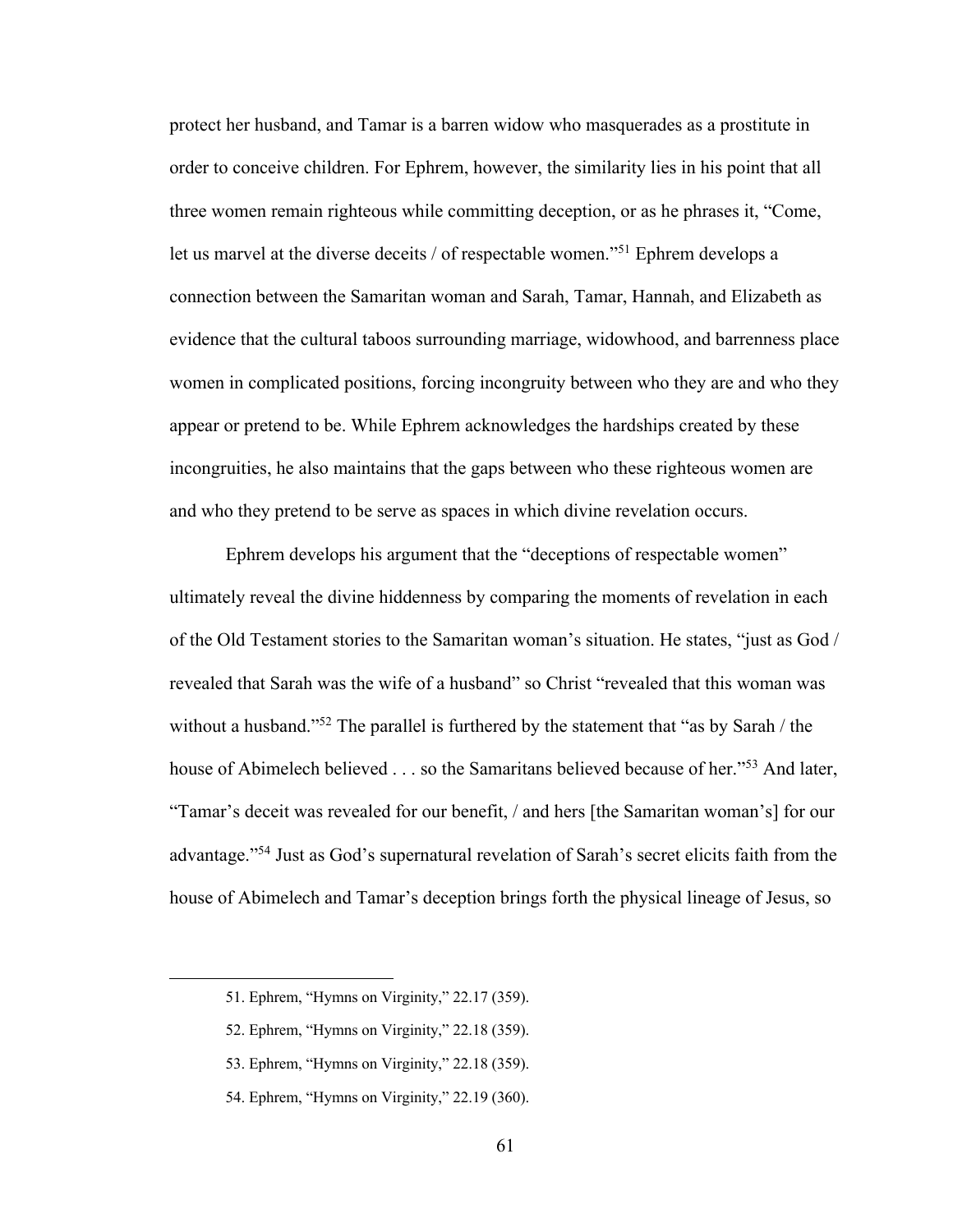the revelation of the Samaritan woman's secret becomes a sign that calls not only the woman but the people of the surrounding area to faith in Christ.

This list of successive revelations of human secrets that serve to reveal divine hiddenness clarifies Ephrem's aim in assigning the Samaritan woman this doubly incongruous role to play. He demonstrates that Christ's own hidden divine nature is made manifest through the revelation of the secrets of others, particularly of righteous women. When, in an effort to navigate the difficulties of societal expectations, women undertake deception with faith in God in their hearts, rather than adding to their reproach, Ephrem sees God as seizing the opportunity to display divine power.

Through his argument that the Samaritan woman has invented a false marriage as a form of protection, Ephrem is able to see her story not merely as one in which Jesus displays supernatural insight into the life of a stranger but as a moment in which Jesus uncovers a hidden secret and uses it to more fully reveal himself as the Messiah. Through these examples, Ephrem builds his case that not only could the Samarian woman be viewed as righteous (as opposed to the more widespread view of her as a sexually immoral character) but that it is reasonable to expect Christ to approach a person living in such a conflicted state as a vessel for his further revelation.

### **Revelation as Vocation**

Ephrem's interpretation of the Samarian woman recasts her from being a sinner in need of repentance to a virtuous seeker after truth. This interpretation also links her to significant biblical women of the past by painting her as a righteous deceiver, an innocent woman who lies for the sake of her survival and whose deceptions become a vessel for divine revelation. The connection Ephrem builds between the woman at the well and

62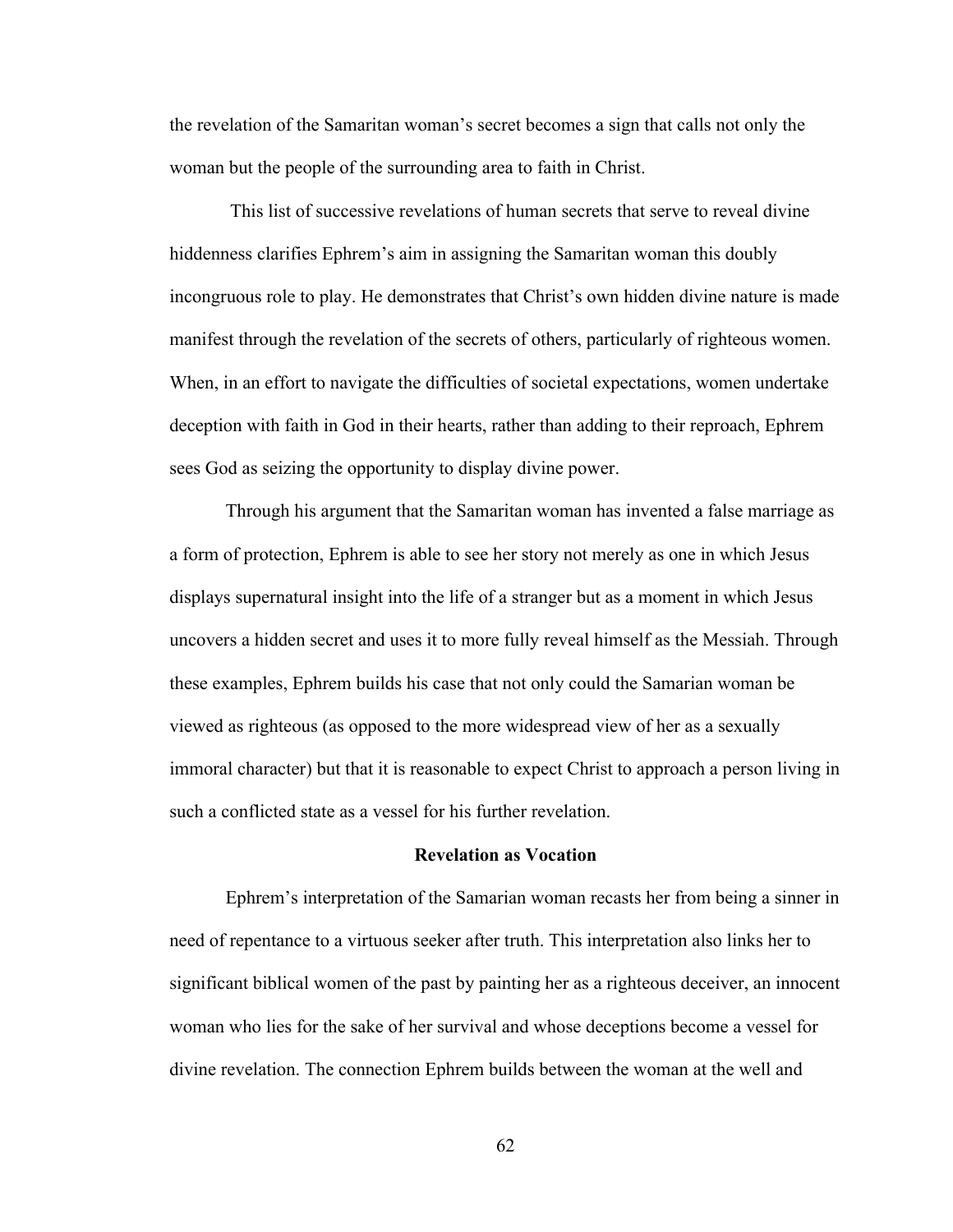other righteous deceivers of the past, however, takes an interesting turn when he envisions the resolution of the incongruities in her life coming not through a restoration of her marital or maternal status, as was the case for the righteous women of the past, but through continued revelation of Christ.

Ephrem connects the woman with Hannah and Elizabeth to demonstrate the dire sociological straits the woman is in due to her apparent barrenness. A passing familiarity with their stories, however, is enough to confirm that both of these other biblical women were granted children as a divine gift to resolve their painful situations. Ephrem also directly compares the fulfillment of the Samaritan woman's hope for the Messiah with the completion of Tamar's story, pointing out that "Tamar's hope was not extinguished / nor was this woman's expectation in vain / as from her therefore our Lord arose in this town."55 In this instance, once again the Samaritan woman is compared to a woman whose hopes were granted through conception and childbirth. Ephrem also bestows on her the honor of being compared directly to the virgin Mary, "for she from her womb / in Bethlehem brought forth his body as a child /while you, by your mouth made him manifest / as an adult."56 It is striking that each of the biblical women with whom Ephrem links the Samaritan woman experiences justification and restoration in a singular way: through childbirth. The other women are granted, in view of their righteousness and faith, the fulfillment of their desire for children, the status and security that comes with motherhood in the ancient world, and in certain cases, even a place in the ancestral line of Christ.

<sup>55.</sup> Ephrem, "Hymns on Virginity," 22.20, (360).

<sup>56.</sup> Ephrem, "Hymns on Virginity," 23.4, (362).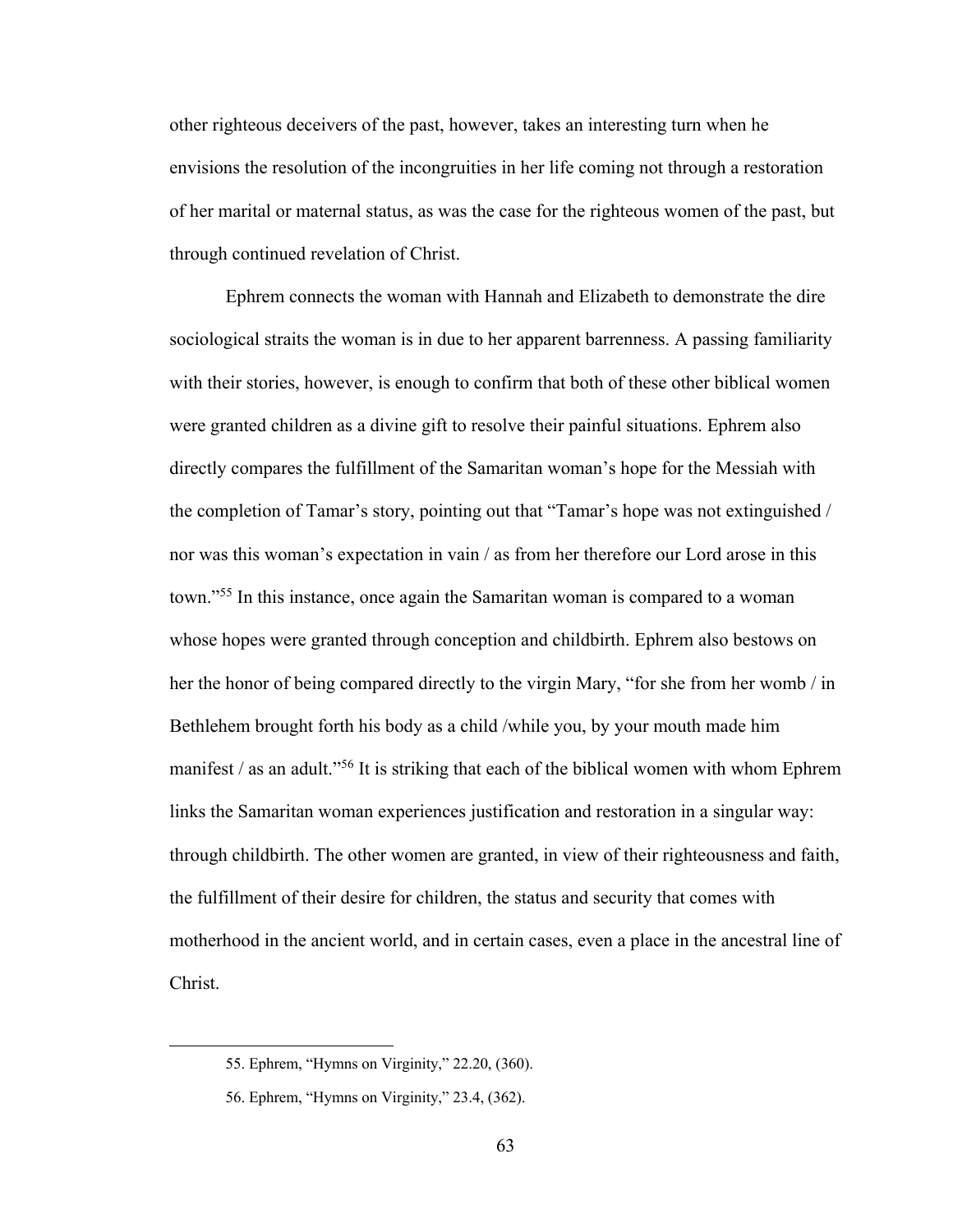In the case of the Samaritan woman, however, Ephrem envisions a different reward for faith and a different resolution of social incongruity. He indicates that the woman's new role as a follower and proclaimer of Christ replaces her need for even a pretense of marriage. He states that after the woman discovers Jesus is the Messiah, "She left the mortal man and did not seek his protection / for the Living One espoused her."<sup>57</sup> Furthermore, in connection with her earlier biblical counterparts, Ephrem envisions the woman as transformed from barren to fruitful. She becomes fruitful however not by bringing forth children but by revealing Christ's true identity to the world. He addresses the woman, saying, "Blessed are you woman, who brought forth by your mouth / light for those in darkness,"58 and "You conceived the Son by your hearing . . . and gave drink to the world."59 He emphasizes her fruitfulness in that "your voice, O woman, first brought forth fruit / Even before the apostles."<sup>60</sup> The metaphor of "fruit bearing" as a descriptor of the woman's proclamation of Christ takes on a deeper significance within the context of Ephrem's earlier juxtapositions between the woman and a series of famously barren biblical women. Viewed against that backdrop, Ephrem's honoring of the Samaritan woman appears not just as an acknowledgment of the woman's faith but as an argument placing dedication to Christ above dedication to family, husband, and children in the hierarchy of Christian virtues.

<sup>57.</sup> Ephrem, "Hymns on Virginity," 22.12 (358).

<sup>58.</sup> Ephrem, "Hymns on Virginity," 23.4 (362).

<sup>59.</sup> Ephrem, "Hymns on Virginity," 23.5 (362).

<sup>60.</sup> Ephrem, "Hymns on Virginity," 23.7 (363).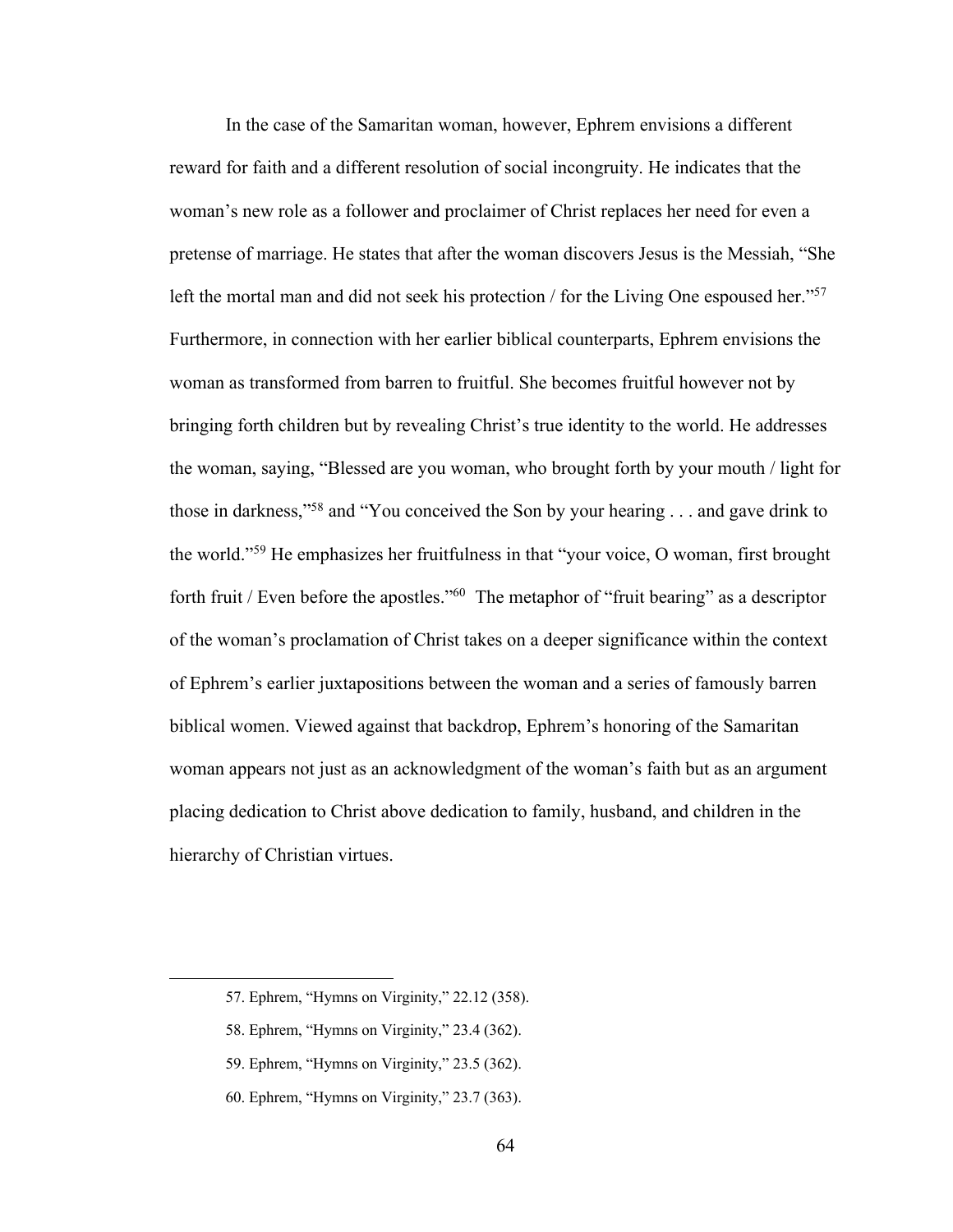This view aligns with one of the significant themes that Ephrem unpacks throughout the "Hymns on Virginity," namely that full devotion to Christ, demonstrated by consecrated virginity or celibacy, is the most complete evidence of true faith in Christ.61 According to Ephrem's argument, the revelation of Christ is not a secondary achievement allotted to one for whom motherhood is not possible. Instead, of the two virtues or blessings, revelation of Christ is the higher and preferable path. The Samaritan woman, who bears fruit without bearing children, effectively represents this ideal.

## **Conclusion**

As in the case of Jacob's homily "On Tamar," more is at play in Ephrem's presentation of his subject than a desire to rehabilitate a significant biblical character. In fact, whereas Jacob's need to harmonize Tamar's behavior with scriptural morality is readily apparent, Ephrem appears not to argue from any similar need. Despite the energy Ephrem gives to arguing for the woman's righteousness, it is not clear that views regarding her as sinful should have posed any particular theological or moral puzzle for Ephrem. The Samaritan woman, under the usual interpretation against which Ephrem argues, appears to be a fine representative of a favorite stock character in Syriac thought: the repentant sinner. Susan Harvey has demonstrated the significance of biblical repentant sinners, particularly female characters, to Syriac Christianity. Harvey notes, for instance, the importance of Eve's ultimate redemption as a symbol of hope for all humanity<sup>62</sup> as well as the deep significance of the sinful woman in Luke 7, whom she describes as "arguably the single most influential female figure in the ancient Syriac

<sup>61.</sup> McVey, *Hymns,* 45.

<sup>62.</sup> Harvey, *Song and Memory*, 89.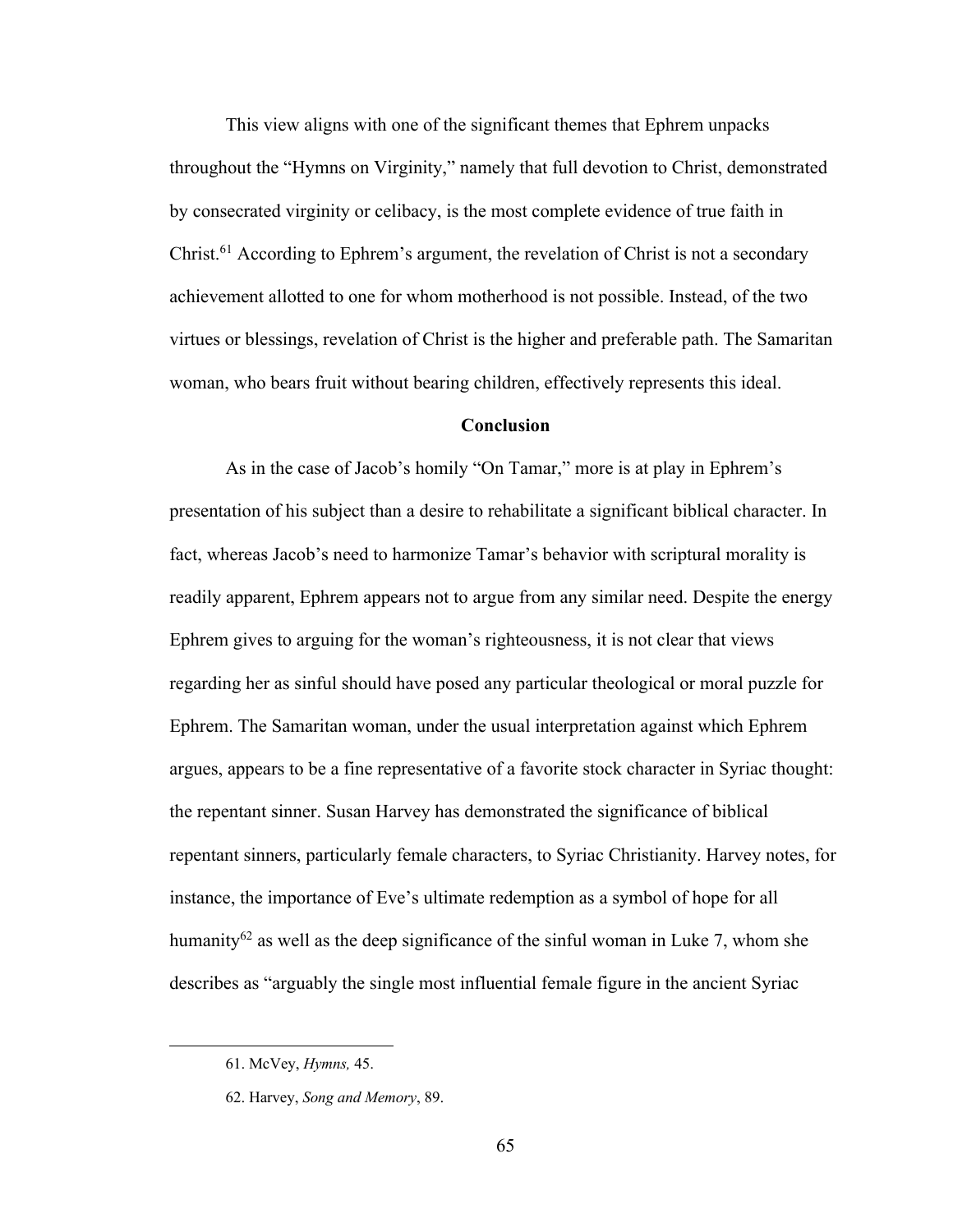Christian imagination."63 The importance of penitent sinners, especially women, in Syriac thought extends beyond the biblical context to fill a significant section of hagiography as well.<sup>64</sup> It would seem then, that viewing the Samaritan woman as a harlot would have placed her in good company amongst other exemplary figures in Syriac Christianity. Ephrem's choice to present her differently therefore serves a particular purpose.

Ephrem's deliberate move away from the repentant sinner motif and into the theme of incongruities, particularly in the stories of biblical women as methods of revelation of Christ, serve as demonstrations of his christological commitments. Ephrem's defense of the woman's reputation does not merely change the type of role the woman plays. It also adds an element of hiddenness to her story. This hiddenness creates a tension between her seen and unseen realities, a tension not present, or at least much less pronounced, in the biblical text. These tensions in the Samaritan woman's story and the stories of the women Ephrem associates her with reinforce awareness that Christ, who is revealed both in these women's faith and in the revelation of their secrets, also parallels them in that his nature always contains more than is evident on the surface. Due to the nature of the world in which they live, these women cannot reveal the whole truth of their identities. Likewise, Christ, because of the limited nature of the created world, cannot display the full depth of his unlimited nature to the world.

Certainly, the parallel is imperfect. The Samaritan woman does not conceal her true nature in the same way that Christ conceals his. The woman's concealment is

<sup>63.</sup> Harvey, *Song and Memory*, 81.

<sup>64.</sup> Harvey, "Spoken Words, Voiced Silence," 124.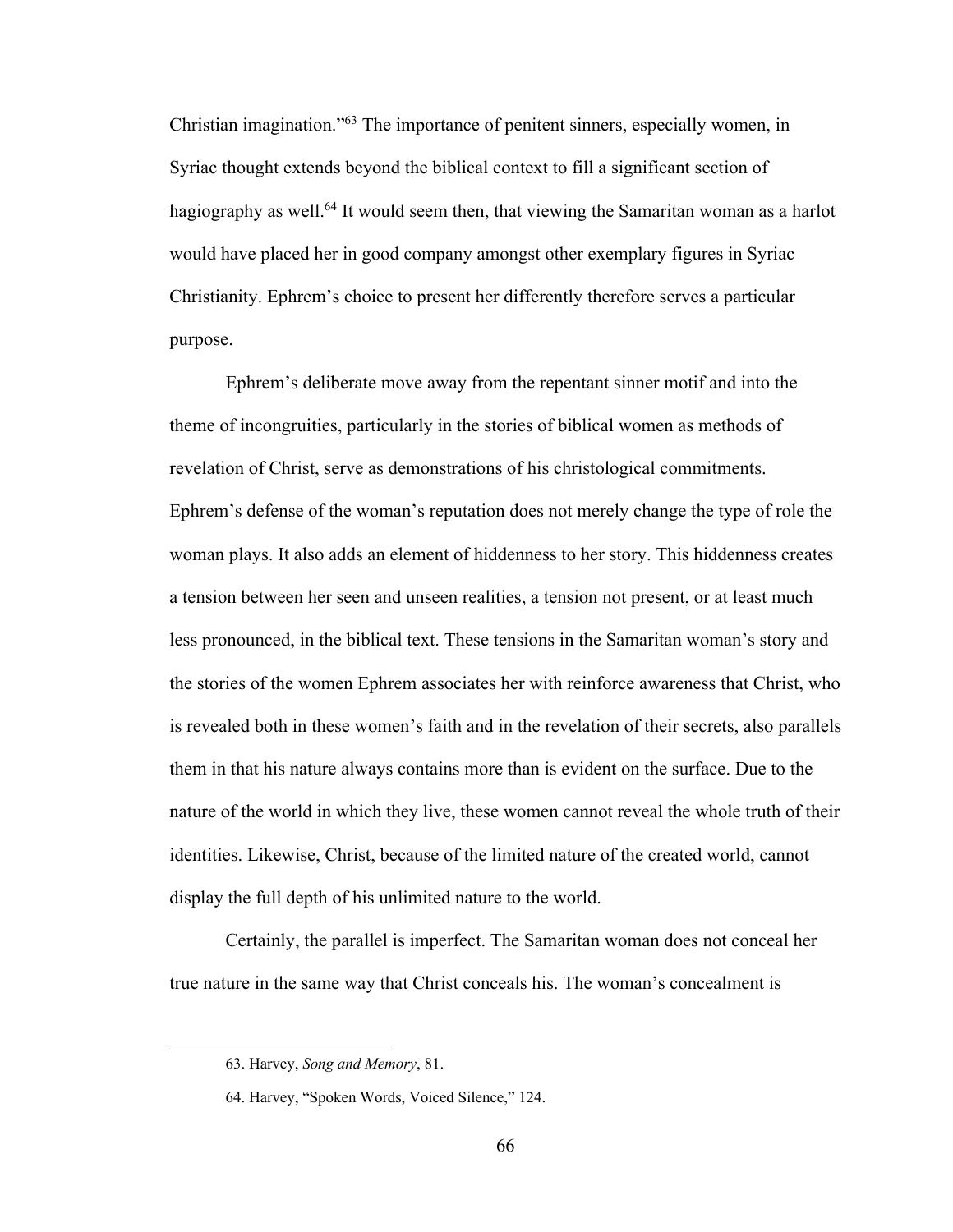motivated by social expediency and physical needs. Christ's hiddenness is a matter of concealing glory too great for human comprehension. The woman, however, does possess an identity for which the world around her has no space. In this way, however imperfectly, she mirrors the duality of Christ. Ephrem's detailed reinterpretation of the Samaritan woman's story, along with his references to multiple deceiving biblical women, indicates that he is aware of the unique power of the contradictions and tensions in these women's stories to convey the complexities of divine nature.

"Hymns on Virginity" 22 and 23 contain examples of the same sort of polarities and tensions noted in the homily "On Tamar" in the previous chapter. They also extend beyond those types into a wider array of christological parallels as well as demonstrating the likelihood that the Syriac interest in biblical women's stories has a direct link to Christology. The two excerpts from "Hymns on Virginity" which have been considered in this chapter, for all their wide array of christological connections, are a relatively small collection of material. This same array of themes as well as additional christological ideas will be considered in the upcoming chapter through reflections on the virgin Mary, about whom there exists a much larger body of writings. These writings on the virgin Mary, likely the most popular female biblical character for consideration in any stream of Christianity, incorporate all the christological parallels examined thus far, and also offer additional connections for consideration, most, if not all of which, are intrinsically connected to the feminine nature of the character.

The christological connections presented in Ephrem's "Hymns on Virginity" 22 and 23 serve as examples of the varied and complex ways in which the Syriac fascination with the duality of Christ's hidden and revealed nature finds significant expression in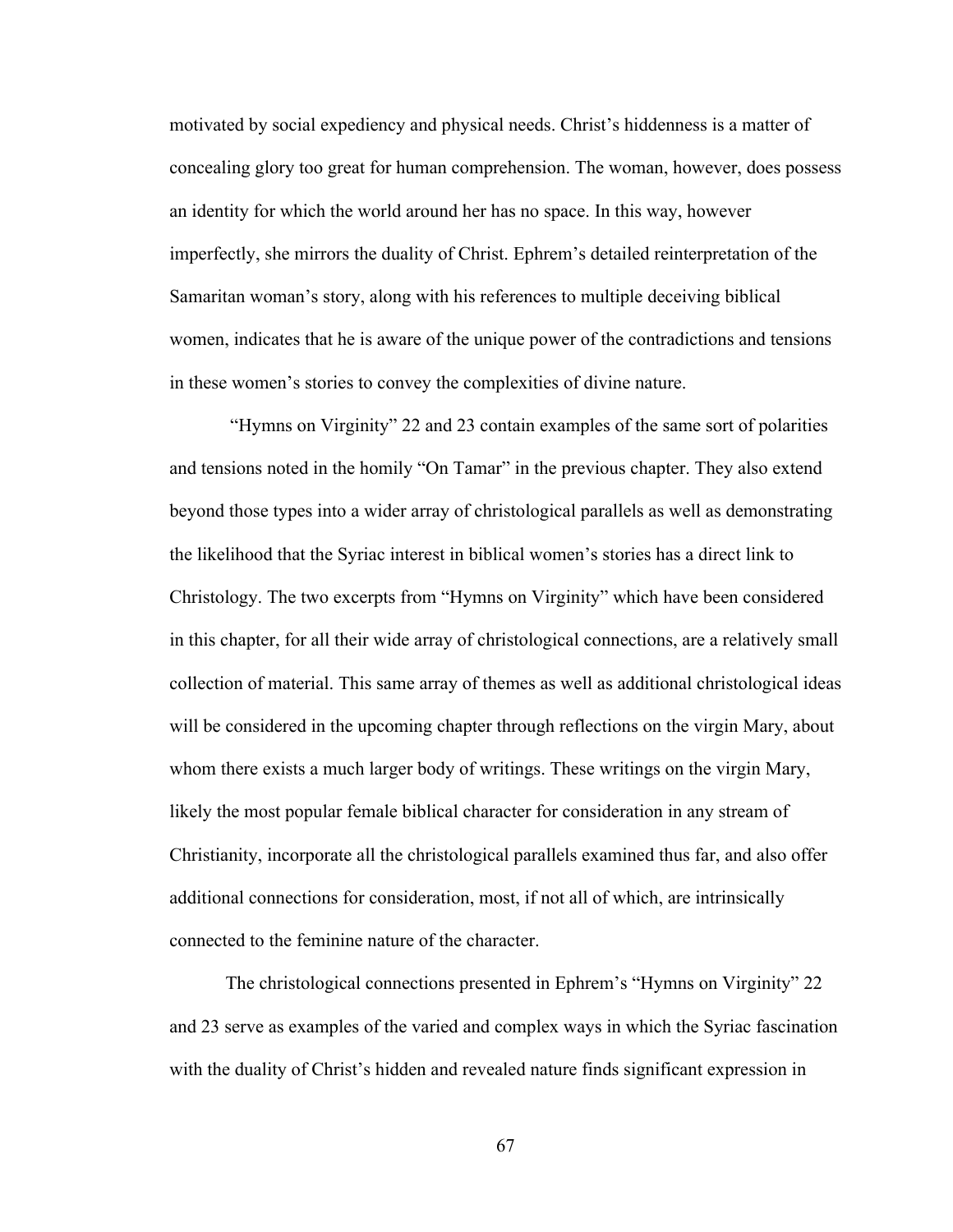biblical women's stories. If Jacob's homily *"*On Tamar" effectively demonstrates the value of polarity and contrasting characterization to illustrate the polarities in Christ's nature, then the 22 and 23 "Hymns on Virginity" illustrate that same tension by paralleling Christ's hiddenness with the intentional secretiveness of key biblical women. The story told in these hymns also serves to emphasize the importance of seeking out and participating in Christ's revelation through attentiveness and proclamation. Additionally, they demonstrate that Ephrem is conscious of the frequent presence of incongruities in the stories of biblical women and the particular value of these incongruities for reflecting on the nature of Christ. Ephrem tells the story of a woman with a hidden life. Because her life is also characterized by faith and love of God, her hiddenness becomes the means of Christ's revelation, serving as a demonstration of divine power and a model for all who seek to reveal Christ.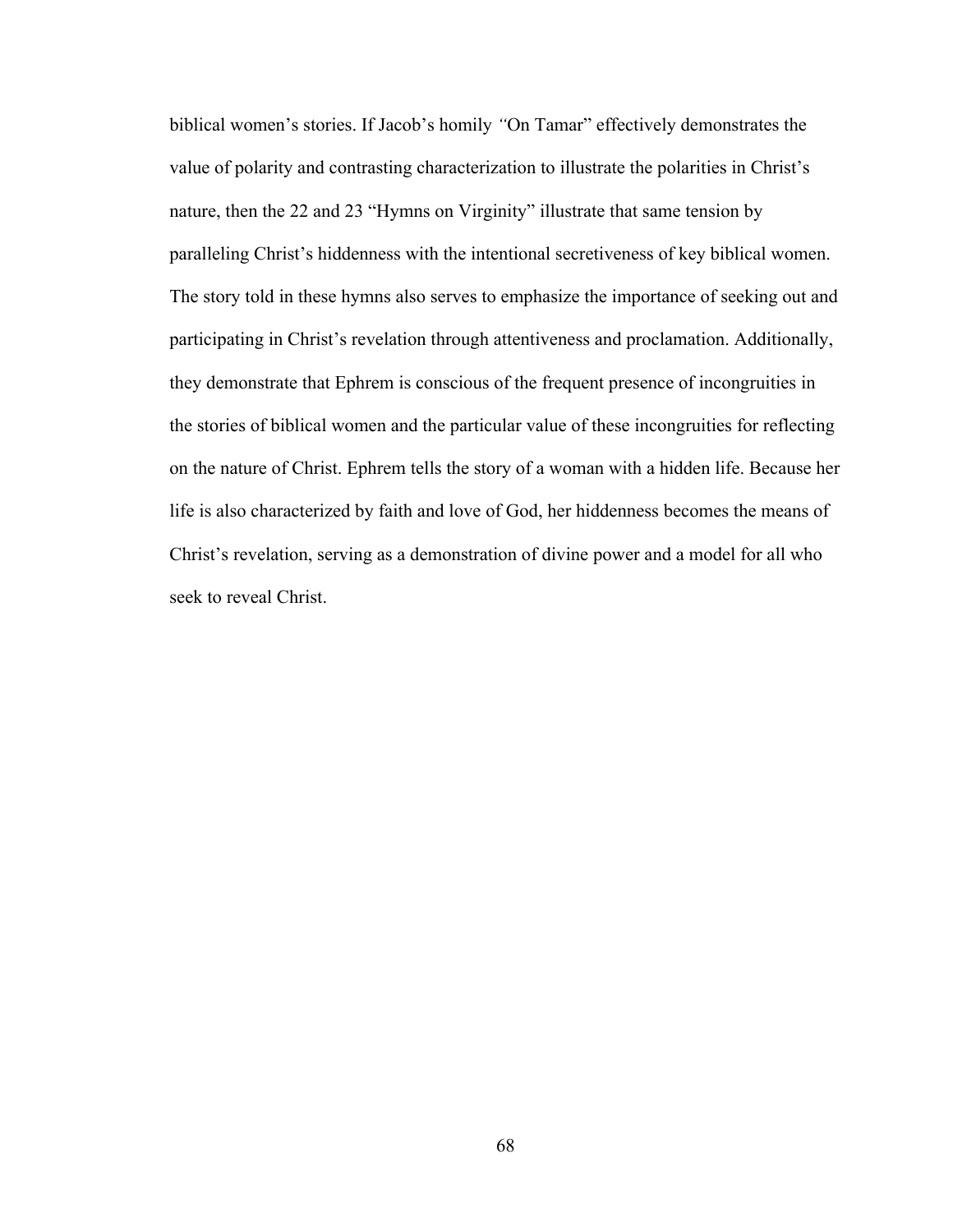# CHAPTER IV

## MARY, THE MOTHER OF JESUS

In this chapter we will turn our attention to the role played by the virgin Mary in Syriac Christian thought. Susan Harvey has observed that "in Syriac Christianity as for others, the virgin Mary holds pride of place among biblical women and indeed among female saints."1 Mary is the focus of a wide range of hymns and homilies by authors both known and unknown and functions as a symbolic representation of an equally wide range of persons and topics. By turns, she is a representative of the biblical past, a model for the church of the patristic era, and a refutation of claims of various heretic groups who sought to deny the simultaneously human and divine nature of Christ.<sup>2</sup> The magnitude of honor and attention given to Mary makes her an important subject for this study, in part simply because of the large volume of material concerning her. More importantly, however, as the standard to which all other women are compared, statements about Mary provide essential context with which to understand assertions about all other biblical women's stories.

As noted above, there is a large body of Syriac writings about Mary from Late Antiquity, by authors both well-known and anonymous. This chapter will focus on significant examples of reflection on Mary from both Ephrem and Jacob of Sarug:

<sup>1.</sup> Harvey, *Song and Memory*, 61.

<sup>2.</sup> Harvey, *Song and Memory*, 57–58.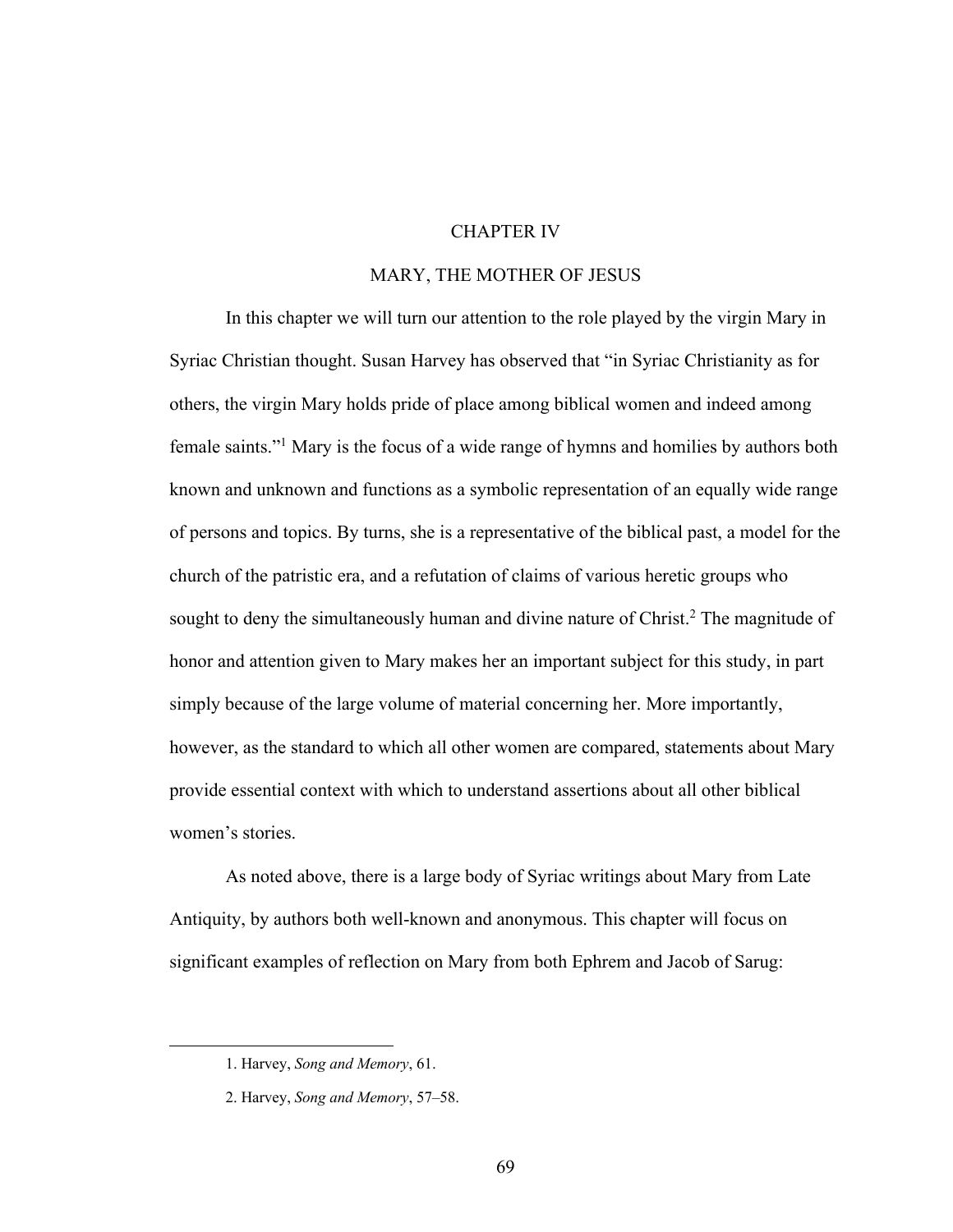Ephrem's "Hymns on the Nativity" as well as three of Jacob's homilies from the collection *On the Mother of God.* Following the numbering in Hansbury's translation, these homilies will be referred to throughout this chapter as "Homily I", "Homily II," and "Homily III". This chapter will unpack and analyze the representations of Mary in these works, focusing, as in previous chapters, on the particular ways in which aspects of these representations function as demonstrations of Christology.

Previous chapters have considered instances of poetic parallels and polarities, along with social incongruities as significant illustrations of Christ's hiddenness and revelation. This chapter will observe similar illustrations in Ephrem's and Jacob's depictions of Mary. Additionally, it will observe the notable attention Ephrem and Jacob each pay to the impact of Christ's incarnation on Mary's physical body, viewing it as a paradoxical space. This chapter will argue that Mary is treated by Ephrem and Jacob not only as an individual representation of Christ but as a paradigm of righteous femininity. As such, it will examine the implications of characterizations of Mary for understanding other biblical women as evidence of Christology.

Characterizations of Mary resemble those of Tamar and the Samaritan woman in a number of ways. Presentations of Mary closely parallel the presentation of Tamar's story, for example, by their focus on the contrast between the characters' apparent sexual immorality with their actual status as chaste and righteous. Likewise, Ephrem's reflections on the Samaritan woman, which paint her as simultaneously married and unmarried, find close resonance in statements made about the virgin Mary. As in the case of both Tamar and the Samaritan woman, Mary is portrayed as moving beyond traditional women's roles into bold action and speech as a way of participating in Christ's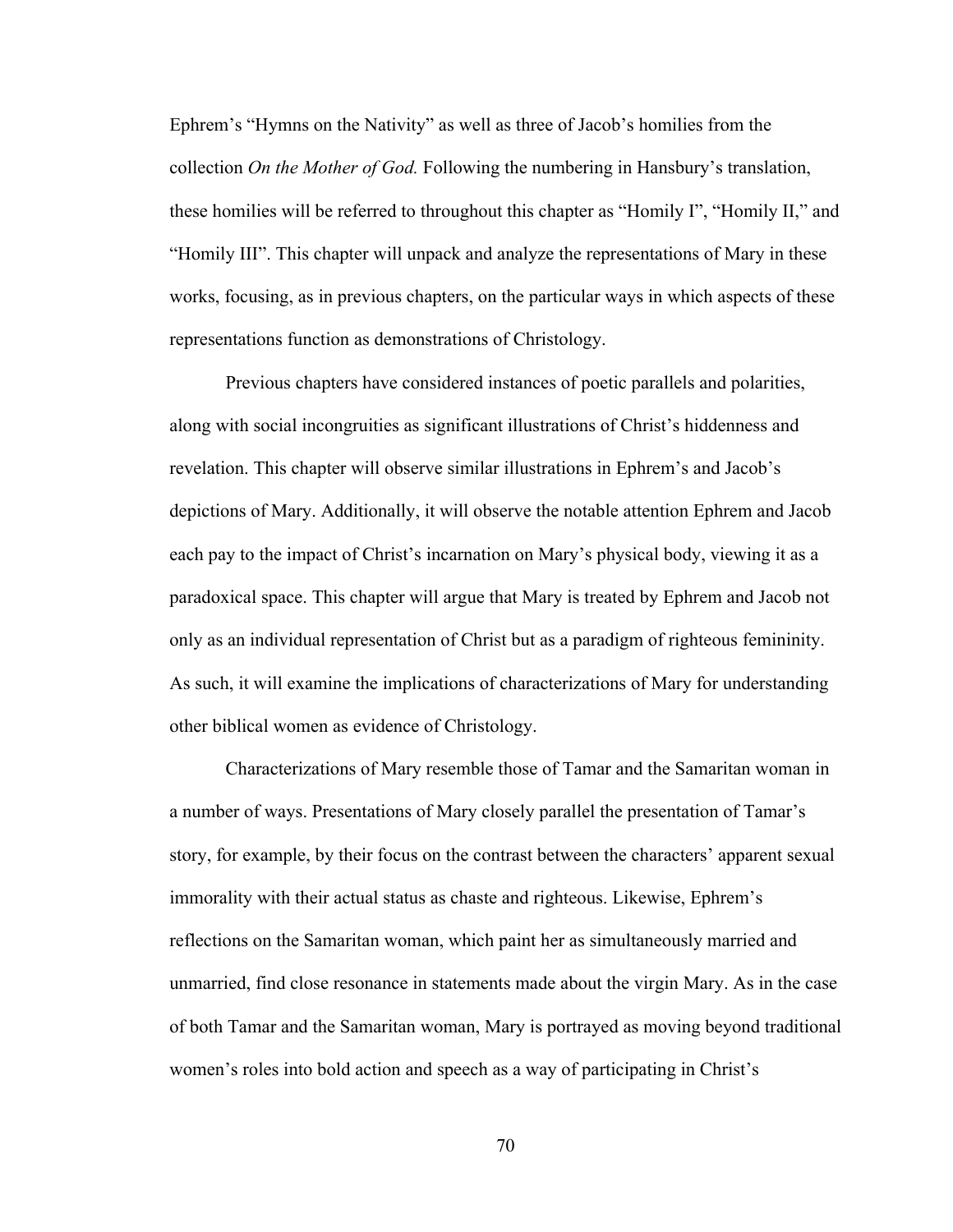revelation. Syriac writings on Mary, however, present exceptionally detailed examples of this phenomenon, examples that strongly resonate with illustrations from the lives of other biblical women while also surpassing those examples in number, depth, and overt connections with Christ himself. Through the resonances between Mary and other biblical women, the power of stories such as those of Tamar and Judah or the Samaritan woman to demonstrate understandings of Christ becomes clearer and more impactful.

Mary differs from other biblical women in that the aspects of her character and actions that are surprising, incongruent, or paradoxical do not merely serve the authors as opportunities to develop explanatory connections between her and Christ. Instead, in Mary's case, the polarities and paradoxes surrounding her are the direct result of her connection with Christ. Put another way, biblical women such as Tamar and the Samaritan woman serve as vehicles for reflecting on Christ because their stories contain paradoxes, secrets, and mysteries. Mary, in Ephrem's and Jacob's views, embodies paradoxes, secrets, and mysteries because she is, both literally and figuratively, a vehicle for Christ. Therefore, the high degree to which writings on Mary reflect on social incongruity, polarity, and paradox indicates the deep connection Syriac authors see between proximity to Christ and traits of paradox and mystery.

In addition to demonstrating the inherent nature of paradox arising from connection to the incarnation, however, the polarities and incongruities connected with Mary manifest in heavily gendered ways, pushing against the boundaries of what it means to be female, particularly in the ancient world. Themes of pregnancy, motherhood, marriage, proper feminine submission, and departure from acceptable social norms what Harvey calls, "holy boldness"—all come into play in reflections on Mary. This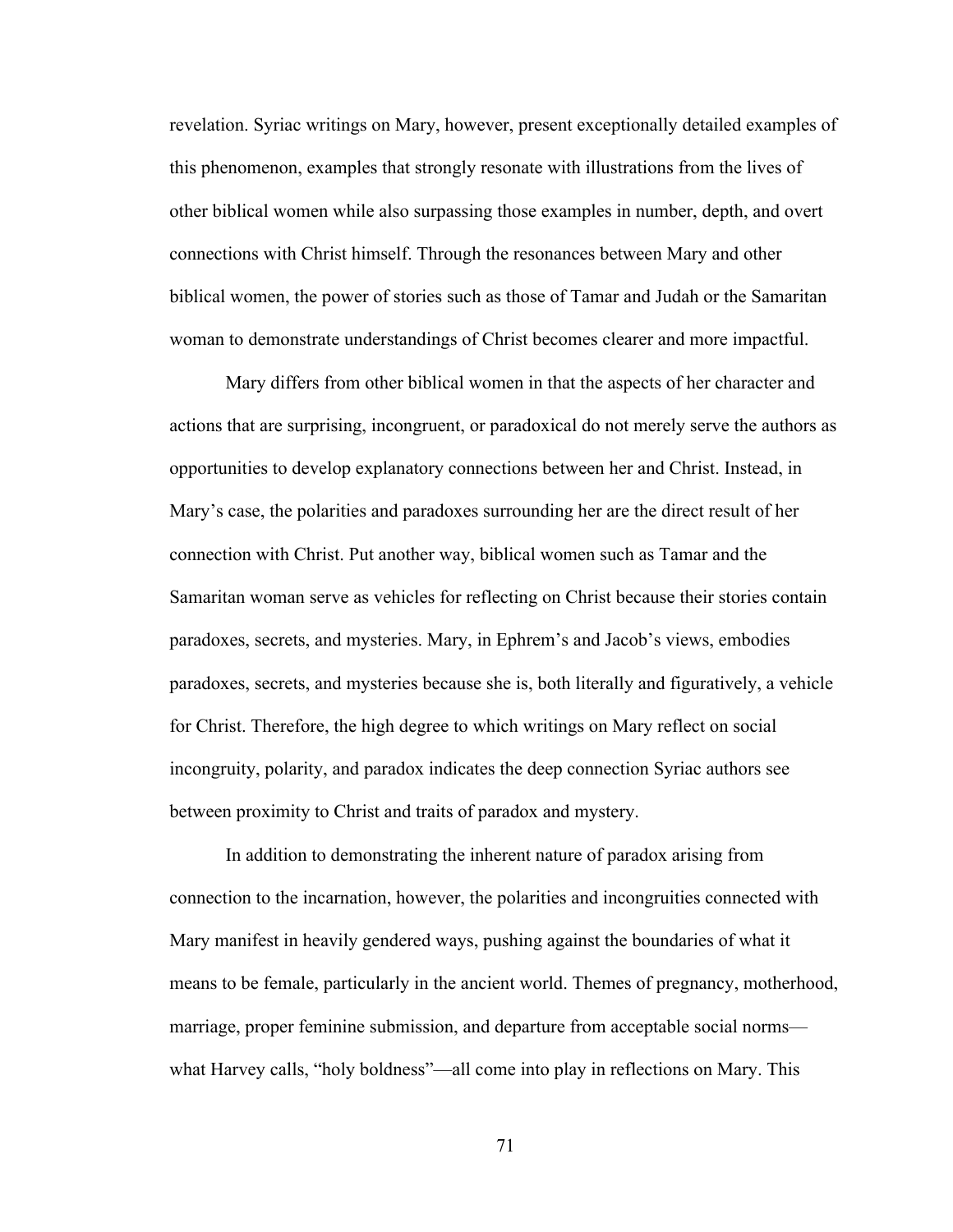profound gendering of paradox in Mary's case reveals the notable extent to which femininity, particularly as it functions in the ancient world, serves Syriac authors as a means of considering the paradox of Christ's hidden and revealed nature.

#### **Reputation, Reality, and Revelation**

Both Ephrem and Jacob focus on the ways in which seeking to participate in Christ's revelation create incongruities between the reputations and the realities of biblical women. Jacob describes this tension in Tamar, for instance, by saying "while from the outside she was clothed with the garb of loose women, / within, she was filled with the beauty of holy chastity."<sup>3</sup> He finds a similar contradiction in Mary, whom he describes in "Homily II" by saying "she was modest, dignified, and grave; / but she was pregnant, heavy, and conspicuous."4 In this homily, the contradiction between Mary's appearance and her reality necessitates her marriage to Joseph. Jacob acknowledges that "as soon as it became known that there was a babe in her womb, / the pregnant virgin would have been regarded as an adulteress."5 Because Mary would have been "slandered, persecuted, and stoned," had she remained unmarried, "the divine providence / had sought for her a just spouse to be her husband."<sup>6</sup> In this instance, Jacob depicts Joseph's role in the incarnation as mitigating social problems arising from the contradictory state Mary enters into upon becoming the mother of Christ.

<sup>3.</sup> Jacob of Sarug, "On Tamar," ll. 235–36 (298). All English quotations from Jacob's homilies *On the Mother of God* follow the translation given by Mary Hansbury in *Jacob of Serug: On the Mother of God*.

<sup>4.</sup> Jacob of Sarug, "Homily II", 653 (56).

<sup>5.</sup> Jacob of Sarug, "Homily II", 657 (60).

<sup>6.</sup> Jacob of Serug, "Homily II", 658 (61).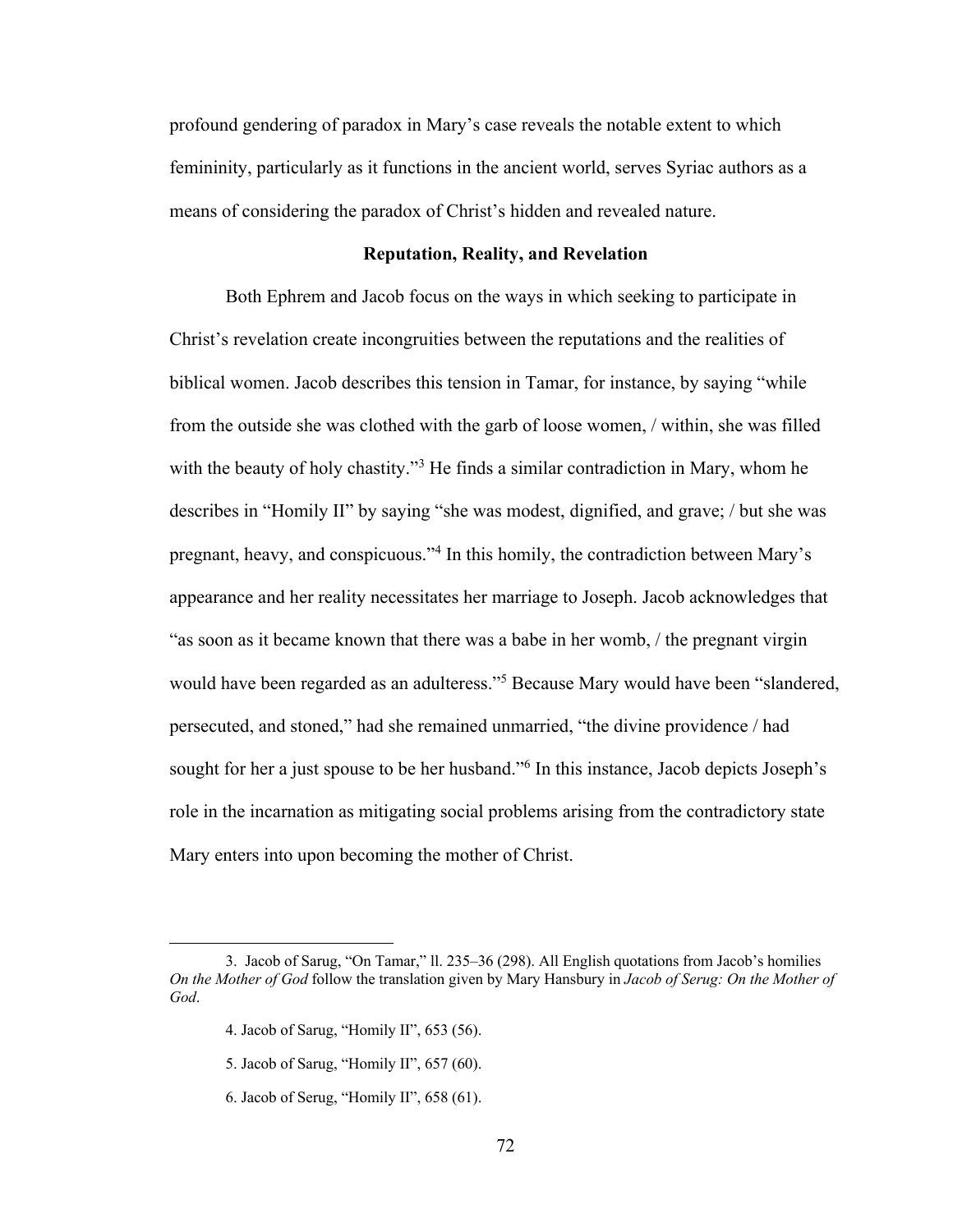Ephrem also notes the tension between Mary's apparent impropriety and actual chastity. In "Hymns on the Nativity", Mary says to Christ "With your pure conception, / evil men have slandered me."7 Ephrem connects this tension, and the problems stemming from it, with similar tensions faced by consecrated Virgins in his own time, saying "You dwelt in Mary, but the unclean said falsely / that the fetus was not yours. Since you dwell now / within chaste women, they are slandered / as [if they were] pregnant."8 In both of these instances, Ephrem acknowledges the appearance of impropriety surrounding Mary's pregnancy and contrasts it with the moral and spiritual excellence of her true chastity. This point is emphasized when Ephrem pictures Mary saying, "I am slandered and oppressed, / but I rejoice. . . . I who am slandered / have conceived and given birth to the true Judge / who will vindicate me."<sup>9</sup> In these statements, Ephrem displays awareness of the potential for women to face profound social struggles attendant upon departures from social norms in their marital or maternal status. He also demonstrates, however, that such departures can be indicative of connection to Christ.

Though in Mary's case, marriage to Joseph partially resolves her social incongruities by providing her with an acceptable explanation for her pregnancy, this resolution creates further paradoxes. For example, Jacob ruminates on the ways in which Mary, by virtue of having miraculously given birth to Christ, defies placement in the common social categories. He wonders about Mary "if anyone ventures, in what order can he describe her" and notes that "she is virgin and mother and wife of a husband yet

<sup>7.</sup> Ephrem, "Hymns on the Nativity," 6.3 (111).

<sup>8.</sup> Ephrem, "Hymns on the Nativity," 12.9 (135).

<sup>9.</sup> Ephrem, "Hymns on the Nativity," 15.7–8 (147).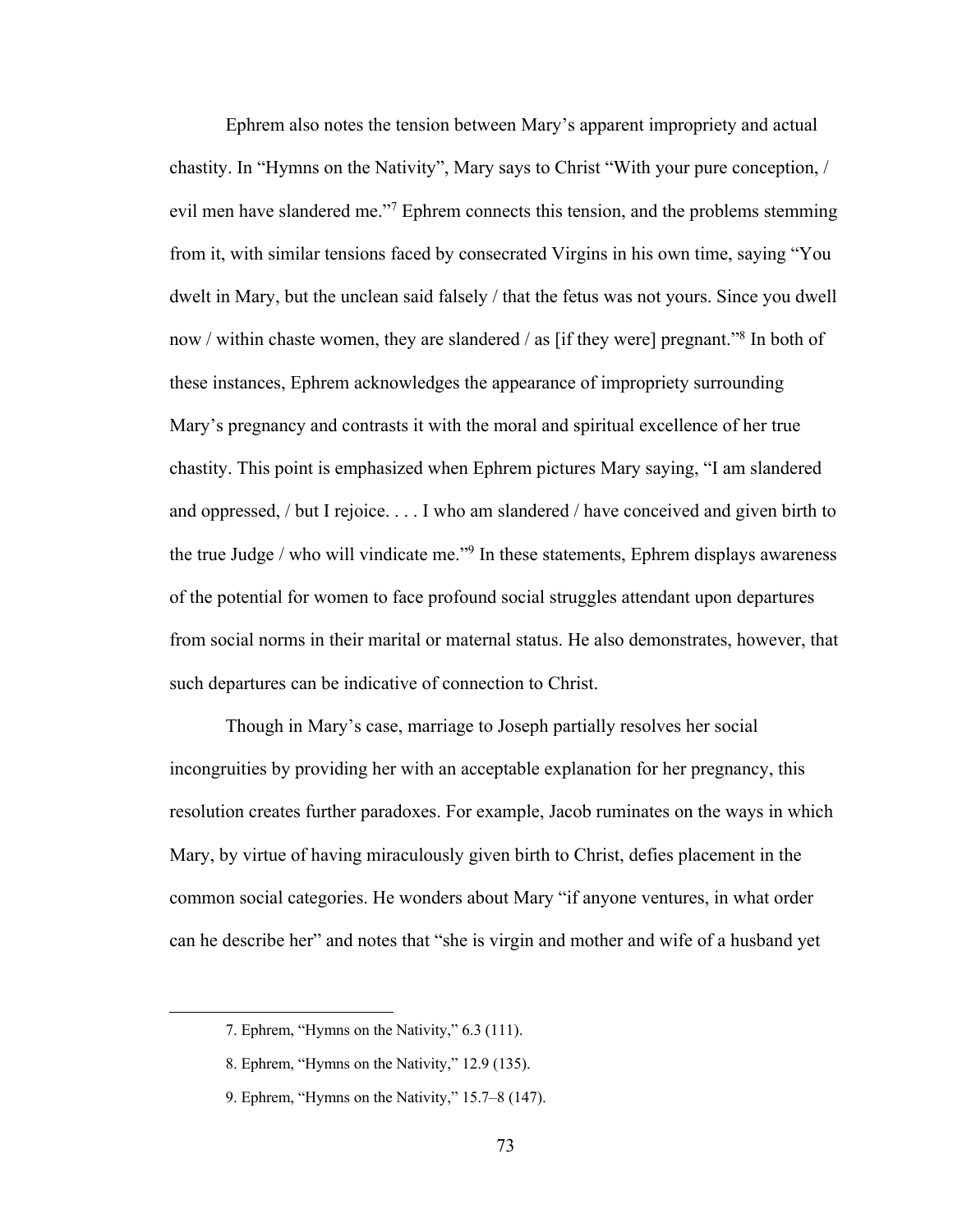unmated."10 Jacob's question closely mirrors a similar question raised by Ephrem, who says, "Our Lord, no one knows how to address your mother. [If] one calls her 'virgin' / her child stands up, and 'married'/ no one knew her [sexually]."<sup>11</sup> The previous chapter has demonstrated Ephrem's particular interest in the Samaritan woman as one who "both had and did not have a husband."<sup>12</sup> His musings on Mary's contradictory social status provide a parallel to those considerations of the Samaritan woman. In both instances Ephrem demonstrates an expectation that ambiguities in social status, along with contradictions between reality and reputation, are frequently evidentiary of connection to Christ.

In Mary's case Ephrem's statements of confoundment are quickly followed by an explanation of the significance Ephrem finds in them. He compares Mary to Christ, saying, "But if your mother is / incomprehensible, who is capable of [comprehending] you?"13 Jacob also notes the comparative paradoxes of Mary and Christ, saying, "When he [Christ] made haste above the waves of the sea they despised him, / so who would have dared say that a maiden had conceived him?"14 For both authors, the difficulty of placing Mary into humanly comprehensible categories pales in comparison with the impossibility of understanding the complex nature of Christ. It is Christ's incomprehensibility that Ephrem and Jacob wish to emphasize for their audience, and this

14. Jacob of Sarug, "Homily II," 657 (61).

<sup>10.</sup> Jacob of Serug, "Homily I", 617–18 (21).

<sup>11.</sup> Ephrem, "Hymns on the Nativity," 11.1 (131).

<sup>12.</sup> Ephrem, "Hymns on Virginity," 22.8 (357).

<sup>13.</sup> Ephrem, "Hymns on the Nativity," 11.1 (131).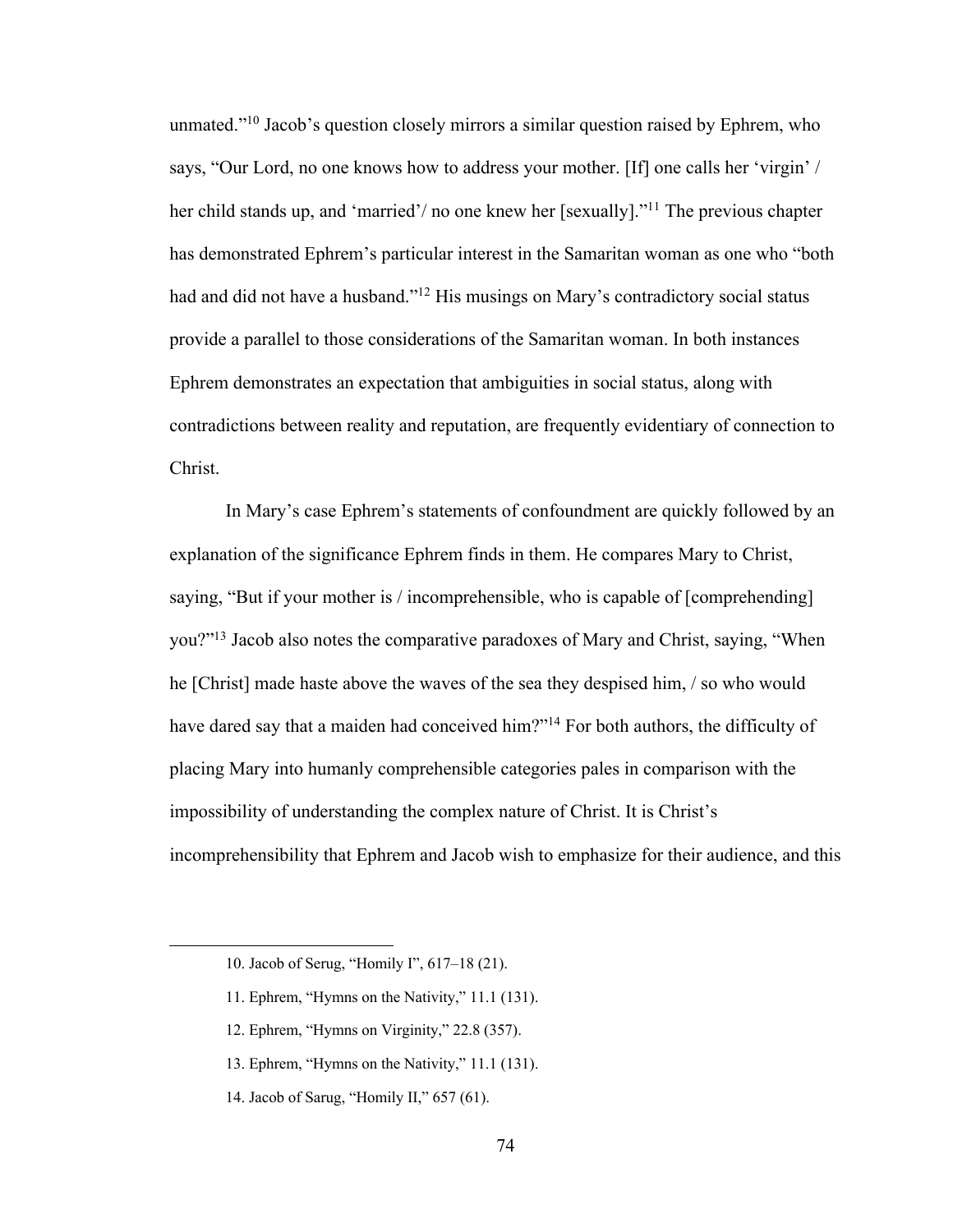incomprehensibility is echoed in Mary's circumstances, making polarities in Mary's characterization direct demonstrations of the mysterious nature of the incarnation.

In fact, McVey points out that the statements about Mary's receiving cruel slander in her innocent state and the parallel drawn with the slander received by consecrated virgins are both intended as rebuttals to Jewish criticisms of the virgin birth as well as the Christian emphasis on consecrated celibacy.15 While Mary embodies paradox effectively in and of herself, her paradoxical situation is of interest to Ephrem and Jacob because defending it is an opportunity to refute individuals who dispute key Christian claims about Christ's divinity and about proper Christian devotion. Both authors, while expounding on the virgin birth with awe and wonder, also hold the event as a relatively minor miracle in comparison with the incarnation itself. In their worldview, refusal to accept the tensions inherent to the existence of a pregnant virgin are symptomatic of insufficient faith to engage the paradox of God's pouring God's full revelation into human form while also keeping God's full majesty hidden beyond mortal perception.

It can be seen that Ephrem and Jacob treat Mary's polarities and incongruities as significant because they are direct evidence of the effect of Christ's overt effect on her life. That Mary, as the mother of Christ, would be reflective of his paradoxical nature is somewhat expected. In certain instances, however, characterizations of Mary have deep and reflective resonances with characterizations of other biblical women. As Harvey points out, biblical women in Syriac thought, especially in connection with the virgin Mary, often serve as types of each other, "tying together all women in their redeemed

<sup>15.</sup> McVey, *Hymns*, 133.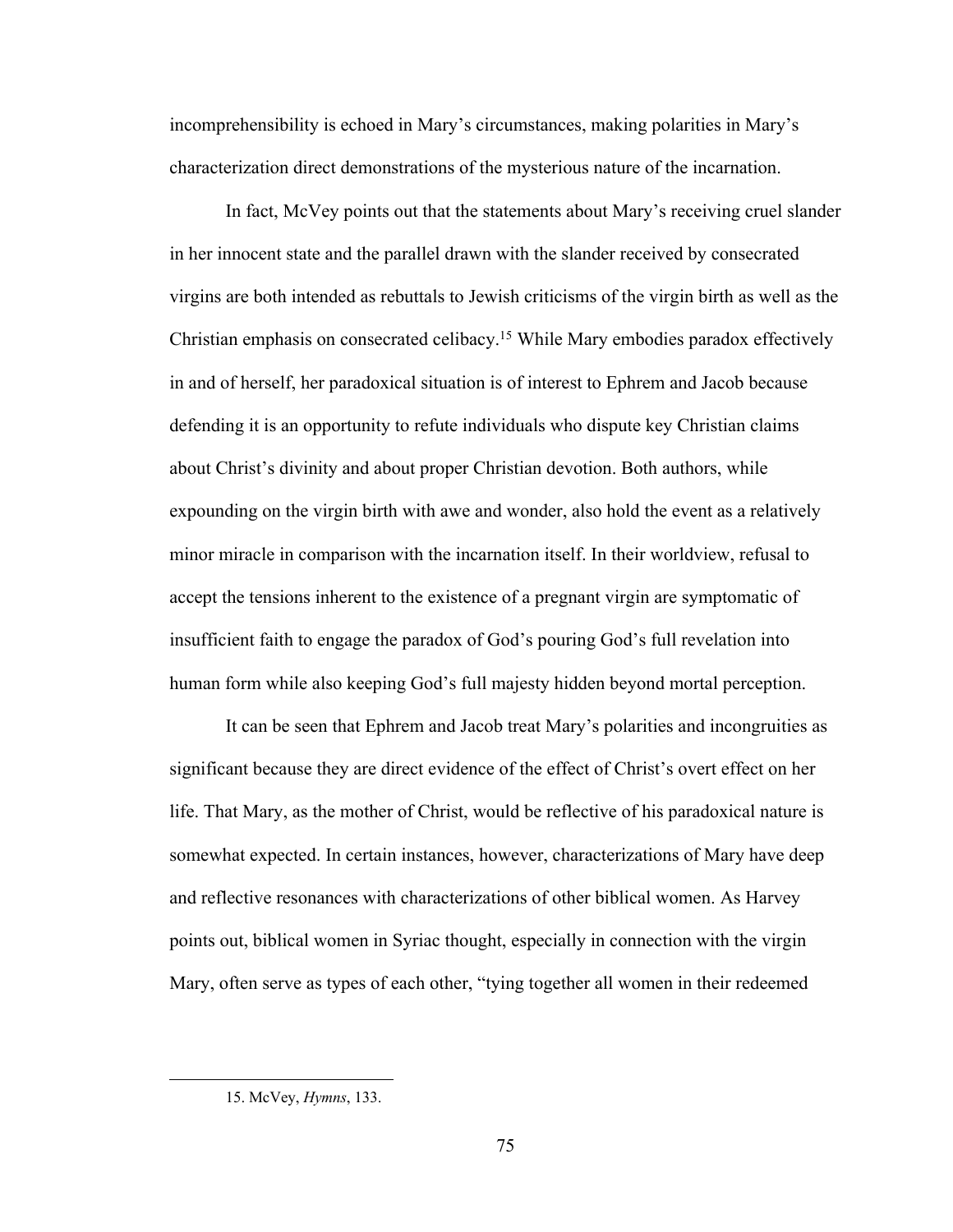identities."16 For instance, the text of Gen 38, does not specify that Tamar's pursuit of pregnancy is motivated by a chaste desire to bring about the incarnation. Ephrem and Jacob, however, as well as other interpreters familiar with Mary's socially irregular but morally chaste pregnancy, see this as a reasonable interpretation. Nor does Scripture indicate that the Samaritan woman lives in a chaste marriage out of social expediency. That idea is, however, a common traditional assertion made about Mary's marriage to Joseph. These examples suggest that ideas and interpretations stemming from scriptural and traditional ideas about Mary may be applied to a wide array of biblical women by Syriac authors. In view of this, it appears possible that christological interpretations are given to various biblical women whose lives present incongruities specifically because, through reflections on the virgin Mary, those incongruities have already acquired a christological association in Syriac thought.

## **Proclamation, Explanation, and Hiddenness**

Reflections on Mary also incorporate the themes of the necessity of bold speech and the propriety of reverent inquiry for engaging with Christ's hiddenness and his revelation. We have already seen these themes play out in the story of the Samaritan woman, whom Ephrem finds praiseworthy because she "spoke as a learned one / as a disputant, yet modestly."17 Like the Samaritan woman, Mary is viewed both as carefully seeking to understand the revelation of Christ and as boldly proclaiming what she comes to understand. The Samaritan woman and other biblical women who engage in discernment and proclamation, however, receive relatively brief and episodic

<sup>16.</sup> Harvey, *Song and Memory*, 83.

<sup>17.</sup> Ephrem, "Hymns on Virginity," 22.6 (356).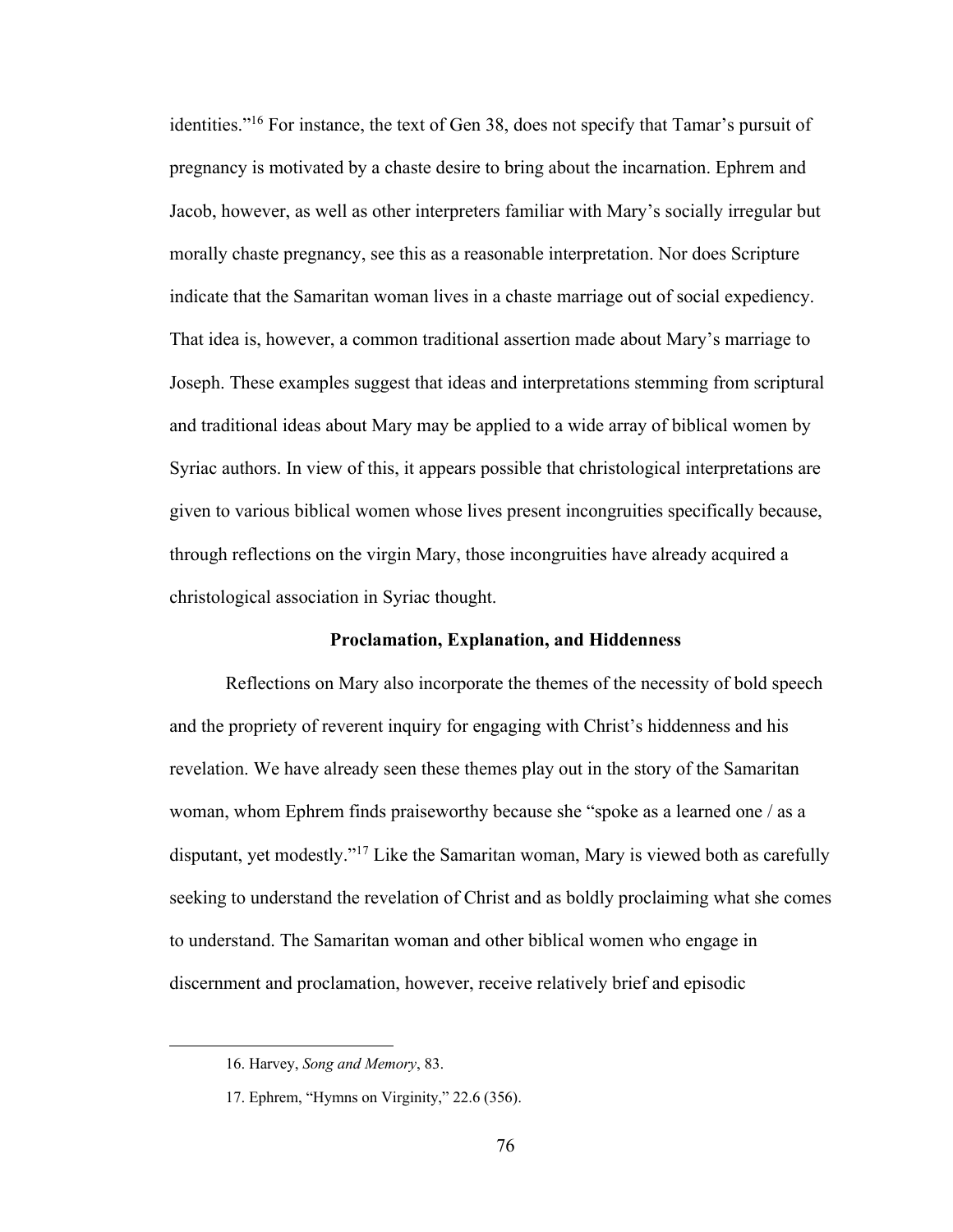consideration in Syriac thought compared to Mary. Mary, by contrast, particularly in "Hymns on Nativity" and *On the Mother of God*, becomes for Ephrem and Jacob the paradigm of discernment and proclamation in which other women participate to varying degrees.

Jacob reflects on Mary's experiences through narrative in which he uses motifs of bewilderment, questioning, and explanation to demonstrate the persistent tension between hiddenness and revelation in Christ. Jacob points out that the mystery of the incarnation is too great to be received without some help, even by the righteous, and in fact, even initially by Mary. Mary, in Jacob's version of the narrative, receives this help from Elizabeth. Mary requests of her kinswoman, "Speak, old woman, for it is right for you; Speak / and cry out about the conception that confounds me greatly."18 Elizabeth then, in place of her mute husband the priest, and her rejoicing, unborn baby John, serves as the proclaimer and explainer of the incarnation to Mary.

Jacob pictures Elizabeth as meditating on the prophecies of Isaiah and explaining to Mary "all which had been said,"19 giving Mary perspective and context for understanding her pregnancy. Jacob describes Elizabeth's speech not merely as her own but adds that "she became a mouth for her husband, who was not speaking / and a harp for the sounds of her baby, who was making merry."20 Elizabeth is therefore significant not merely because she teaches Mary, but because in doing so she reveals knowledge that would otherwise be hidden by her husband's muteness or her unborn child's inability to

<sup>18.</sup> Jacob of Sarug, "Homily III," 677 (80).

<sup>19.</sup> Jacob of Sarug, "Homily II," 652 (55).

<sup>20.</sup> Jacob of Sarug, "Homily II," 650 (53).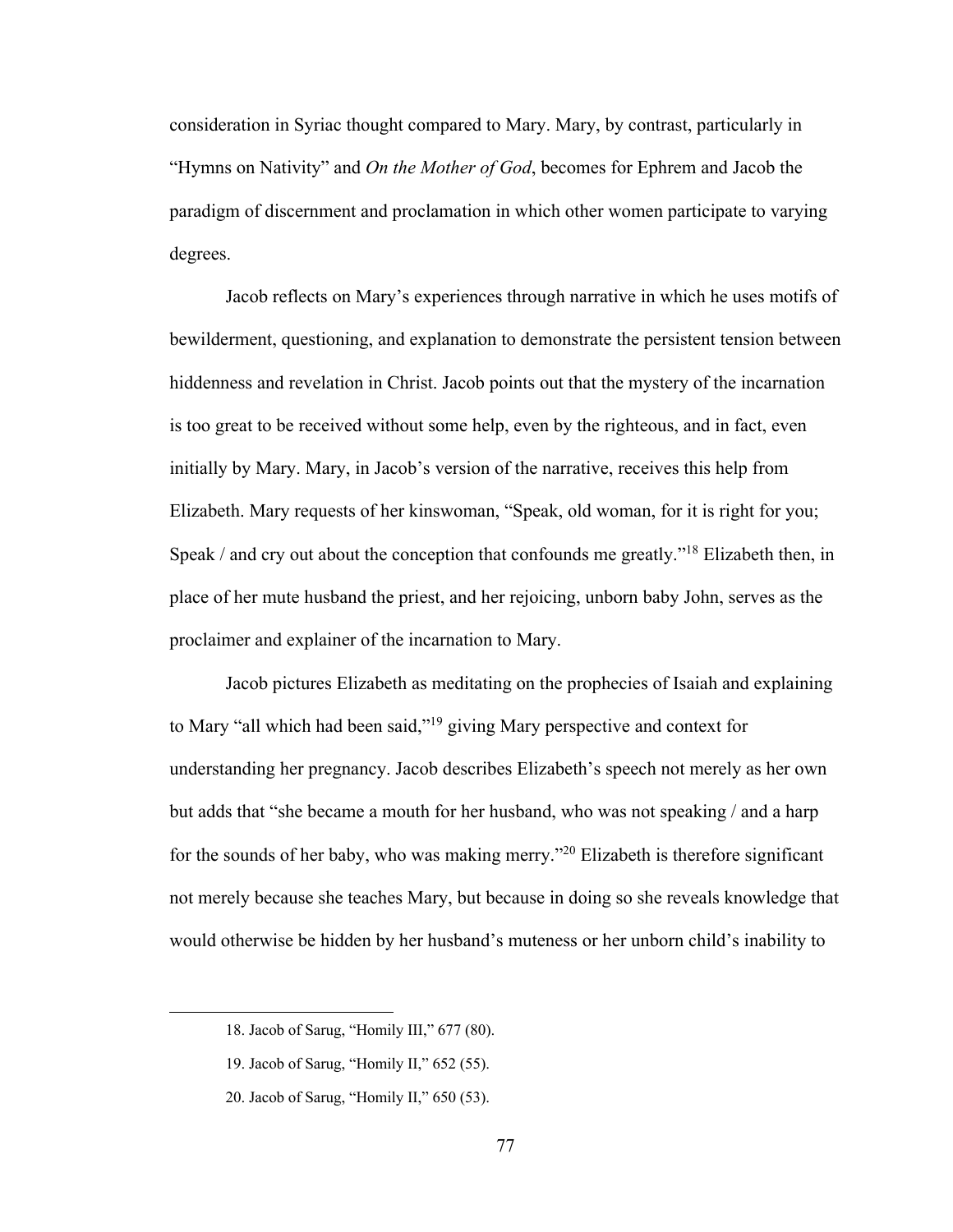speak. This significance is heightened by the additional detail that Elizabeth's speech is necessitated by the impact of divine action on the males in her family. Both the supernatural revocation of Zachariah's power of speech and her male unborn child's very existence are the results of divine action meant to promote faith in the revelation of Christ.

In Jacob's account of the story, Mary, having been encouraged by Elizabeth, must become the proclaimer and explainer of Christ's revelation. Jacob next notes that "Joseph was troubled by the conception which he did not understand," because "the Word is great, and who can believe in it without revelation?"21 Mary, having already received the necessary revelation, speaks to him about her child's identity quite boldly. Jacob says, "The virgin also, with loud voice and uncovered face, / spoke with him without a bride's veil."22 That Mary's direct and forceful explanation makes Joseph wish to believe her but cannot fully persuade him until he is visited by an angel himself<sup>23</sup> indicates the extent of the mystery with which Jacob sees the incarnation surrounded. Even the revealed part of Christ's nature is too marvelous for humans to grasp without significant help.

In "Hymns on the Nativity," Ephrem puts into Mary's mouth not merely a few words of praise, but abundant, even exhaustive speech. In fact, she is the most significant speaker throughout the hymns, with many of them imagined by Ephrem as lullabies sung by Mary to the Christ child.<sup>24</sup> As Harvey points out "Mary's voice carries the weight of

- 23. Jacob of Sarug, "Homily II," 657 (58).
- 24. McVey, *Hymns*, 29.

<sup>21.</sup> Jacob of Sarug, "Homily II," 654 (57).

<sup>22.</sup> Jacob of Serug, "Homily II," 654 (57).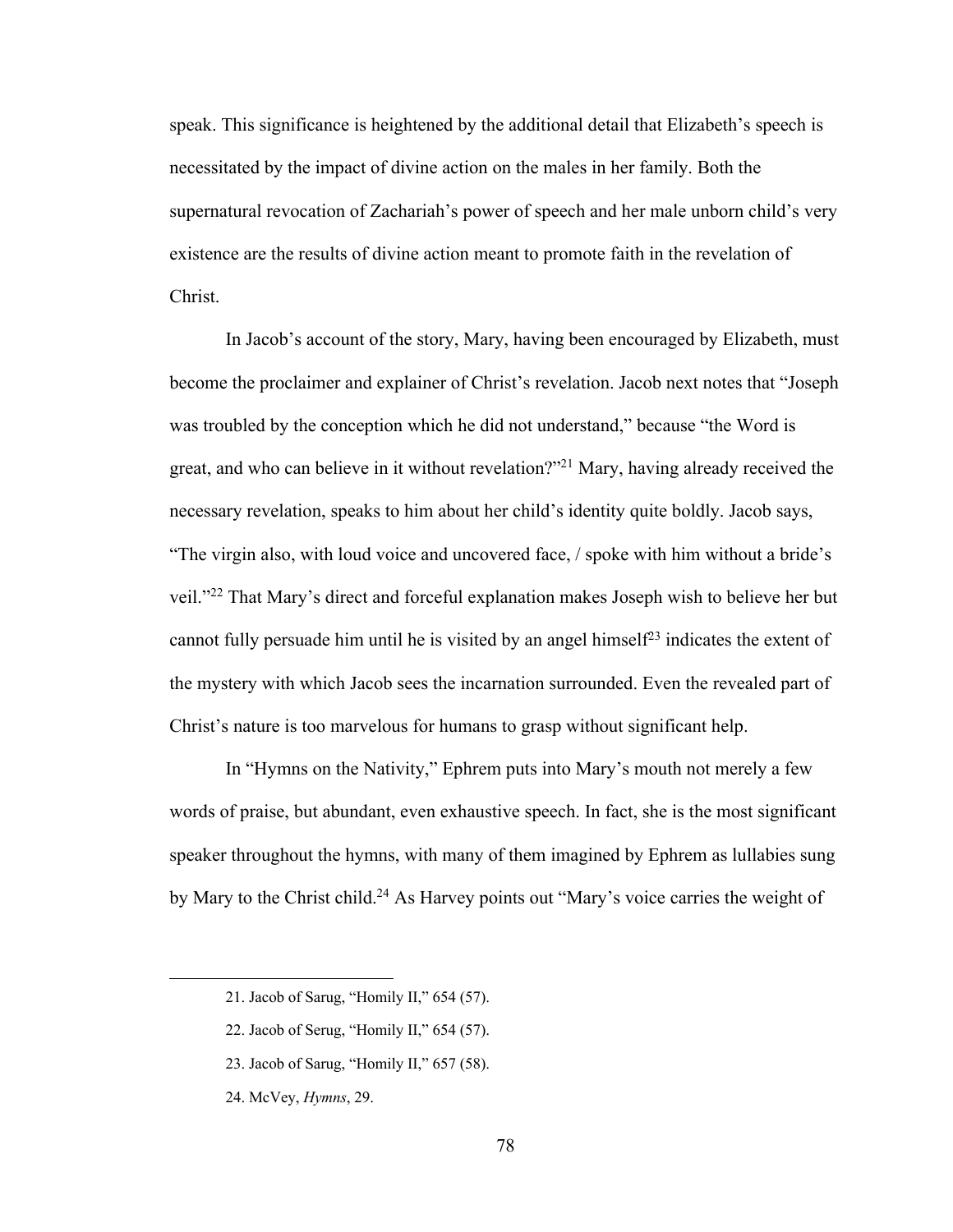explaining the mystery of God's salvific work in the incarnation of his son."25 Mary sings of the event of her son's incarnation and also of its impact on herself and on humanity. She proclaims the miraculous nature of Christ's conception,  $26$  considers how his coming fulfills the Old Testament Scriptures, $27$  and expresses firsthand suffering over the slander and accusations directed at her by unbelievers.<sup>28</sup>

Mary proclaims and explains the incarnation of her son until Ephrem eventually portrays her as tired from so much talking, saying, "Great nature that cannot be interpreted, permit your mother / to be silent about you, for her mouth is weary. Withhold your gift from your lyre, / that it may rest awhile."29 She does not only bring general praise, however, but speaks out of the peculiar insight into that Christ she possesses due to her unique involvement in his incarnation. She notes this by saying, "Since I have learned by you / a new way of conceiving, let my mouth learn by you / a new [way of] giving birth to new glory."30 Mary, by rendering these praises to her son, becomes an example of Ephrem's ideal response to the tension between hiddenness and revelation in Christ. She does not "search out" unrevealed information about Christ (a practice that Ephrem, situated in the midst of Arian and Jewish debates about the incarnation eschews as impudent).<sup>31</sup> Instead, she finds that what God has revealed in the incarnation merits

- 27. Ephrem, "Hymns on the Nativity," 9.4–9.5 (125).
- 28. Ephrem, "Hymns on the Nativity," 6.3–6.4 (111).
- 29. Ephrem, "Hymns on the Nativity," 19.18–19.19 (170).
- 30. Ephrem, "Hymns on the Nativity," 15.5 (146).
- 31. Den Biesen, *Simple and Bold*, 198.

<sup>25.</sup> Harvey, "Spoken Words, Voiced Silence," 105–6.

<sup>26.</sup> Ephrem, "Hymns on the Nativity," 5.19 (108).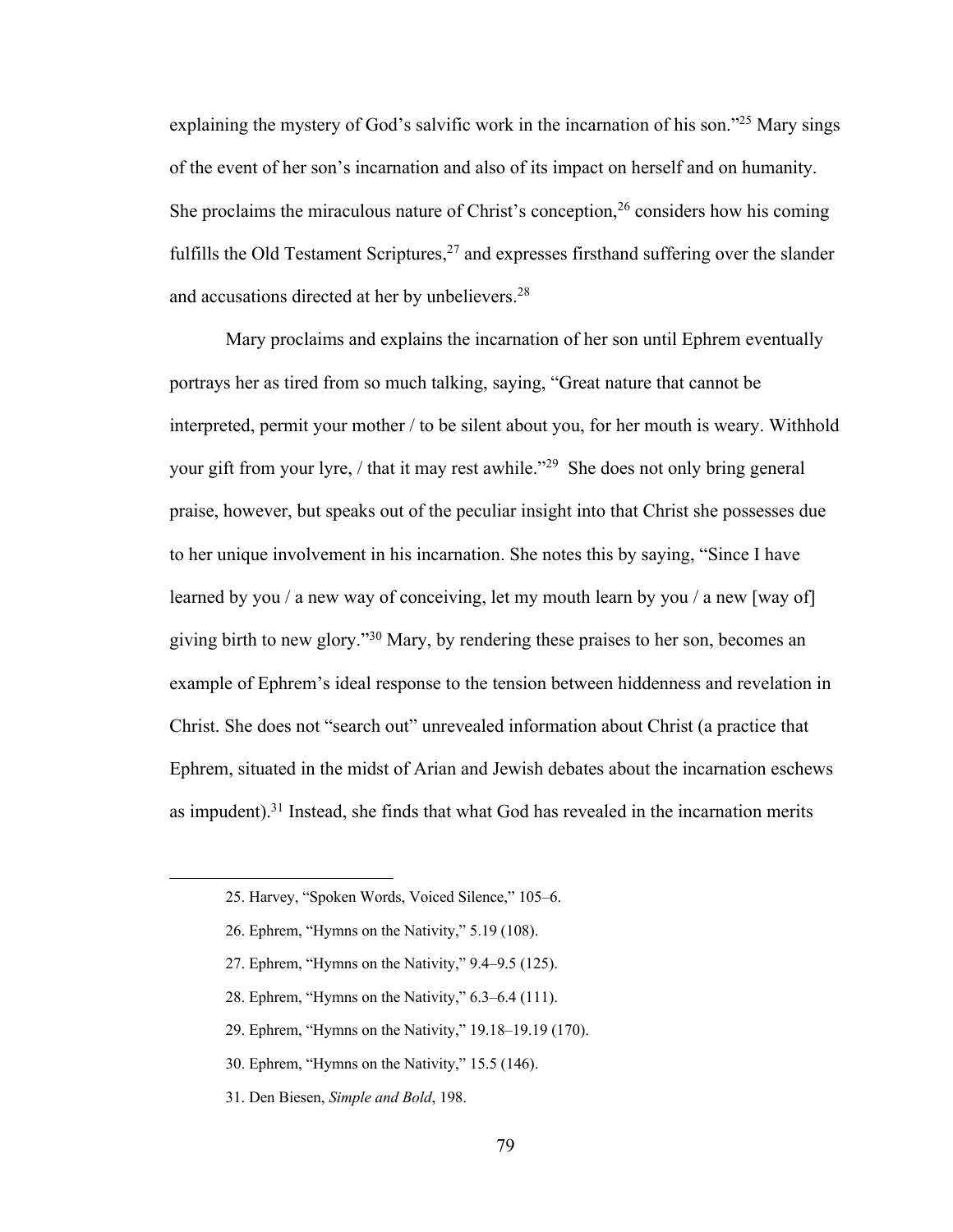exhaustive proclamation, an argument Ephrem is known to make in various writings.<sup>32</sup> Thus, even as Jacob notes the hidden and mysterious nature of Christ by emphasizing the work of discernment and explanation necessary to engaging with the incarnation, Ephrem's creation of exuberant praise and proclamation point to Christ's revelation.

## **Gendered Implications of Discernment and Proclamation**

This chapter has argued that Ephrem's and Jacob's choice of Mary, a female character, as a major vehicle for reflecting on Christ's incarnation has significant implications for their view of the efficacy of biblical women in general to serve as such vehicles. It is therefore worth admitting that there are clear reasons Mary serves this function that cannot fairly be projected onto all biblical women. Mary's particular and intimate connection with Christ as his mother obviously grants her a unique position to speak of Christ independent of matters of gender. Yet there are also important ways in which Mary's participation in the incarnation carries broad implications for her entire gender, making Mary simultaneously unique among mortals as the mother of God and a symbolic paradigm of femininity.

Jacob depicts Mary's argument with the angel Gabriel in which she attentively tests his words to see how they might be true. Rather than censuring Mary for failure to offer submission or faith to the angel's words, Jacob states "In that moment it was very necessary to question"33 how precisely a human virgin could bear a divine being within her body. Jacob's defense of Mary's questioning may in part reflect his awareness of the centrality of such questions to various heated and divisive christological controversies of

<sup>32.</sup> Den Biesen, *Simple and Bold*, 198.

<sup>33.</sup> Jacob of Serug, "Homily I," 629 (32).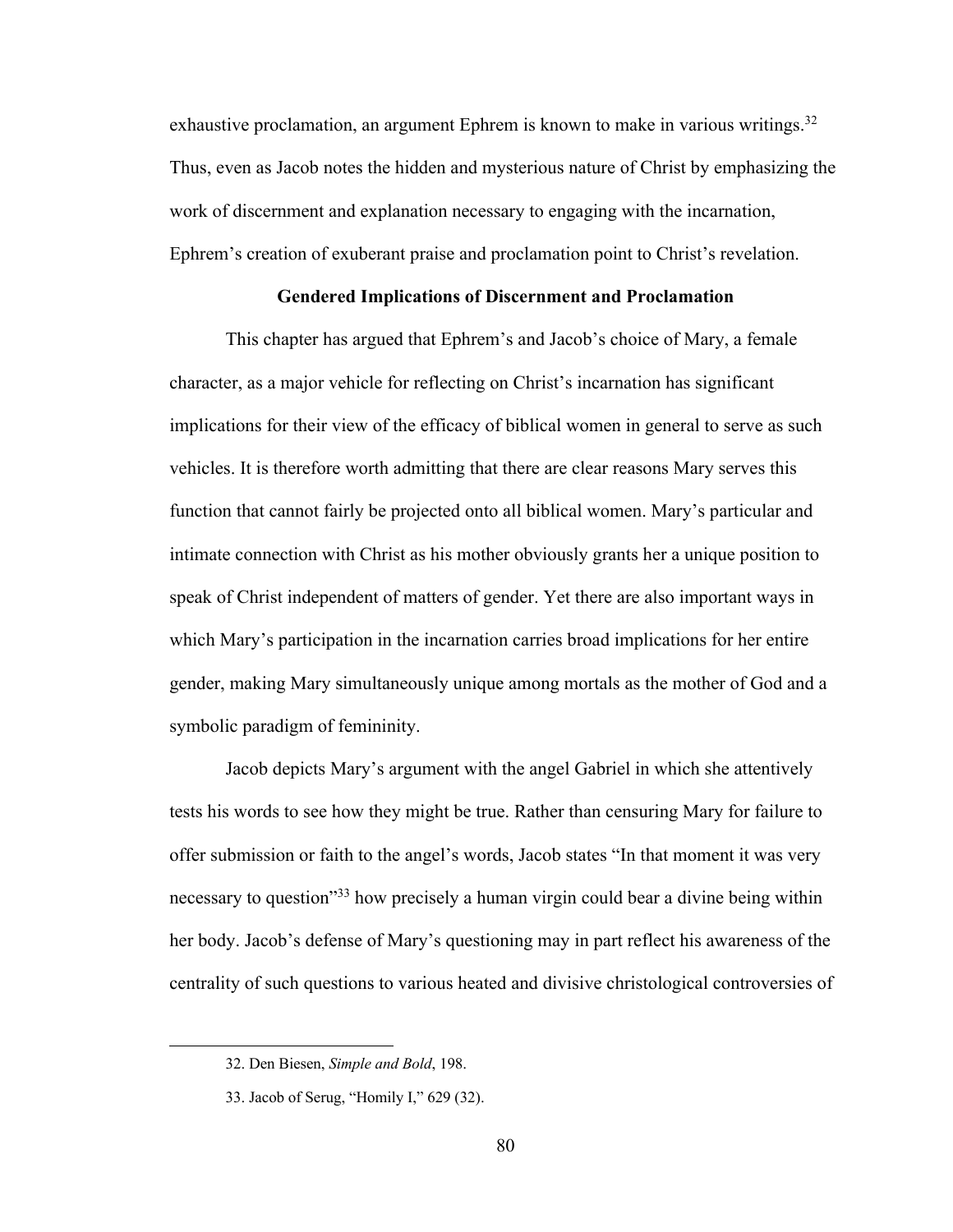his time and the centuries leading up to it. As Harvey points out, the type of investigation Jacob pictures Mary engaging in resonates uncomfortably closely with the sort of investigation Ephrem condemned as heretical.<sup>34</sup> Jacob may have in mind here to differentiate Mary's questioning from heretical definitions, but whatever his reasons for choosing to praise Mary's careful probing, he expresses the necessity of Mary's questions in profoundly gendered terms.

The significance of Mary's discernment for Jacob is not merely that she attentively seeks out Christ's revelation. It is that, in so doing, Mary specifically undoes the great folly of Eve. As Jacob states, "Eve had not questioned the serpent when he led her astray."<sup>35</sup> Thus failure to engage in proper questioning is essentially the sin of Eve, by which all women have been shamed. Ephrem also draws a connection between the sin of Eve and, by extension, the feminine need for redemption. As Ephrem puts it, "Eve looked for him [Christ] for the shame of women was great."<sup>36</sup> Jacob explicitly contrasts not only Mary's and Eve's respective choices but their results, for "as reprehensible as Eve was by her deed, so Mary was glorious. / And as the folly of this one, so that one's wisdom is shown up."37 Ephrem also directly contrasts Mary's choice with Eve's, crediting Mary with the redemption and restoration of not only Eve but of all women. He says that "in her Virginity, Eve put on / leaves of shame. Your mother put on, / in her Virginity the garment of glory that suffices for all."38 Eve, as the cause of a shame inherited by all

- 37. Jacob of Sarug, "Homily I," 630 (33).
- 38. Ephrem, "Hymns on the Nativity," 17.4 (154).

<sup>34.</sup> Harvey, "Spoken Words, Voiced Silence," 119.

<sup>35.</sup> Jacob of Sarug, "Homily I," 630 (32).

<sup>36.</sup> Ephrem, "Hymns on the Nativity," 1.43 (49).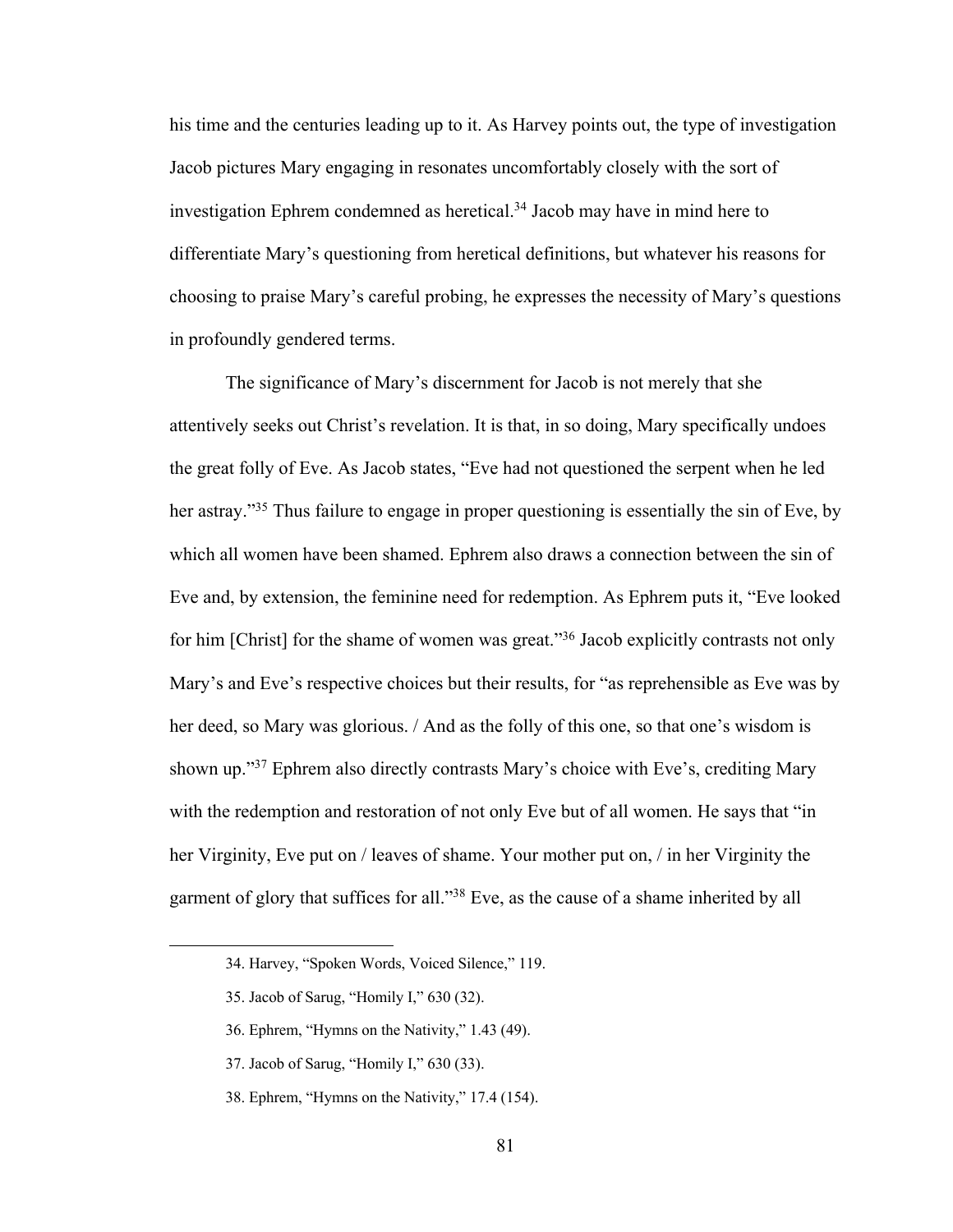women, is restored through Mary.<sup>39</sup> Mary's work of discernment is therefore displayed as being not only a valid course for a woman to take but an especially fitting, even necessary one. Women, it seems, stood in need of redemption and Mary demonstrates the course by which this gendered redemption must be achieved: through careful discernment and bold proclamation.

#### **Hiddenness, Revelation, and the Female Body**

In addition to tensions between societal expectations and Mary's reputation and speech patterns, paradoxes within Mary's physical body provide evidence of both the event and the nature of Christ's incarnation. Harvey has noted the significance of Ephrem's and Jacob's interest in Mary and the other women included in Jesus's genealogy as evidence of the physicality of Christ's incarnation. According to Harvey this emphasis indicates the full union of humanity and divinity over and against various groups who sought to neglect one side or the other of the incarnation.<sup>40</sup> While Ephrem is concerned with groups such as the Arians and Valentinians, who posed a threat to proper Nicene orthodoxy, similar controversies persisted in Jacob's day in the form of debates surrounding Chalcedonian orthodoxy. Shepardson has demonstrated that such groups were commonly accused by their opponents of having a "Jewish" view of the incarnation, regardless of the actual shape of their beliefs.<sup>41</sup> Against these perceived threats, Ephrem and Jacob each demonstrate a fascination with the impact of Christ's incarnation on

<sup>39.</sup> Harvey, *Song and Memory*, 61.

<sup>40.</sup> Harvey, *Song and Memory,* 58.

<sup>41.</sup> Shepardson, *Anti-Judaism and Christian Orthodoxy*, 149.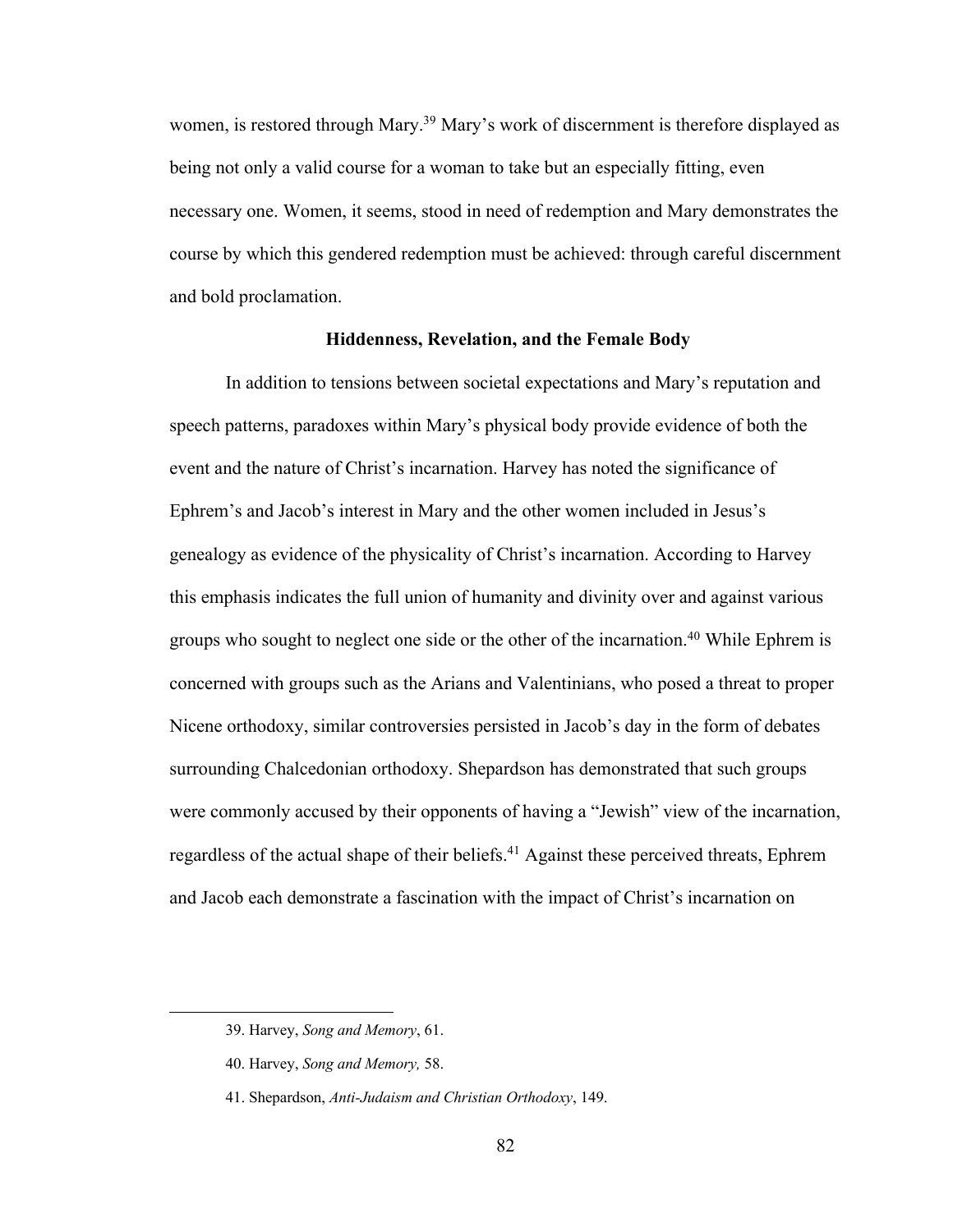Mary's physical body as proof of his full humanity and the relationship between this physicality and Christ's hidden divine majesty.

As in the case of her bold, even argumentative, speech with its redemptive power for the entire feminine gender, the paradoxes in Mary's physicality have gendered as well as christological significance. This significance stems from the fact that many of the physical traits that both authors find to be reflective of divine action are inherently female traits. Ephrem observes that through her miraculous conception "Mary acquired by you all the attributes / of married women. Conception within her / without sexual union, Milk in her breasts, / not in the usual way."42 Jacob says of Mary "behold the glorious one carries tokens of Virginity and milk . . . while it seems that she is in the company of maidens, / I see her like a handmaid giving milk to the lad."43 In another homily, Jacob returns to this theme, stating that "conception is in your womb, but Virginity is in your members; / Milk is in your breasts, but your womb is closed to marital coupling."<sup>44</sup> These contrasts serve to create poetic parallels and polarities similar to the contrasting parallels demonstrated in writings on both Tamar and the Samaritan woman. As in those cases, the presence of paradox serves as evidence that the mystifying divine presence is at work in a given space. In this instance, that space is Mary's body, which acquires contradictory attributes as it bears the literal presence of God.

Beyond this basic assertion of Mary's body as a space for Christ's revelation, Jacob and Ephrem find further theological significance in the physical paradoxes of the

<sup>42.</sup> Ephrem, "Hymns on the Nativity," 11.4, (132).

<sup>43.</sup> Jacob of Sarug, "Homily I," 617 (20).

<sup>44.</sup> Jacob of Sarug, "Homily III," 666 (69).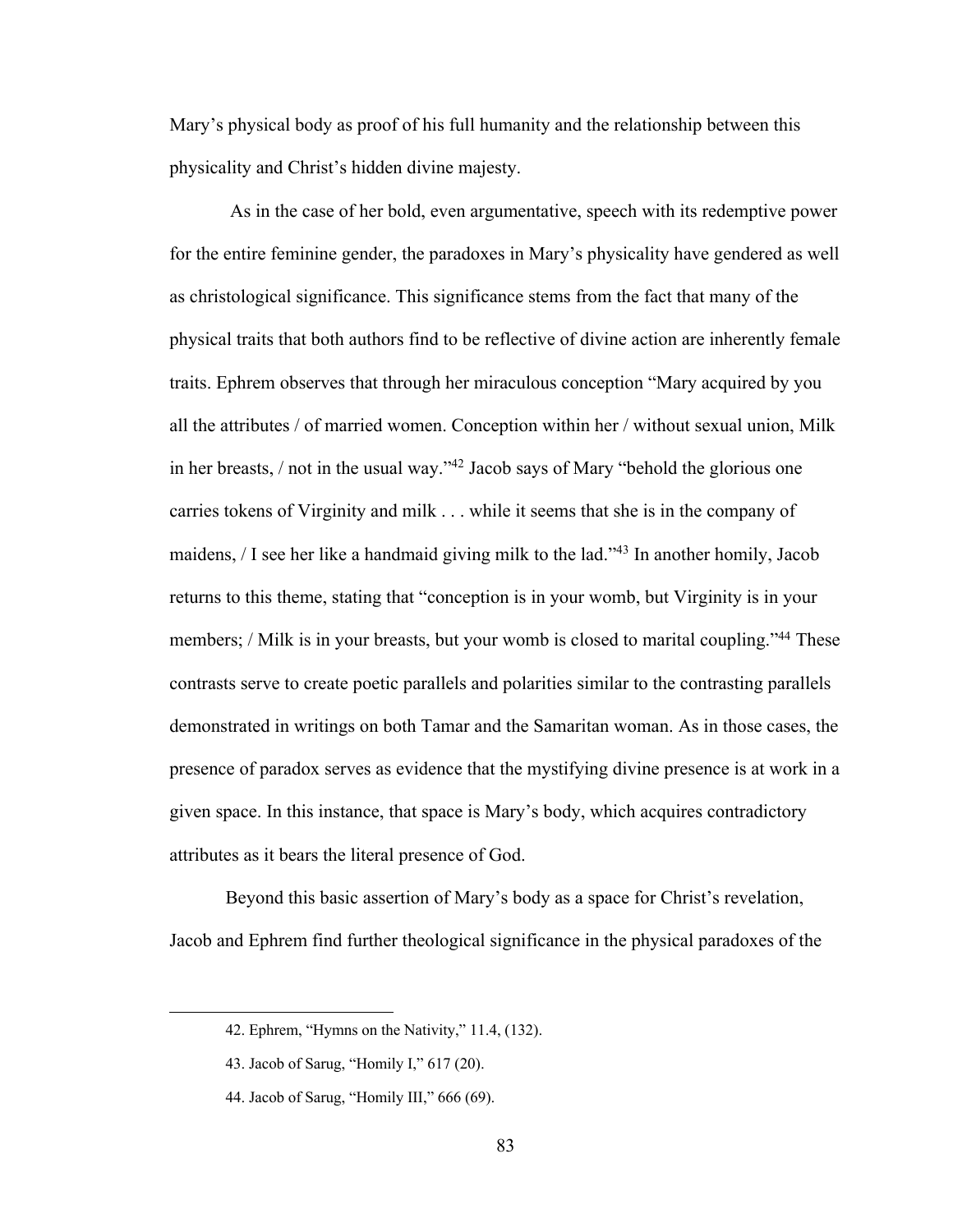incarnation. Jacob observes this impact when he says that "arms carried you, but for someone to speak of you is audacious; / Breasts have nourished you, yet not to marvel at you is an ingratitude."45 Here Jacob notes the contrast between Christ's majesty and his dependence on Mary during his infancy. Ephrem makes a similar comparison when he pictures Mary as saying, "How shall I open the fount of milk / for you, the Fount? How shall I give / sustenance to you, the All-sustaining, / from your own table?"<sup>46</sup> and when he asserts "he [Christ] gave milk to Mary as God. In turn, he was given suck by her as human."<sup>47</sup>

These observations on the distinctively female aspects of Mary's body serve as illustrations of Christ's acquisition of full humanity at the incarnation. Mary's womb and milk-filled breasts are significant factors because they represent the humble dependence of Jesus on another person at his infancy, a dependence characteristic of what it means to be human. Jacob and Ephrem therefore make much of these physical signs of Christ's dependence in order to contrast them with the all-sufficiency that Christ maintains in his divinity even while putting on helplessness at his human birth. This contrast is phrased especially nicely by Jacob when he says: "Blessed is that one who carried . . . God mighty for evermore, by whose hidden power the world is carried."<sup>48</sup>

Apart from demonstrating the miraculous nature of the incarnation, however, the leveraging of the intensely physical and sensory experience of nursing an infant is also a

<sup>45.</sup> Jacob of Sarug, "Homily III," 662 (66).

<sup>46.</sup> Ephrem, "Hymns on the Nativity," 5.24 (109).

<sup>47.</sup> Ephrem, "Hymns on the Nativity," 4.185 (102).

<sup>48.</sup> Jacob of Sarug, "Homily I," 638 (41).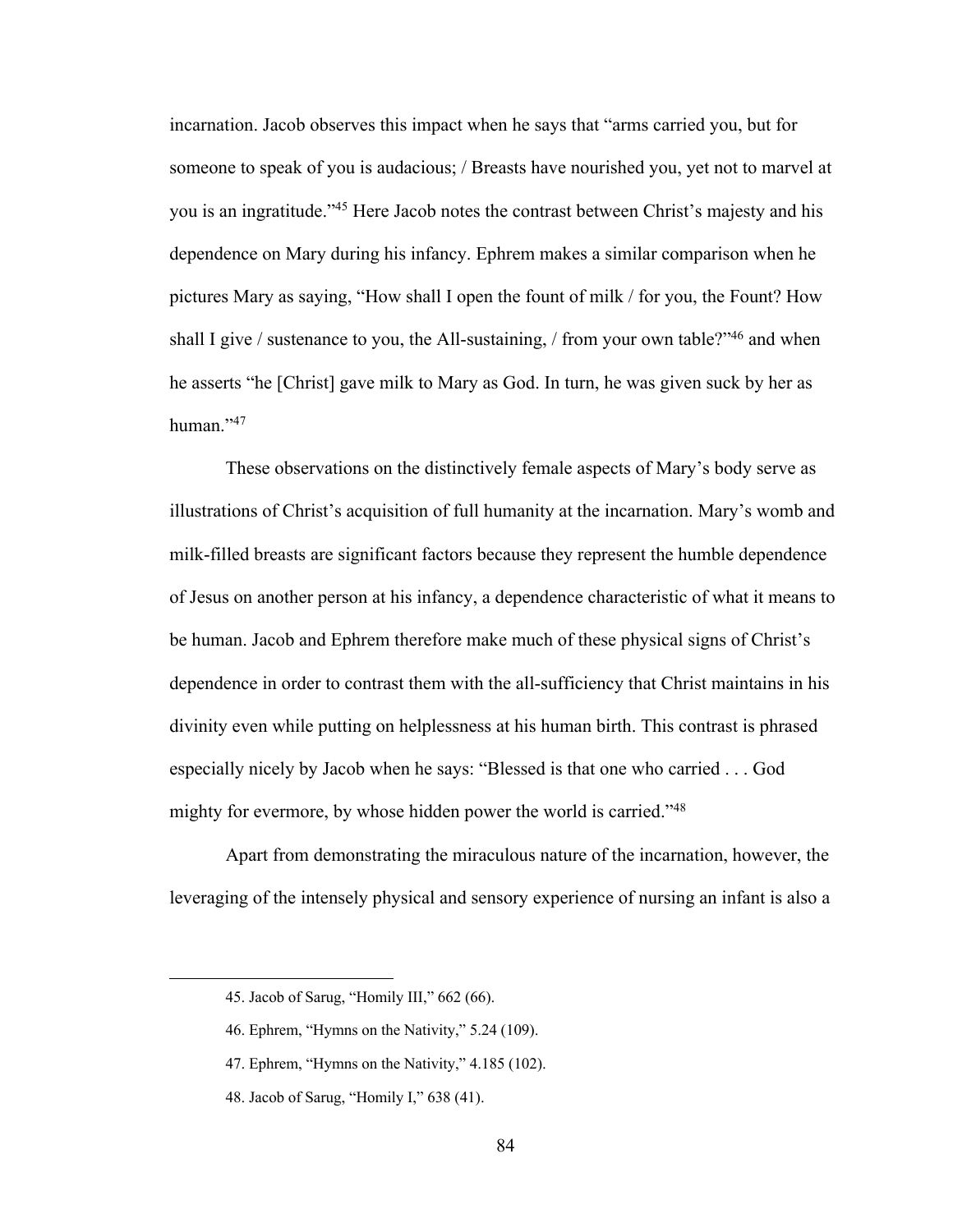notable indication of the fitness of inherently feminine characteristics to serve as evidence of divine action. When Mary acquires physical traits of motherhood, such as milk production, she is not experiencing something unique. Instead, though Mary acquires these traits in a unique way, her transformation into a nursing mother is a widespread feminine experience. These instances therefore demonstrate that, for Ephrem and Jacob, female physical characteristics need not be erased or ignored in order for an individual to demonstrate God's power. In fact, such characteristics may actually be enhanced and emphasized by divine work. Mary's body, not just as a physical body but specifically as a female one, is treated as a valid space for the revelation of Christ.

These observations of contradictions within Mary's body as she embodies both Virginity and motherhood can be read as demonstrations of Ephrem's and Jacob's commitment to the fully human and fully divine nature of Christ. Reflections on female physicality, however, also serve to emphasize the continued tension between Christ's hiddenness and his revelation at the incarnation. As an example of this tension, both Ephrem and Jacob draw comparisons between different spaces of containment, especially the womb and the heavenly realms. Both authors frequently juxtapose these two spaces, building a parallel between the two in order to compare the ways in which both have been filled with Christ's presence. Jacob uses this juxtaposition, saying, "Blessed is she in whose small and barren womb dwelt / the Great One by whom the heavens are filled and are too small for him."49 And even more directly "heaven and Mary, singly, he chose the both of them. / He made one a throne and the other a mother."50 Christ's heavenly power

<sup>49.</sup> Jacob of Sarug, "Homily I," 638 (41).

<sup>50.</sup> Jacob of Sarug, "Homily III," 665 (69).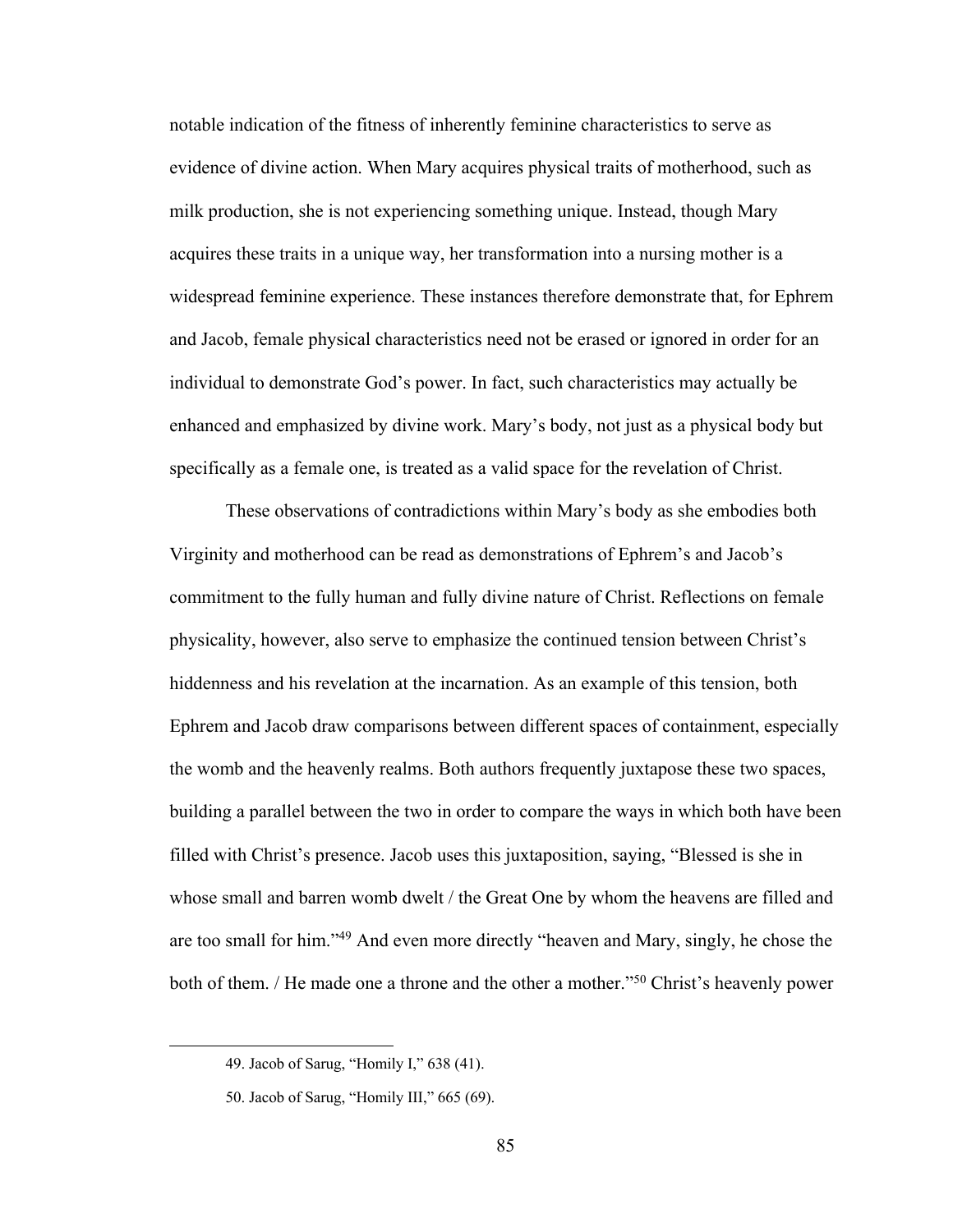and existence, coexisting with his containment in Mary's womb, is also noted by Ephrem, who says "as again he dwelt in his mother's womb, in his womb dwells all creation."<sup>51</sup> Ephrem also observes that "He had been entirely in the womb while yet he remained entirely everywhere."52 The theological significance of this parallel between heaven and Mary's womb is concisely expressed when Ephrem says "if anyone seeks your hidden nature, / behold it is in heaven in the great womb / of Divinity. And if anyone seeks / your revealed body, behold it rests and looks out / from the small womb of Mary."53

These parallels, that both authors establish between Mary and heaven as the two dwelling places of Christ do not merely highlight the existence or embodiment of dual, human/divine natures in Christ's incarnation. They function specifically to emphasize that the divine/human dichotomy is a manifestation of the ongoing coexistence of divine revelation and hiddenness. Both aspects of Christ's nature continue to coexist through the time of the physical incarnation. Mary's womb is the dwelling place for the revelation of Christ in his humanity while the heavens remain the place of hidden divine majesty.

Also significant is the fact that both authors make a point of explaining that Christ's occupancy of these dual dwelling places is made possible by Christ's own will. Jacob asserts that "Because you so willed, a womb has contained you; Unless you so willed, / all the ages would not suffice you."<sup>54</sup> Ephrem also asserts this, saying of Mary "her arms carried him, for he had lightened his weight, / and her bosom embraced him,

- 53. Ephrem, "Hymns on Nativity," 13.7 (138).
- 54. Jacob of Sarug, "Homily III," 662 (66).

<sup>51.</sup> Ephrem, "Hymns on the Nativity," 4.154 (100).

<sup>52.</sup> Ephrem, "Hymns on the Nativity," 4.169 (101).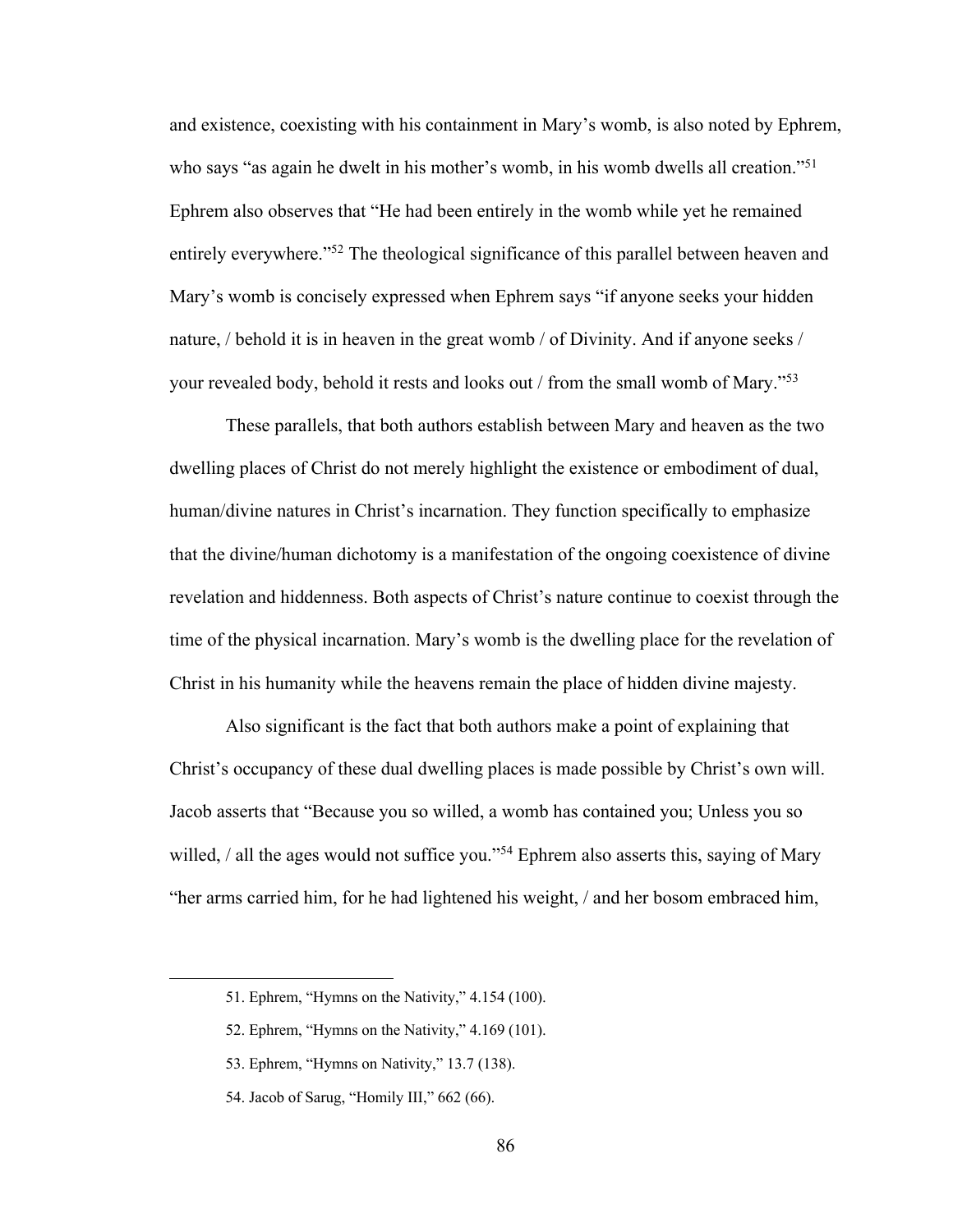for he made himself small."55 By emphasizing divine intentionality in the incarnation, both authors demonstrate not only the awe in which they hold the event but also the appropriateness of reflecting on and proclaiming it. For them, it is as important to notice and reflect on perceptible concrete details of God's becoming human, such as his choice to contain his majesty in small spaces, as it is necessary to avoid prying into exactly how the divine and human natures are joined, once again maintaining the essential balance between proclaiming the revelation and respecting Christ's hidden majesty.

Ephrem and Jacob both emphasize Mary's virginity as a sign of the miraculous nature of the incarnation. This emphasis is not unexpected, but it is noteworthy the extent to which its focus is on chastity not merely as a character trait but as a physical trait. Certainly, they each treat Mary's sexual purity as an aspect of the surpassing holiness that makes her a suitable vessel to carry Christ. Significant attention is paid, however, to the paradox of the physical states of virginity and pregnancy coexisting in Mary's body. This physical trait is frequently referred to by both Ephrem<sup>56</sup> and Jacob<sup>57</sup> as being  $\mu$ (sealed) or as possessing the <br/>ملمهم الله (seal of virginity"). The word  $\leftarrow$ (signet) is also used at times to describe this trait.<sup>58</sup> The use of these terms at different times conveys the sense not only that Mary's body is "sealed" in the literal sense of being unopened but also that this sealing serves as a sign or representation of divine presence.<sup>59</sup>

<sup>55.</sup> Ephrem, "Hymns on the Nativity," 4.186-7 (102).

<sup>56.</sup> Beck, *Hymnen de Nativitate*, *(Epiphania)* 1, 71.

<sup>57.</sup> Bedjan, *S. Martyrii, Qui et Sahdona, Quae Supersunt Omnia*, 617.

<sup>58.</sup> For instances of this in Jacob's homilies, see Bedjan, *S. Martyrii, Qui et Sahdona, Quae Supersunt Omnia*, 636. For Ephrem, note Beck, *Des Hymnen de Nativitate (Epiphania)* 1, 71.

<sup>59.</sup> McVey, *Hymns*, 134.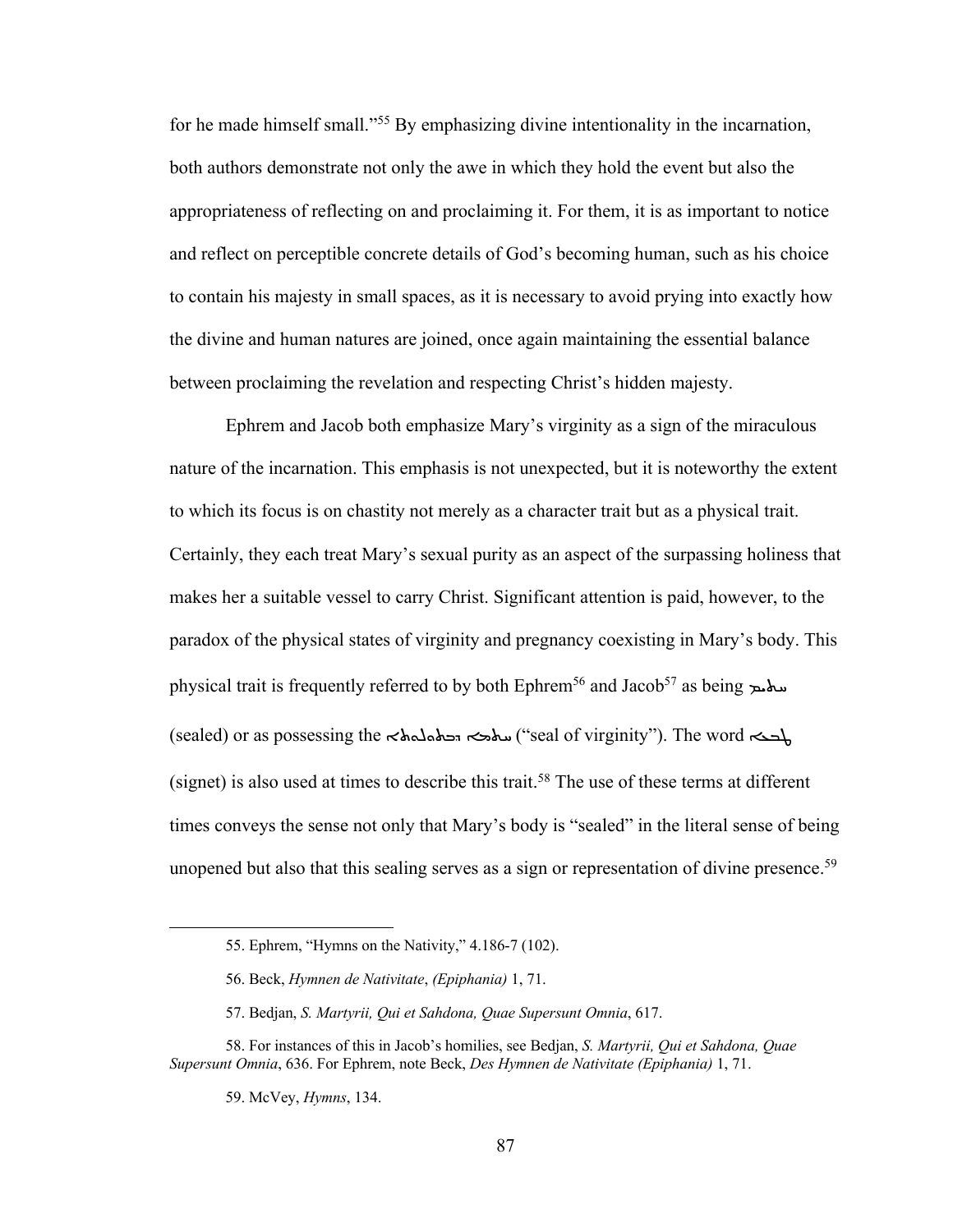The discussion of physical signs of virginity has important polemic as well as literary impact in Ephrem's and Jacob's writings.

Jacob highlights the paradox presented by Mary's "perfect birth yet sealed womb,"60 and states that the "Word entered and dwelt in her, within the guarded seals. / Tokens of virginity in her body but conception in her womb."61 Ephrem declares that in Mary, the "seal of virginity abides"<sup>62</sup> and addresses Christ saying, "Within the seals" dwelt your purity."63 The physical presence of Christ as an unborn baby within Mary's sealed womb serves as yet another polarity by which the mysteriousness of the incarnation is emphasized. Both Ephrem and Jacob use this polarity to compare Mary to a container whose real significance is its contents. In Ephrem's case, this comparison is to a treasure box. For Jacob, it is a letter. Jacob declares that God "sealed her and inscribed her; she was also read although not being opened. / Because the Father revealed in her mysteries more sublime than usual."64 In a similar vein, Ephrem declares "O to the chest that was empty / and sealed, and while it was secured / from within emerged the great Signet / of the King of Kings."65 As a letter, Mary is not just a message. She is also a miracle. As a chest, she does not just carry the King, but contains him in a mysterious and impossible way. By emphasizing the sealed and closed nature of Mary's body in

- 61. Jacob of Sarug, "Homily I," 636 (39).
- 62. Ephrem, "Hymns on the Nativity," 12.2 (134).
- 63. Ephrem, "Hymns on the Nativity," 12.4 (134).
- 64. Jacob of Sarug, "Homily I," 636 (39).
- 65. Ephrem, "Hymns on the Nativity," 12.3 (134).

<sup>60.</sup> Jacob of Sarug, "Homily I," 617 (20).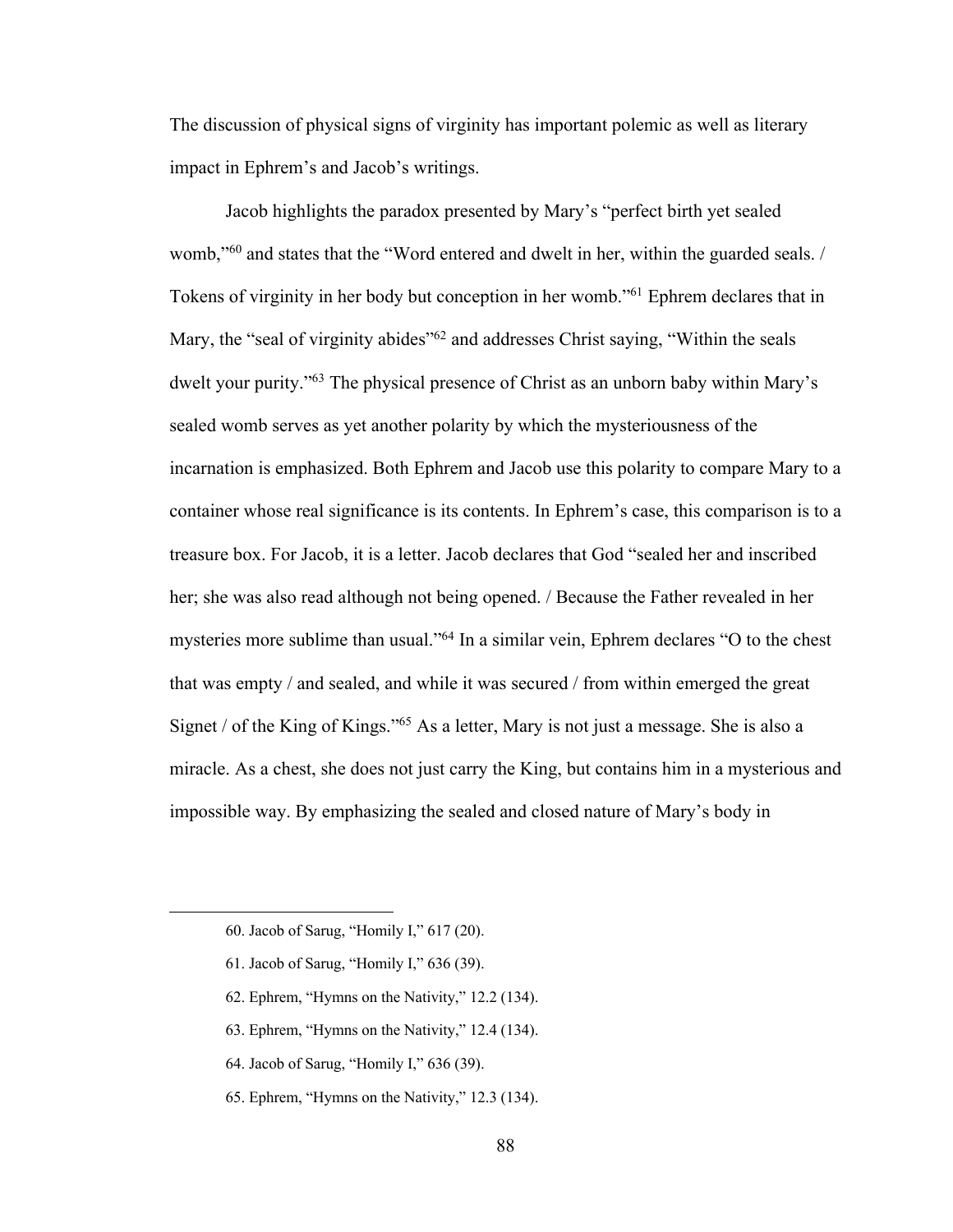juxtaposition with the divinity she contains, the authors are able to enhance their communication of the wonder of the incarnation.

Physical evidence of Mary's virginity functions not only poetically but also polemically, once again serving as ammunition against Jews and others who would deny the divinity of Christ. Ephrem compares Mary's intact seals of virginity to the sealed and blocked tomb, saying "the womb that was sealed / conceived you. Sheol that was secured / brought you forth."66 This comparison highlights the efficacy of both the resurrection and the virgin birth as signs of Christ's divinity in Ephrem's view. He underscores the value of these signs by saying "the virginal womb / and the sealed grave . . . shouted" the truth of Christ's identity.67 Ephrem is particularly interested in the ways in which doubters of Christ's divinity must overcome the evidence of the virgin birth. On this subject he states that "the seal refutes / one who falsely claims that your mother made false pretenses."68 He directly connects this idea of the refutation of slander with proofs of virginity found in the Mosaic law,<sup>69</sup> pointing to the inclusion of such customs in ancient law as evidence of the high amount of suspicion and doubt people direct towards chastity. Ephrem's emphasis of Mary's virginity as proof of the divinity of her son indicates not only his concern over unbelievers who doubt the virgin birth, but also his belief that Virginity can be proved and measured as a concrete physical trait, making it an important source of potential evidence for divine action.

<sup>66.</sup> Ephrem, "Hymns on the Nativity," 10.7 (129).

<sup>67.</sup> Ephrem, "Hymns on the Nativity," 10.8 (130).

<sup>68.</sup> Ephrem, "Hymns on the Nativity," 12.4 (134).

<sup>69.</sup> Ephrem, Hymns on Nativity, 14.12 (143).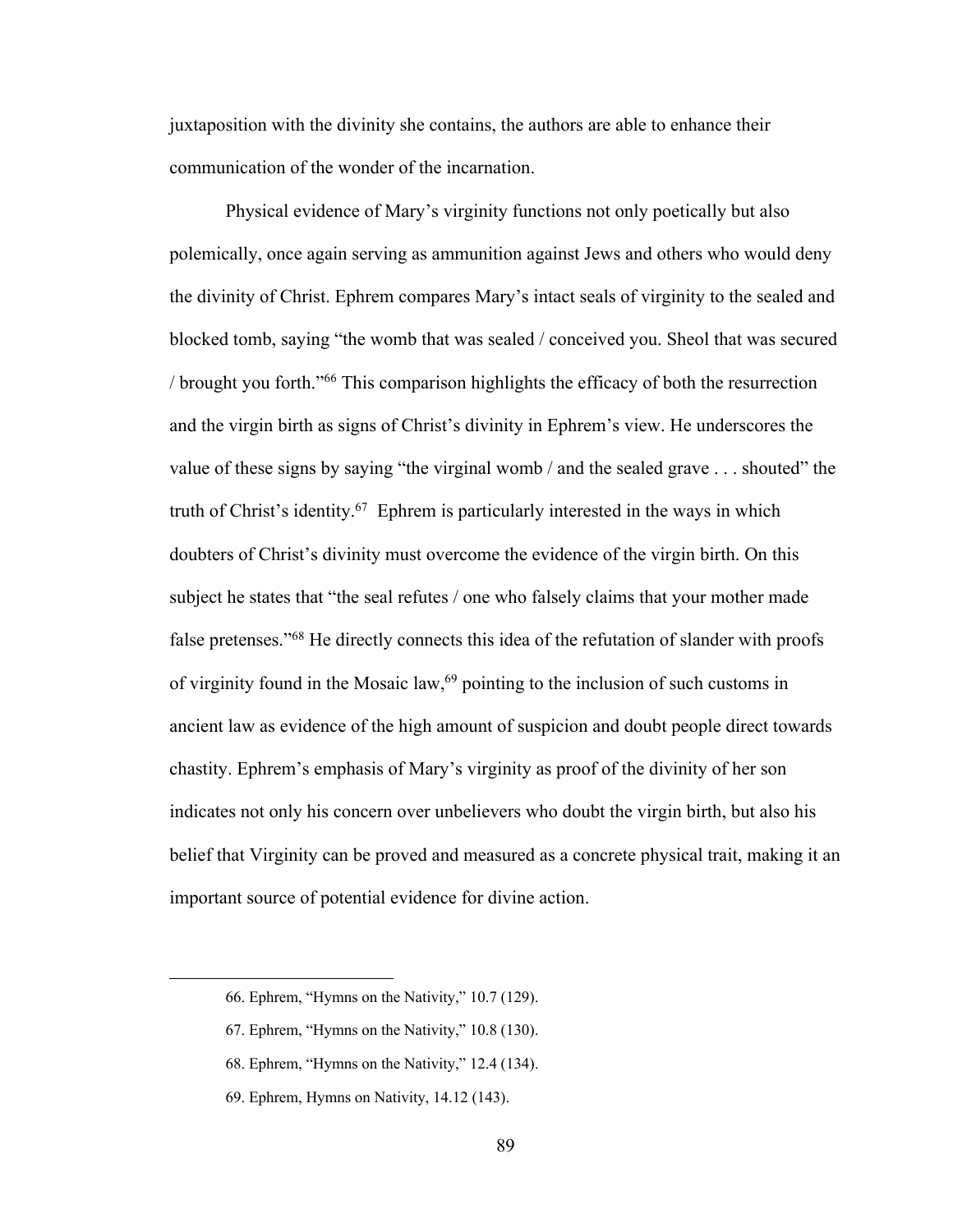As in the cases of other aspects of the female body, the attention Ephrem and Jacob pay to the physical evidence of Mary's virginity finds resonance with femininity in general. Ephrem goes so far as to announce that "womankind possessed the evidence of virginity / because of you, to affirm that yours / was a holy conception,"70 indicating that this physical characteristic was given to femininity for the specific purpose of witnessing to the hidden supernatural presence of the one who dwelt physically within these seals in Mary's body. He goes on to assert that "within the seal you dwell even now / within chaste women,"71 and that should anyone doubt the chastity of consecrated female virgins, "the seal witnesses to your brides."72 Thus Ephrem takes an inherently feminine physical trait and insists its presence in women is evidence of Christ's presence within them, as it indicates a wholehearted devotion to Christ that requires supernatural help.

Here it should be noted that in their reflections on the significance of physical evidence of virginity as an indication of the miraculous power of God, Syriac authors share with the composers of Old Testament law a certain naivete about the conclusiveness with which virginity can be physically proved. For the purposes of this chapter, however, the accuracy of ancient authors' understanding of the details of female anatomy is less significant than the points they wish to illustrate by reflecting on them. For Ephrem and Jacob, the possibility of physical proof of chastity, a possibility exclusive to femininity, provides a valuable avenue for illustrating the coexistence of hiddenness and revelation. Measurable indications of virginity in women are received as

<sup>70.</sup> Ephrem, "Hymns on the Nativity," 12.4 (134).

<sup>71.</sup> Ephrem, "Hymns on the Nativity," 12.5 (134).

<sup>72.</sup> Ephrem, "Hymns on the Nativity," 12.6 (134–5).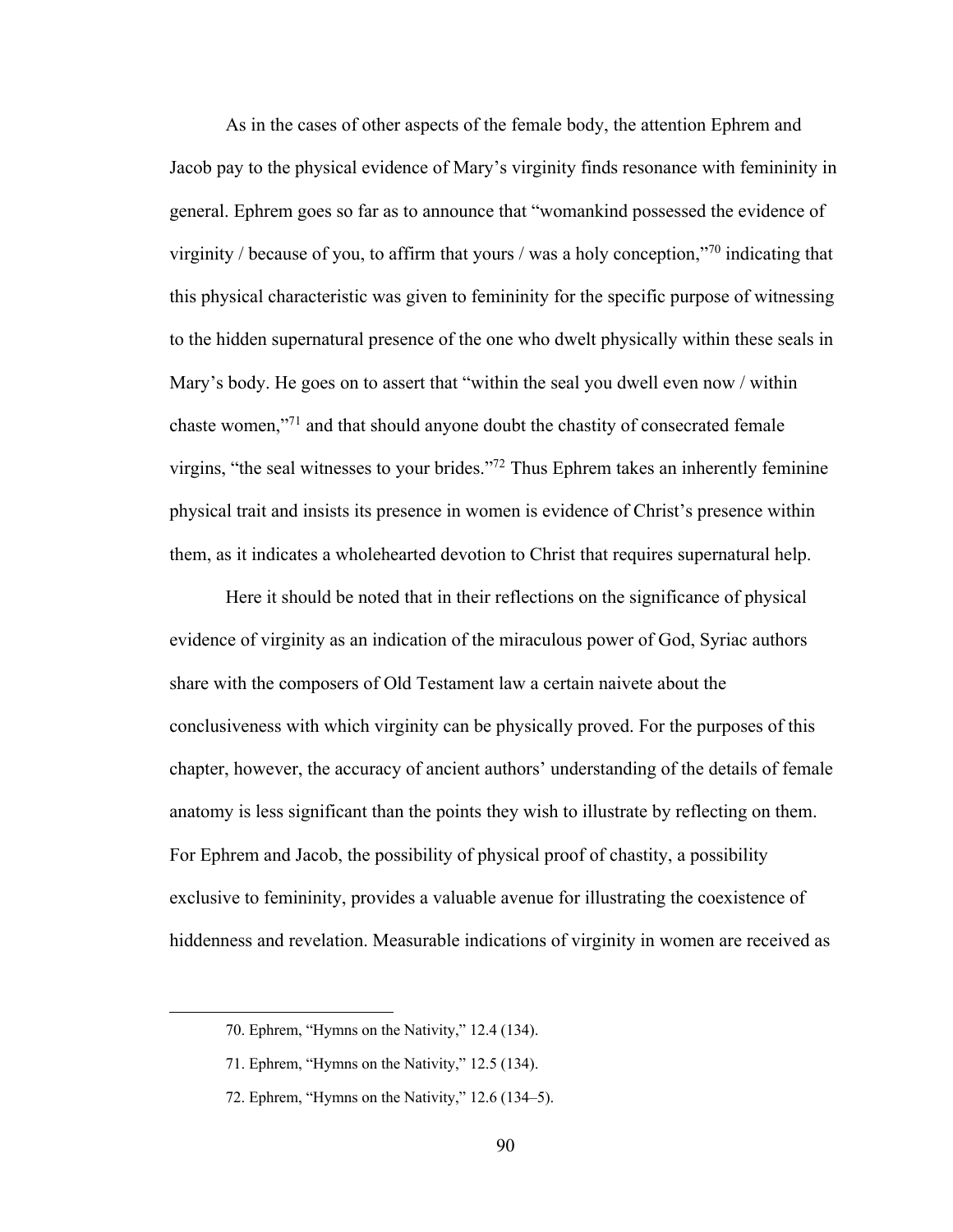signs of an individual's spiritual connection to the unseen Christ. This juxtaposition therefore highlights a set of definite characteristics by which the physical world reveals and mirrors hidden spiritual realities.

## **Conclusion**

The virgin Mary in Syriac Christianity functions in a wide variety of paradigmatic roles. As we have seen above, her faith and devotion to her Son make her a model not merely of a righteous woman but of a righteous human being. Moreover, reflections about her serve as evidence for a range of christological concerns. In her role as nurturer and physical provider for the Christ child, she demonstrates his full humanity, while in her miraculously chaste conception, she represents his divine power. Beyond these roles, however, Mary serves as a constant reminder of the emphasis Syriac Christianity places on the continual tension between appreciating divine revelation while trusting and honoring hidden divine majesty. The socially incongruous roles she fills are an indication of proximity to the divine mystery. Her balance between the tensions of discernment and proclamation displays the proper path of navigation between the tensions inherent in Christ's nature.

Mary functions as an exceptionally effective representative of the tensions present in Christ's nature. Ephrem's and Jacob's reflections on her, however, also have wider implications. By both subtle and overt association with stories of other biblical women, they highlight the ways in which those biblical women's stories frequently display similar explanatory power. Additionally, the ways in which both authors reflect on Mary's physicality indicate the extent to which they view the female body itself as inherently effective at demonstrating paradox, mystery, and revelation.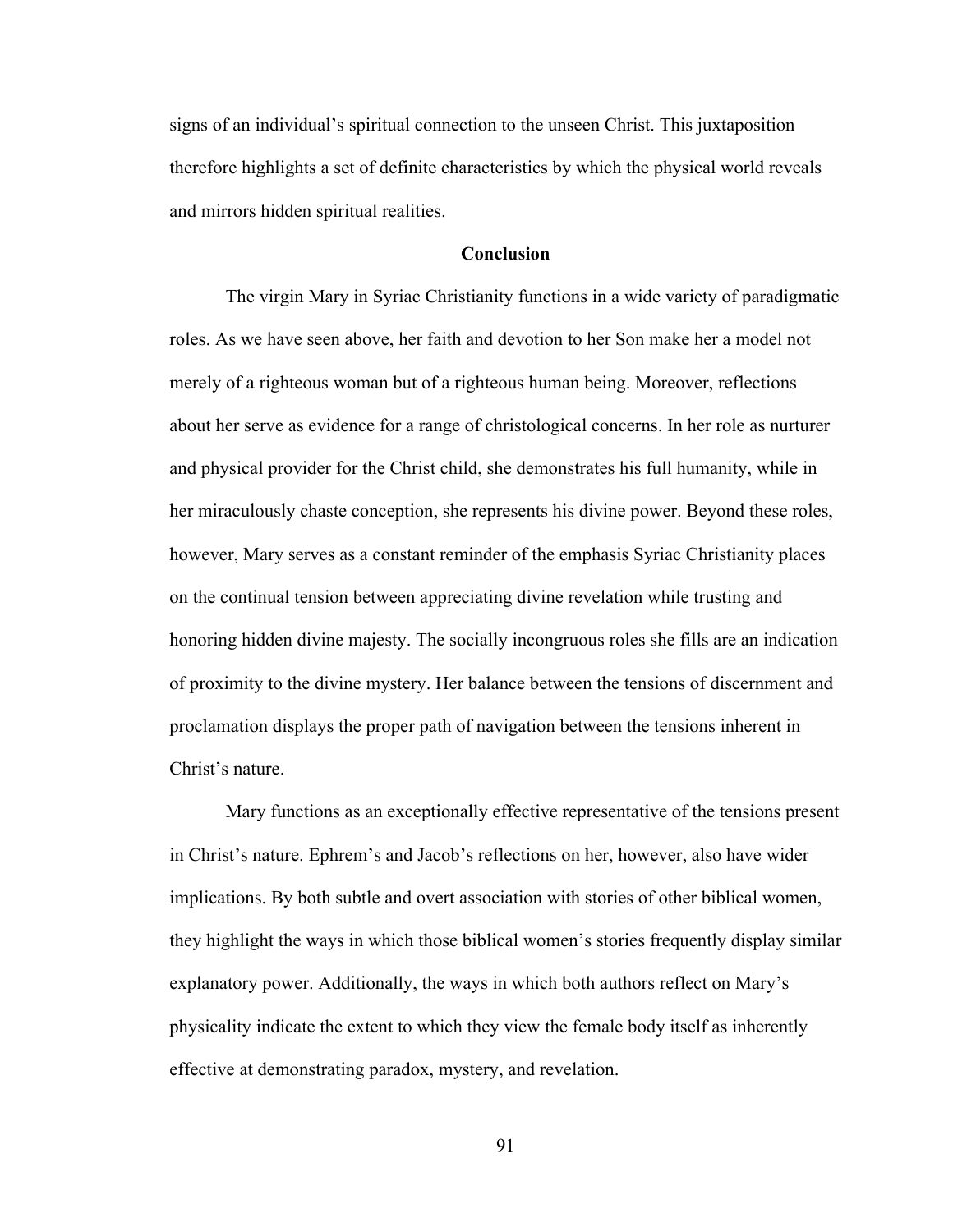In view of Mary's evident function for each of these significant Syriac authors as a demonstration of Christ's complex nature and of her strong connections to other biblical women, it appears likely that the efficacy of stories about biblical women for demonstrating this complexity is a significant reason for the unusually detailed and nuanced attention paid to biblical women in Syriac Christianity. This efficacy is on display in Ephrem's and Jacob's considerations of Tamar and the Samaritan Woman as well as the virgin Mary. The potential impact of this approach to interpreting biblical women's stories will be the subject of the upcoming chapter.

The final chapter of this thesis will examine themes appearing in the interpretations of all three of the biblical women studied thus far. It will unpack some aspects of both biblical text and theological thought that are highlighted through the christological interpretative lens as well as some aspects that may be under-emphasized or obscured by it. It will consider what might be helpful to scholarship and biblical interpretation from such an approach as well as what may be problematic. We have seen how biblical women function as emblematic of one of the major paradoxes crucial to Syriac Christian thought, the revelation and hiddenness of Christ. The final chapter will consider what significance this emblematic role might have for the ongoing work of biblical interpretation and theological development.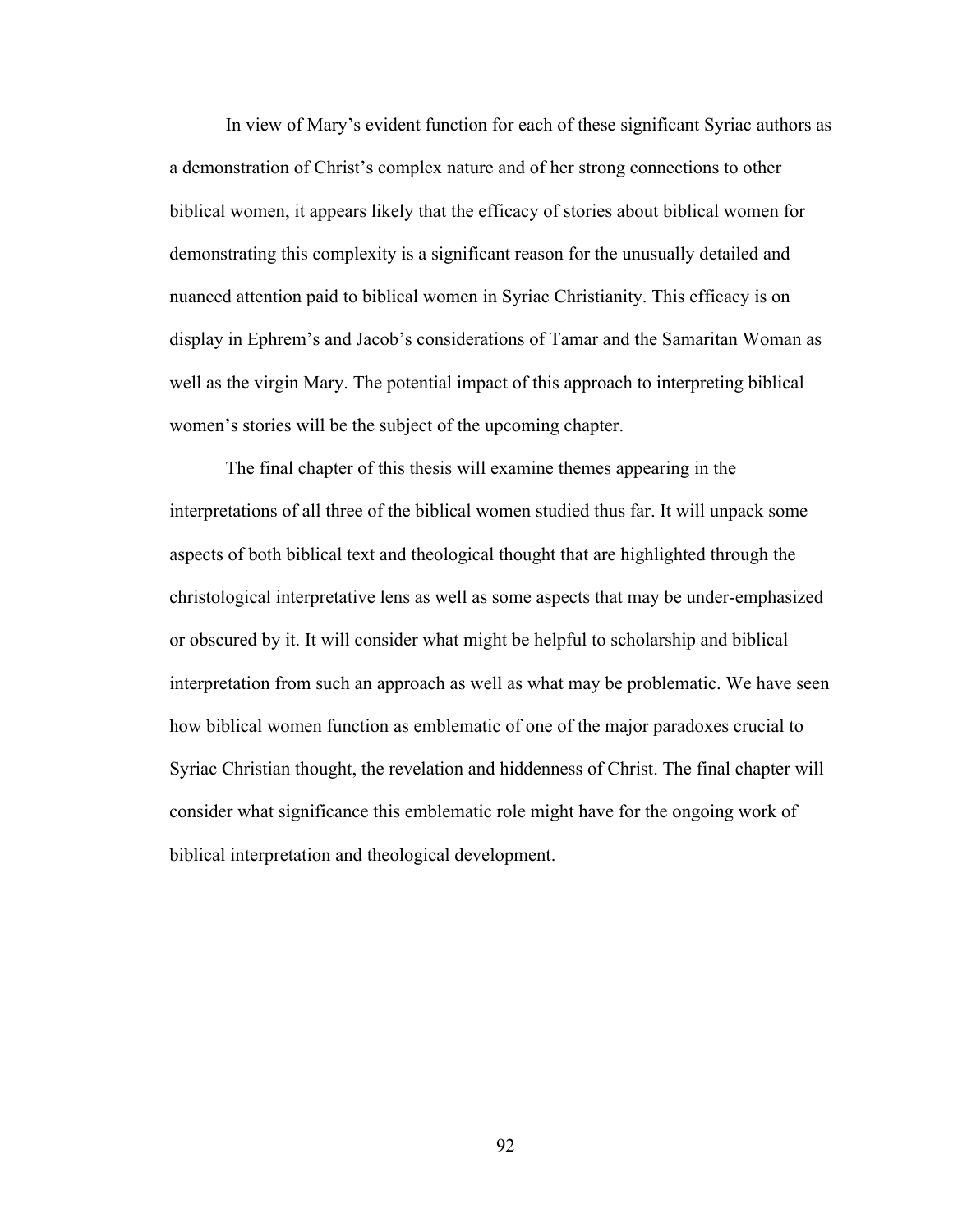# CHAPTER V

## COMPARISONS AND CONCLUSIONS

When Syriac interpretations of Tamar, the Samaritan woman, and Mary are brought into conversation with each other, common themes and patterns emerge. These themes, which are utilized by Ephrem and Jacob to demonstrate christological commitments, are intrinsically connected to the femaleness of the characters under consideration. As a group, these common themes suggest that their authors chose these specific characters to illustrate the paradoxically hidden and revealed nature of Christ not in spite of these gendered implications but because of them. The incongruities of the characters' stories, which Ephrem and Jacob use to display the complexities and tensions in the nature of Christ, arise from the gender identities of the characters.

Because the gendered aspects of these characters are central to their functionality as demonstrations of Christ, reflections on them convey insight into Late Antique Syriac attitudes towards women in general. These attitudes are perhaps only tangentially related to the ancient authors' aim of demonstrating Christology. They have significance, however, for discerning what impact these interpretations may have had on their audiences. An awareness of connections between theological attitudes towards women as demonstrations of Christology and sociological or psychological attitudes towards women in general can help shed light on consequences of using gendered aspects of biblical stories as a lens to interpret Christ. Such consequences, both intentional and unintentional, exist for audiences of late antique Syriac-speaking Christians and for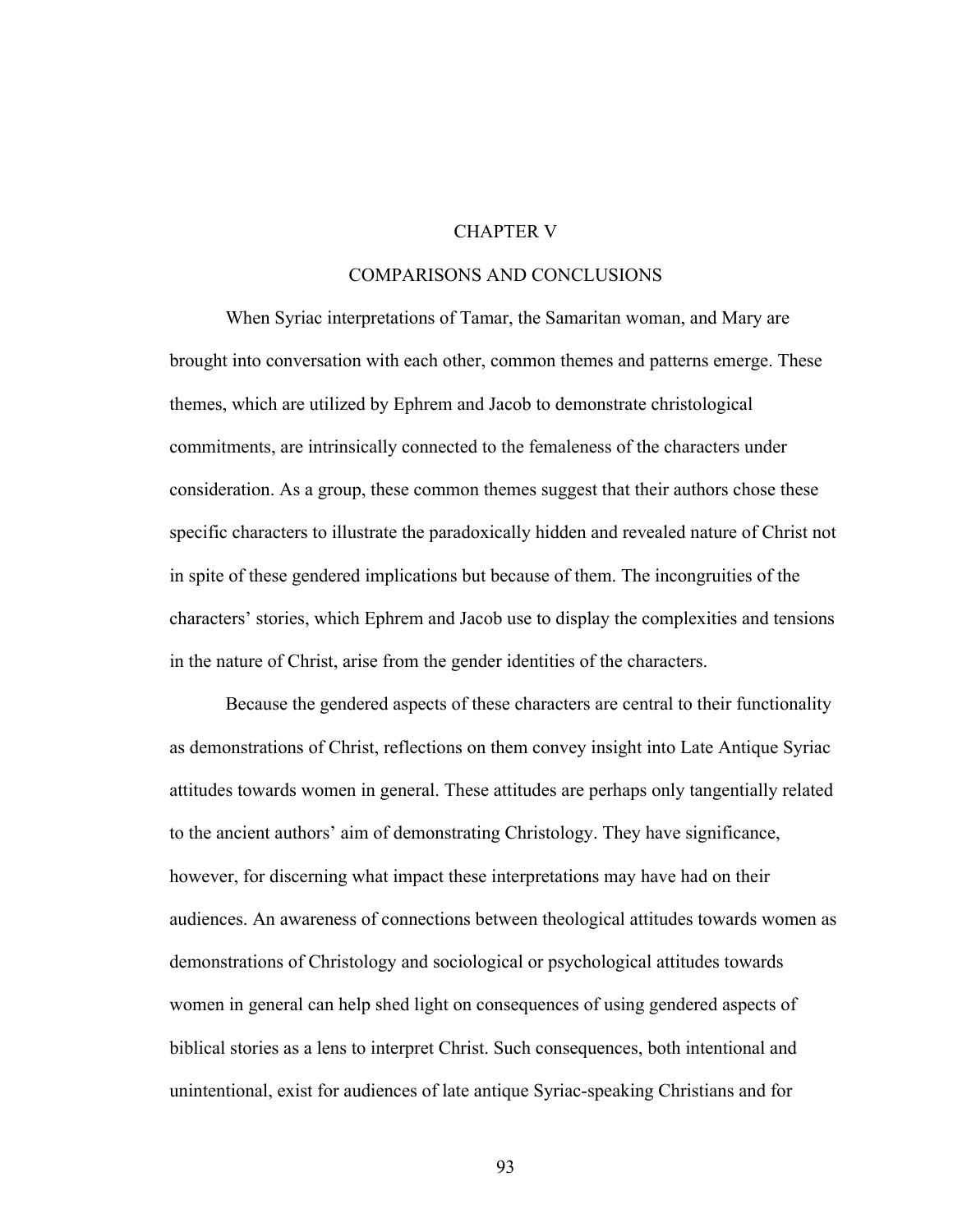readers in the twenty-first century alike. Recognition of the secondary attitudes and beliefs contained in each work and their relationship to the primary message allows for more clarity in evaluating the content that the authors intend to convey.

This chapter will address three things. First, it will identify and analyze common themes arising from the female identities of the characters, demonstrating that the gendered aspects of their stories are central to their suitability as vehicles for christological discussion. Second, it will notice and discuss the general construction of gender in the works under consideration, evaluating negative as well as positive aspects of its operation and the potential impact of that construction on reception of patristic Syriac writings. Third and finally, it will focus once more on Ephrem's and Jacob's use of these biblical women as demonstrations of Christ, evaluating and summarizing the ideas that the three characters taken as a group convey about Christ's nature. Throughout, this chapter seeks to consider the potential effects resulting from the interpretative use of biblical women as illustrations of the hidden and revealed nature of Christ.

## **Common Threads: Boldness**

One trait these women share in common is boldness, a willingness to pursue the revelation of Christ despite the risk of societal censure, loss of status, or physical danger. Phil Botha has demonstrated that Ephrem argues in "Hymns on the Nativity" 9 that "Christ's birth was made possible by the visionary and bold love a number of women had for him."1 Jacob strongly emphasizes this same idea in his writings on both Mary and Tamar, and while Ephrem's interpretation of the Samaritan woman obviously does not

<sup>1.</sup> Botha, "Tamar, Rahab, Ruth, and Mary," 3.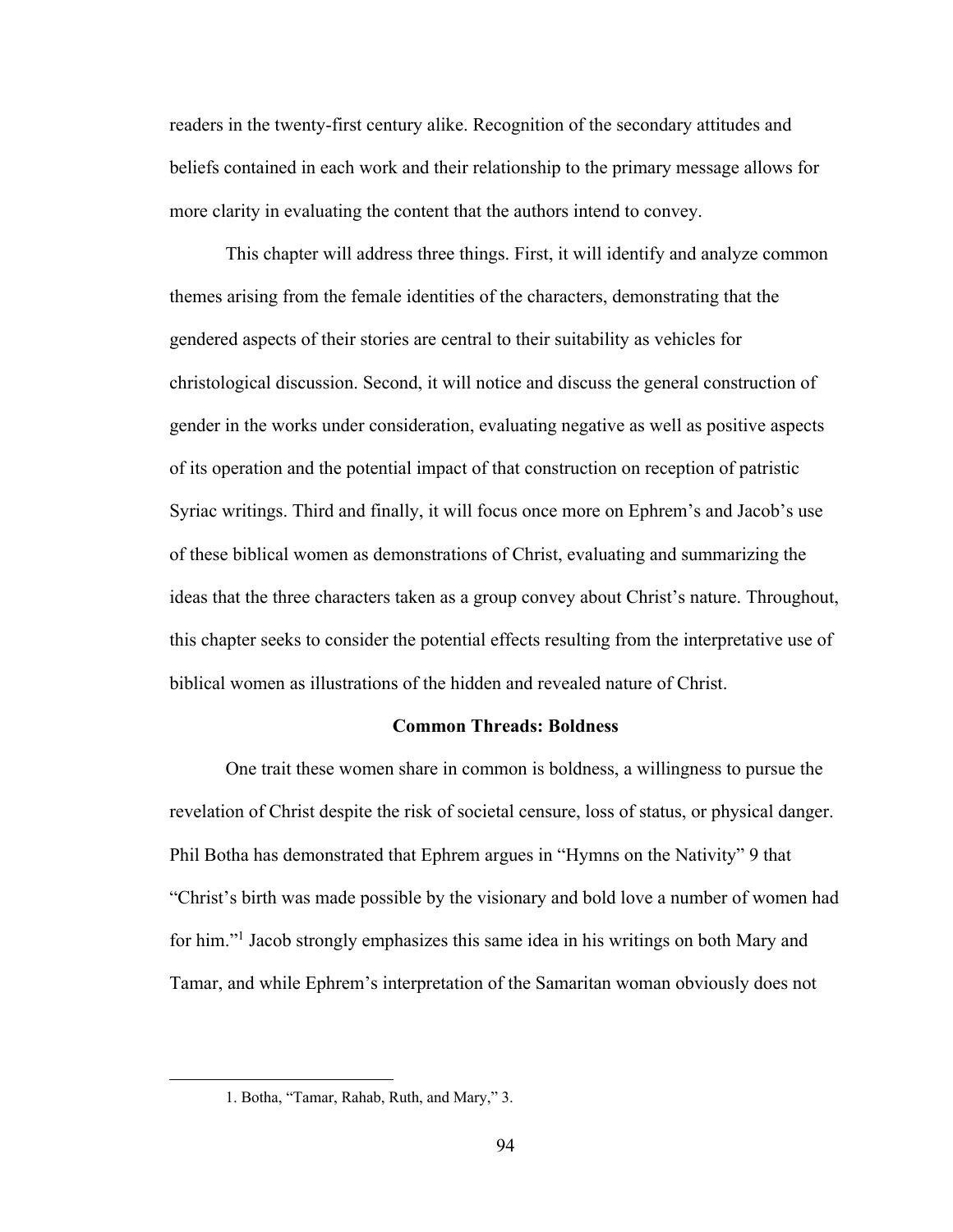assign her a role in Christ's birth, he nonetheless demonstrates that her boldness in the form of speech has a role to play in revealing Christ to the world.

Boldness, the willingness to step out of line with societal expectations without regard to personal consequences, is at play in each of these women's stories. Jacob discusses this boldness in the stories of biblical women who acted "without restraint,"2 ultimately charging that Tamar's pursuit of sexual relations with Judah is characterized by similar boldness, though her case "surpasses that of her companions" in that she "sat out by the crossroads to ensnare a man!"3 Ephrem notes the boldness with which the Samaritan woman converses with Christ, pointing out that "her head was high . . . and her voice authoritative."4 Similarly, Jacob recognizes the boldness shown by the virgin Mary's outright argument, first with the angel Gabriel<sup>5</sup> and later with her promised husband Joseph,<sup>6</sup> over the plausibility of conceiving a child without intercourse. The actions of each of these women are bold not only because they transgress social norms but because in doing so they incur risk. Mary and Tamar demonstrate boldness in their resolve to bear children out of wedlock in obedience to what they accept as God's plan, though it could easily mean a death sentence, or at least a life of total social marginalization for them. The Samaritan woman continues in boldness by proclaiming

- 3. Jacob of Sarug, "On Tamar," l. 128 (296).
- 4. Ephrem, "Hymns on Virginity," 22*.*7 (357).
- 5. Jacob of Sarug, "Homily I," 626 (29).
- 6. Jacob of Sarug, "Homily II," 654 (57).

<sup>2.</sup> Jacob of Sarug, "On Tamar," l. 83 (295).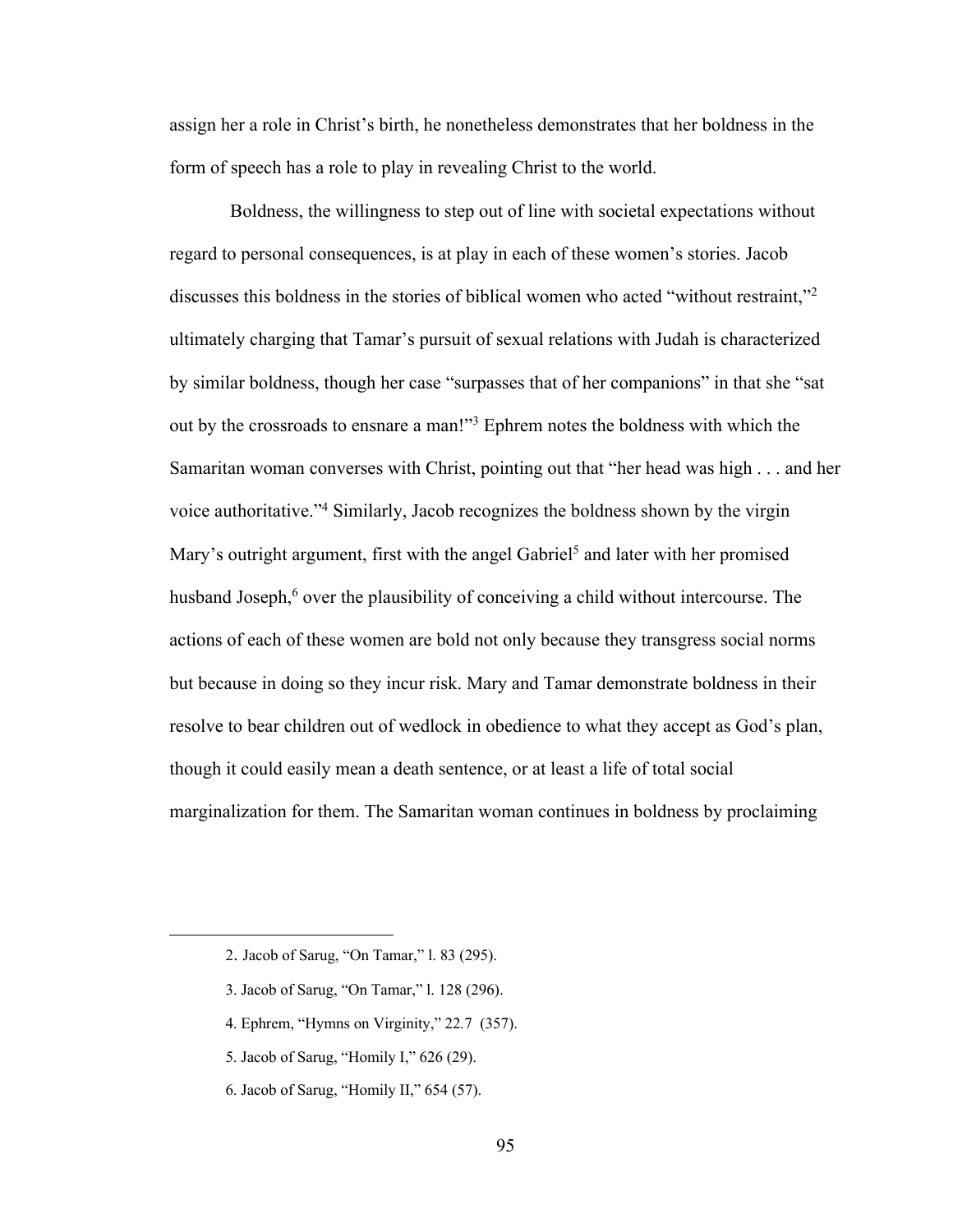Christ to her neighbors without regard for what they will think of her or how her message will be received.

Not only do these three women share boldness as a common trait, but they are characterized as bold in ways that are specifically tied to gender. Their actions are considered bold because they demonstrate more initiative or autonomy than what is "normal" for women in ancient times. One cannot be bold by doing what is expected. Judah is not called bold, nor is Joseph, and no special observation for courageous questioning or proclamation is attributed the males who appear in "Hymns on Virginity" 22 and 23 (for instance, the disciples) as it is to the Samaritan woman. Though male characters in each story are credited as acting in response to Christ, they do not behave in ways that challenge societal expectations of their gender or other defined roles. By intentionally transgressing social boundaries tied to gender, Tamar, the Samaritan woman, and Mary create oddities within their stories that Syriac authors are able to interpret as evidence of the hidden work of Christ in them. Thus not only do the words and actions they accomplish reveal Christ, but their boldness itself becomes a revelation of divine presence.

#### **Common Threads: Appearances versus Realities**

As a result of their bold actions, Tamar, the Samaritan woman and Mary each occupy complex social roles characterized by tensions, contradictions and polarities. As we have seen in the previous chapters, Ephrem and Jacob frequently use the coexistence of multiple identities within these female biblical characters' stories as a device to build parallels between the women and Christ. The tensions that are utilized, however, arise from the characters' engagement with an inherently feminine dilemma. Despite the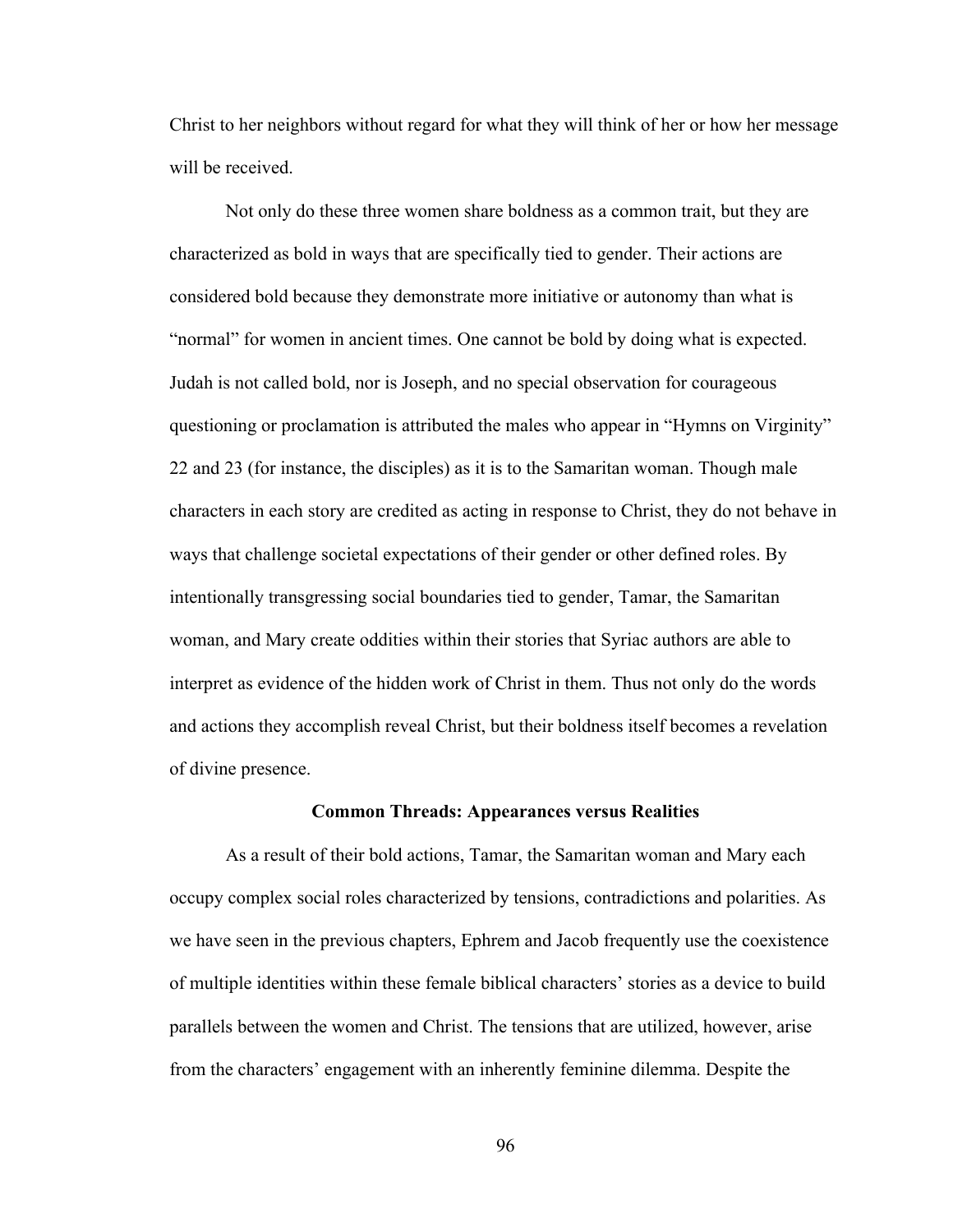differences in the specifics of their situations, each character is actually navigating the same incongruity: an imbalance in their respective husbands-to-children ratio. Tamar and the Samaritan woman each have multiple marriages with no resulting children, while Mary has the opposite problem. In each case, not only do the women act boldly by flaunting certain restrictions placed on them as women in society, but they are motivated to do so by problems tied to their femaleness. The resulting stories, used by Ephrem and Jacob to illustrate christological paradoxes, are a mix of ambiguities and incongruities that are inherent to female life.

The social vulnerabilities caused by barrenness, persistent widowhood, or sexual irregularity (particularly in the ancient world) are exacerbated in these biblical stories by the lack of autonomy granted to women. Tamar's ability to lawfully remarry and conceive children is in Judah's hands, just as Mary's fate is in Joseph's. Ephrem's interpretation of the Samaritan woman notes the impossibility of a woman functioning without male protection, an impossibility that forces her to make whatever kind of marriage she can, even if it is unconventional. In each story, male control over social structures leaves each woman no choice but to take surprising measures to resolve their situations. The surprising and unusual nature of each character's approach to navigating their unfortunate situations are significant in Ephrem's and Jacob's choice of them as subjects for reflection.

Both authors note the exceptionality of the protagonist's behavior in their interpretations. Jacob recognizes that Tamar's "action would have been wrong had there not been some mystery there."7 In fact, Jacob devotes a fairly long section of his text

<sup>7.</sup> Jacob of Sarug, "On Tamar," l. 153 (296).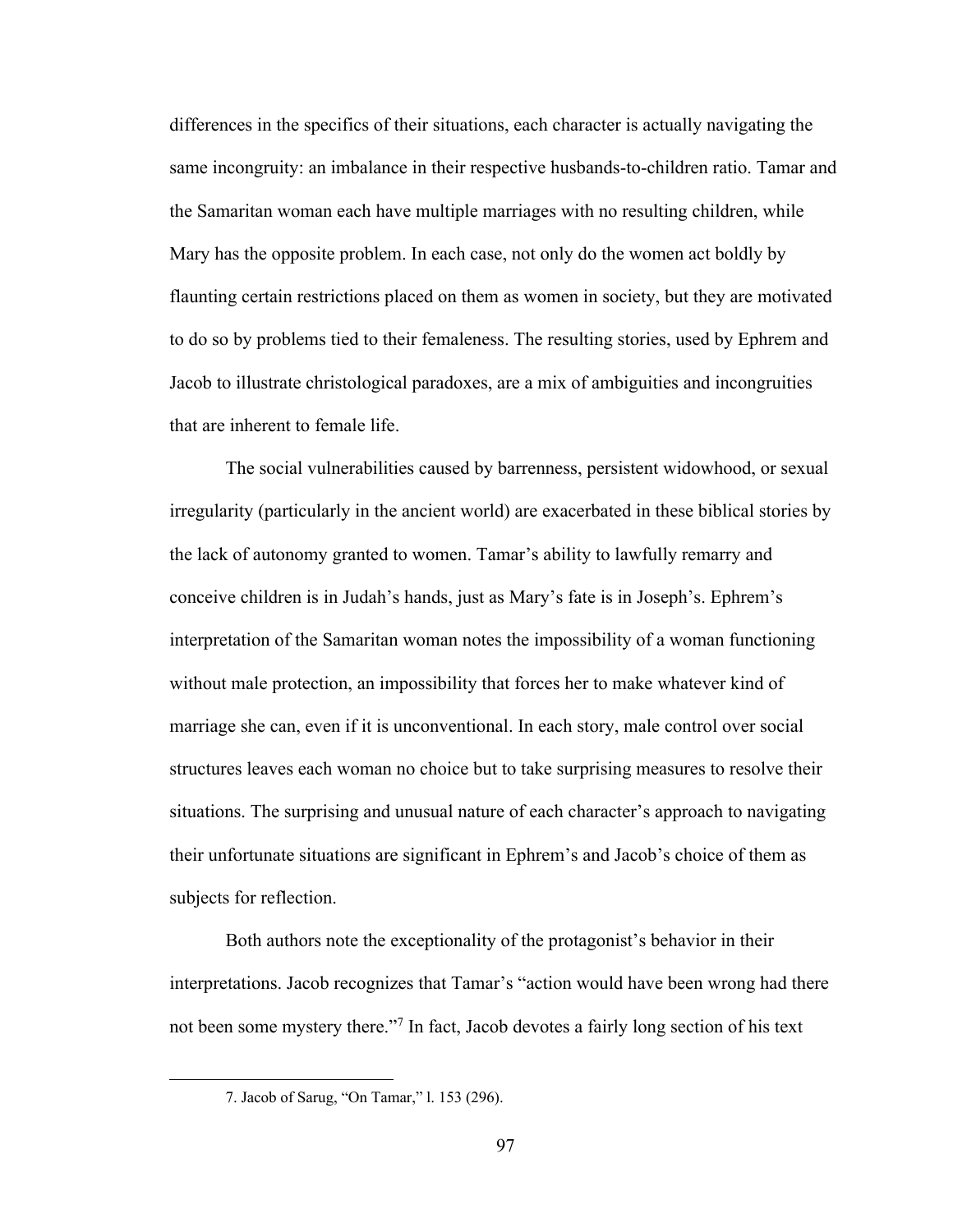(more than 50 lines!) to acknowledging the strangeness of Tamar's choices and indicating the possibility of discovering a righteous motivation for it. Ephrem acknowledges the unusualness of Mary's situation by describing the reluctance of non-Christians to believe the supernatural cause of her pregnancy.8 Similarly, Jacob notes the danger Mary would have faced had she revealed the truth of her situation to the world since it would have been beyond belief to most people.<sup>9</sup> Again, Ephrem views the Samaritan woman's plight as a demonstration of the generally low levels of societal tolerance for women in unusual marital situations.10 These considerations indicate that Ephrem and Jacob believed that explanations are needed for these strange situations. Rather than fall back on the idea that each woman simply acts out of poor character, they instead explain the women's socially out-of-sync situations by asserting that the characters are being acted upon by something unseen, and in each case they discern that unseen force as being the power or expectation of the revelation of the hidden Christ.

The details of the tensions and contrasts vary from character to character, but what remains constant is that each author demonstrates that the tensions in the stories they are interpreting stem from the connection between the protagonist of the story and the hiddenness and revelation of Christ. Tamar does in fact engage in irregular sexual activity but does so out of love for the still-unrevealed Christ. By contrast, of course, the virgin Mary is the paragon of physical purity whose appearance of immorality stems directly from the miraculous revelation of Christ in the world. As for the Samaritan

<sup>8.</sup> Ephrem, "Hymns on the Nativity," 12. 9 (135).

<sup>9.</sup> Jacob of Sarug, "Homily II," 658 (61).

<sup>10.</sup> Ephrem, "Hymns on Virginity," 22.14 (358).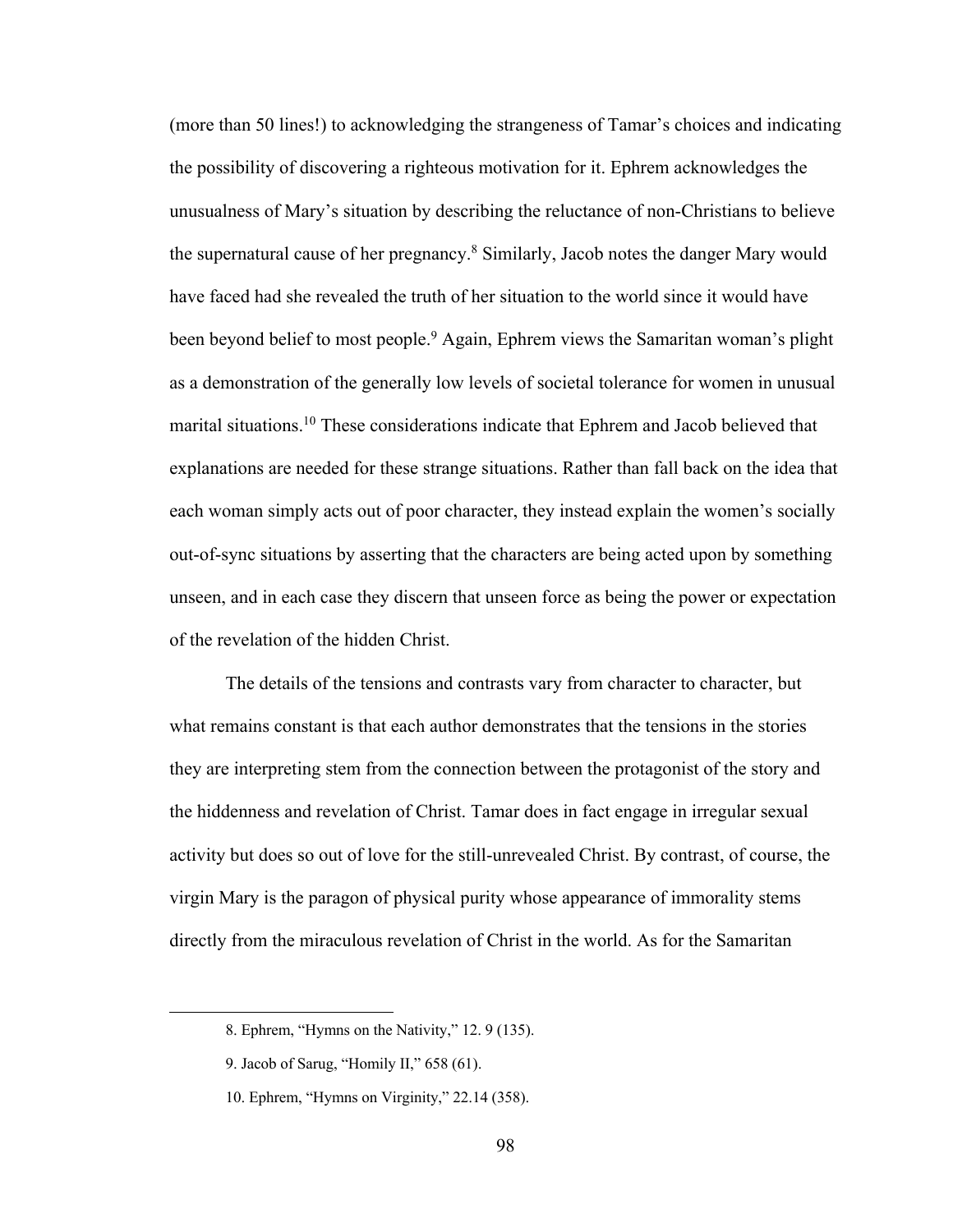woman, Ephrem recognizes her pursuit of the truth about Jesus and her responsiveness to his revelation as evidence of the true virtue hidden within her scandalous reputation. It can be seen then that each of these three characters functions well as a vehicle for illustrating the Syriac Christian interest in Christ's hiddenness and revelation because of polarities and incongruities arising directly from the characters' female status. Each author displays a belief that the tensions in these stories, tensions that are intrinsically connected to the protagonist's navigation of gendered limitations and difficulties, are in fact the outward manifestation of the hidden presence of Christ.

#### **Common Threads: Female Physicality**

Not only does each character illustrate Christ's revelation by navigating inherently feminine social incongruities, but in each story the female body itself becomes a space for divine revelation. The previous chapter detailed how Mary's womb is viewed as a physical space that reveals Christ by containing through divine will what all of heaven could not contain.<sup>11</sup> Additionally, Mary's milk, which nourishes the infant Jesus, is a demonstration of Christ's full humanity<sup>12</sup> while her physically intact Virginity signals that Christ's conception results from the miraculous intervention of the unseen divine majesty.<sup>13</sup> It is not only Mary's body, however, in which these exclusively feminine traits are received as potential evidences of the hidden/revealed polarity. Tamar's womb is also described by Jacob as a hidden place in which God works.14 It is only when her hidden

<sup>11.</sup> Jacob of Sarug, "Homily III," 663 (66).

<sup>12.</sup> Ephrem, "Hymns on the Nativity," 5.24 (109).

<sup>13.</sup> Jacob of Sarug, "Homily I," 617 (20).

<sup>14.</sup> Jacob of Sarug, *"*On Tamar," l. 285 (299).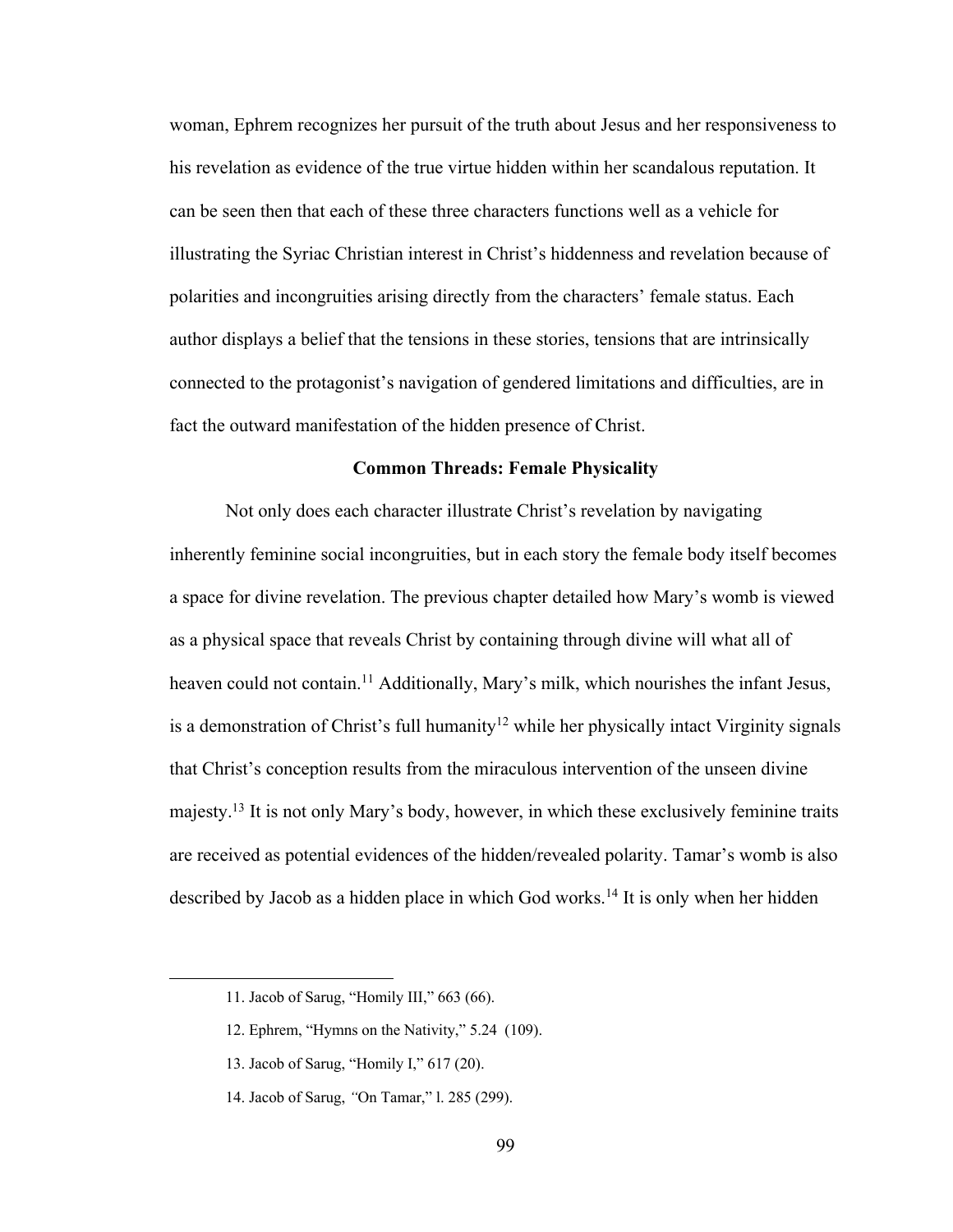pregnancy becomes outwardly evident to the world that the entire drama of her situation, which Jacob interprets as a direct effort to participate in revealing the hidden Christ, is in itself revealed to the world.15 In both characters, wombs and all that mysteriously takes place in them serve as reminders and demonstrations of the unseeable action of God. Simultaneously, the outward revelation of pregnancy, whether in swollen belly or newborn child, serve as parallel for the ways in which evidence of Christ is revealed in the physical world even while all the fullness of his work remains hidden.

The female body serves as a space of revelation for hidden divine majesty not only in what it does (i.e., bear and nourish children) but also in what it does not do. While Mary and Tamar reveal Christ through childbearing, the Samaritan woman's response to Christ takes her down a different path. Instead of carrying fruit within the hiddenness of her womb, she reveals Christ through the "fruitfulness" of her mouth.<sup>16</sup> As discussed in chapter 3, the Samaritan woman's story receives a different resolution from that of the various other biblical women to whom Ephrem directly compares her. Her social incongruity is resolved, not by giving birth to children but by devoting herself to following and proclaiming Christ to the world. It is noteworthy, however, that Ephrem's explanation of the woman's relationship to Christ's hiddenness and revelation is still embodied. Instead of focusing on the womb and what issues from it, Ephrem notices her participation by  $ear^{17}$  and mouth,<sup>18</sup> reflecting on the impact of her perceptions and words

<sup>15.</sup> Jacob of Sarug, "On Tamar," l. 300 (300).

<sup>16.</sup> Ephrem, "Hymns on Virginity," 23.7 (363).

<sup>17.</sup> Ephrem, "Hymns on Virginity," 23.5 (362).

<sup>18.</sup> Ephrem, "Hymns on Virginity," 23.4 (362).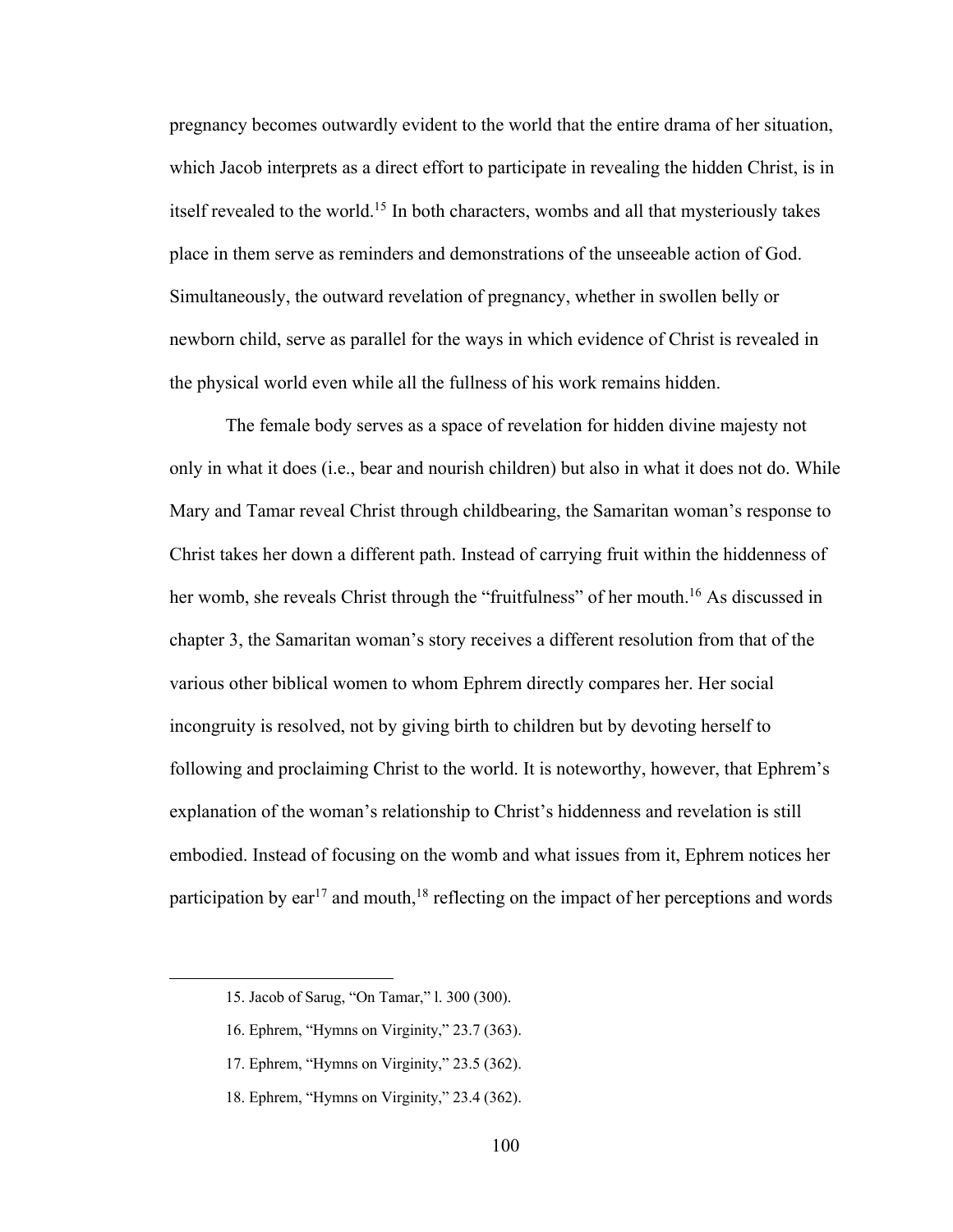issuing from her physical actions of hearing and speech. Prior to this focus on the woman's ears, mind, mouth, and words, Ephrem—as noted above—has already established her as a participant in certain inherently gendered concerns surrounding marriage and barrenness. Ephrem therefore does not ignore the somewhat more traditional expectation that women participate in Christ's revelation through childbirth. Instead, by intentional shifting the focus of the hymn away from childbirth and towards proclamation, Ephrem demonstrates that the female body participates in the revelation of Christ in both specifically gendered ways and in universal, nongendered ways, by using ears and mind to perceive the incarnation and mouth and words to proclaim it.

Yet even with the shift Ephrem makes towards understanding the Samaritan woman's physical participation in the revelation of Christ in nongendered ways, there are also connections in her story to another gendered indicator of divine presence: the preservation of Virginity as a sign of the presence of Christ. While virginity is itself not an exclusively feminine trait, measurable physical evidence of it, to whatever extent such evidence really exists, is present exclusively in female bodies. Therefore, it is of women's bodies that Ephrem speaks in asserting that the physical trait of virginity exists to witness to the work of Christ within a person. The 22 and 23 "Hymns on Virginity" do not make reference to the seals of virginity that Ephrem in "Hymns on the Nativity" 12 extols as definite outward signs of a person's inner devotion to Christ. Nonetheless, by depicting the Samaritan woman as living chastely within her legal marriage,  $19$  and later as leaving behind marriage in general to be espoused to the "Living One,"<sup>20</sup> Ephrem uses her story

<sup>19.</sup> Ephrem, "Hymns on Virginity," 22.4 (356).

<sup>20.</sup> Ephrem, "Hymns on Virginity," 22.12 (358).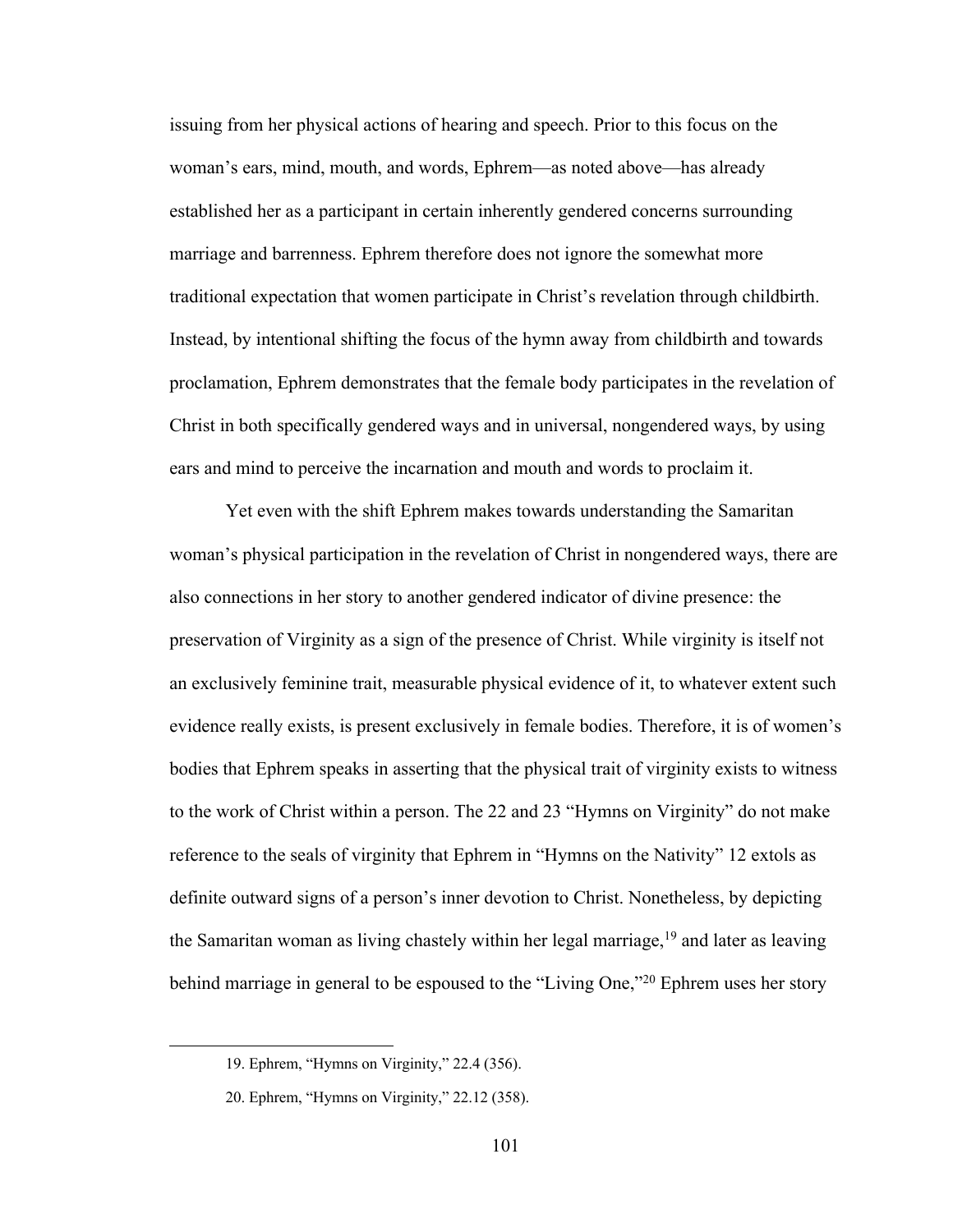to reify his belief in the revelatory power of the preservation of physical virginity, or at least continuation of chastity, to his audience.

These common themes — tension arising from social incongruities, physical polarities between external revelation and internal hiddenness, and unexpected boldness — each provide fruitful ground for demonstrating the hidden and revealed nature of Christ, and each derives intrinsically from the characters' female identities. These three characters, therefore, Tamar, the Samaritan woman, and Mary, provide effective illustration for fundamental concepts of Syriac Christianity not in spite of the fact that they are female but because of it. Not only do these characters connect with and reify the concept of Christ's simultaneous hiddenness and revelation, but in telling their stories, the authors frequently refer to and connect each woman with numerous other biblical women, indicating that they perceive those characteristics which are demonstrative of Christology to be relatively widespread feminine traits. From the examples studied here, it is reasonable to conclude that one significant reason for the unusually positive, nuanced, and detailed portrayals of biblical women in Syriac Christianity is the possibilities Syriac authors find in their stories for reflecting on the hiddenness and revelation of Christ.

# **Context of Christological Interpretation**

Given the likelihood that Syriac authors in Late Antiquity viewed biblical women as exceptionally suitable vehicles for illustrating the nature of Christ, it is relevant to consider how those views impacted the lived experiences of Christian women in the churches that received them. Harvey has discussed the ecclesial context in which these works were written, with its ambiguous coexistence of strict prohibitions against women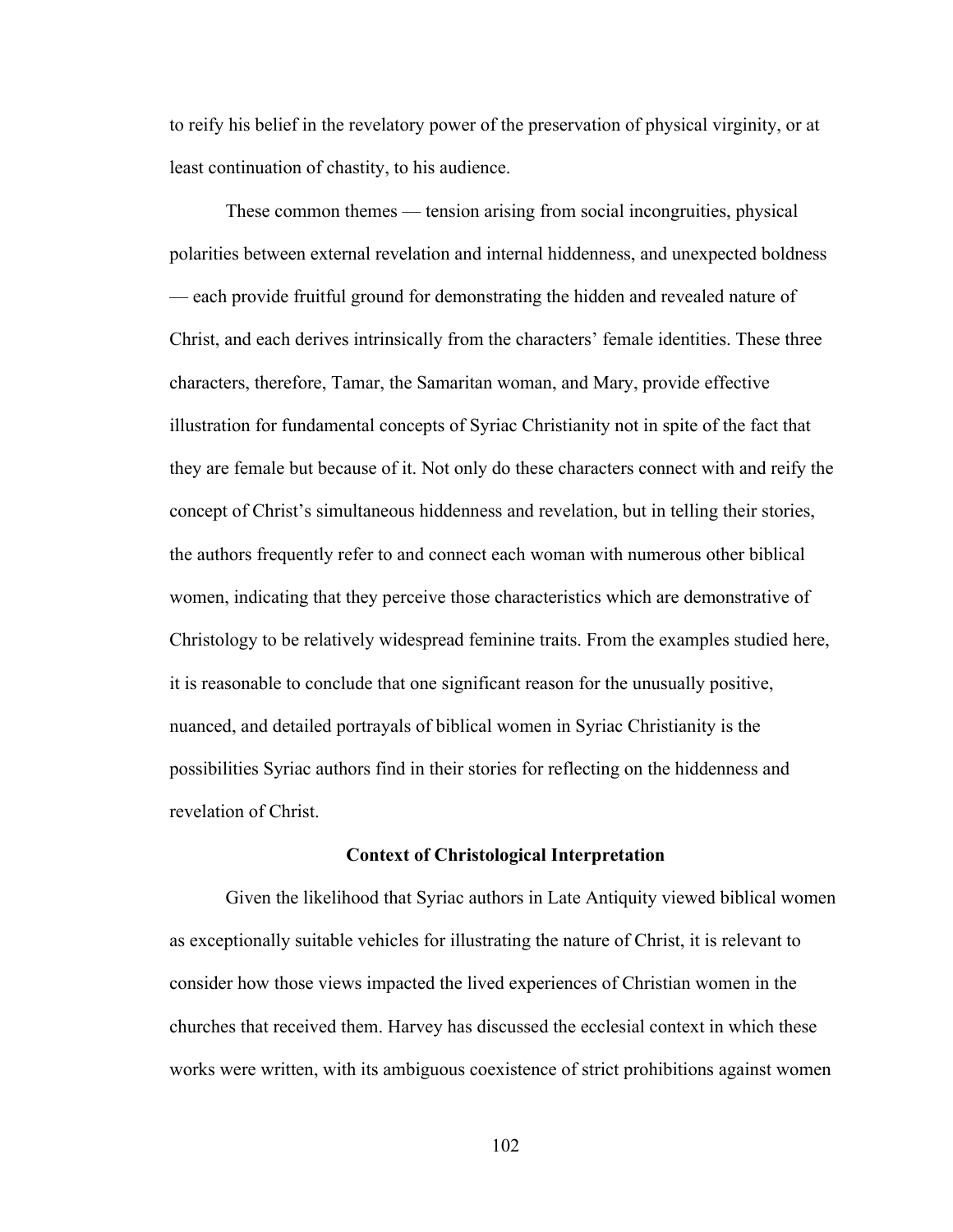teaching the doctrine of the faith alongside significant leadership roles reserved for women.<sup>21</sup> She demonstrates that, though not afforded the authority to serve as priests or bishops, women were nonetheless frequently respected and spiritually influential members of the Christian community, serving as deacons, functioning as spiritual advisors, and caring for the poor.<sup>22</sup> One such significant role was filled by the order of consecrated women known as the "daughters of the covenant." These women formed the very choirs that sang the hymns and liturgical responses that featured detailed and forceful speech from female characters, a practice whose founding is often attributed to Ephrem himself.23 Thus believers did not merely read the extensive dialogue written for women, but they actually heard it pronounced in female voices. In memorializing Ephrem, Jacob praised and defended this practice, specifically picturing the inclusion of women's voices in praising God as a necessary reflection of the inclusiveness of salvation, in which all who have been saved should join in vocalizing praise to God.<sup>24</sup> Materials telling the stories of biblical women, though primarily focused on making christological points, nevertheless provided space for fostering the leadership of women in the community.

Furthermore, there are discernible connections between Ephrem's and Jacob's interpretations of biblical women and the defense and support of the daughters of the covenant themselves. Ephrem links slander against Mary directly to similar slander

<sup>21.</sup> Susan Ashbrook Harvey, "Women in Syriac Christian Tradition," *Journal of the Canadian Society for Syriac Studies* 3 (2003): 47.

<sup>22.</sup> Harvey, "Women in Syriac Christian Tradition," 54.

<sup>23.</sup> Harvey, "Spoken Words, Voiced Silence," 126.

<sup>24.</sup> Harvey, "Spoken Words, Voiced Silence," 129.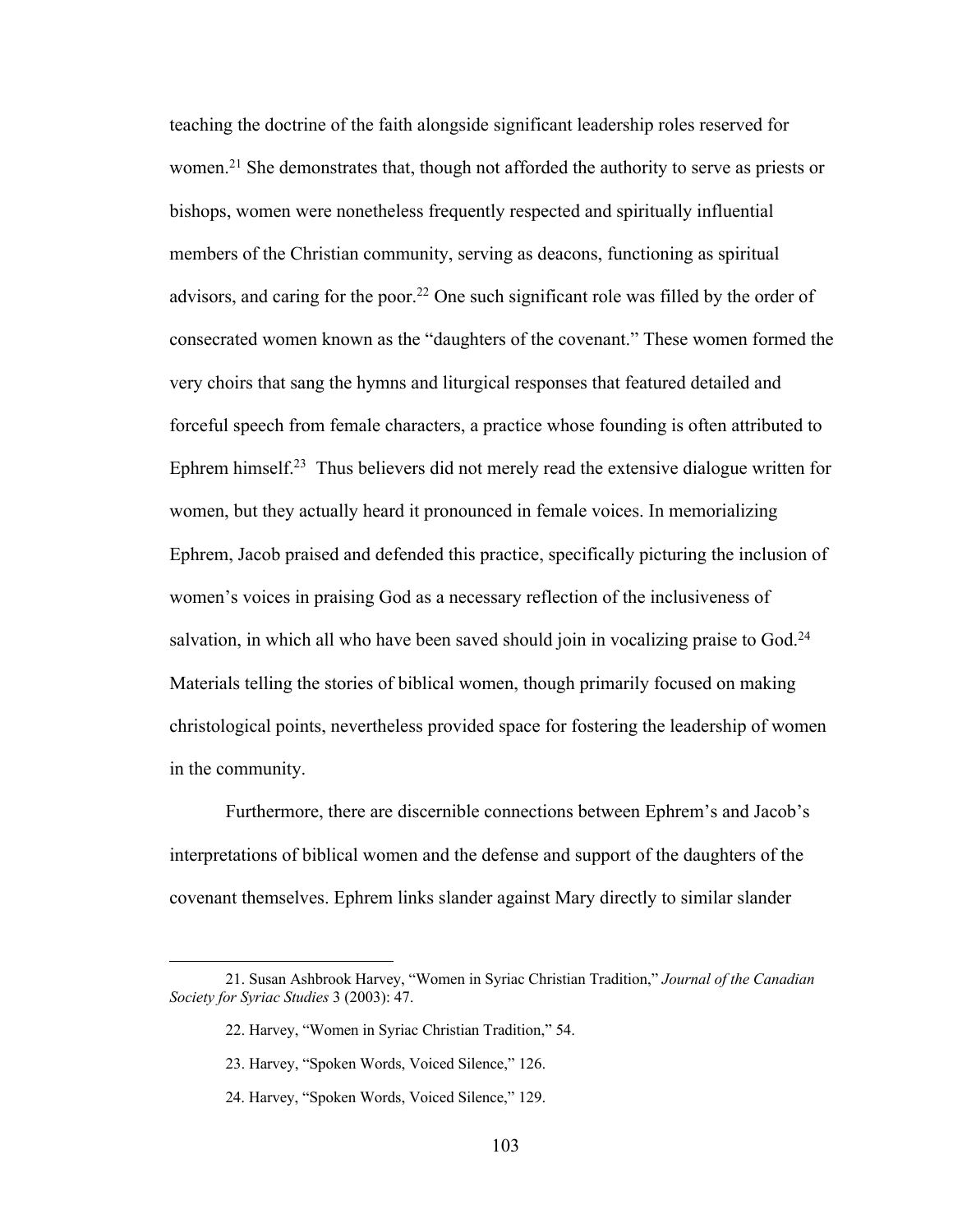against consecrated virgins in his own time, $2<sup>5</sup>$  while Jacob cites Mary as an example to the virgins in his own audience, who should rejoice since Christ "shines forth from them."26 Jacob also holds Tamar up as a model for the church as a whole by likening her dedication in guarding the three pledges from Judah to the church's cherishing of faith, baptism, and the cross.<sup>27</sup> It is noteworthy that in so doing he addresses a church context that is accustomed to learning from the example and the conduct of respected women such as the daughters of the covenant despite prohibitions against women teaching the faith in speech.

In particular, Ephrem's version of the Samaritan woman's story appears to serve as a demonstration of the value of consecrated virginity. Since the daughters (and sons) of the covenant could consist either of virgins or of individuals practicing chastity within marriage,<sup>28</sup> it is quite plausible that Ephrem's audience would have connected the Samaritan woman with the daughters of the covenant upon hearing his assertion that her marriage was secretly chaste. Moreover, the resolution of her social predicament, ending not with a new marriage or childbirth but with dedication to Christ and proclamation of the gospel, would likely have emphasized for Ephrem's audience the validity of the ministries undertaken by unmarried women in the Syriac church.

The significance ascribed to women in the Syriac church as well as the restrictions placed upon them find resonance in interpretations of Tamar, the Samaritan

<sup>25.</sup> Ephrem, "Hymns on the Nativity," 12.9 (135).

<sup>26.</sup> Jacob of Sarug, "Homily III," 679 (83).

<sup>27.</sup> Jacob of Sarug, "On Tamar" l. 405 (302).

<sup>28.</sup> Harvey, "Women In Syriac Christian Tradition," 45.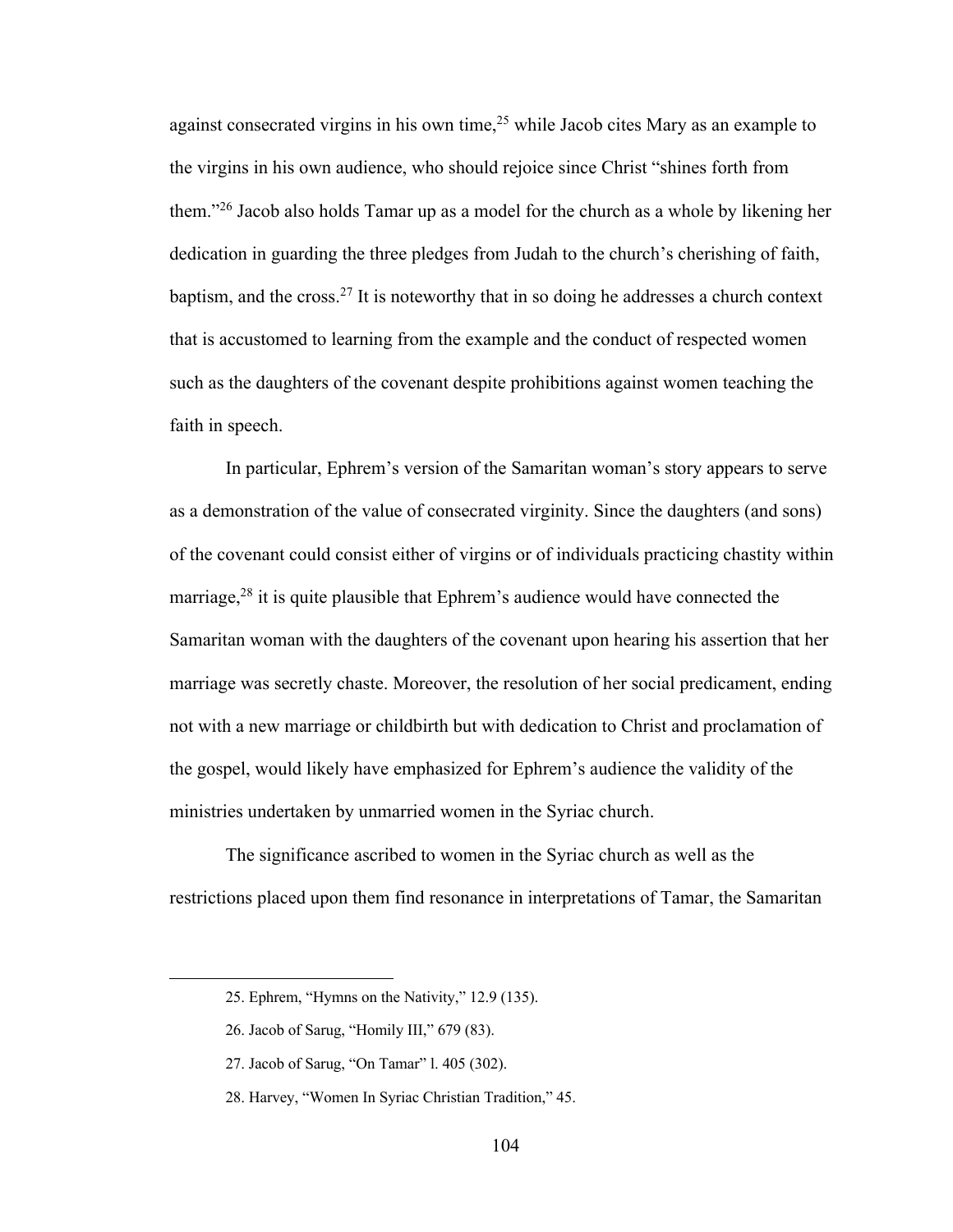woman, and Mary. Ephrem's and Jacob's reflections on the lives of these biblical women demonstrate not only awareness, but also sympathy for the ongoing difficulties faced by women who function outside of social norms in their own context. They show this awareness especially in the details they contribute to their portrayals, including the lengthy speeches and inner musings ascribed to the women, for example, or narrative details such as the Samaritan woman's surprising chastity or Tamar's intense longing for the Messiah. These inclusions are embellishments on the biblical texts and given the work done by women in the Syriac church, it is hard not to imagine that the faithfulness, boldness, and intelligence displayed by biblical women in the Syriac imagination is in some ways shaped by the characters of the exemplary women that authors such as Ephrem and Jacob might have known within their own churches.

## **Unintended Consequences of Christological Interpretation**

With such sympathy and awareness of the situations of both biblical women and women in the Syriac context on display in their reflections on Tamar, the Samaritan woman, and Mary, it is worth considering what potentially problematic implications may also be contained in the texts. Despite the positive characterization of individual women presented in these interpretations, elements of what Elizabeth Clark has called "strategies of containment" can also be discerned.29 By emphasizing the extraordinariness of the biblical women they reflect upon, Ephrem and Jacob subtly reinforce the idea that the

<sup>29.</sup> Clark discusses "strategies of containment" in "Ideology, History and the Construction of 'Woman' in Late Ancient Christianity" (see esp. 103, 109, and 112). Clark uses the term, whose origin she attributes to Frederic Jameson, to describe arguments used by patristic authors to demonstrate that silent submission is the correct status for Christian women despite examples of influential women operating within the church in Late Antiquity. One task of these strategies of containment, as Clark uses the term, is to demonstrate the exceptionality of such women, reinforcing the idea that submission to men should be seen as the norm for Christian women.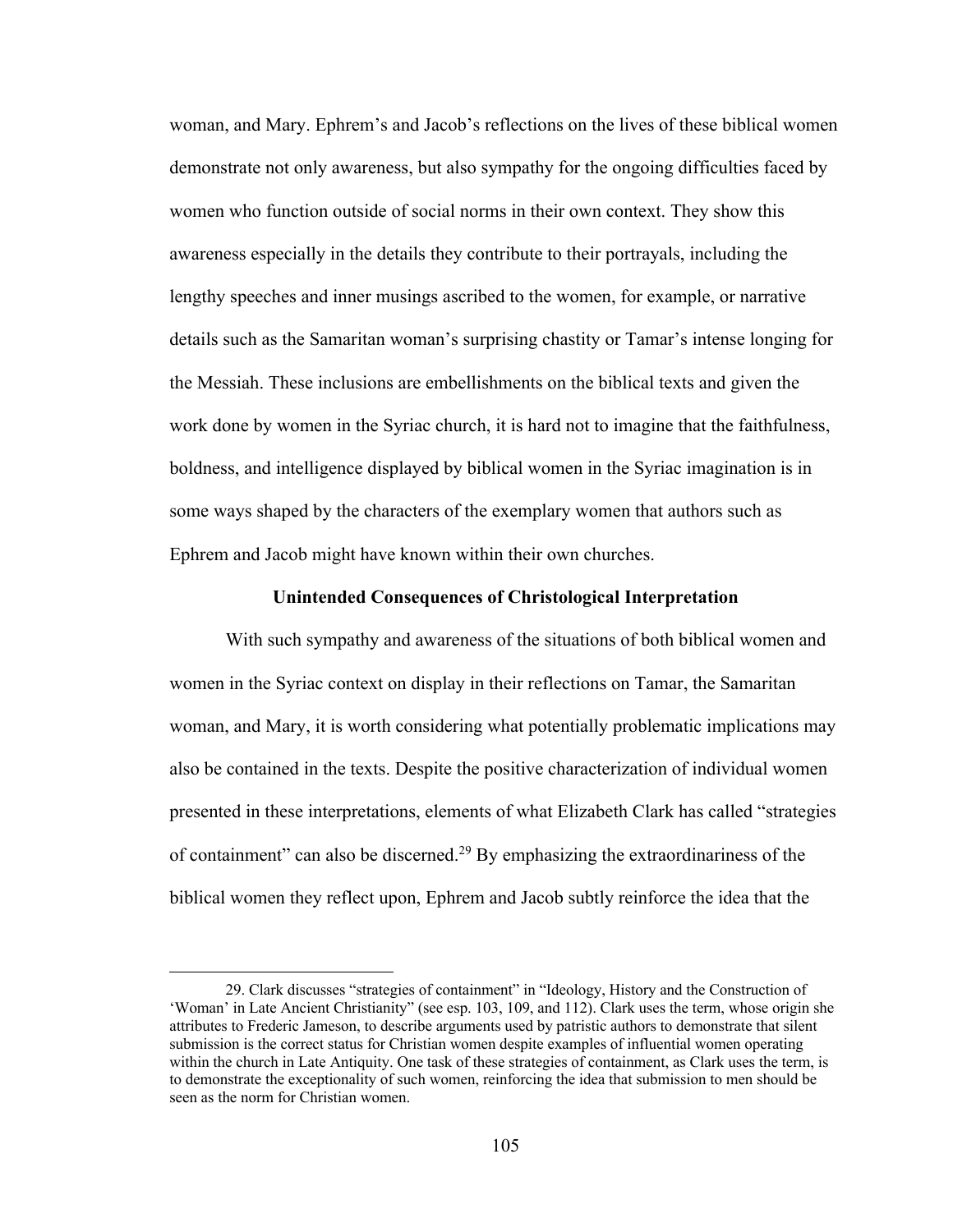bold speech and actions of the women they write about should be viewed as exceptions to norms of female behavior which they still wish to uphold. Ephrem's and Jacob's highly christological approach to the material is in itself a factor in the sociological and theological problems in the interpretations of these characters. Their emphasis on the extraordinariness and uniqueness of these women's participation in the revelation of Christ can overshadow the biblical texts potential to speak powerfully to many ordinary, even widespread needs and concerns of women throughout various eras of history.

For example, Ephrem depicts the Samaritan woman as an exemplar of strong character, wisdom, and devotion to God. A cornerstone of his argument, however, is that the Samaritan woman, through multiple instances of widowhood, finds herself in a societally untenable position, one that necessitates her acting with a certain amount of duplicity. Ephrem's justification of the Samaritan woman rests in large part on his stated awareness that women are made to suffer because of marital and procreative status, and that more than one biblical woman has found herself having to lie about her marital status in order to save herself or her family from persecution.<sup>30</sup> While Ephrem's awareness of this widespread problem is refreshing, he unfortunately naturalizes this societally inflicted suffering, engaging it as though it were simply an unavoidable liability of being female.<sup>31</sup> Ephrem attends to the fall-out of such situations, making positive note of the

<sup>30.</sup> Ephrem, "Hymns on Virginity," 22*.*13–17 (358-9).

<sup>31.</sup> Elizabeth Clark, on page 105 of "Ideology, History and the Construction of 'Woman,'" describes "naturalizing" as a view in which "our society's values have no history. . . . situations that have come about through human construction are . . . legitimated as conforming to timeless truth." Clark uses the term to describe taking an uncritical or overly positive view of circumstances, but whether an individual views circumstances positively—or in the case of Ephrem's assessment of the Samaritan woman's plight as a tragedy, naturalizing a situation and the factors leading up to it diminishes motivation for bringing about change.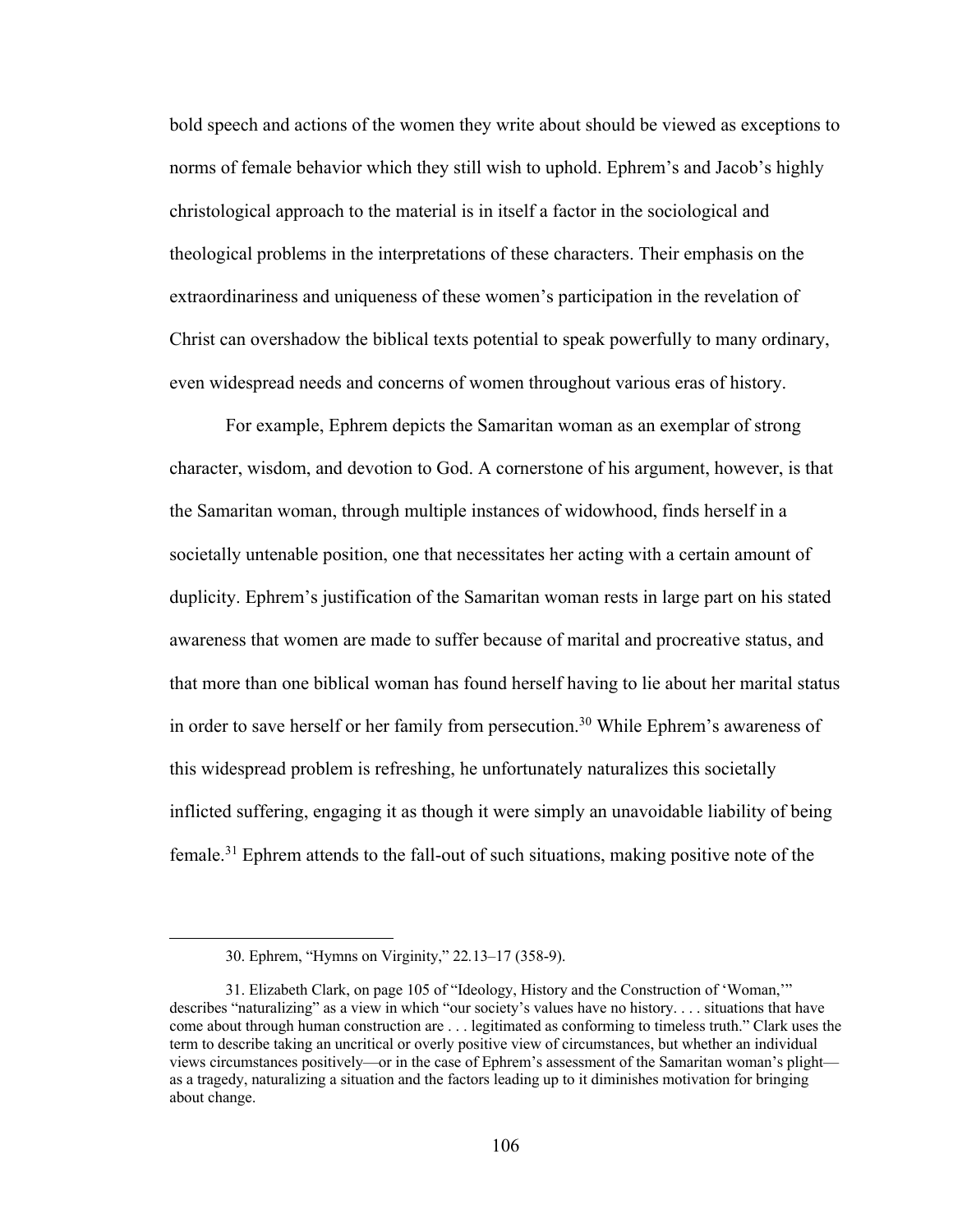resourceful ways biblical women navigate their struggles,  $32$  but shows little to no concern for the underlying causes of this situation. His sympathy for the woman's plight does not lead to critique of the ways in which societal expectations of women place them in untenable positions. Ephrem's goal in referencing the difficult lives of biblical women is to demonstrate that feminine suffering serves as space for Christ's self-revelation. This approach, for all the rich christological interpretations it yields, unfortunately treats the oppression of women by society as a given, discerning Christ's self-revelation in the midst of oppression and suffering but failing to question how that oppression itself might be remediated if the followers of Christ saw it as their work to address it.

If Ephrem's take on disenfranchised biblical women misses an opportunity to reflect on justice towards women, Jacob's homily "On Tamar" arguably erases an existing one. Jacob's glowing report of Tamar's faith interprets her dejection over her situation as exclusively motivated by wholehearted longing for the birth of the Messiah.<sup>33</sup> This interpretation, while casting Tamar in an admirable light from Jacob's perspective, unfortunately overshadows important questions of justice raised by the biblical story. Genesis 38, without imputing any christological implications, depicts Judah's actions toward Tamar as unjust, so much so, in fact, that the text indicates Tamar's breach of sexual ethics is a less significant fault than Judah's breach of faith toward her.<sup>34</sup> Admittedly, the biblical witness does not encourage women to follow Tamar as an example, but even if the biblical account is not meant to be a reflection on how women

<sup>32.</sup> Ephrem, "Hymns on Virginity," 22*.*17–22.19 (357).

<sup>31.</sup> Jacob of Sarug, "On Tamar," l. 210, trans. Brock, "Verse Homily on Tamar," 298.

<sup>32.</sup> See Gen 38:26.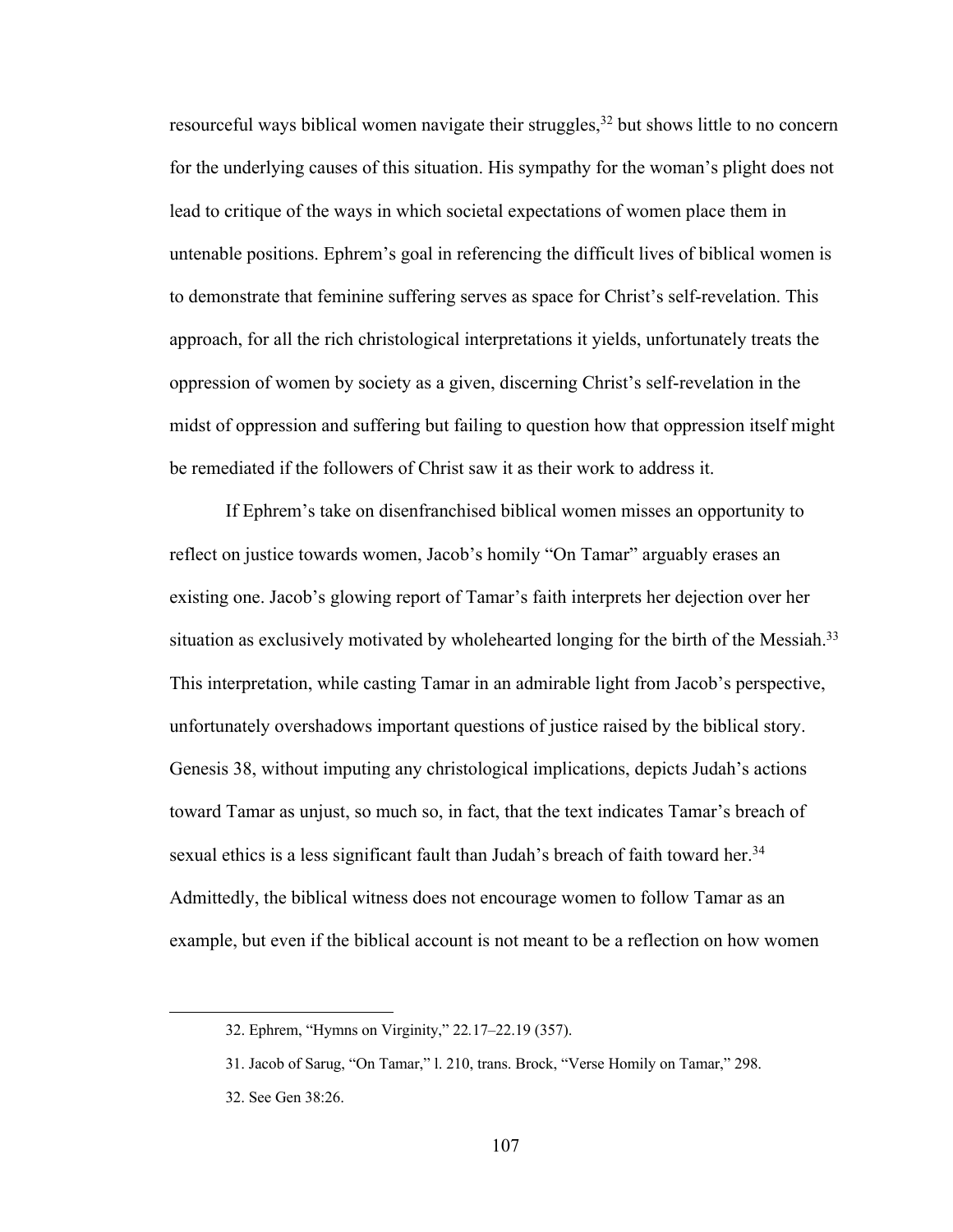ought to behave, it certainly provides commentary on how men ought to behave towards women. Themes of promise-honoring and even of the need for males to take responsibility for their sexuality and offspring are far more intrinsic to the text than christological concerns. Reading the story of Tamar exclusively as a crisis in messianic genealogy runs the risk of erasing its implications for justice, and particularly justice toward women.

Biblical women's stories in Syriac Christianity exist in a tension between being embraced and being erased, between being centered and being censured, and this tension is clearly displayed in Jacob's homiletic portrayals of the relationship between Mary and Elizabeth. Jacob, in his description of the visit between the two women, describes them as not trading wisdom about childbirth or the care of newborns but as worshipping God and studying the Scriptures.<sup>35</sup> Jacob's portrayal of women's religious speech, however, is somewhat qualified. Jacob states that Elizabeth speaks not merely out of her own understanding but as "a mouth for her husband who was not speaking."36 In other words, Elizabeth's religious discourse is not her own, or at least not exclusively. Jacob also emphasizes the uniqueness of the exchange between Mary and Elizabeth in "Homily III" when he characterizes the scene by saying "all sorts of novelties which are usually not done were there."37

Jacob further comments on the limits of women's participation in public life by commenting on the importance of Mary's marriage to Joseph. Mary herself (with a little

<sup>33.</sup> Jacob of Sarug, "Homily II," 652 (55).

<sup>34.</sup> Jacob of Sarug, "Homily II," 650 (53).

<sup>35.</sup> Jacob of Sarug, "Homily III," 680 (83).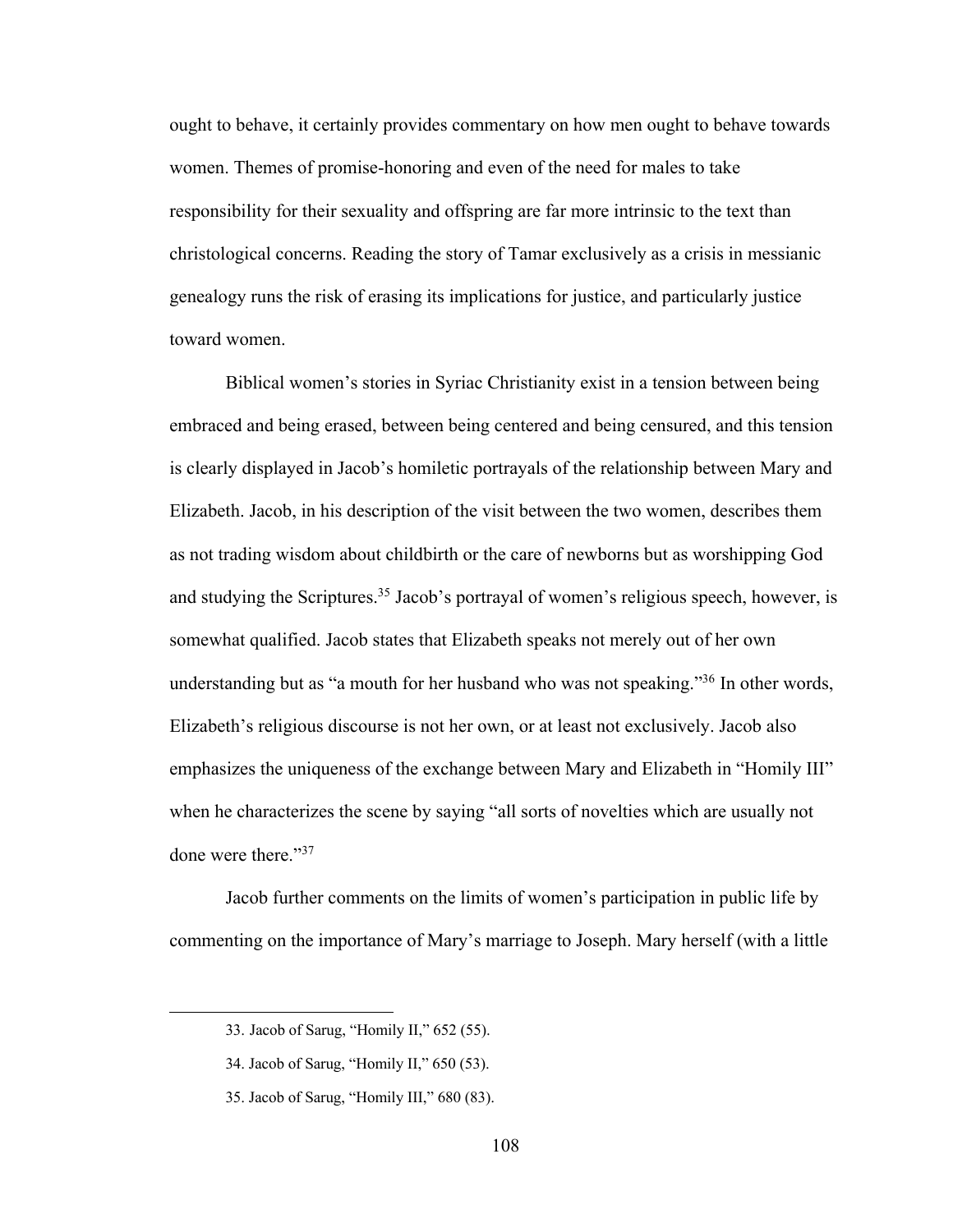help from the angel Gabriel) convinces Joseph of her righteousness through spirited explanation of the scriptural and theological implications of her pregnancy.<sup>38</sup> Despite her boldness and wisdom, however, Jacob emphasizes that Mary could never have made her case publicly without being "slandered, persecuted, and stoned."39 Regardless of Mary's strength or faith, there is no possibility of her navigating life unmarried. In Jacob's view, Mary's ability to function in society is conditional and no virtues she possesses will allow her to bypass marriage as the key to societal flourishing.

Harvey has discussed this tendency for Syriac reflections to moderate the impact of the bold female speech patterns contained therein. She notes that Syriac authors are often careful to point out that the socially unconventional behavior of biblical women is restricted to "permissible topics . . . acceptable spaces . . . and stock social problems."<sup>40</sup> She also notes that any potential equality between men's and women's voices is treated as an aspect of the world to come, not to be attempted in the present, earthly kingdom.<sup>41</sup> It is apparent that Syriac Christianity's acceptance, and even celebration, of women who take on unconventional roles is still muted and mediated by widespread acceptance of the social order. Where Ephrem and Jacob, for example, enthusiastically embrace biblical women's transgressing of societal boundaries, they do so because they view it as evidence that the women in question are motivated by the hidden divine will at work. The unfortunate downside of this viewpoint is that it tends to reaffirm the strangeness, and

<sup>36.</sup> Jacob of Sarug, "Homily II," 654 (57).

<sup>37.</sup> Jacob of Sarug, "Homily II," 658 (61).

<sup>38.</sup> Harvey, "Spoken Words, Voiced Silence," 125

<sup>39.</sup> Harvey, "Spoken Words, Voiced Silence," 130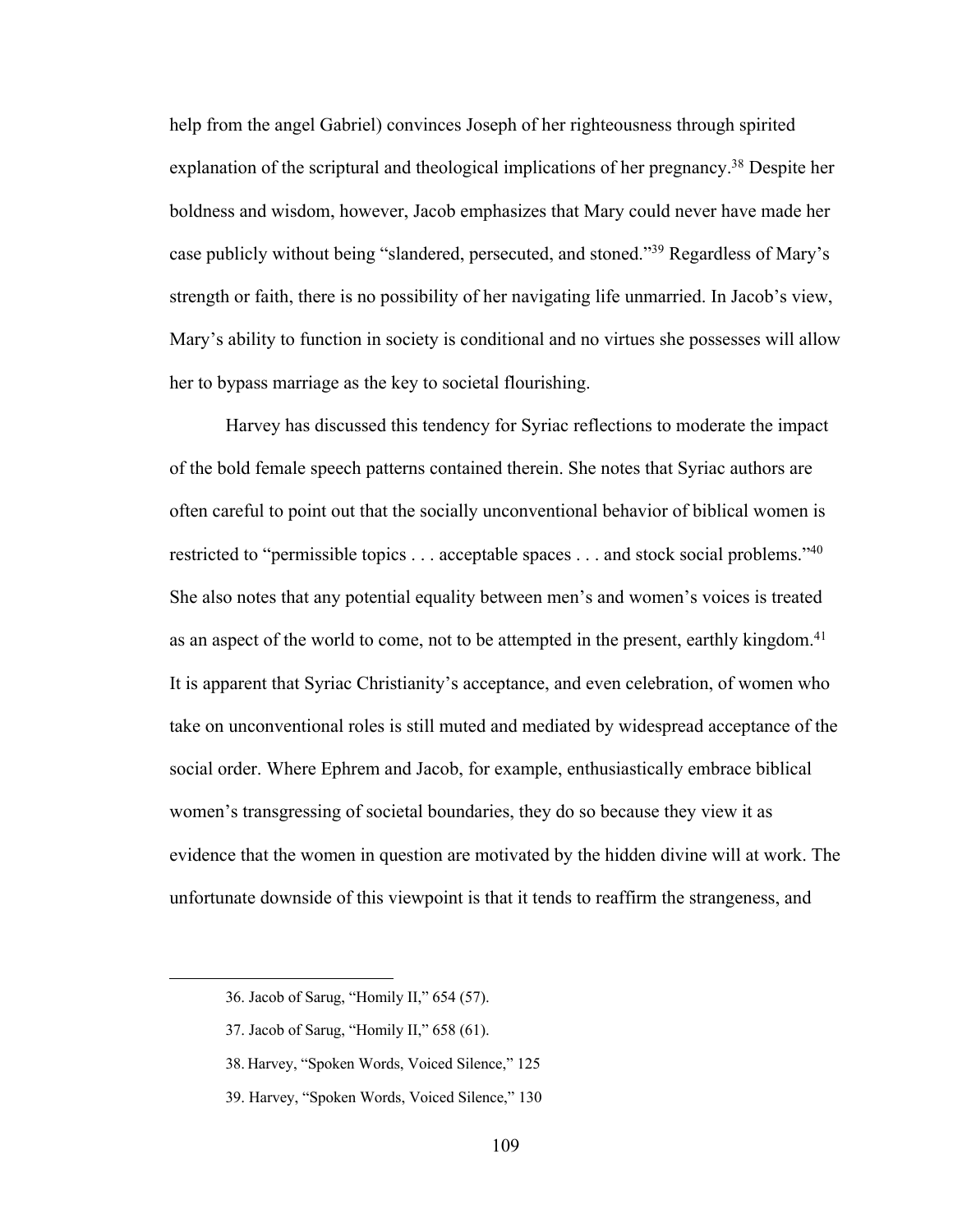even the general inappropriateness, of such boundary crossing under normal circumstances rather than critiquing the existence of the boundary itself.

It is evident from these examples that the overall favorable bent of Syriac patristic attitudes towards biblical women is still not free from problematic attitudes towards women in general. This raises the question, however, of whether those problematic attitudes really "matter" for those who study this literature from the vantage point of the twenty-first century. Is it fair to fault an author from the fourth century, for instance, for not displaying more concern over the underlying causes of societal oppression of women or to expect a patristic preacher to give a more robust account of scriptural views on female reproductive autonomy? Are they not, at the end of the day, "products of their time"? Answering this question requires some nuanced thinking.

Ephrem's and Jacob's worldview can fairly be called a product of its time. The fact that their writings prioritize answering questions of Christology over discussing the social construction of womanhood reflect the controversies operant in their own era. It should be noted, however, that the problematic themes in their scriptural interpretations cannot fairly be regarded as products of their time, at least unless it be conceded that those themes are also a product of all other times! Stereotyping, naturalizing, and erasure of the concerns and contributions of women happens persistently across time and place, from the ancient Near East to medieval Europe to the American frontier to the present day. Because of the persistence and prevalence of these attitudes, addressing them remains a relevant concern regardless of the compositional era in which they are encountered.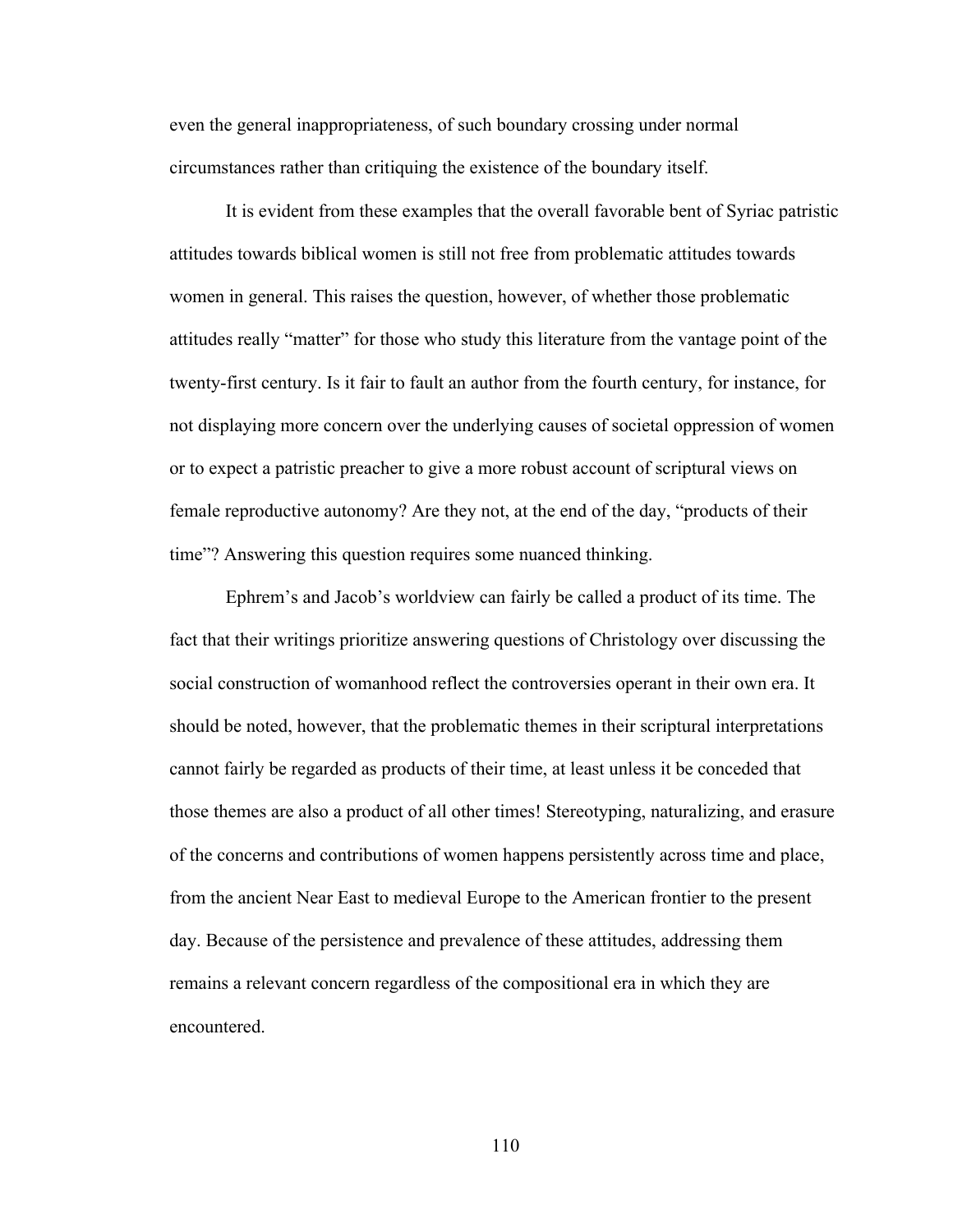A parallel to this concern can be found in Shepardson's description of the complexities giving rise to Ephrem's extensive use of anti-Jewish rhetoric. She demonstrates that Ephrem's vitriol toward the Jews aligns closely with attitudes common to fourth-century theologians<sup>42</sup> and that they reflect Ephrem's attempt to solve a specific problem (the need to clarify the boundaries of the Christian community over and against various competing or heretical groups).<sup>43</sup> She also notes that Ephrem has a specific goal in mind with this rhetoric: motivating Christians in his context to explicitly align themselves with the Nicene church.<sup>44</sup> It can clearly be seen that the aim of fourth-century anti-Jewish vitriol is not to incite Christians to the violent persecution of the Jews but to emphasize the importance of properly oriented theology and participation in the "correct" church. Yet as Shepardson also notes, the rhetoric that began as self-definition eventually became the justification for persecution.<sup>45</sup> From Shepardson's argument, it is evident that patristic anti-Jewish arguments were "products of their time," yet even as the theological debates of Late Antiquity have faded out of public consciousness, patristic tirades against Judaism have become the seeds of an unfortunate tradition in Christian thought, one that has been used repeatedly to justify marginalization and persecution of Jewish communities by Christians. From this example, it is evident that ancient attitudes can have long lives and strong influence upon the thought processes of readers in multiple different historical eras.

<sup>42.</sup> Shepardson, *Anti-Judaism and Christian Orthodoxy*, 62.

<sup>43.</sup> Shepardson, *Anti-Judaism and Christian Orthodoxy*, 106*.*

<sup>44.</sup> Shepardson, *Anti-Judaism and Christian Orthodoxy*, 61.

<sup>45.</sup> Shepardson, *Anti-Judaism and Christian Orthodoxy*, 30.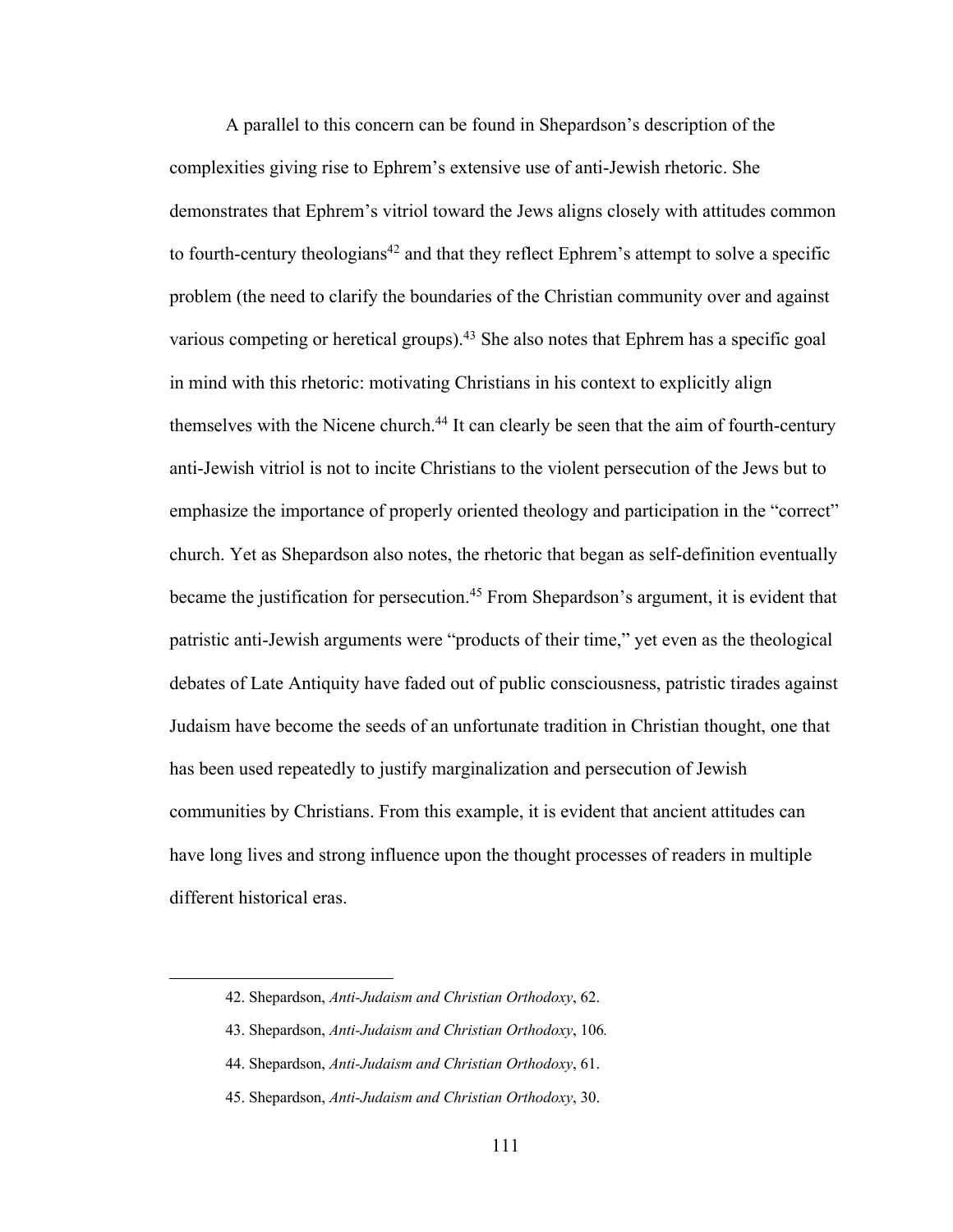The potential for similar damaging impact exists in much Christian literature about women. These works may reify the notions that women must adequately perform certain feminine "types" or must keep silent about their actual lived experiences in order to fulfill their role in God's kingdom, however "positive" that role may be. The repetition of such attitudes needs to be noticed and considered regardless of the compositional era of the literature in which they occur, so as to minimize the normalizing of any intrinsic connection between the exaltation of God and the oppression of any people group, including women. The point of applying such criticism to the presentation of women in the text considered in this study, therefore, is not to hold Ephrem and Jacob accountable to the values of twenty-first-century scholarship, but to hold twenty-first-century readers accountable for making realistic assessments of the potential impact of the literature.

Due to the persistent problem of marginalization of women, it is not responsible to ignore the attitudes these works convey about women in general. Neither is it appropriate, however, to read them solely with an eye to understanding their assertions regarding gender, when this theme, however fascinating, does not reflect the authors' aims in composing them. Consciousness of various subtexts should not prevent readers from considering the efficacy and value of the authors' intended program. Having admitted that these texts include problematic attitudes towards women in their contents, we should also acknowledge that neither Ephrem nor Jacob appears to intend to teach about women but to teach about Christ. With that in mind, we should return our attention now to the aims for which the writings considered in this study were actually composed. By orienting themselves to understand Jacob's and Ephrem's aim of discussing christological rather than sociological concerns, readers have the opportunity to receive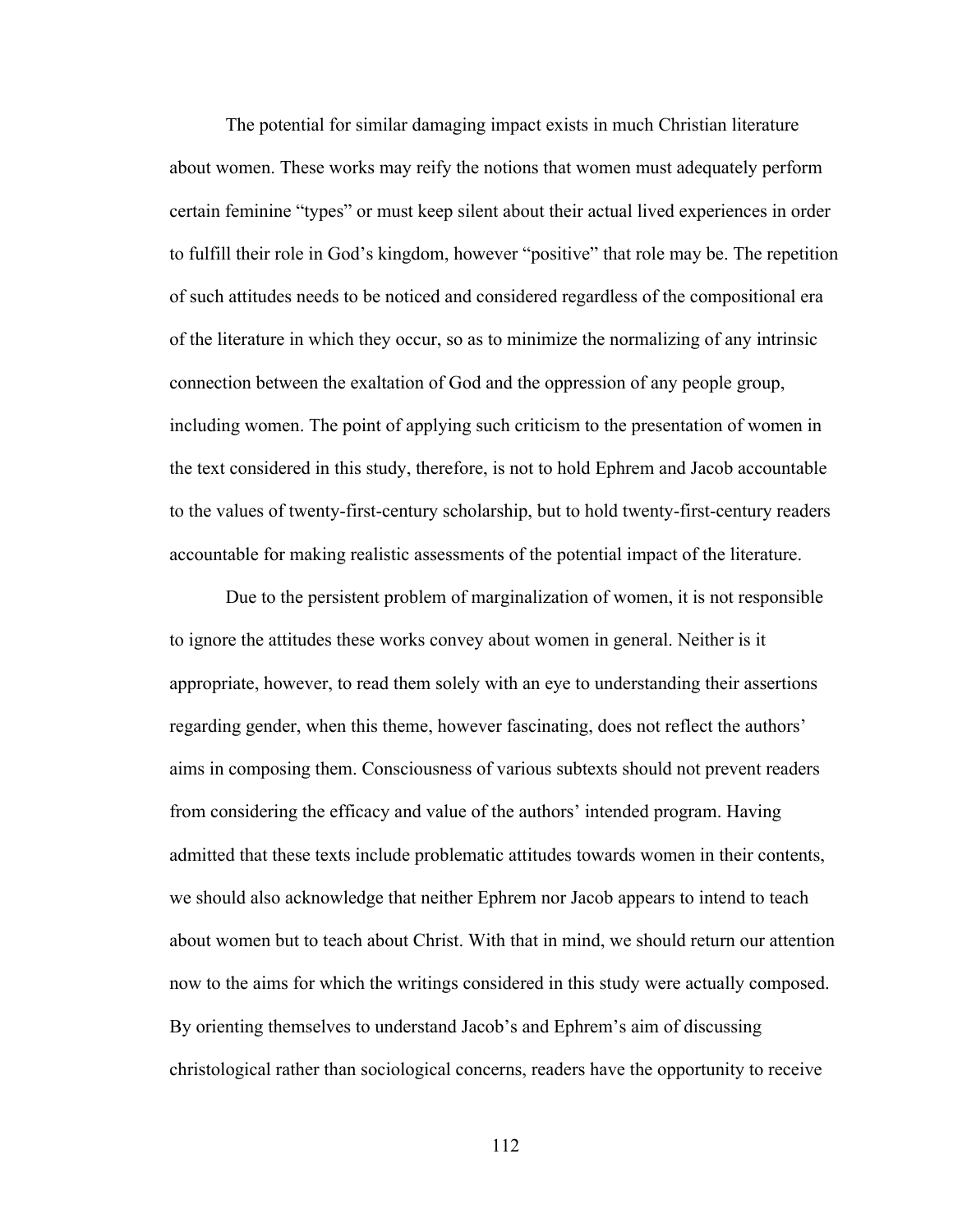and consider Syriac Christian attitudes towards Christ while also holding themselves responsible to study the biblical texts in ways that seek to discern what other important themes may be present and what response to them is indicated by Scripture.

#### **Christological Significance of Tamar, the Samaritan Woman, and Mary**

As vehicles for expressing the hiddenness and revelation of Christ, these three female characters serve the authors well. Through them, Ephrem and Jacob are able to demonstrate their view that Christ is made manifest in the human world in a surprising, almost scandalously wide array of persons and situations. Additionally, they draw the reader's attention upward from the vast range of revelations of Christ in the world to the equally vast hidden presence of divine majesty and power. Finally, they instruct as to the implications for how human beings should navigate this revelation filled, mystery shrouded world in which they encounter God.

Taken together, these three characters illustrate Christ's revelation in a dizzying range of spaces. Jacob, in his homily "On Tamar," identifies Christ's influence not only in the scandalous sexual behavior of Judah and Tamar (in and of itself a seemingly unlikely place to encounter divine will), but also in the hearts and the motivations of individuals who lived centuries before the event of the incarnation. Jacob does this by representing the actions of Tamar, along with Rachel, Leah, and Ruth, as motivated not only by divine will but by their own conscious hope for the Messiah.46 As discussed above, Jacob's assertion that Tamar's actions are motivated by conscious longing for the Messiah contains problematic erasure of some issues of gendered justice. Despite what is lost from the story by this assertion, however, his view of her motives serves as a

<sup>46.</sup> Jacob of Sarug, "On Tamar," ll. 120–9 (296).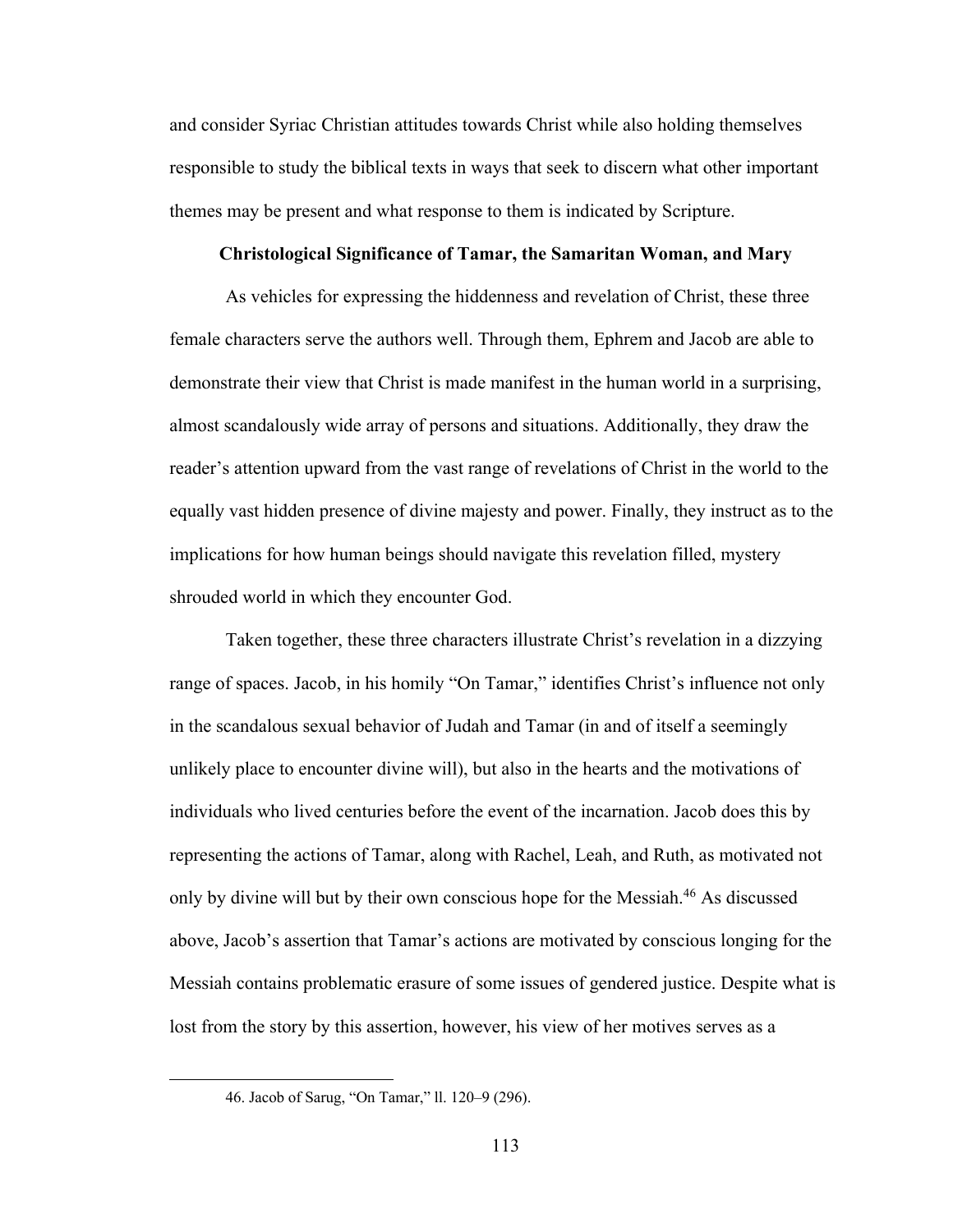demonstration that, for Jacob, Christ is the true fulfillment of the arc of human history and the true object of human longing in any era. Jacob therefore uses Tamar to demonstrate the revelation of Christ throughout the whole of Scripture and history as well as to assert the surprising claim that Christ is revealed in the various moral irregularities of Judah and Tamar.

Jacob claims Christ is made manifest by Tamar's deceit, and that belief echoes the ideas of Ephrem in "Hymns on Virginity" 22 and 23. Ephrem also claims ambiguous moral territory, including instances of deception or of human suffering and oppression, as spaces where the divine is made known. Ephrem praises God for the woman's deceit because it gives Christ an opportunity to show himself<sup>47</sup> but also celebrates the woman for her faith and love of Christ.<sup>48</sup> Ephrem therefore asserts that Christ is revealed in human virtue as well as in the painful or distasteful details of life. He demonstrates that whether events and practices are, from a human point of view good, bad, or indifferent, Christ can and does show himself in those events.

Mary, for both Ephrem and Jacob, constantly reveals Christ. Their considerations of her show Christ present in conversations between two women in a family home<sup>49</sup> and in the acceptance, devotion, and protection offered in public by a faithful husband.<sup>50</sup> Additionally, in reflecting on Mary,  $Ephrem<sup>51</sup>$  and Jacob<sup>52</sup> name the female body as space

<sup>47.</sup> Ephrem, "Hymns on Virginity," 22.18 (359).

<sup>48.</sup> Ephrem, "Hymns on Virginity," 23.1 (361).

<sup>49.</sup> Jacob of Sarug, "Homily II," 652 (55).

<sup>50.</sup> Jacob of Sarug, "Homily II," 658 (61).

<sup>51.</sup> Ephrem, "Hymns on the Nativity," 4.185 (102).

<sup>52.</sup> Jacob of Sarug, "Homily I," 617 (20).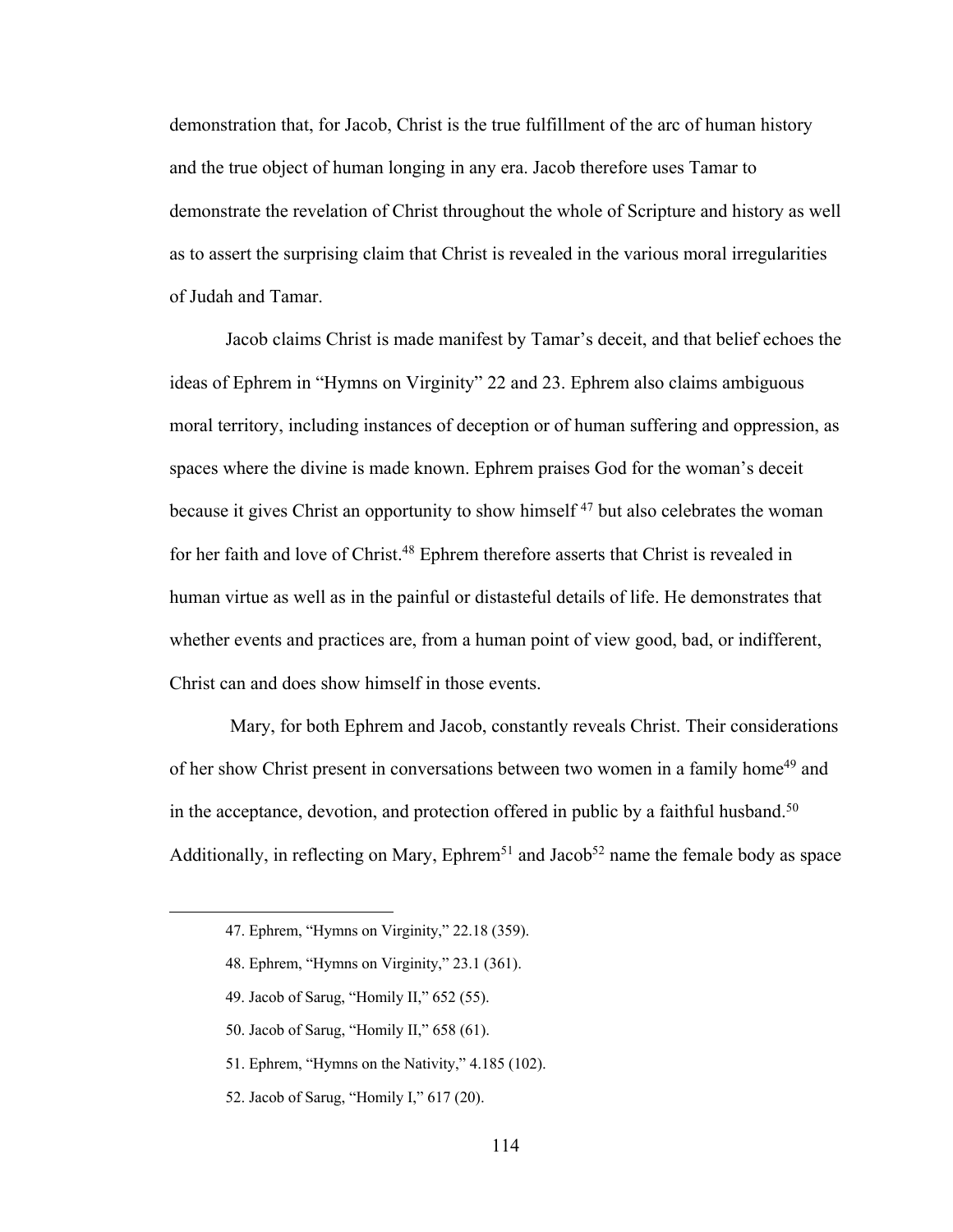in which Christ is revealed, especially through the processes of maternity. It should be reiterated, however, that Ephrem in particular insists that a woman's body can also demonstrate Christ's presence if she chooses not to bear children when her choice stems from devotion to Christ and his Gospel.<sup>53</sup>

The observations made by Ephrem and Jacob regarding the manifestations of Christ's revelation emphasize the extent to which the revealed Christ may be encountered in the world. He is present in history, in the whole witness of Scripture, and in the human body. He is revealed in virtuous action and character and in circumstances stemming from sin and injustice. He is made manifest in the actions of parents and of those who never become parents. In other words Ephrem and Jacob, through their reflections on these three characters, display the universality of Christ's revelation. There are no persons, circumstances, or choices that cannot become spaces of revelation, whether the participants intend them to be or not.

The christological interpretations given in these patristic considerations of biblical women, however, use demonstrations of Christ's revelation to emphasize how great a portion of the divine nature remains beyond human comprehension. As has been noted, Jacob's homily "On Tamar" builds an argument that Tamar's actions are in and of themselves revelatory of Christ. In making this argument, however Jacob makes frequent and repetitive use of the language of mystery, both in regard to Tamar<sup>54</sup> and in regard to Christ himself.55 Jacob repeatedly states that Tamar's actions stem from the operation not

<sup>53.</sup> Ephrem, "Hymns on Virginity," 23.5 (362).

<sup>54.</sup> See for example Jacob of Sarug, "On Tamar," ll. 125, 150, 160, (115).

<sup>55.</sup> Jacob of Sarug, "On Tamar," l. 209 (298).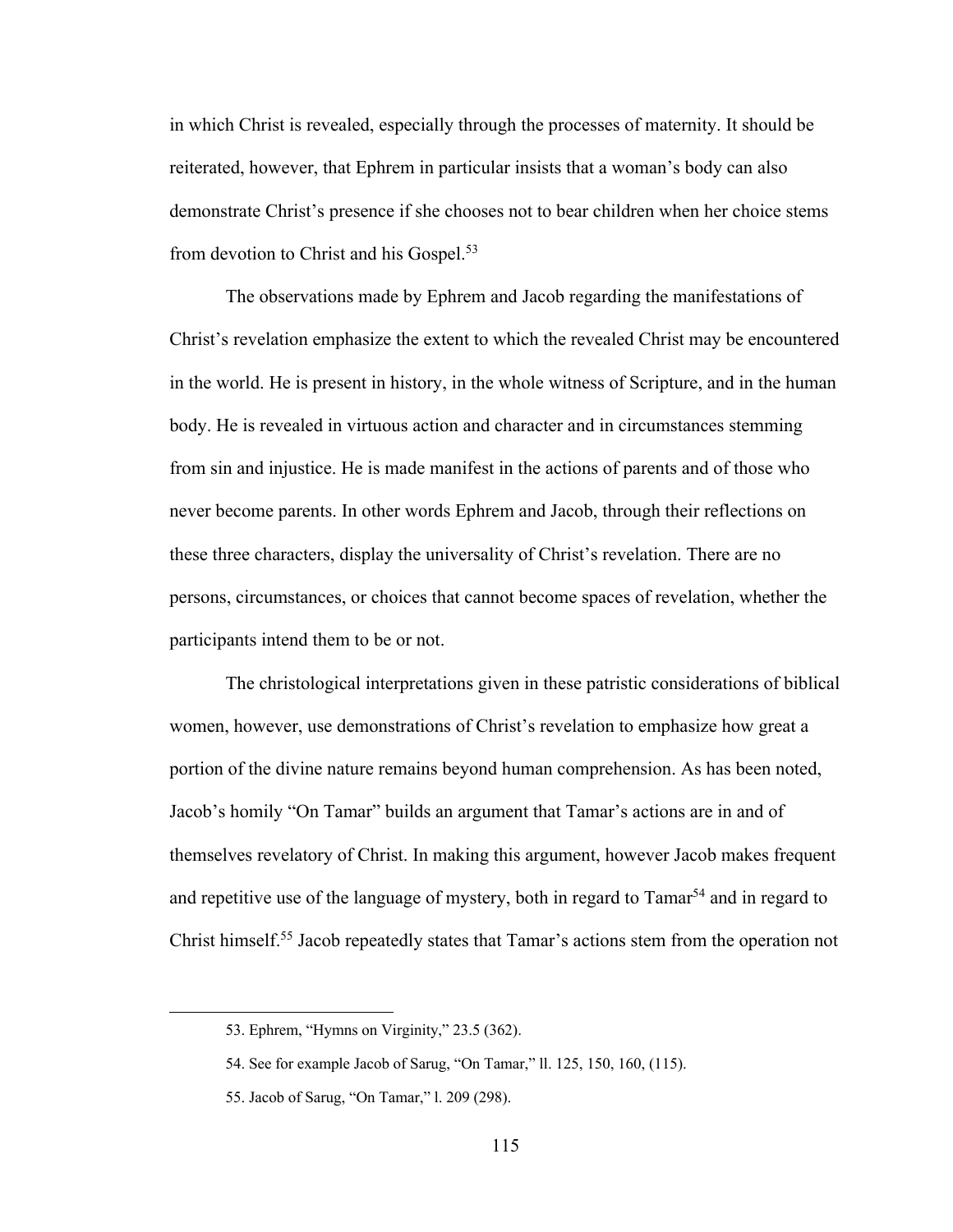just of divinity but of divine mystery upon her. In other words, Jacob uses the role Tamar plays in the incarnation of Christ not merely to demonstrate that Christ reveals himself in the world but that Christ's choice to reveal himself in unexpected ways indicates the remaining hidden and unknowable aspects of his character and will.

In a similar vein, "Hymns on Virginity" 22 and 23 actually underscore the hiddenness of the divine nature by discussing moments of revelation. These hymns describe the Samaritan woman's decision to devise tests to discern whether Jesus comes from God.56 The woman's use of these tests is telling, as it indicates that even in the fullness of the incarnation, Christ's divine nature is not necessarily obvious or easy to comprehend. Instead, it is manifest in hints and glimpses, not in blatant or overpowering evidence. Thus Christ's revelation, even at its most direct, still requires human participation in the form of faith in order to be made known.

Likewise, Mary's embodied revelation of Christ is also used to highlight the mystery and unknowability of Christ in his fullness. Christ's presence in her womb is held to be remarkable not merely because it represents God's sojourn among humanity but because Christ's voluntary containment in a small space is used to draw attention to the fact that no space, even the heavens, is large enough to contain him apart from his specific will.<sup>57</sup> As the mother of God, Mary naturally represents Christ's physical, embodied nature, yet when the bodily revelation of Christ is emphasized, it is held up as remarkable not merely for its own sake but as a contrast to his vast and unsearchable divinity. Not only Mary, therefore, but each of the three biblical women are revelatory of

<sup>56.</sup> Ephrem, "Hymns on Virginity," 22.12 (358).

<sup>57.</sup> Jacob of Sarug, "Homily III," 664 (67).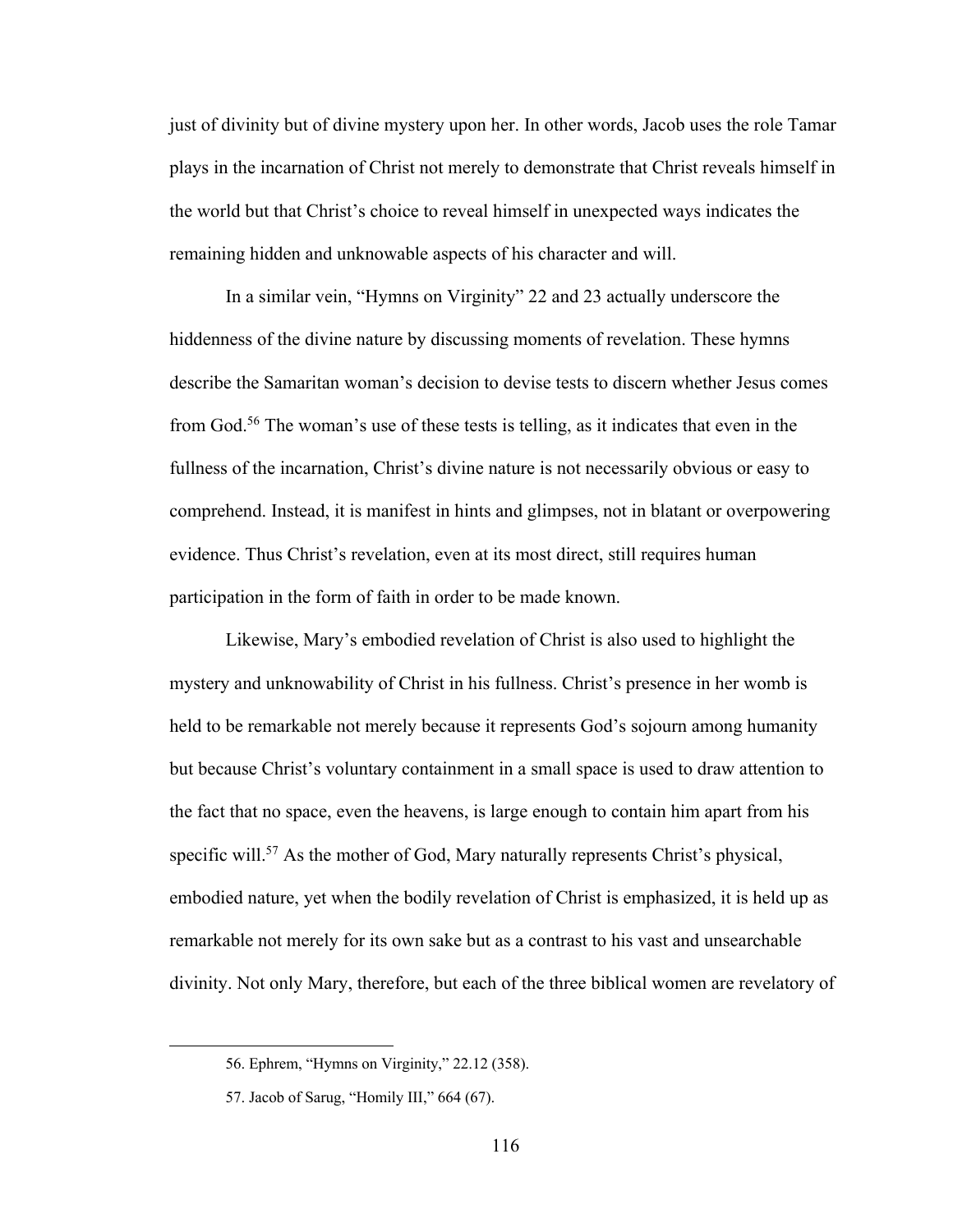Christ in ways that simultaneously preserve an awareness that much of the divine nature remains hidden. This illustrates the Syriac worldview in which the most significant aspect of Christ is neither his revelation nor his hiddenness but their paradoxical and continuous coexistence within his nature.

Having been used to illuminate such profound depictions of the paradoxical tensions in Christ's nature, each character is then used to demonstrate the variety of actions by which humans can respond appropriately to Christ. Mary<sup>58</sup> and the Samaritan woman<sup>59</sup> respond to news of the presence of the Messiah by questioning, seeking to clarify their own understanding. Their praiseworthy discernment is used to demonstrate the need for individuals to seek what is true about Christ rather than being swept up by any teaching or claim they might encounter. Having accepted that the revelation is true, Mary<sup>60</sup> and the Samaritan woman<sup>61</sup> both become exemplary proclaimers of the truth that has been revealed. Additionally, Tamar and Mary both agree to participate in Christ's revelation at tremendous risk to their reputations and even their physical safety. Tamar in particular shows awareness that she may face death for her actions, and her willingness to do so is specifically held up as a model of Christian devotion.62 Most significantly, all three women are interpreted by Ephrem and Jacob as acting out of deep love for Christ. Jacob reminds the audience that Tamar was "yearning" for the Savior<sup>63</sup> while, according

- 59. Ephrem, "Hymns on Virginity," 22.5 (356).
- 60. Ephrem, "Hymns on the Nativity," 5.19 (108).
- 61. Ephrem, "Hymns on Virginity," 23.7 (363).
- 62. Jacob of Sarug, "On Tamar," l. 380 (301).
- 63. Jacob of Sarug, "On Tamar*,*" l. 373 (301).

<sup>58.</sup> Jacob of Sarug, "Homily I," 629 (32).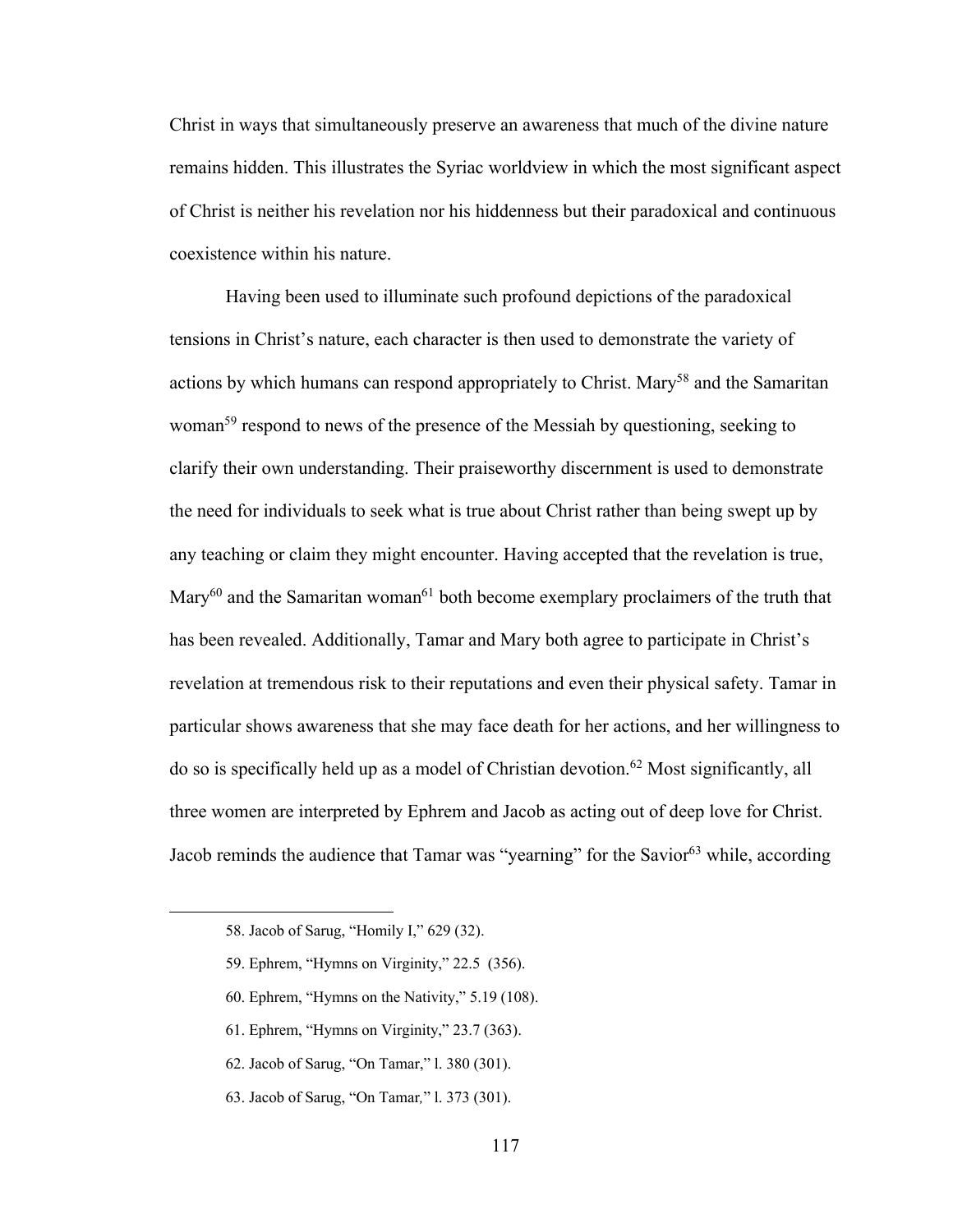to Ephrem, the Samaritan woman's "love was zealous."64 Likewise Mary, even before conceiving the Christ child, lets her heart be "poured forth with love in prayer before Him."65 It is shown in all three cases that this love for Christ is ultimately the holiest and most fitting response to any revelatory glimpse an individual may receive of the hidden mystery of Christ.

# **Conclusion**

This study has attempted to present the likelihood that three female biblical characters, as represented by two prolific Syriac authors, function as vehicles for christological reflection. The works considered here, however, make up only a small sample of the use of female biblical characters in Syriac thought. Multiple other biblical women, including Eve, Sarah, Rachel, Leah, Elizabeth, Martha, and Mary of Bethany, feature significantly in Syriac biblical interpretation.<sup>66</sup> The extent to which portrayals of other biblical women reflect Christology as well as what additional theological significance interpretations of their stories might convey would be fruitful topics for further study. Additionally, while Ephrem and Jacob are undeniably significant figures in Syriac thought, they are far from being the only Syriac authors who produced influential biblical interpretations. Considerations of other authors' approaches to biblical women, as found in Narsai, or Aphrahat, for example, or even in numerous anonymous works, would provide helpful context for further understanding of the significance of biblical women in Syriac Christianity.

<sup>64.</sup> Ephrem, "Hymns on Virginity," 23.1 (361).

<sup>65.</sup> Jacob of Sarug, "Homily I," 625 (28).

<sup>66.</sup> Harvey, *Song and Memory,* 82-86.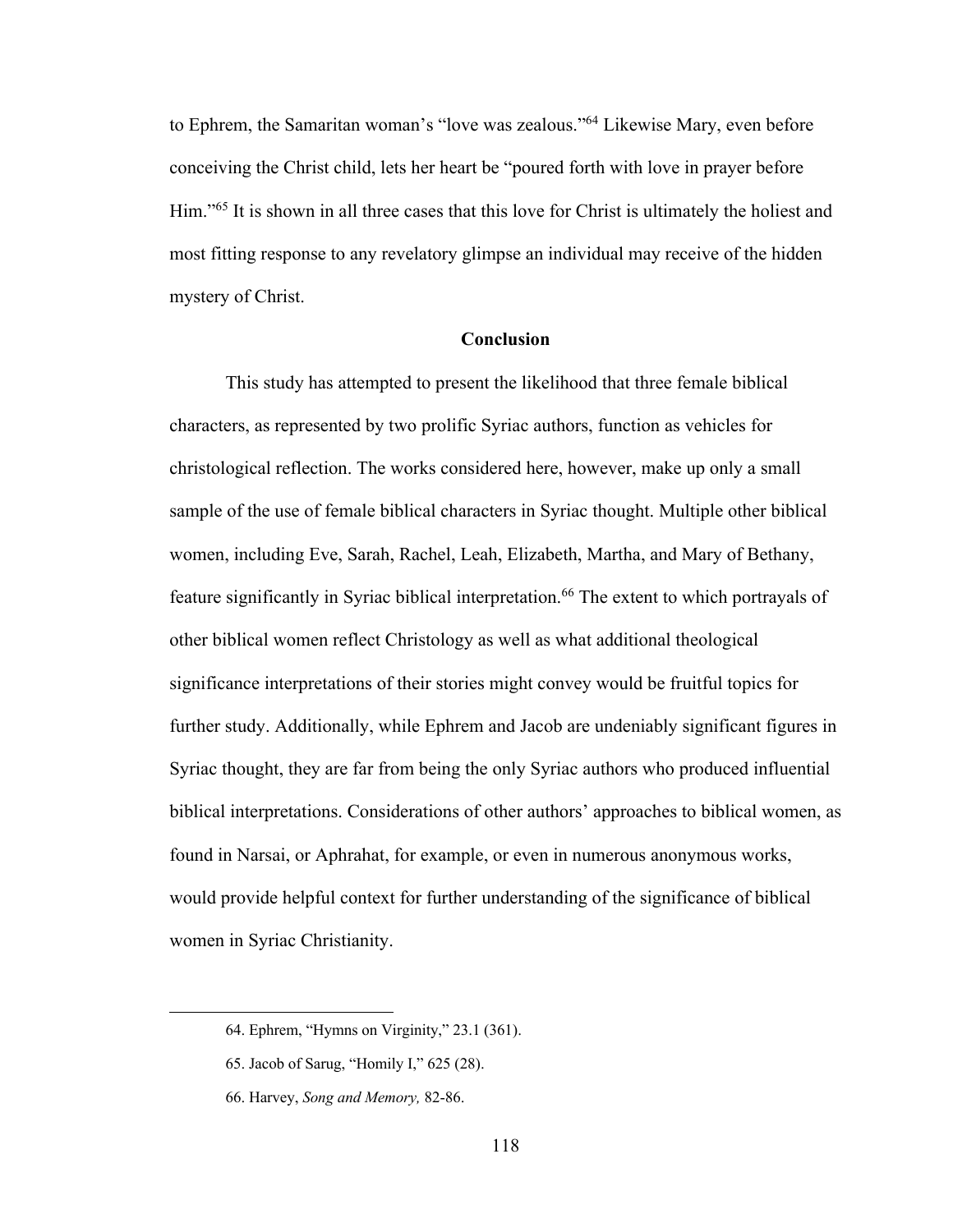One final consideration, in terms of further research is worth highlighting here, which is the need for continued translation efforts. It should be noted that the selection of works studied in this thesis was partially determined by the availability of modern English translations of the primary source material. During the research phase of this project, multiple works that seemed at least potentially relevant based on title had to be passed over due to there being no accessible English editions. Ongoing analysis of the theological content of Syriac materials would be greatly facilitated if such analysis did not so frequently require scholars to have sufficient language skills, or even sufficient time on their hands, to do the dual work of translation and evaluation simultaneously.

Much could be learned from additional study of biblical women in Syriac patristic thought, but the portrayals of Tamar, the Samaritan woman, and Mary offer several important insights to reflect upon. The connection between the characters' femininity and their suitability as illustrations of Christ's nature is striking. Ephrem and Jacob appear to notice that the lives of biblical women are complicated and filled with unexpected twists and turns, and this realization reminds them of their complex and surprising Savior.

Because the gender of the characters is so closely tied to the theological content the authors wish to communicate, the materials cannot help but surface a number of general beliefs about women and the circumstances they face. Many of these beliefs are problematic not because they are reflective of outdated modes of thinking but because they persist and resurface throughout every time and place, including the twenty-firstcentury Western religious context. It must be admitted though, that the chief source of problematic attitudes towards women in these sources—their tendency to gloss over questions of what it means to be a woman in society—is a direct consequence of the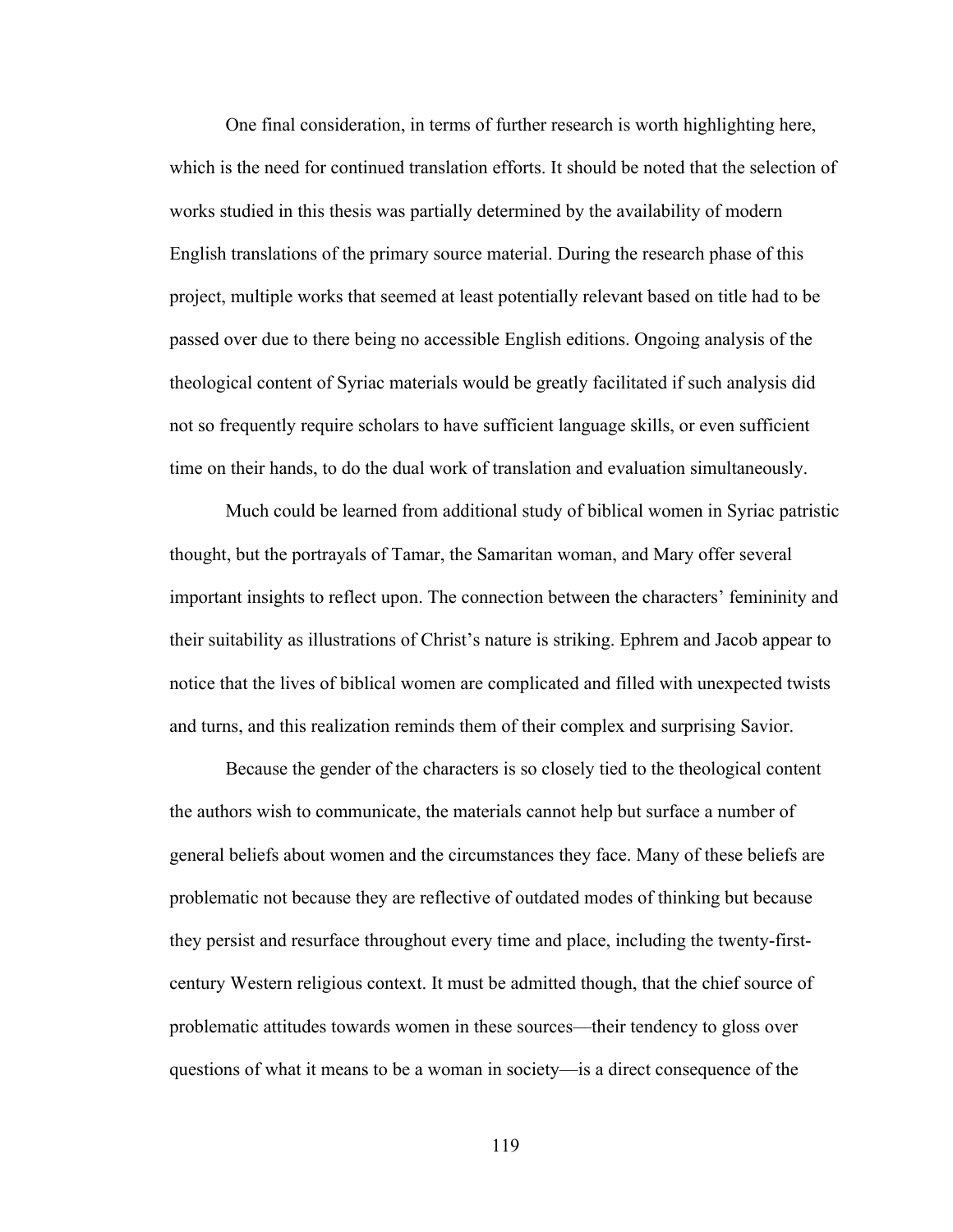greatest strength of the materials: their single-minded focus on how Christ is present, both overtly and in unseen ways, to women as well as men, across the whole of history and the physical world.

Taken not as vehicles for social commentary but as demonstrations of christological commitments, the works studied in this thesis have exceptional value for communicating faith and love of God to readers in any era. Because of, not in spite of, the femininity of their main characters and all the various complications and difficulties that entails, Ephrem and Jacob present these biblical women's stories as illustrations of the vast and varied ways that Christ reaches out to make himself known to human beings. Women, while facing troubling sociological limits due to their gender, are shown nevertheless to participate fully in Christ's revelation, and their participation is interpreted as a sign of Christ's work of redeeming the world. Through the inclusion of their stories, Late Antique Syriac Christianity contains reminders that following Christ is often complicated, polarizing, filled with tensions and paradoxes, but each of these complexities can become a space in which humans encounter God. The stories of Tamar, the Samaritan woman, and Mary stand as witness that the endlessly mysterious and unsearchable Savior is also present and revealed in the ambiguities and incongruities of human life.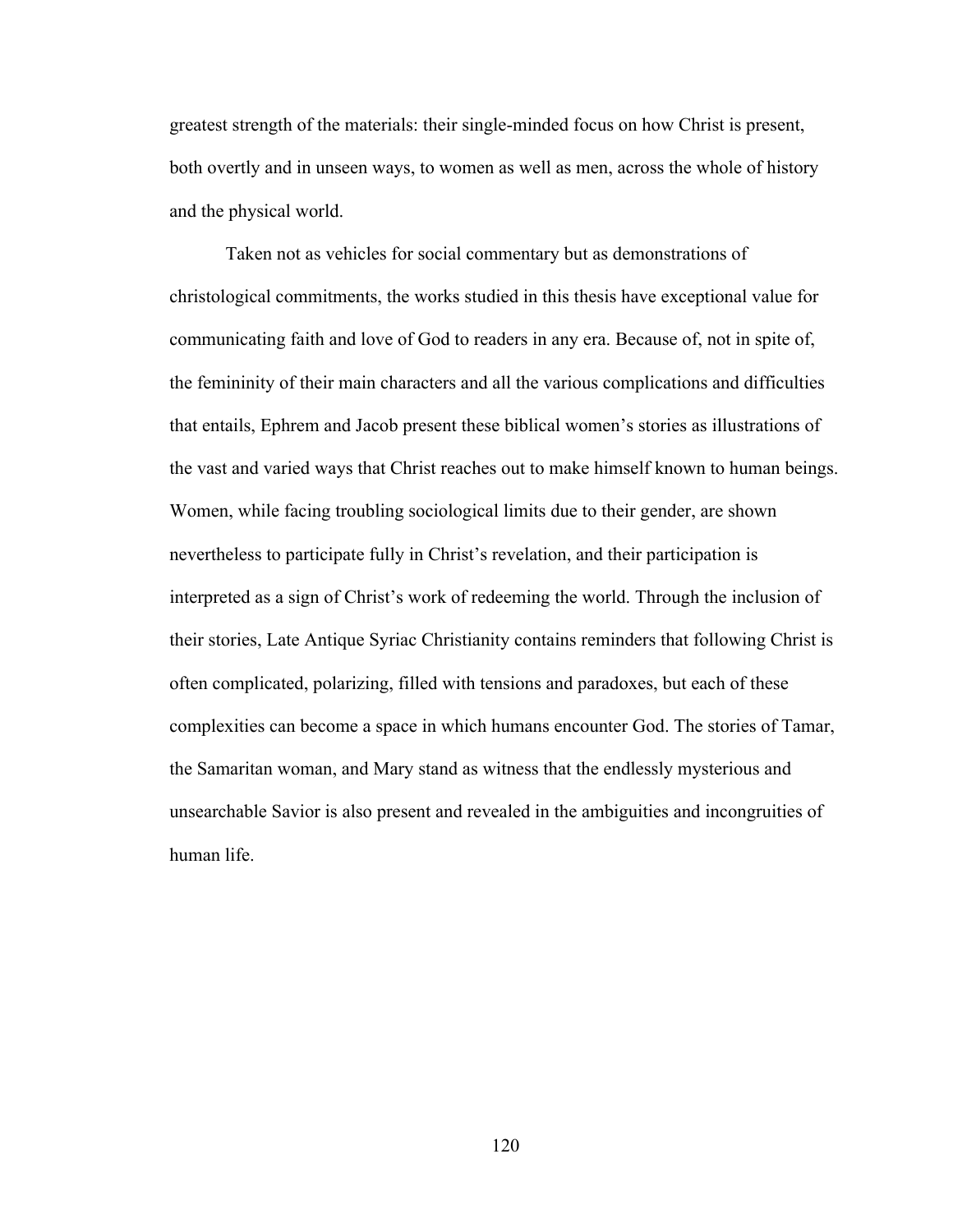# BIBLIOGRAPHY

- Beck, Edmund, ed. *Des heiligen Ephraem des Syrers Hymnen de Nativitate (Epiphania) [Textus]*. Vol. 1 of Corpus Scriptorum Christianorum Orientalium 186/SS82. Louvain: Secretariat du Corpus Scriptorum Christianorum Orientalium, 1959.
- ———*Des heiligen Ephraem Des Syrers Hymnen de Virginitate [Textus]*. Vol. 1 of Corpus Scriptorum Christianorum Orientalium 223/SS94. Louvain: Secretariat du Corpus Scriptorum Christianorum Orientalium, 1962.
- Bedjan, Paul, ed. *S. Martyrii, Qui et Sahdona, Quae Supersunt Omnia*. Paris: Otto Harrassowitz, 1902.
- Brock, Sebastian, trans. with commentary. "Jacob of Serugh's Verse Homily on Tamar (Gen.38)," *Le Muséon* 115*,* no. 3-4 (2002): 279-315.
- Ephraem, Syrus Saint. "Hymns on Nativity." Pages 61-217 in *Ephrem the Syrian, Hymns.* Translated by Kathleen McVey. Classics of Western Spirituality. Mahwah, New Jersey: Paulist Press, 1989.
- Ephraem, Syrus Saint. "Hymns on Virginity and on the Symbols of the Lord." Pages 259- 468 in *Ephrem the Syrian, Hymns.* Translated by Kathleen McVey. Classics of Western Spirituality. Mahwah, New Jersey: Paulist Press, 1989.
- John Chrysostom, *Commentary on Saint John the Apostle and Evangelist, Homilies 1-47,* Translated by Sister Thomas Aquinas Goggin. Vol 33 of The Fathers of the Church: A New Translation. Washington DC: Catholic University of America Press, 2000.

Jacob of Sarug. *On the Mother of God.* Translated by Mary Hansbury, Crestwood, NY: St. Vladimir's Seminary Press, 1998.

## **Secondary Sources**

- Biesen, Kees den. *Simple and Bold: Ephrem's Art of Symbolic Thought*. Piscataway, NJ: Gorgias, 2006.
- Botha, Phil J. "Tamar, Rahab, Ruth, and Mary—the Bold Women in Ephrem the Syrian's Hymn De Nativitate 9." *Acta Patristica et Byzantina* 17 (2006):1–21.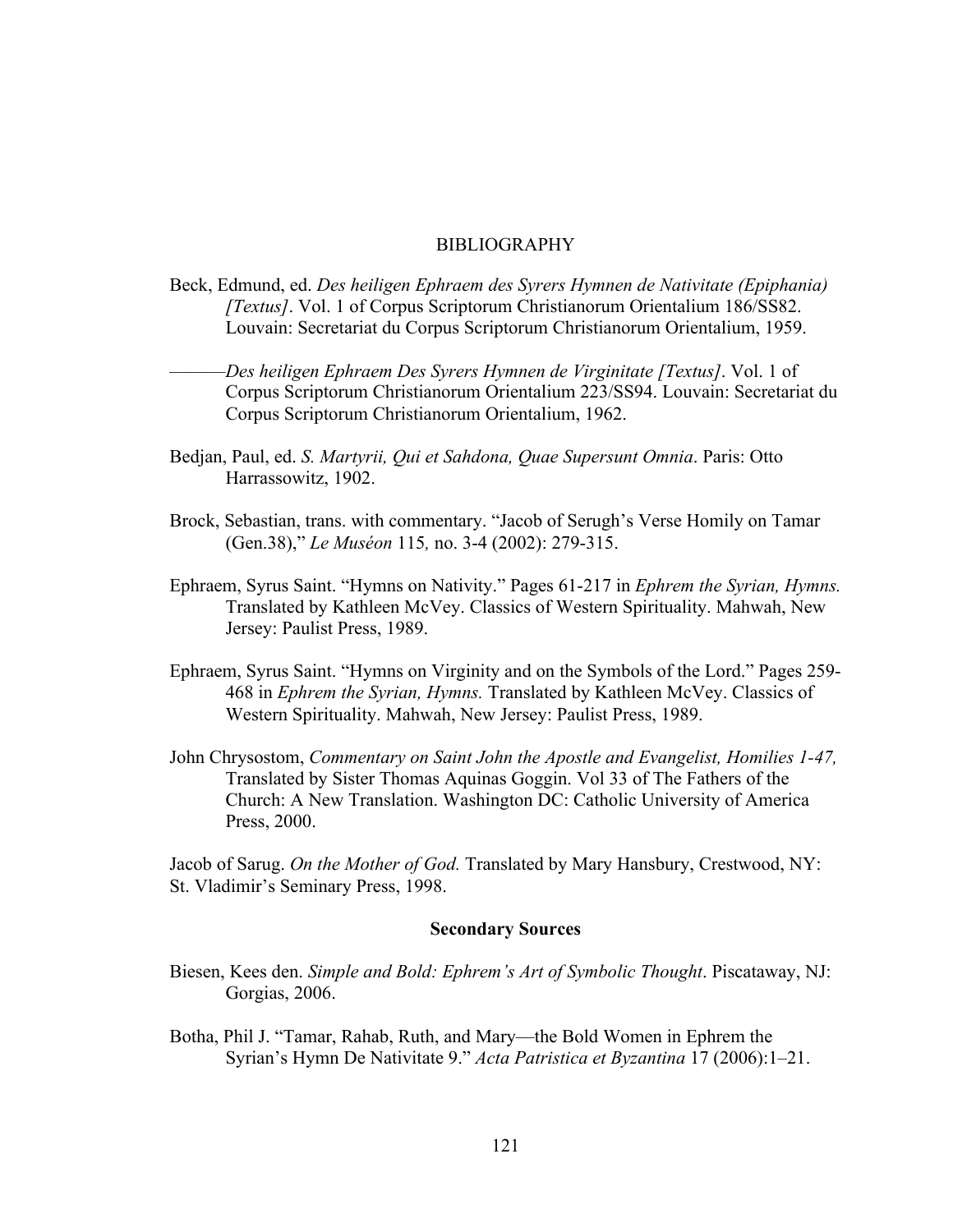- Brock, Sebastian. *The Luminous Eye: The Spiritual World Vision of Saint Ephrem the Syrian*. Kalamazoo, MI: Cistercian, 1992.
- Clark, Elizabeth Ann. "Ideology, History and the Construction of 'Woman' in Late Ancient Christianity." Pages 101–24 in *A Feminist Companion to Patristic Literature*. Edited by Amy-Jill Levine and Maria Mayo Robbins. London: T&T Clark, 2008.

——— *Women in the Early Church*. Collegeville, MN: Liturgical Press, 2017. eBook Academic Collection.

- Forness, Philip Michael, *Preaching Christology in the Roman Near East: A Study of Jacob of Serugh*. Oxford: Oxford University Press 2018.
- Harvey, Susan Ashbrook. *Bride of Blood, Bride of Light: Biblical Women as Images of Church in Jacob of Serug.* Vol.123 of Analecta Gorgiana. Piscataway, NJ: Gorgias, 2009.
- ——— "Encountering Eve in the Syriac Liturgy." *Syriac Encounters: Papers from the Sixth North American Syrian Symposium Duke University, 26*–*29 June 2011*. Leuven: Peeters, 2011.

——— *Song and Memory: Biblical Women in the Syriac Tradition*. Milwaukee, WI: Marquette University Press, 2010.

——— "Spoken Words, Voiced Silence: Biblical Women in Syriac Tradition." *Journal of Early Christian Studies* 9 (2001):105–31.

——— "Women in Syriac Christian Tradition," *Journal of the Canadian Society for Syriac Studies* 3 (2003): 44–58.

Kronholm, Tryggve "Holy Adultery: The Interpretation of the Story of Judah and Tamar (Genesis 38) in the Genuine Hymns of Ephraem Syrus," *Orientalia Suecana* XL (1991): 306–73.

Lehto, Adam. "Women in Aphrahat: Some Observations." *Hugoye* 4 (2001): 187–207.

- Molenberg, Corrie. "Narsai's Memra on the Reproof of Eve's Daughters and the Tricks and Devices They Perform." *Le Muséon: Revue D'etudes Orientales* 106 (1993): 65–87.
- Shepardson, Christine. *Anti-Judaism and Christian Orthodoxy: Ephrem's Hymns in Fourth-Century Syria*. Washington DC: The Catholic University of America Press, 2008.